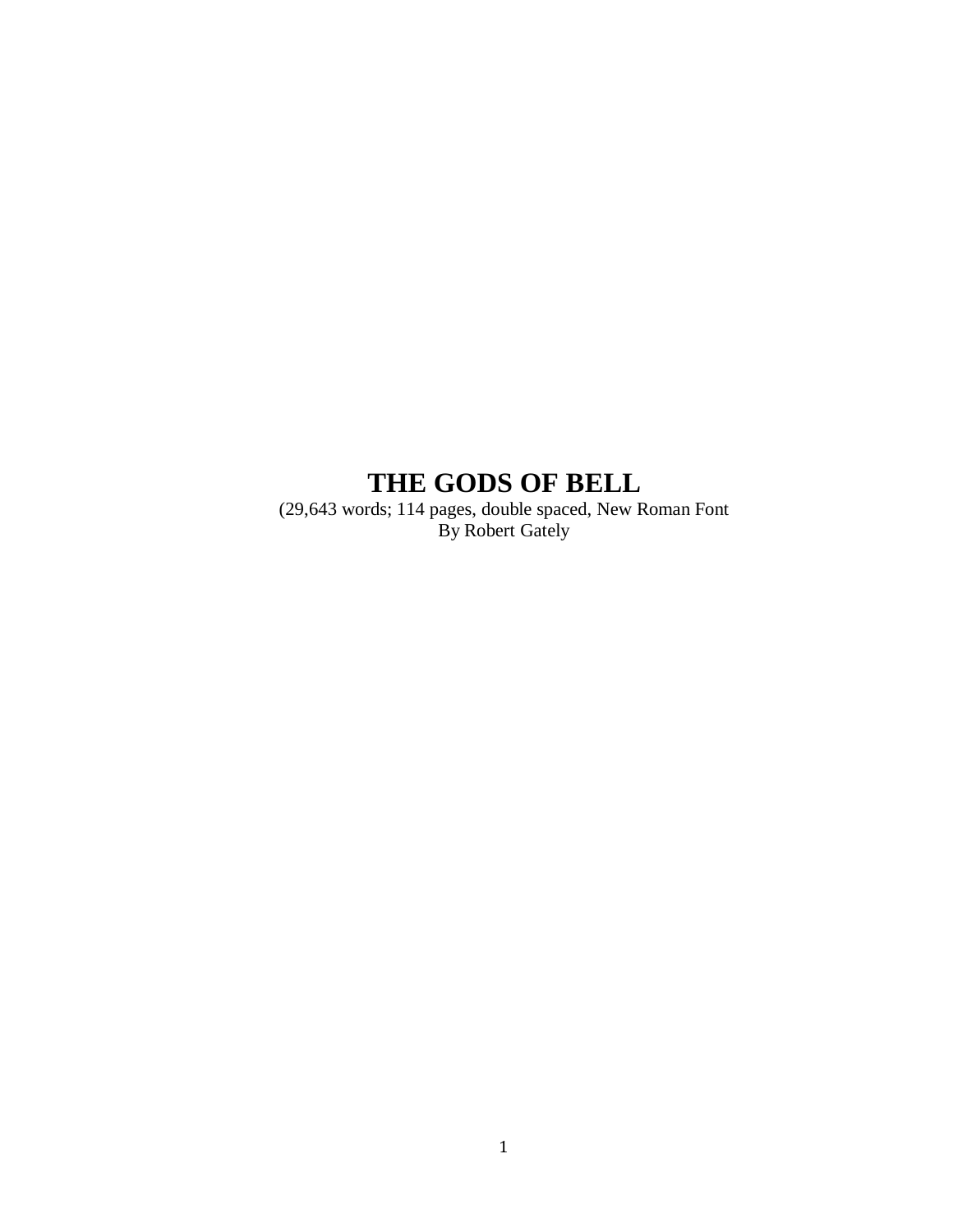# **PREFACE**

"The Gods of Bell" was my first attempt at a novel and screenwriting. It's a storyline that started out as just two guys goofing on the public between the hours of four and midnight. The storyline changed as I got feedback from gurus like Michael Hauge and Dave Trottier and the readers of my screenplay writing contests. Now it's more like a 'Sneakers' tale than some kind of Peter Sellers humorous story that it started out as.

If I learned anything from this effort, it's that writing takes dedication, passion and the ability to comprise. The dedication and passion I don't think I have to give further details on. But I say the ability to compromise because, when I first started writing this novel, I spent every 'free' waking hour on it and it took me about a year to write. When I lifted my head out of the sand when I finished, I found that my world had changed and my wife no longer wanted me around. My first marriage was dissolved right after this endeavor and I promised myself I would never do that again. Today, when I write, I tell my wife about it and we discuss the 'time' I need to complete the project. Like I said, this was my first project, my first novel, my first achievement, so I hold this endeavor dear to me because of that, but it came at a cost. If I were to recommend to any writer some words of advice, it would be, let the people who live with you know what you're doing and negotiate the time off you need to accomplish your task. Negotiate.

Having said the above, be assured that, when I wrote that, my employer at the time, (AT&T), employed "7,452 Smiths, 5,880 Johnsons, 3,934 Williamses, 3,547 Joneses, and 3,660 Browns, and that no institution employed more people except for the United States Government". That statement was a direct quote about AT&T from Mr. Kleinfield's book, "The Biggest Company on Earth", page 3. Although my first endeavor led with: "Federal Telephone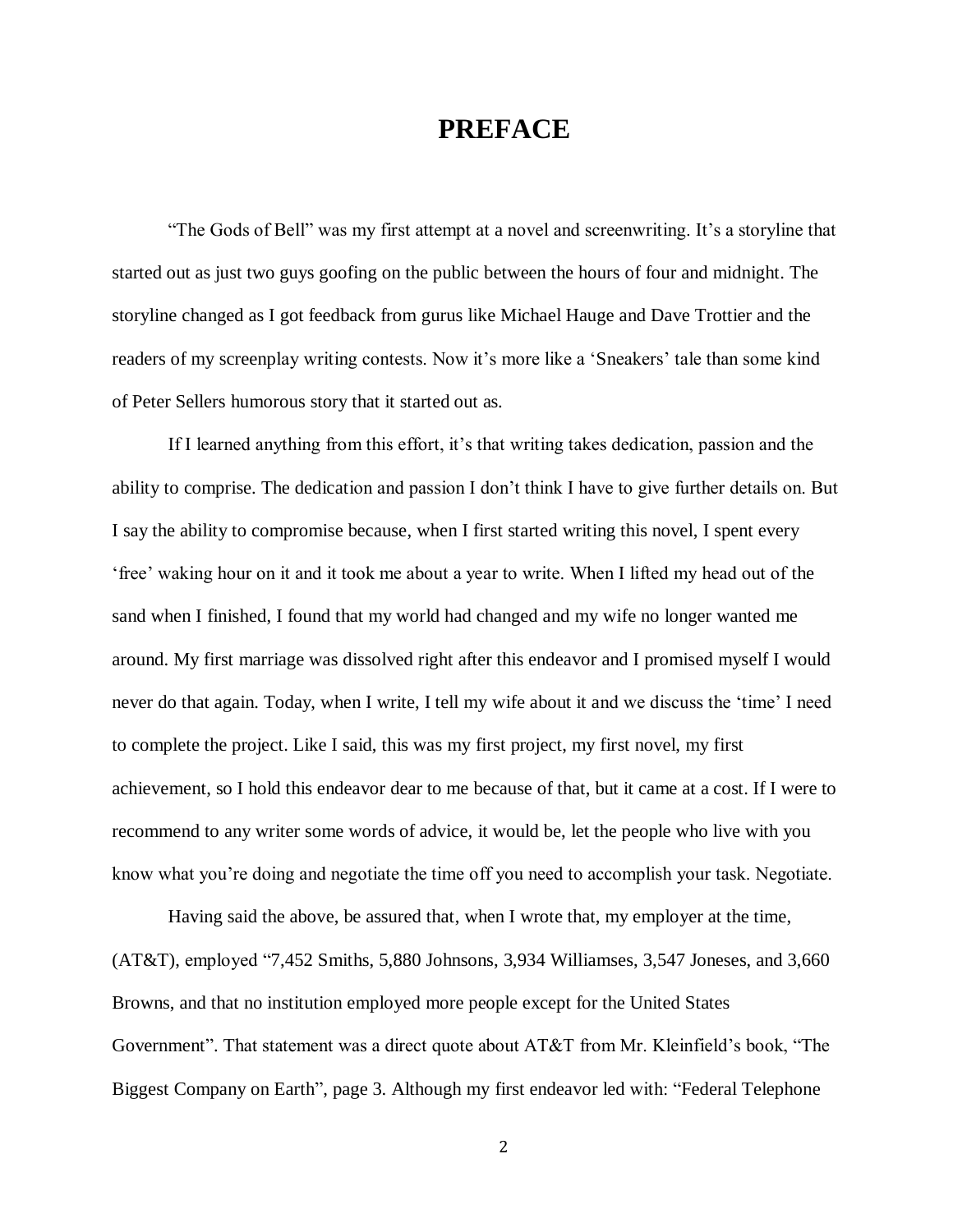and Telegraph spent nearly three million dollars last year -- that's perfectly understandable considering that ninety percent of the employees are a bunch of assholes," today I lead with the Kleinfield's quote. I regret writing the toilet paper quote the first time around because everyone I came in contact with at work, maybe with the exception of one or two people, I loved dearly. I wrote it because it was 'cutsie' thing to write, not because I believed it. I got a lot of flack for writing it from people I respected and loved, and it was the only thing I regret ever writing except for the typos I make during the editing process - the little faux pas that pop out of nowhere that confound me at every turn.

Still, this is my first piece of writing artistry. I re-write it with a bit of nostalgia of days gone by, but I'm still proud of the accomplishment, and the steps I've taken since that 5<sup>th</sup> grade plagiarism mistake I made. So, happy reading,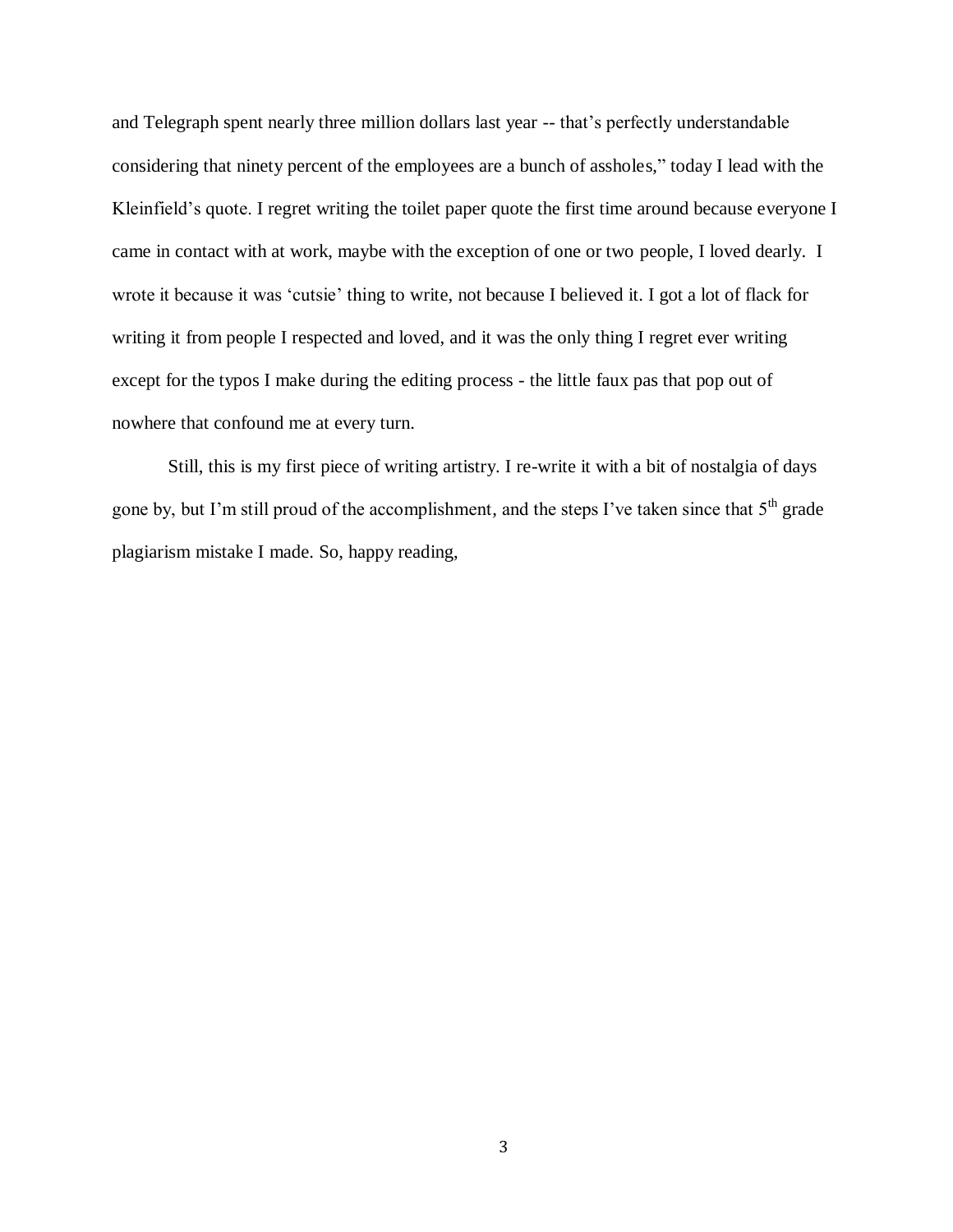### **CHAPTER ONE**

Charlie Longley was sitting in the middle row of a half-filled courtroom in Nassau County, Long Island, NY. He was in his thirties and had an attitude because the man who killed his wife was on trial and it looked like he was going to get away with it. You could tell just by the way he sat. He was one of the rare people in this world who could strut while sitting down.

Sitting next to him was Al Blayer wearing a button-down shirt, tie, business all the way. A pad with the letterhead "Newsday" sat on his lap as did the morning newspaper carrying the same name.

Cordova, a short man in a suit, and his attorney, sat at the defense table adjacent to the Prosecutor who was impatiently strumming his fingers on the table.

All of a sudden, the judge burst through his chamber doors and the bailiff motioned for everyone to rise. The Judge appeared angry by the way he strutted in and slammed a set of papers on the bench where he sat.

"We are bound by law to Mirandize those we arrest," the Judge began. "Reading Cordova's account, and reading the officer's testimony again, telling Cordova his rights while pounding his head on the hood of his car is NOT Mirandizing a suspect. It sickens me to do this. The case is thrown out. Cordova is free to go."

The Judge banged his gavel, and Charlie just sat in silence. Stoic - hiding his anger.

\*\*\*

At the bottom steps of the courthouse, Al hit Charlie with a newspaper and shrugged his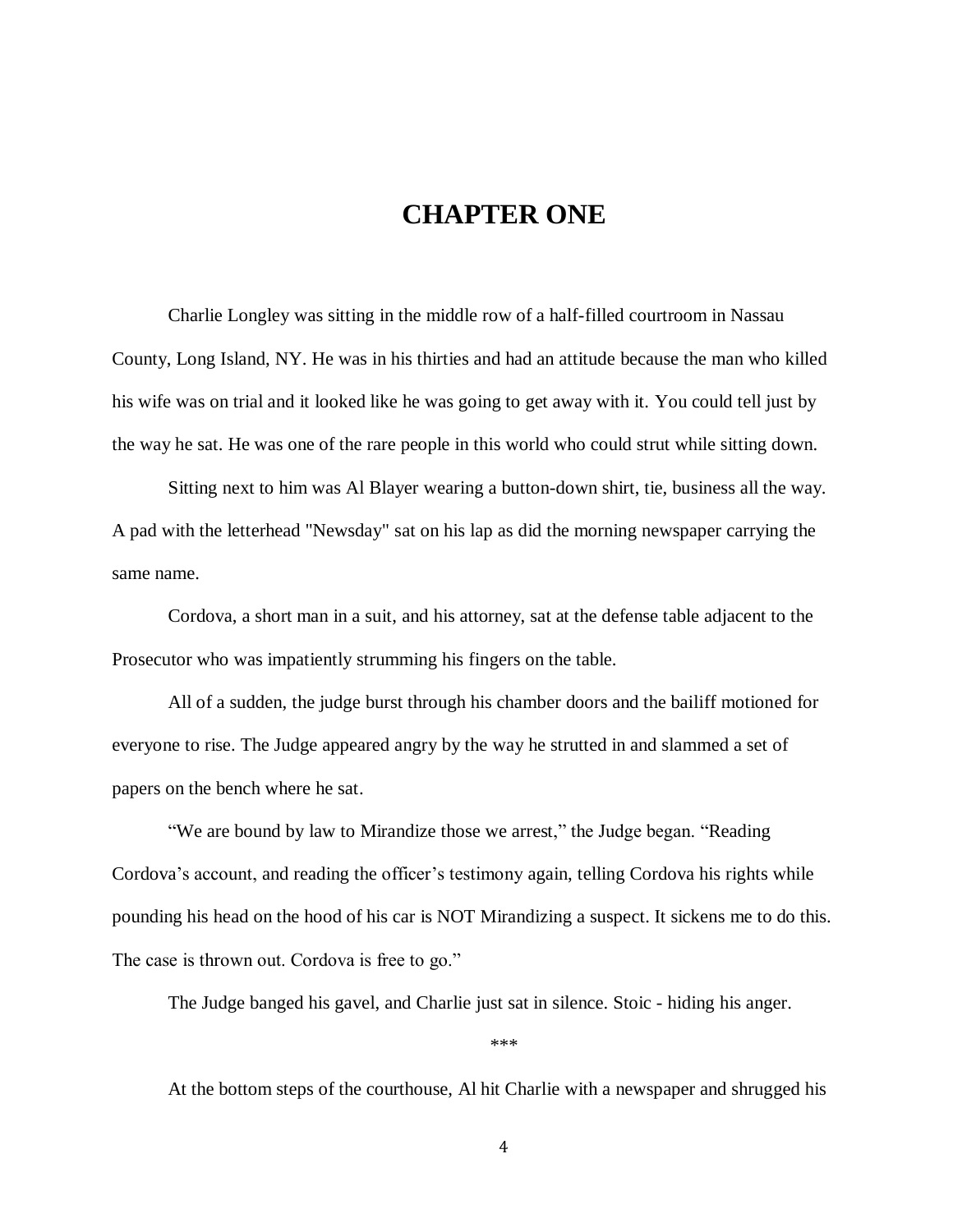shoulder at the same time.

"How did this happen?" Charlie asked. A maggot kills my wife and he's got rights?" "He's got a Godfather somewhere," Al said.

Charlie stoically watched Cordova and a friend leave the courthouse. Cordova skipped down the steps while 'hi-fiving' his friend.

Cordova pointed to the car that just pulled up. "It's my bro," Cordova said, then added,

"I'm staying with him tonight, maybe forever." Cordova jumped in the front seat and hugged his brother around the neck. His friend jumped in the back seat.

On the court steps, Charlie took the newspaper from Al and wrote some numbers on it and handed the paper back to Al.

"What's this?" Al asked.

"You heard him," Al said. "He's staying with his brother. That's his license number.

You'll need it to find out where he lives."

Al gave the paper back to Charlie. "You're driving me nuts, Charlie. Stop!"

"You're the investigative reporter. All you have to do is make one phone call. What's the problem?"

"No problem," Al said, "because I'm not doing it."

While Charlie and Al headed for the parking lot, they watched Cordova's brother peel

out. Down the road a bit, an expensive Lincoln pulled out and followed Cordova.

"Whatever," Charlie said, "I gotta go to work."

Al handed Charlie a press pass. "Here! Mets opener. It'll get your mind off all of this."

"But what if I don't want to get my mind off this?"

\*\*\*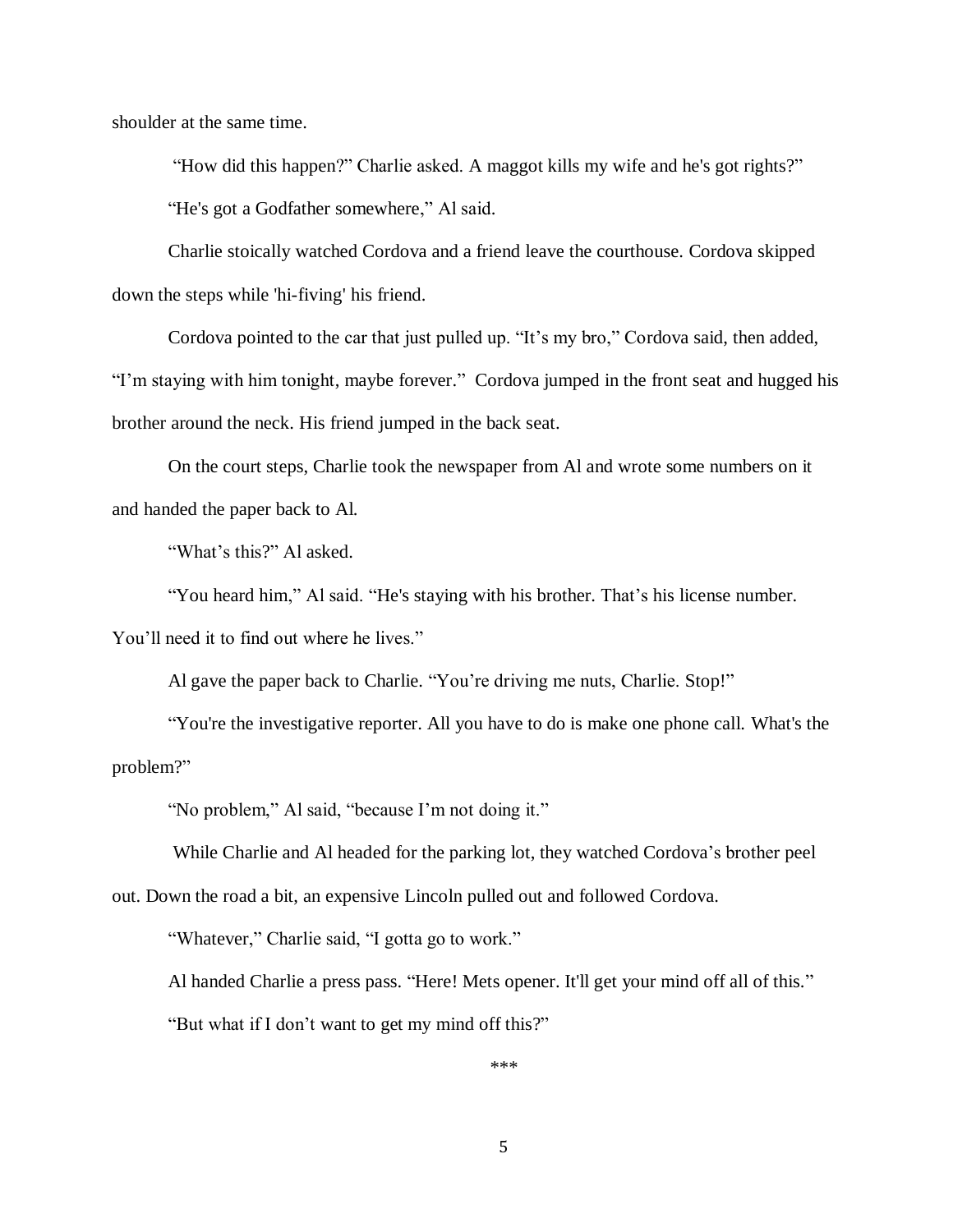Inside Cordova's car, his brother stopped at a light and waited for the light to turn green. While waiting, Cordova's friend lit up a joint, took a hit, and passed it to Cordova who in turn took a hit and passed the joint back to his friend.

"You don't get any," Cordova said to his brother. "You're driving." Then he threw up his fists in victory and said, "We did it, man." After the joy of victory passed Cordova said to his friend, "Hey, you call Jenko tonight, and see if he's got a deal." His brother explained to him that Jenko was no longer in the business because he was dead. It was Almquist who he had to deal with now.

They pulled up to another red light, and the Lincoln crept up next to them. Jack Nichols got out of the Lincoln, and Cordova slammed all the locks down on his side of the car. Jack, the strong, patient type, knocked on the window, politely.

The Lincoln's back seat window rolled down, and the sight of Senator Polston changed Cordova's defiant demeanor. He surrendered and unlocked his door, then moved over. Jack jumped in and handed Cordova an envelope.

The light turned green and both cars moved forward. Jack handed Cordova one envelope with an airline ticket in it.

"Sunday night. Be on it," Polston's assistant said.

Jack then handed Cordova another envelope. Cordova checks its contents. Money.

"Not enough," Cordova said. "This is shit."

Polston's Assistant reached for the glove compartment, presumably for a gun, but nothing was there. He pulled his gun out and shot the glove compartment, then turned the gun on Cordova's face.

"It's plenty," Cordova said, succumbing to his brother's pleas to do as Jack said, but he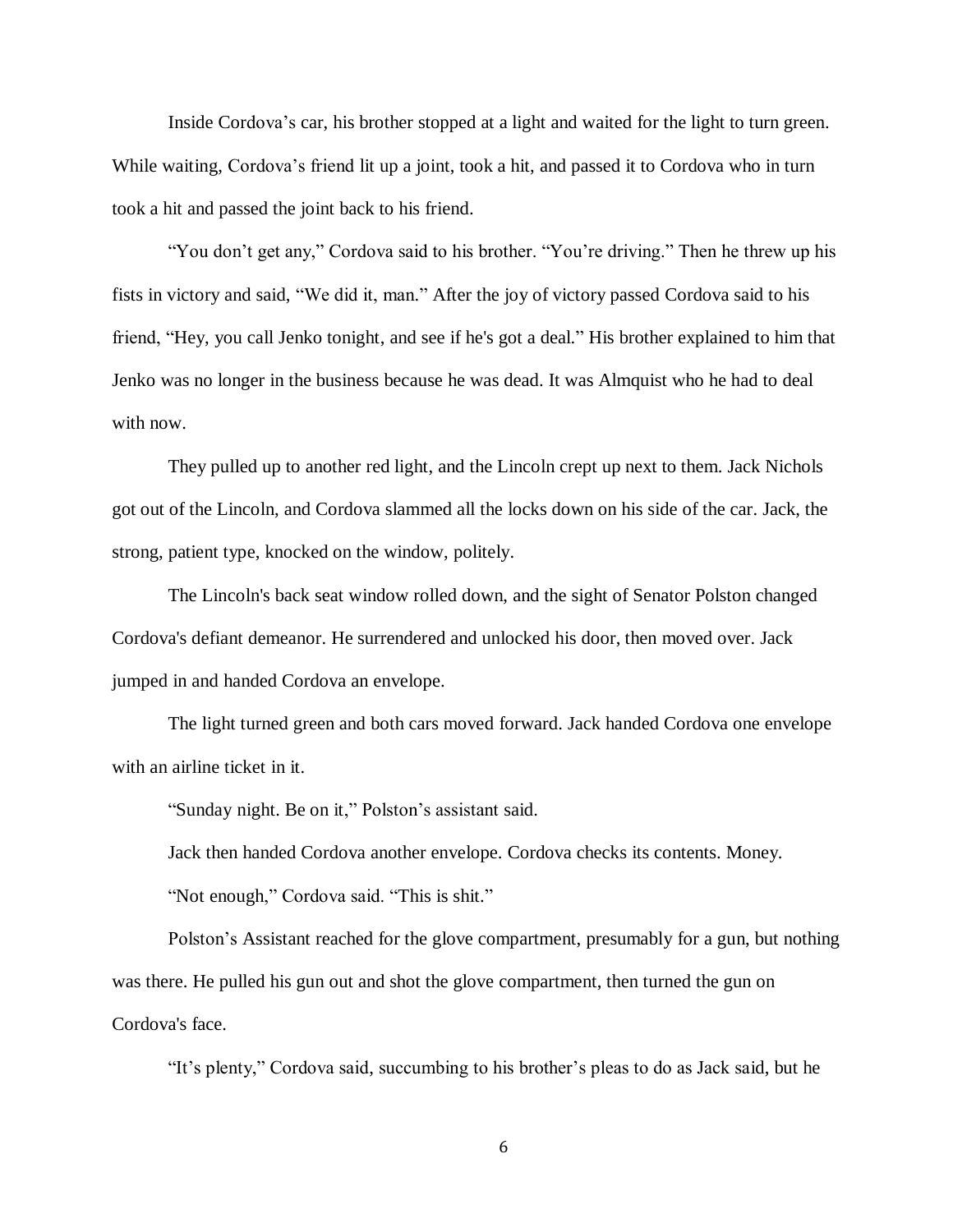was really more concerned about his car than his brother's predicament.

"Okay. It's plenty. I'll go," Cordova said. "No problem."

"Pull over," Jack said to Cordova's brother calmly, while also waving his gun.

Obediently, the brother pulled over as the Lincoln pulled up next to them. Jack got out of Cordova's car and jumped in the back seat of the Lincoln with Senator Polston.

While Polston's car moved past and made a turn, Cordova's brother shouted obscenities at Cordova about his ruined glove compartment.

In the Lincoln, Jack told Polston that Cordova got the message loud and clear.

\*\*\*

While waiting at a red light, Charlie's mind drifted. He daydreamed about his pregnant wife, LOIS. It was a cold, wet night, he remembered. It just stopped raining and while they left their apartment for their usual nightly walk to the ice cream shop on the Boulevard. She laboriously breathed in and out. Charlie mimicked her, but reminded her that they could practice at home.

"I'm fine," he remembered her saying. "In our next life, you come back as the woman."

He also remembered dodging a puddle that night because it was drizzling the hour before they left the apartment, and wondered if it was a wise thing to do when his wife was pregnant. But they needed the exercise, at least that's what the doctor advised them to do.

Two police officers in a patrol car were down the street. Charlie observed another vehicle that was speeding down the Boulevard with two, young male occupants. One of the young men was Cordova. The two officers took off after them just as Charlie and his wife walked onto the Boulevard. Cordova turned into the side street. The cops follow them.

As the story went, while Cordova was driving, his friend was snorting cocaine from a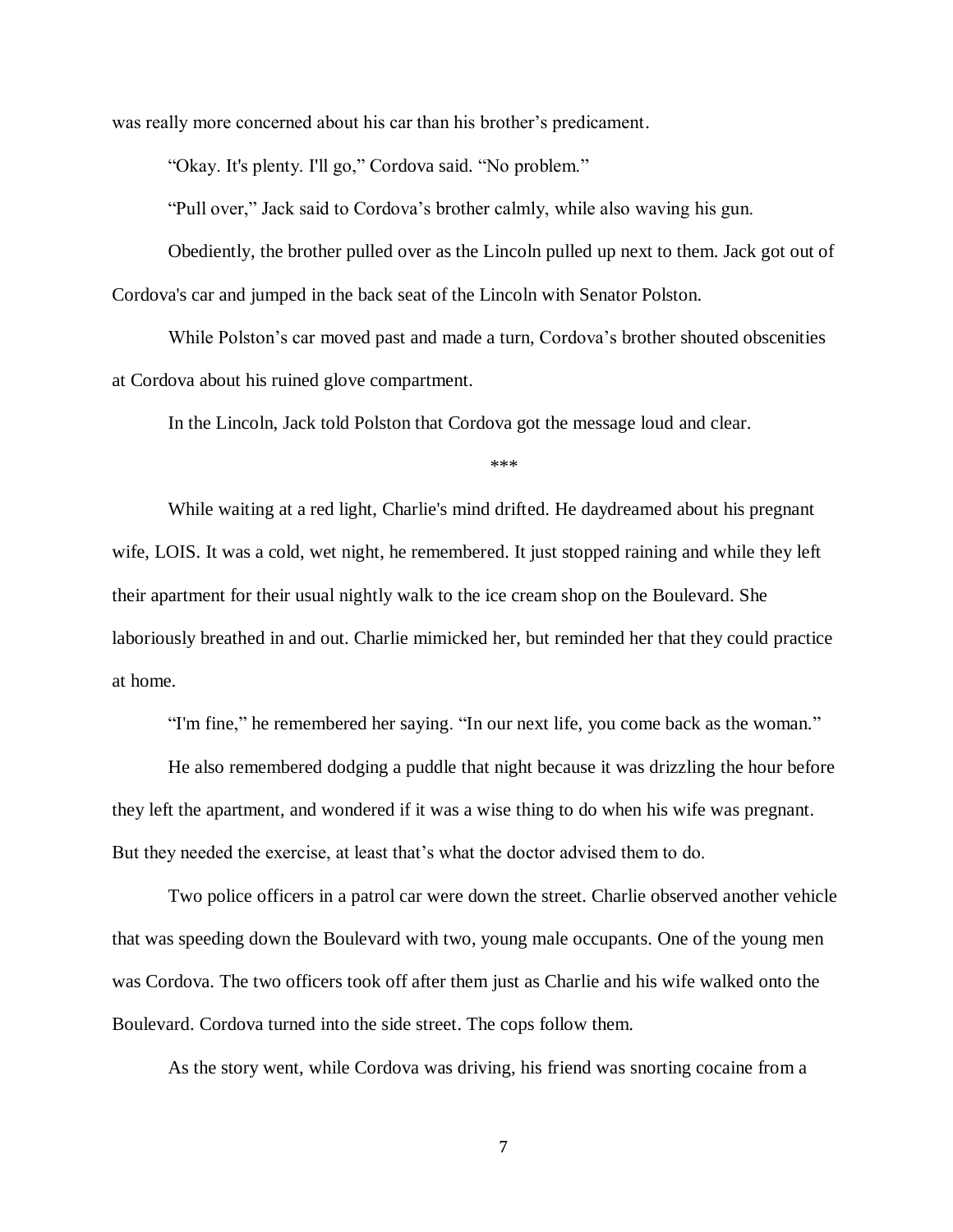bag. The police sounded their siren and Cordova grabbed the bag, and hung it out the window, and scattered the powder into the wind. The friend yelled obscenities, but he had not a clue of what was going on because he was wasted.

While walking down the Boulevard, Charlie held Lois' hand and squeezed gently. He released his grip. While rubbing her belly, he said "I think I feel a fullback in there."

"It feels like the whole damn team is in there," she fired back.

Back in Cordova's car, he was steering erratically through a puddle as Cordova and the police burst into Charlie's view.

Cordova swerved around a patch of ice and headed straight for Charlie and Lois. Lois stopped as Charlie tried desperately to get out of the way. Cordova hit Lois while Charlie managed to get out of the way.

Seconds later, Charlie was bending down over Lois. Her face was covered with blood. Charlie screamed. He knew she was dead and he screamed his torment and banged his fist on the pavement.

\*\*\*

Back in present-day, Charlie was sitting in his car at a red light. It had already turned green, and the car behind him gave him the horn, which snapped him out of his trance. He moved on and pulled into a telephone building parking lot. Hanging on the outside wall of the building was a telephone in a circle which was made of iron, a pre-divestiture symbol that boldly hung there.

Charlie walked into the building like he owned it. He worked in this building for a decade and Connie, his colleague, who worked for the local company on the first floor, walked in after Charlie.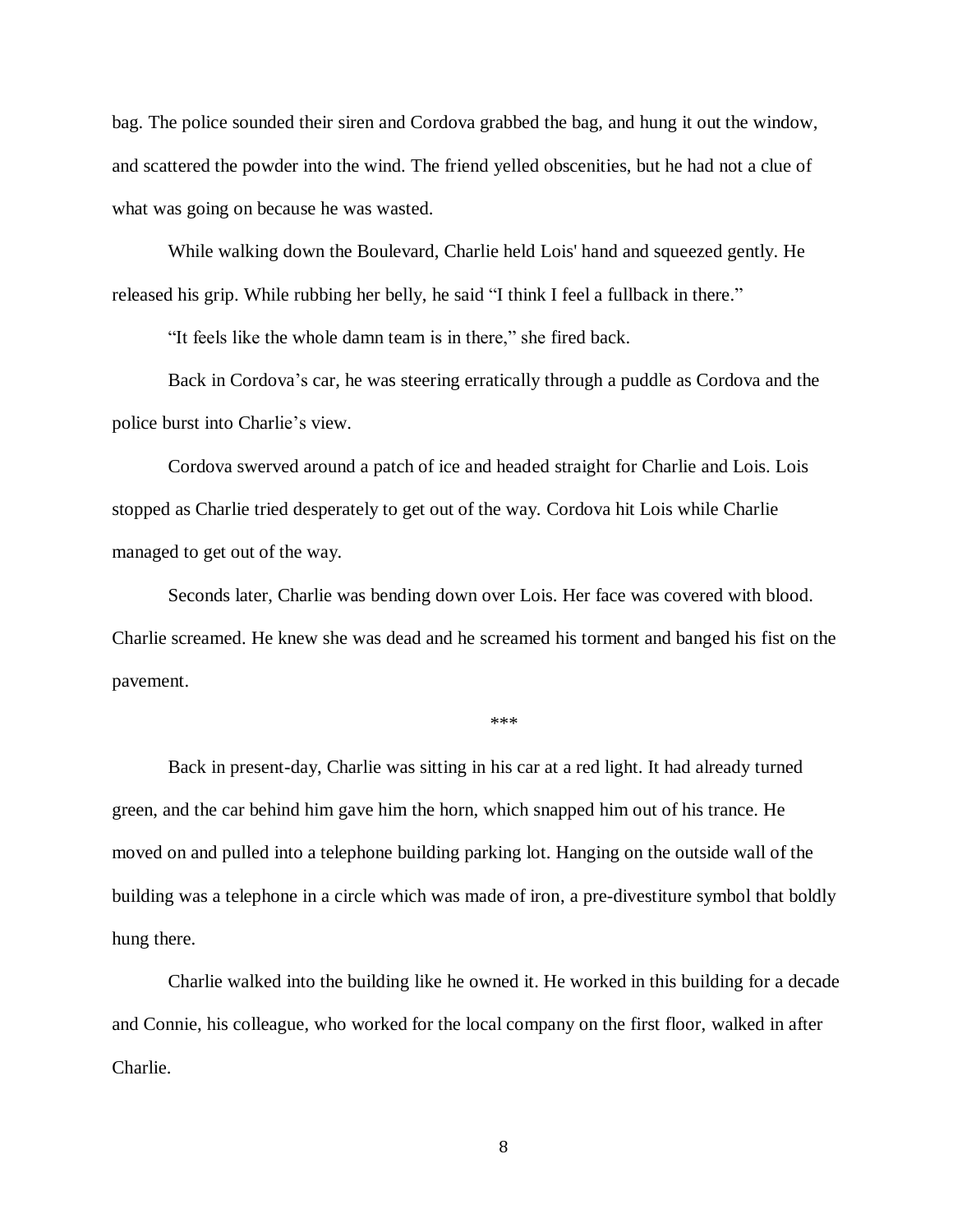"Hey, Connie, how's the local bizz doing," Charlie asked. Charlie and Connie both flashed their badges to the guard. "Fine, Charlie. How's long distance doing?" Charlie gave Connie a 'thumbs up' sign and walked to the elevator and Connie

headed for the door marked 'New York Telephone Switching Room'.

\*\*\*

It was early afternoon, and Charlie walked out of the elevators on to the third floor where he worked at the long distance telephone office simply known as the FT&T testroom. Charlie barreled through the door, passed by channel banks and carrier equipment, and walked into a room of multiple rows of message testboards, as Charlie called them, where Clarence, Charlie's boss who ran the day and evening tours, sat at a desk.

Jimmy, who worked with Charlie on the carrier side of the business, had arrived ahead of Charlie, and sat at the testboards with his headset on pretending to be working.

"Charlie, we gotta go over the index before I leave," Clarence said.

While Jimmy kept Clarence and Charlie in view, he snuck a talk/monitor cord into a jack of a trunk group labeled, CHICAGO. Through his headset Jimmy heard a woman say, "I miss you sweetheart." And then a man from Chicago said, "Oh, I miss you too, honey. This class is really boring. I wish you were here."

Jimmy quietly flipped the Talk/Monitor switch to the talk position and softly burped into his headset. He waited for a response. He got none

Charlie noticed Jimmy goofing on the public and he threw Jimmy a dead pan stare that told him to 'knock it off'.

"You run the Newark group over and over tonight," Clarence said. "Maybe a dozen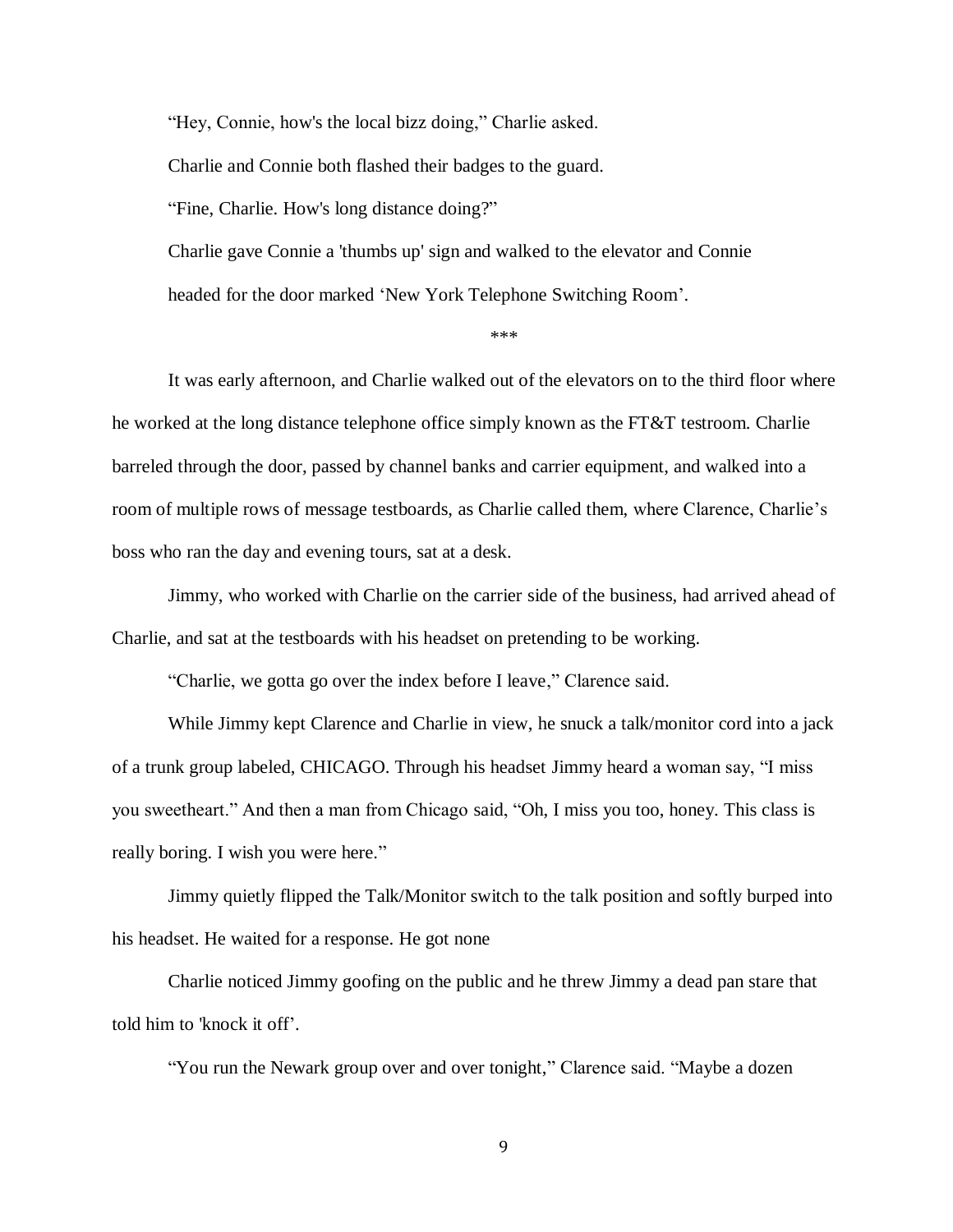times. That should bring the index up. I'm more concerned about the noise index and the Newark Group is our quietest group, so we should do okay this month if you do what I ask. But don't tell anyone you're doing it. If you said I told you to do it, I'll deny it. Time to leave. You got the helm."

"Okay Clarence. Have a good night."

"You too." And then Clarence left.

In the meantime, Jimmy was still listening to the conversation. Taking the sound cue of the exit door closing, Jimmy flipped the talk key and let out with a loud, disgusting burp this time.

The Long Island woman said, "My God, Fred. Are you feeling okay?"

The man at the far end, which was Chicago, said back, "I ... but ... what the ...!" He was simply confused as to what was going on. Besides, there was no way he was going to convince the woman that he didn't burp.

The sound of the exit door opening prompted Charlie to yank the cords out of the circuit that Jimmy was on.

"Knock that crap off, knucklehead," Charlie said just before Mary, in her twenties, entered. She appeared very upset.

"My machine is going crazy downstairs. I'm getting stuck senders from LA."

Stuck Senders probably meant there was a carrier failure somewhere between Long Island and LA.

"YOUR machine," Jimmy echoed.

"From four to midnight, it's MY machine," Mary retorted, "And don't YOU forget it. Knucklehead!"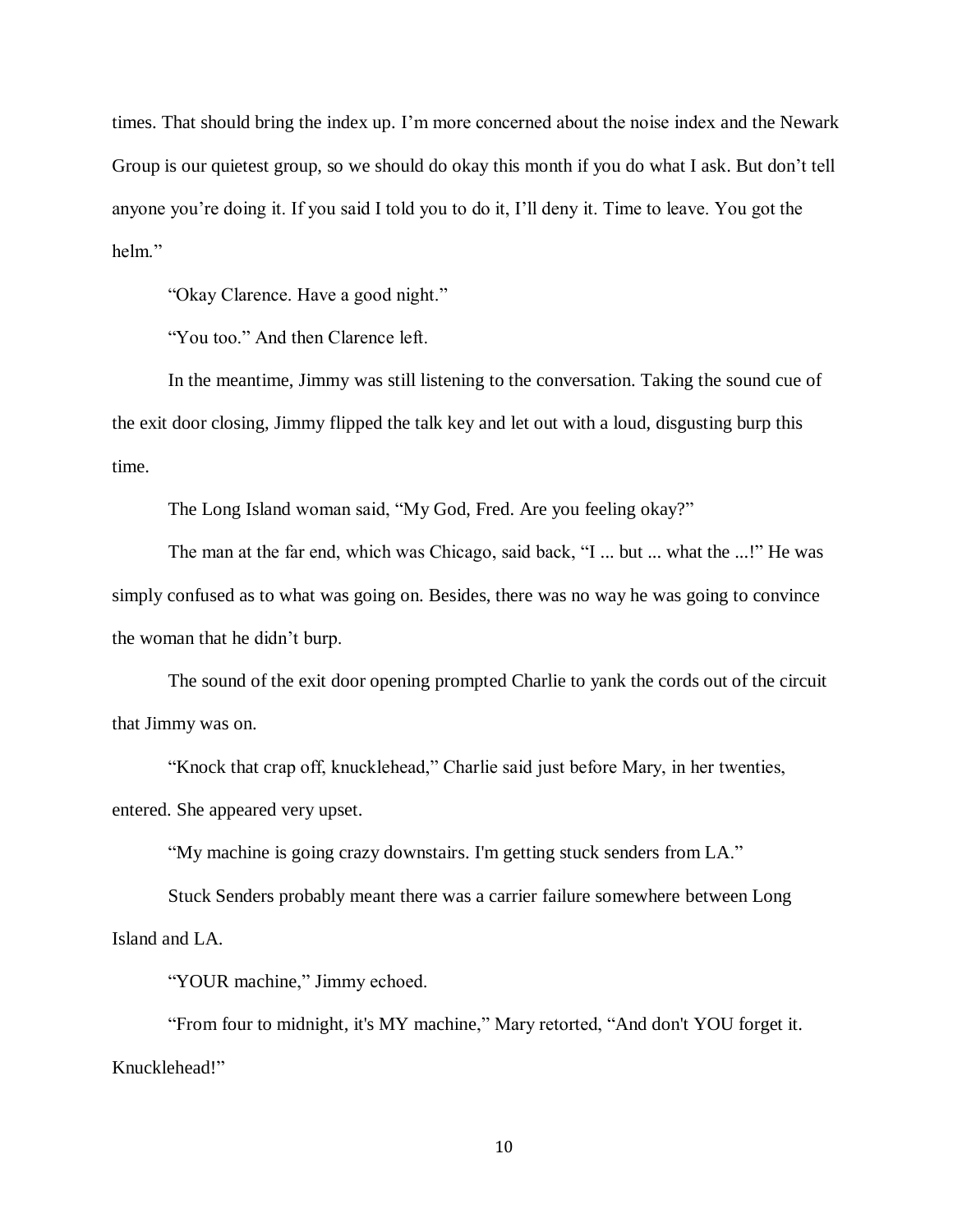Charlie pulled out a cord, flicked a toggle switch at that bay, and "locked out" the circuits that were flashing which were labeled 'Los Angeles'. Now no one would be able to select, or try to select, those circuits any more.

"Thank you," Mary said. "So, how did it go today, Charlie?"

"Not good. He got off on a technicality."

As Mary and Charlie conversed with each other, Jimmy plugged into another circuit. Only Jimmy could hear the voices through his headset.

"Yeah, I think you're screwing around on me," the man said. "I go on a business trip, and you're not home when I call. Where the hell were you? Oh, you say to the mall to buy me a present, but should I believe that. Really?"

"I was at the mall buying you a birthday present. Take a pill, Damien."

"Hmm. Maybe I should beat you like some other husbands do."

Jimmy took off his headset, held it at arms length to make it appear that he was in the same room as the woman but lying down next to the woman. Jimmy flipped the talk/monitor switch to 'talk' and whispered, "Hurry up, sex-muffin. Dump this guy and get back into bed."

Loud screams from Damien emanate through Jimmy's headset. Jimmy started to laugh but reconsidered when he saw the disdain look on Mary's face.

"Frank's laid-off, Charlie. I can't afford to lose my job. Get James to stop it. Why does he do that, anyway?"

"Because he's an only child."

'What's with the pissy attitudes?" Jimmy asked.

"My children like eating every day," Mary said. "They've gotten used it, okay!"

"Yeah! So, what's your point?"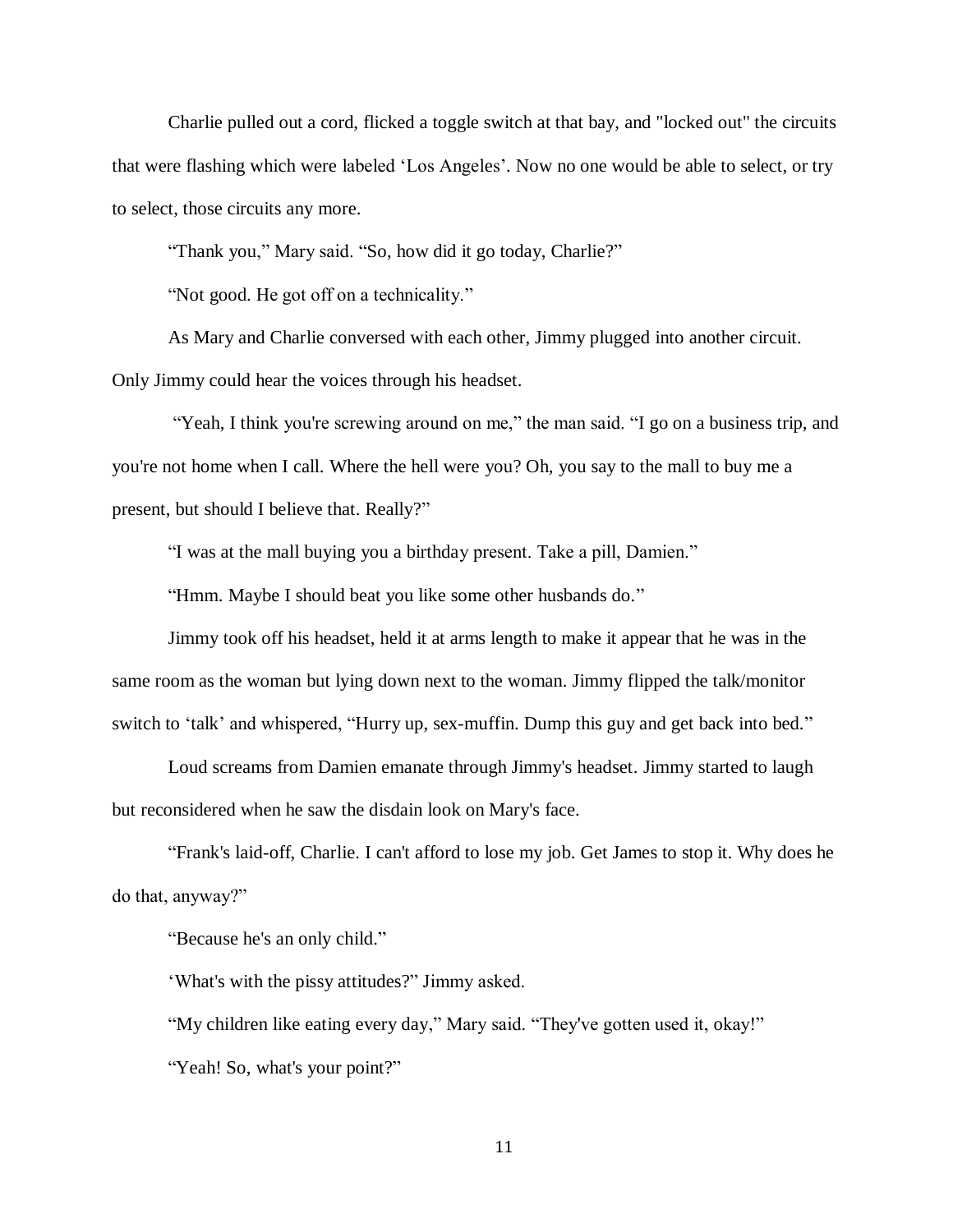"Come on, guys," Mary said. "All long distance phone calls from Long Island go through this office. A few complaints about some jerk breaking in on conversations to some city in another State and ... it won't take a genius to figure out who's doing it."

"The phone lines get crossed." Jimmy said. "It happens all the time. It's a New York Telephone problem."

Mary's face tells all.

"Jimmy, stop, okay?" Charlie said. "Mary's right. It won't take a genius to figure it out."

Jimmy pulled out of the circuit and continued taking noise measurements with the overhead meter.

"I know I promised to stop, Mary, but I need to do something," Charlie said. "It's important, so don't give me an attitude. Okay?"

Charlie motions for Jimmy to follow him.

\*\*\*

Charlie walked over to one of Private Line Testboards which was a few yards away. The boards were set up similar to the message boards and the wall were lined with hundreds of private line circuits that are visibly tagged with such names as IRS, Reuters, Banks, and the MOTOR VEHICLE BUREAU which was the target that Charlie needed help with.

As Jimmy, Charlie, and Mary walked into the area, Charlie turned to Jimmie and said, "I need to find an address for me based on a license plate number."

"So, I goof on the public," Jimmy responded, "and this is a bad thing. You want me to help you break into the Motor Vehicle Bureau, and this is okay to do?"

"Shut up and just do it. This is different." Jimmy rolled a portable test equipment bay to the PC that was standing by the Private Line Boards and he hooked the cords between the pieces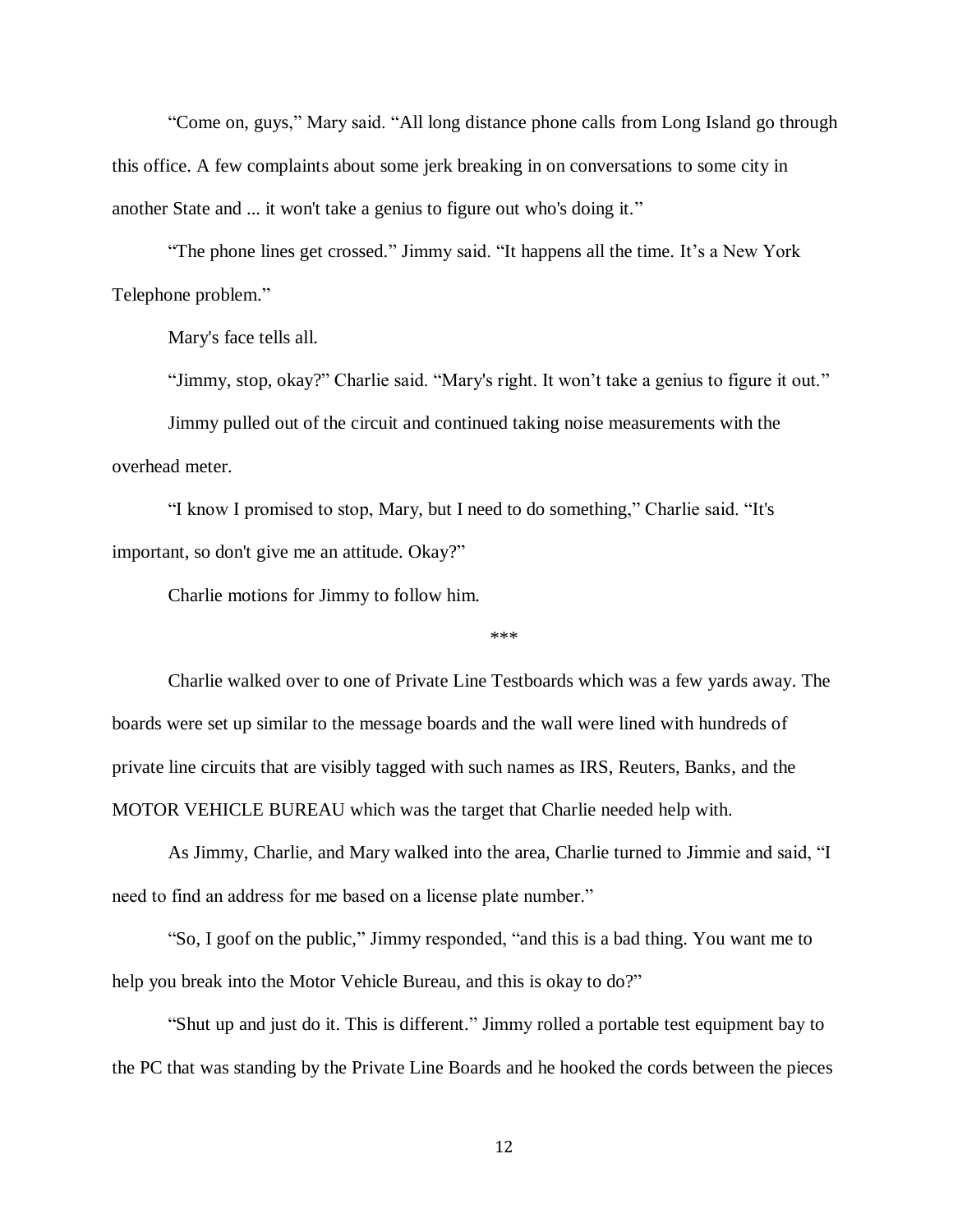of equipment with precision, as if they had done this many times before. Charlie grabbed a trouble ticket, filled it out and put it on the hook next to the one of the circuit bays.

"I don't believe you two numb-nuts," Mary said.

Jimmy plugged a cord into a jack on the board whose tag read "MOTOR VEHICLE". Charlie hit the return key several times. A query response appeared on the screen.

"You need a log-in ID," Mary said, "and a password."

"One doesn't need a password when the session is already up." Charlie said. "All you really need is a dumb terminal and VT one hundred emulation."

Not that Mary understood, but she watched Jimmy type in the word "HELP". A series of options scroll down the screen. He selects "4" which is a "PROFILE" option. A form appears. The cursor rests on LICENSE PLATE NUMBER.

"It's not gonna to take a wizard to figure out what's happening here." Mary said.

"What sex would the wizard be?" Jimmy asked.

"Up yours, pinhead," Mary retorted. "I'm not having a PMS epiphany here. We could ALL lose our jobs if you get caught."

"Cordova was released today," Charlie said. "He's staying at his brother's apartment and I need to find out where that is. Don't worry. We're not going to get caught."

"And we're doing it for a good cause," Jimmy added.

Charlie retrieved a piece of paper from his pocket, and read the license plate number to Jimmy as he typed that number into the computer. After a beat, Cordova brother's name and address appeared on the monitor. Charlie scribbled down the address.

Clarence entered from the back area, out of Charlie's view. Mary coughs - a warning to Charlie that is ignored. Jimmy coughed. Startled, Charlie turned around.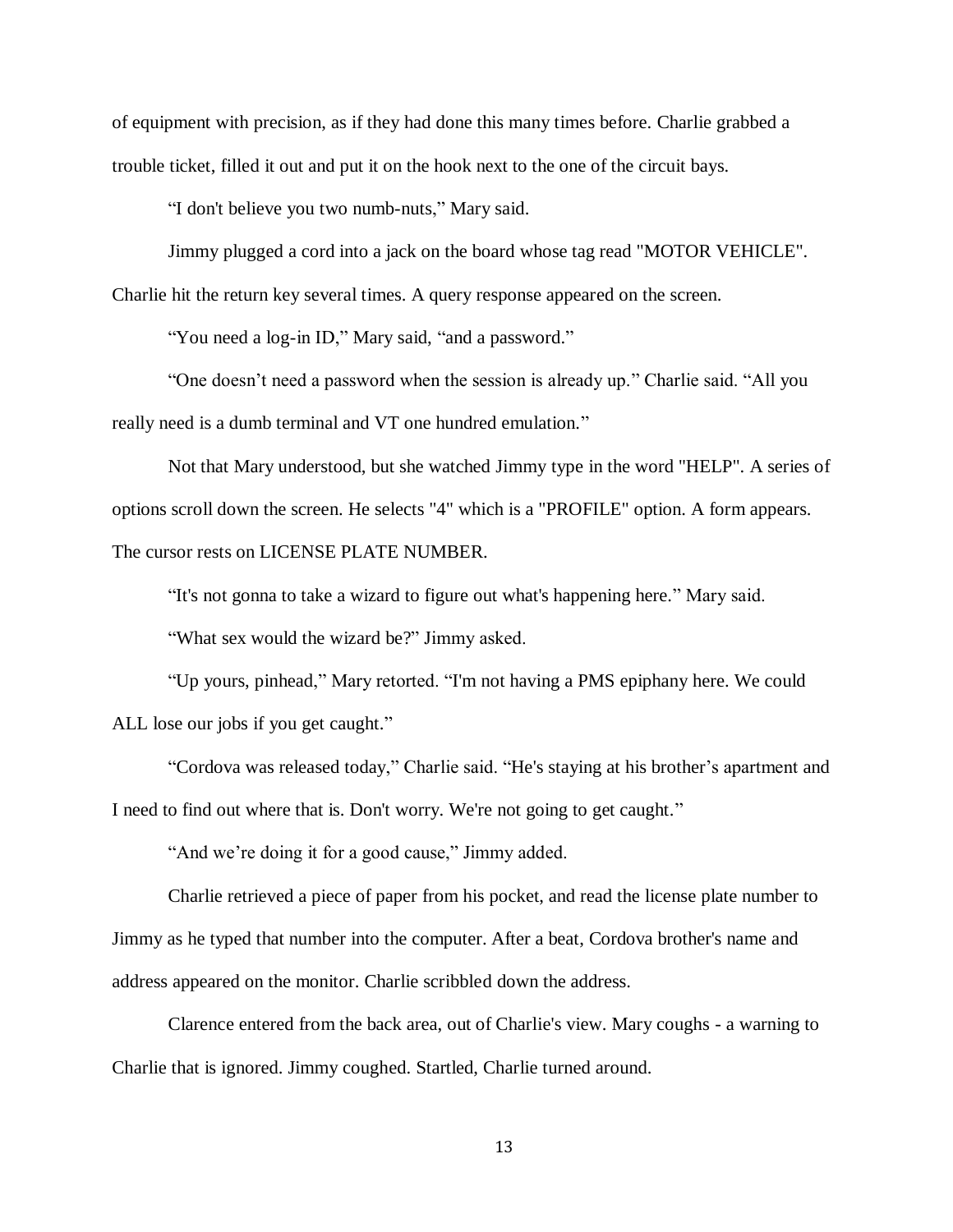"What's this?"Clarence asked. "What are you guys doing?"

Charlie grabbed the trouble ticket he had filled out before and told Clarence it was garble on the Motor Vehicle circuit. Clarence then wanted to know what the jury rigged stuff that Jimmy was using.

"Garble on Motor Vehicle circuit," Charlie said.

"You have a twenty-thousand dollar PAR machine right here," Clarence said. "Use it.

And leave the Newark run on my desk. I'll figure out the index tomorrow." As he turned to leave he bumped into Mary. "Shouldn't you be downstairs minding the shop?" Clarence asked.

"I just came up to see what happened with Charlie today in court."

"Yeah, well not very good, I'm afraid. Okay. Color me gone."

With that Clarence left the three of them. Mary waited until she heard the door opened and shut down the hall, then said before she left, "My heart can't take this crap! Color me gone too."

"Where's the recorder?" Charlie asked.

Jimmy reached into the cabinet and retrieved the recorder and suction cup. Charlie grabbed them and said as he rushed off, "I went to dinner, if anyone asks."

\*\*\*

Charlie set off on his journey to Cordova's brother's house. When he got there he parked his car curbside, got out of the car and scurried across the lawn to the side of the house. He peeked through the window, and saw Cordova's brother sitting on a sofa smoking something.

Soon afterwards Cordova came walking into the living room from the kitchen. Charlie stuck the suction up on the window and listened for a few seconds of broken English, then Cordova said, "Here, tomorrow night ... kilos ... smack ... give me a hit."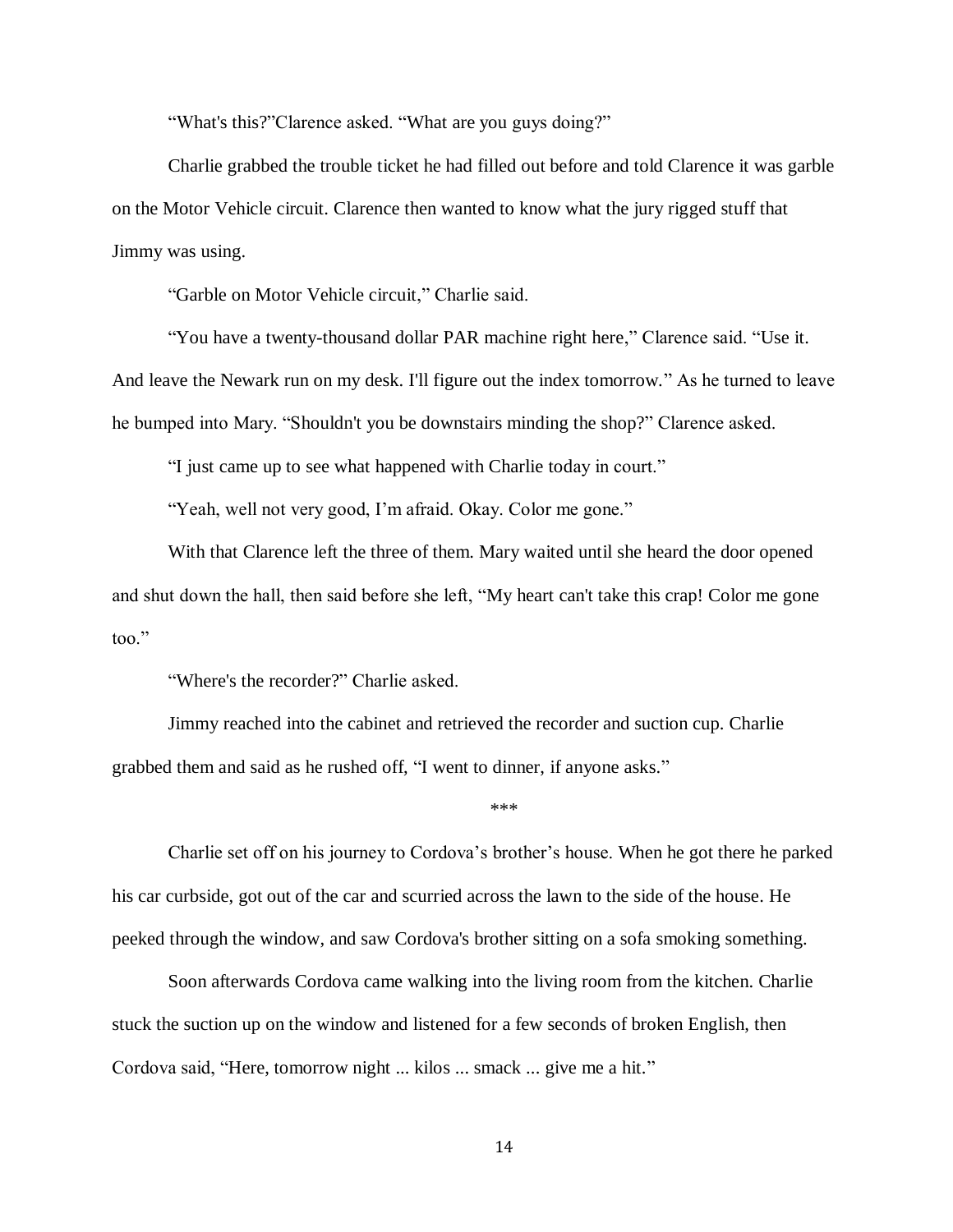Charlie tried to reposition himself and made a noise. He took the suction cup off the window, and slowly snuck away.

Suspicious, Cordova looked out the window but saw nothing.

\*\*\*

The N-E-W-S-D-A lettering dominated the inside wall. Charlie rushed in and noticed the missing letter. He made a couple of turns and walked right over to Al's desk as if he had been there before.

"Listen to this," Charlie said. He pressed play and all that could be heard was some muffling sounds.

"So." Al said.

"Drug deal. At his brother's place."

"How do you figure that?"

"What do you mean," Charlie said. "It's all right there. 'Tomorrow night'...'smack'. I heard him say eight o'clock."

"I didn't hear him say that."

Charlie slammed the desk hard attracting others in the room.

"That piece of shit killed your sister. Where the hell is your ... your ...?"

"You're embarrassing me," Al said. "So shut the hell up and sit down."

Charlie sat down, and Al reminded him that a lot of people got hurt when Lois died, not the least of which was her. "We all find ways to cope. We move on with our lives. Move on with yours, Charlie."

"I can't. Lightning strikes once per customer, Al. I'll never have another relationship with another woman like that again. Not like I had with Lois."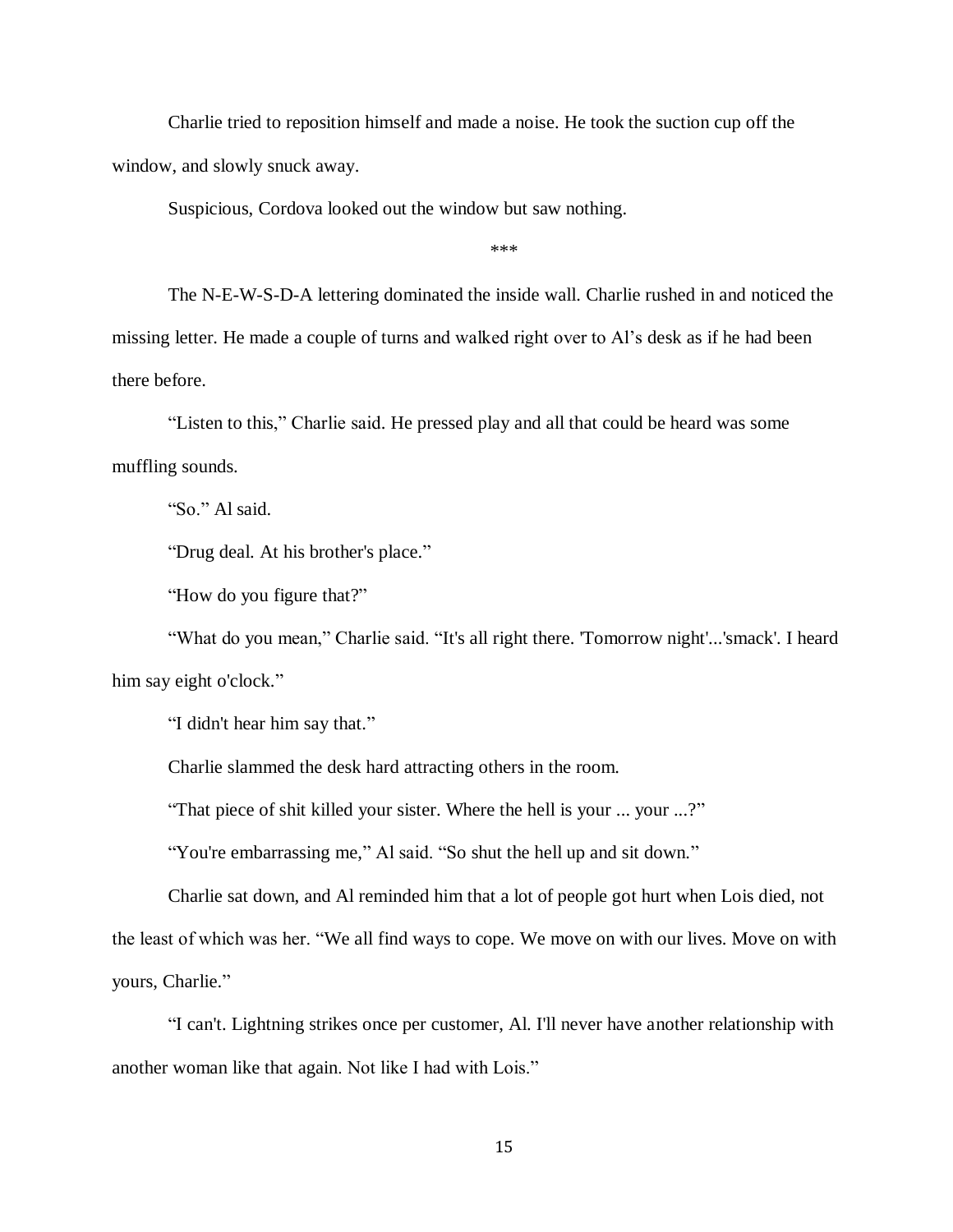Al thought for a bit, then massaged of his face and neck as if he was frustrated as hell.

"I investigated Cordova after the accident, remember?" Al asked, "He was connected to three bank accounts. One to Senator Polston. I was this close. How could electronic records vanish like that? Tell me that."

"That's why I went to Cordova's house. To find out."

"Well, you didn't find out, did you?" Al reached for his telephone book.

"You give me nothing but grief. What's the brother's address again?"

Charlie reached in his shirt pocket and pulled out a piece of paper. Al picked up the phone and dialed."I know this DEA agent. Maybe he can help."

Al's attention was streamlined to the phone. A secretary answered and he introduced himself and asked for Detective Leary. Then he cupped the phone. "Maybe I can make a deal with these guys. I give 'them this info, I get the exclusive. Pulitzer, here I come."

"Always an angle," Charlie said.

"Don't be condescending, Charlie. You sit in that TELCO building goofing on the public all night. You're lucky you still have a job. Look at you. You're a mess. You need a woman in your life. It's time, you know. It's been over nine months."

Someone answered the phone at the other end, and while Al introduced himself again, he swung his chair around giving Charlie his back.

\*\*\*

Back at the telephone building, on the third floor, Charlie was on a ladder taking register readings at a bay He marked the readings in an index measurement book.

As usual, Jimmy was listening to a private conversation between two women this time. Jimmy took notes on a half-tag while he listened.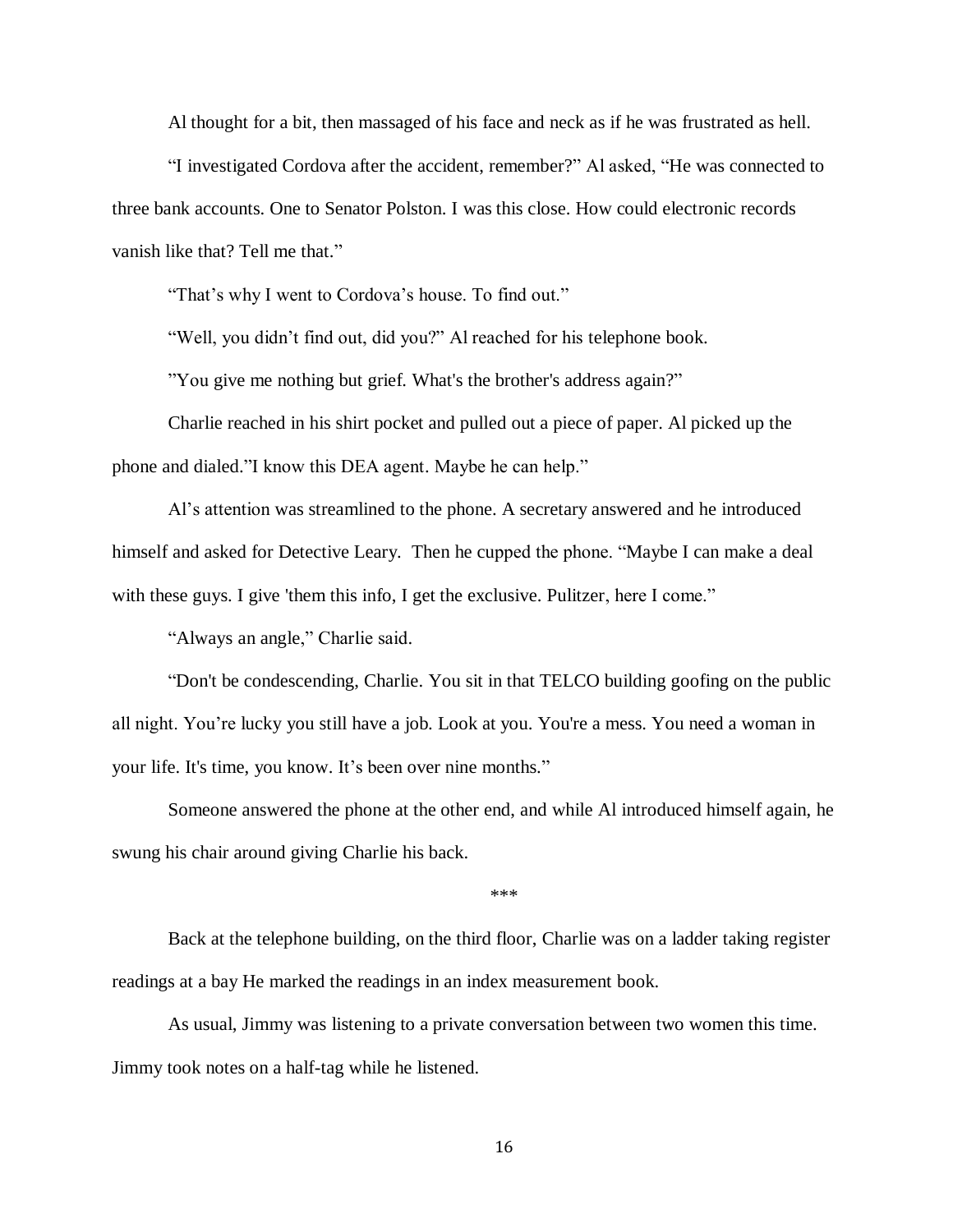The woman at the near end said, "Are you telling me size doesn't matter to you?"

"No. I'm just saying my Cosmo Man should be six foot, black hair, blue eyes, a tight butt and his penis size? Hmm, six inches is plenty."

Jimmy hooked a cord into the ring generator and pushed a button. A ring sound was sent on the circuit and was heard loud and clear by both women. The women, confused, stuttered a bit before Jimmy repeated the step and sent out another 'ring' sound. The women laughed this time, but still wondered what was happening. Jimmy repeated the steps again and flipped the talk/monitor switch to the talk position.

"Hello," Jimmy said, sounding groggy as if he had just woken up.

The women remained silent for a beat, then laughed.

"What's so funny," Jimmy said, still sounding groggy. "Wait a second. Is this Joyce? Are you pulling a fast one on me?"

"No. No," one of the women said . "You don't understand. I'm Helen from New Orleans, and Jackie is from Queens. Our phones must've gotten crossed, you see and, ah … you appeared."

Charlie, knowing exactly what was going on, cursed Jimmy out while he climbed down the ladder.

"You sound cute," Helen said. "How old are you?"

"How tall are you?" Jackie asked.

Jimmy, reading from his notes, said, "I'm six foot tall. Got black hair, blue eyes and a six inch cock."

Charlie appeared out of nowhere and pulled the cords down. "I'm right in the middle of doing something very important for Clarence," Charlie said. "And I don't need Mary on my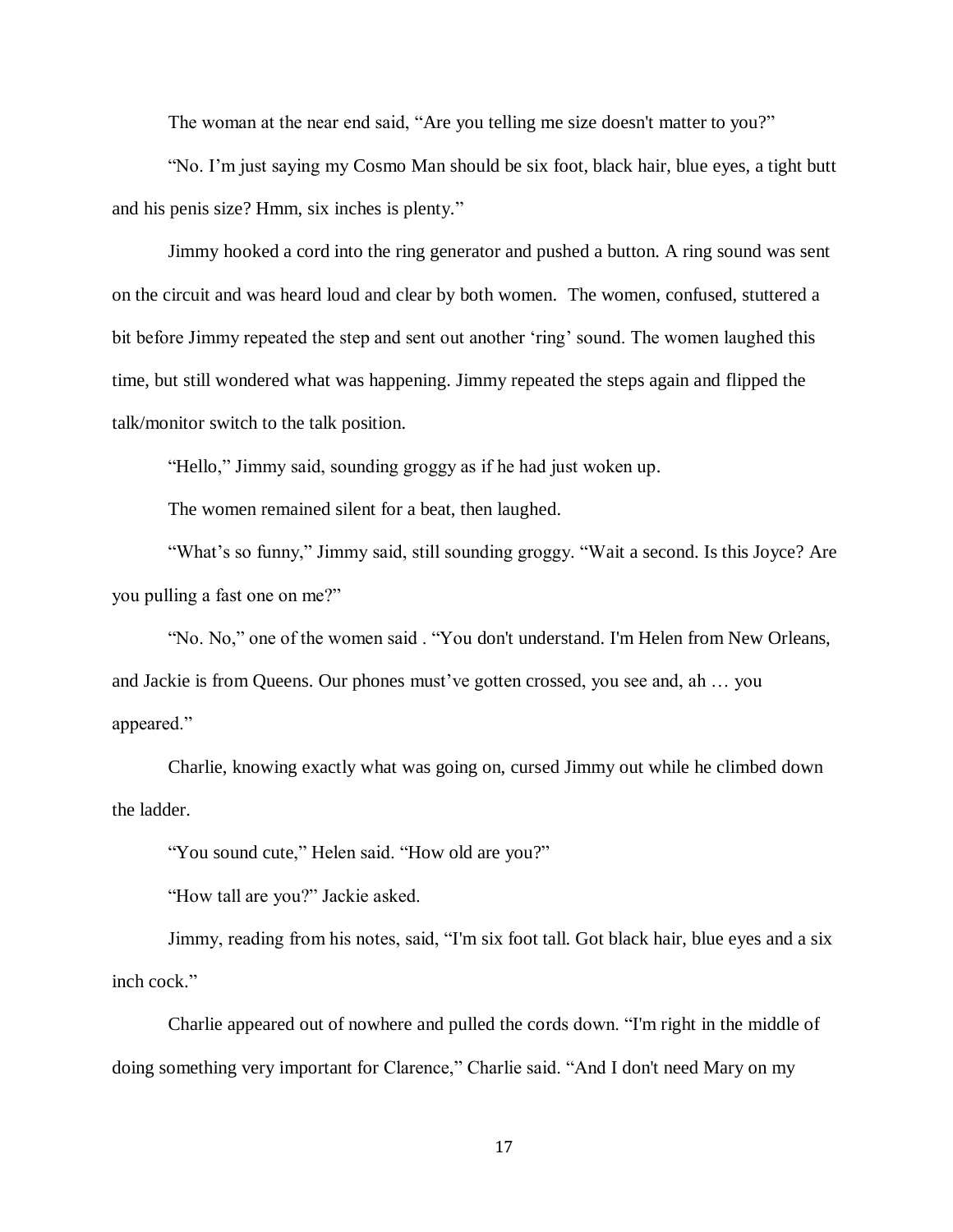back. Can't you wait?"

Charlie left, but then he came back and said, "I gotta go. Cover for me."

"Yes, my Lord," Jimmy said sarcastically. "And come back soon. We'll be waiting for you."

\*\*\*

Charlie pulled behind Al's car which was parked across the street from a beat-up DEA van. Charlie ran over to Al's car and jumped in the passenger's side.

"What the hell are you doing here?" Al said to his brother-in-law.

"I couldn't miss this," Charlie said.

Al's attention was diverted to a pinging sound off Al's side of the car. Agent Leary was out of the van and was throwing M&M candy from across the street. He walked over while Al rolled down his window.

"Who the hell is he?" Agent Leary asked.

Al didn't know what to say, so he told Agent Leary, so he told the truth that Charlie was his brother-in-law, and he was there to back him up. Leary mumbled a few obscenities while Al rolled the window back up.

"Don't say a word," Al said to his brother-in-law. "Be invisible."

\*\*\*

At Senator Polston's Long Island office in Patchogue, Lynn Ragona, a well dressed, and an attractive woman, sorted letters at her desk in the reception area. A Harvard Master Degree in Sociology hung on the wall above a UPI monitor/printer, lending to the appearance that this was a professional office. Glass partitions separated the remaining two rooms where Polston and Jamie were busy on the telephone. Jamie hung up while Senator Polston, lifted his feet up on the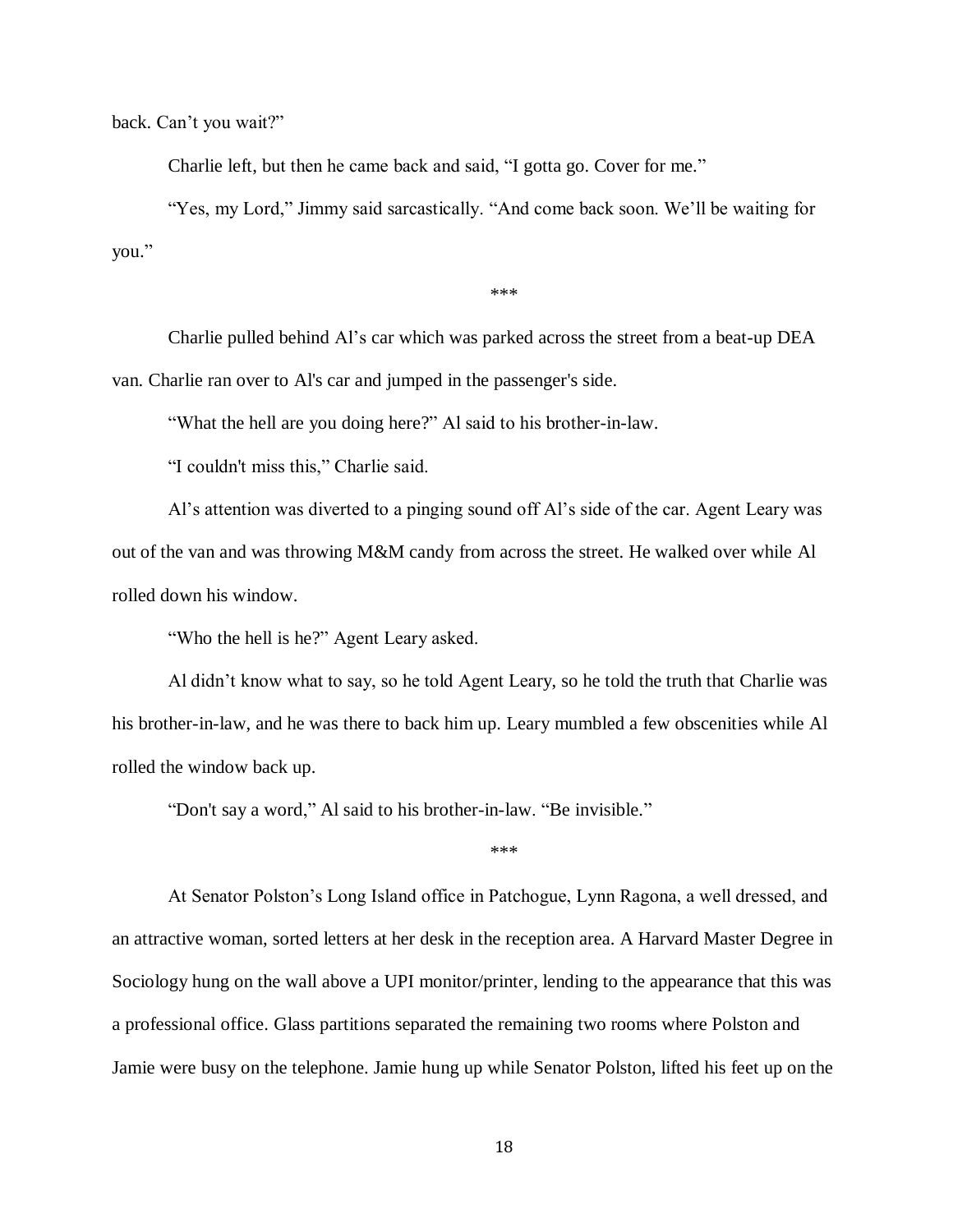mahogany desks while sitting in a leather swivel chair. Still talking on the phone, he waved to Jamie through the window to come in.

"Yes, sir," Polston said into the phone. "He's going to El Salvador. And believe me, he won't be talking to anybody after tomorrow. Don't worry."

Polston hung up the phone just as Jamie entered his office. Polston picked up a newspaper and threw it on the desk.

"Make sure Cordova gets on that plane," Polston said. He pointed to the paper where the headline stated the vice president was about to resign because he had cancer and, if all went according to Polston's plan, he was going to get that job.

"Keep your eye on the UPI. I want to know what's going on at the capital."

As Jamie left, Lynn entered and handed Polston a folder.

"A day care center is being condemned," Lynn said. "A demolition crew is scheduled to tear it down tomorrow. A condo is going in. Problem is the day care company needs two more weeks to find a new place. The comptroller is playing hard ball. They want them out now."

Lynn handed Polston another folder. "Papers on the demolition company. Lofano Construction. Call Smitty. He'll fill you in."

"Okay," Polston sighed. "Is there anything else?"

"No. Nothing, except it's late."

"I know," Polston said. "Thanks for waiting for me. I'll drive myself tomorrow."

#### \*\*\*

Back at Al's car, he and his brother-in-law heard pinging sounds again. Al rolled down the window and wanted to know what Agent Leary wanted this time.

"We'll give it ten more minutes, then we move," he said.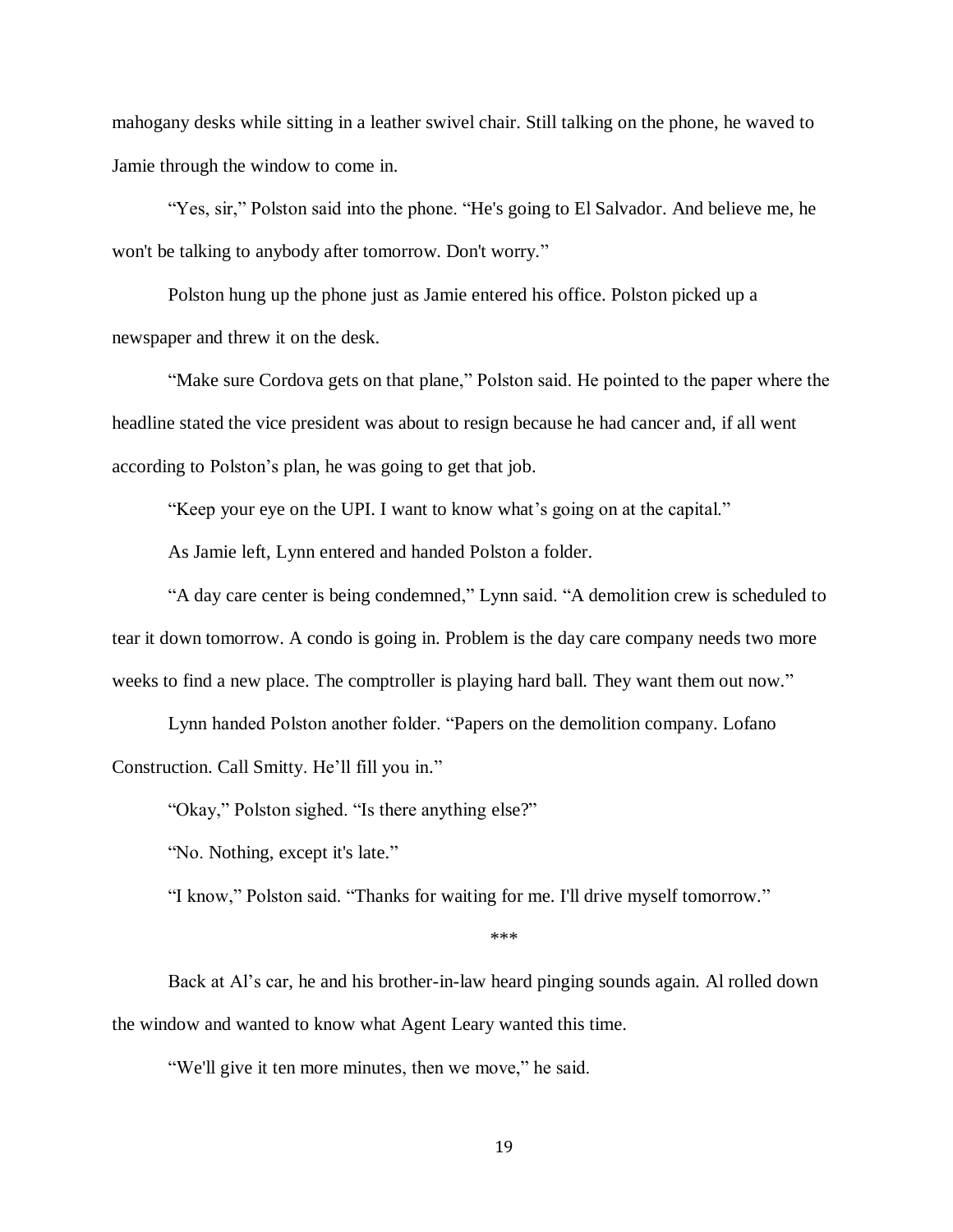Just as he said this, a car pulled up in front of Cordova's house. Two men got out. One man carried a large attaché case. The two men were greeted by Cordova and escorted in.

Fire engines raced from down the street and whizzed by with sirens blazing. This prompted the DEA agents to exit the van with Agent Leary leading the way. "We're going in," Agent Leary whispered into a radio-phone he was carrying.

A young boy walked to Cordova's house which caused Agent Leary and the other DEA agents to bend low to the ground so they couldn't be seen, Cordova answered the door and yelled at the boy, then pushed him away and closed the door. After a beat, the door opened, and Cordova pulled the boy inside.

Right after Cordova closed the door, Agent Leary said rather loudly into the phone so everyone on site could hear, "We can't wait. Let's go. Move it."

Four men came to the front porch from different angles. Two of the agents went around to the back of the house to cover any escape route. The others appeared by the bushes on the front lawn and ducked behind them.

Leary walked over to Al's car and told Al to stay put until he waved at him and Charlie. Agent Leary continued to coordinate the break-in, silently motioning to the others to the front door. On his count, they broke into the house. After a beat Charlie and Al heard loud noises, then shots were fired. Al grabbed a camera from the glove compartment then got out of the car along with Charlie. They both ducked behind a nearby bush and watched the action unfold. Cordova burst through the front door of the house with a gun in his hand. He ran across the lawn towards Al and Charlie

An agent shot at Cordova and missed. Cordova shot back wildly. Then, Cordova got shot from behind just as Al snapped a picture that would become a Pulitzer prize photo.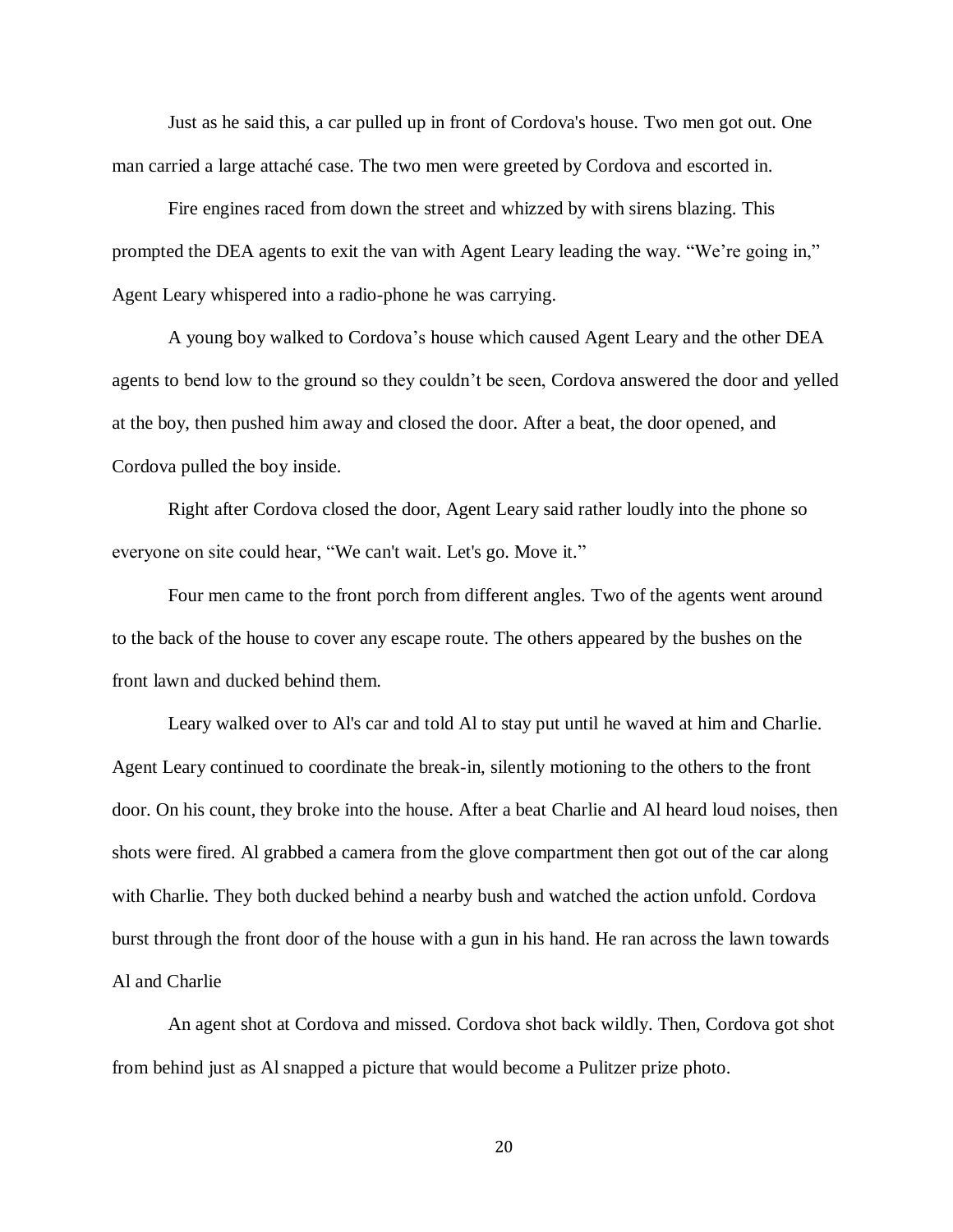Cordova then fell to the ground. Dead!

Charlie crawled marine-style to Al. Charlie looked over to Cordova's dead eyes.

Agent Leary came out of the house and waved Al in. Al handed Charlie the camera then lit up a cigar. Charlie got up, kicked Cordova's body and then snapped pictures, as if the camera was a surrogate gun.

"Lighten up, cowboy," Al warned.

Down the street, a fire truck came down the street with their sirens blaring.

In the house, one of the agents escorted an addict in the living room and shoved him on the couch. The boy had a needle in his arm, which a DEA agent yanked out, then escorted him to the corner of the room and shoved him into the corner. The boy slid down the wall and sat on the floor.

Just then Charlie and Al entered and they both noticed an opened attaché case filled with drugs on the kitchen table. Next to the case were lines of cocaine, a dozen pills, a pipe, and a bent spoon.

Charlie grabbed the camera from Al and walked to the bedroom where he saw a naked woman with track marks on her arm sitting on the bed. The walls were stained, and had cobwebs hanging down them. He took more pictures.

He headed to the bathroom where more filth greeted him, and where the smell cut to the marrow. Charlie tried to wave the stench away while he took more pictures, but the smell was so bad he had to leave.

He moved back to the living room and sat in a chair, emotionally spent. This was a scene he would never forget. He didn't know who was worse off- him, who would most certainly have nightmares over what he just saw, or the boy, who was rocking back and forth and mumbling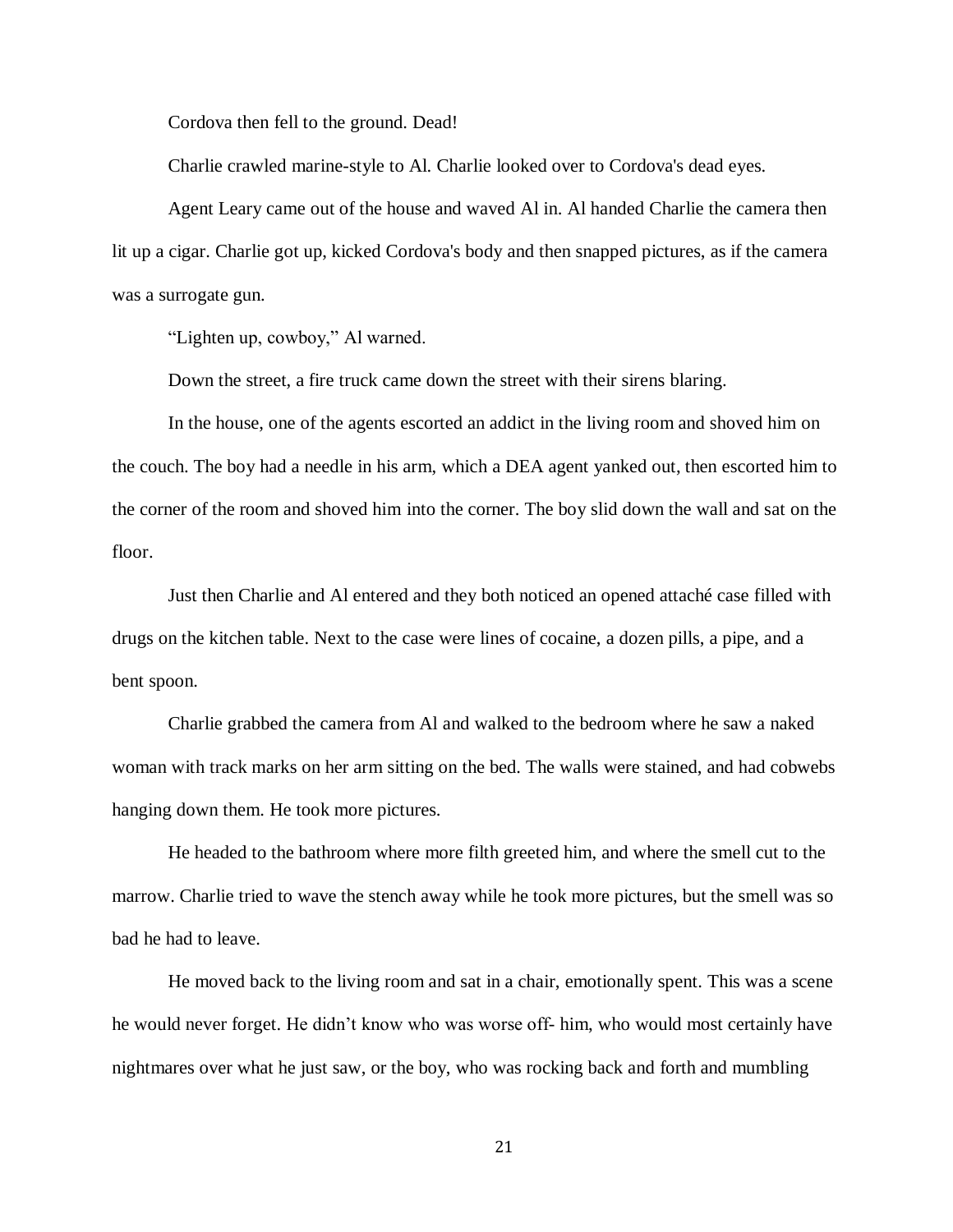nonsense in the corner of the living room.

\*\*\*

Meanwhile, at Senator Polston's office, Lynn peered out of Jamie's office windows at the fire trucks and emergency vehicles, which were racing by. And Jamie hovered over the UPI teletype while it was printing. He was reading the Slug Line which read: GULF WAR: RED CROSS SAYS IRAQ IS HOLDING 50,000 POLITICAL PRISONERS; then the next article started to print, and it's title read, WASHINGTON DC: VICE PRESIDENT WILL NOT RUN.

Polston meanwhile was talking on the phone. "Smittie," Polston said, "delay Lofano two weeks, that's all. Let me find a place for the residents."

"Senator," Smittie said on the other end of the phone, "Incentives have been paid."

"I've done business with Lofano before. Just tell him I'm making a request, Smittie."

"Okay, Senator." Smittie said. "I will."

Polston hung up and motioned through the window for Lynn to come in. Jamie burst into the office waving the UPI story. "Just came over the wire," he said. "The VP's not running next year. The President is considering three possibilities for replacement. Senator Neuberger from Florida, Governor Almquist from Texas…" Jamie gave a dramatic pause and then said with reverence, "And Senator Polston from New York."

Lynn entered the office with her coat on.

"That's what we've been waiting for," Polston said to Jamie, then turned to Lynn and told her that the demolishing company gave them a two week stay.

"Good. Can we go now?"

"We all can," Polston said as he got up and put on his overcoat. Sirens howled in the background, just as the phone rang. Jamie answered it as Polston waved his fingers across his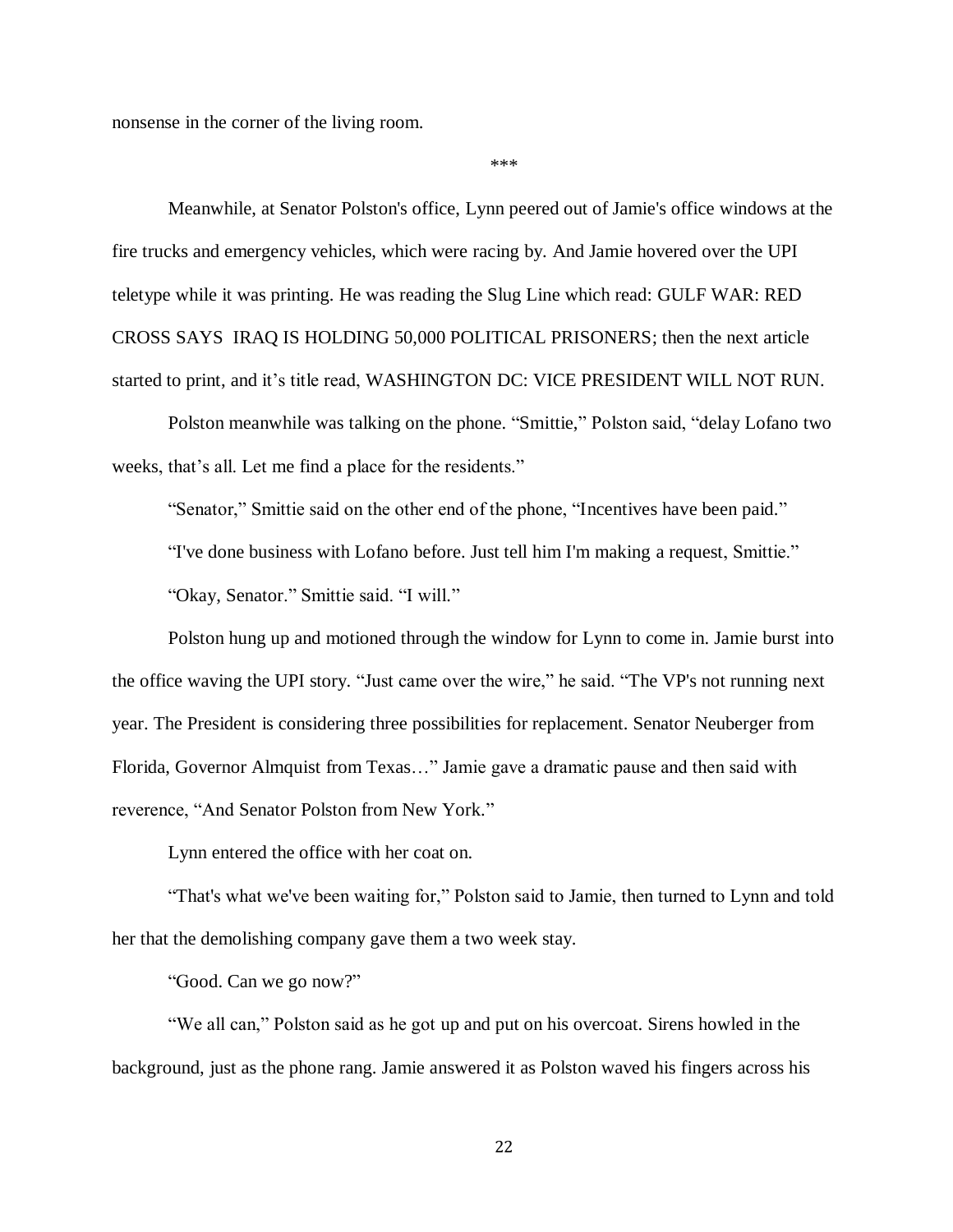throat, basically telling Jamie that he was not there and didn't want to answer.

Jamie listened for a couple of seconds then said thank you and hung up.

"There's a six-alarm fire not fifteen minutes from here," Jamie told Polston.

"I don't do fires," Polston said.

"You do when you're running for Vice President," Lynn said.

"The ambulances are taking people to the hospital," Jamie said. "That's where the media is. You go there. It's a great PR opportunity, Senator."

\*\*\*

Meanwhile, the DEA agents were busy inspecting Cordova's house. Charlie looked around the living room at the mess of drugs, needles, general filth, and the convulsing boy who sat in the corner of the room.

Al walked over to Charlie and told him that vengeance is sweet.

"What do you mean," Charlie said.

"Cordova is dead, and look how he was living."

They both look around the place. Charlie wanted to barf.

Al took a long look at Charlie. "What's with you?" he asked. "I thought you'd be happy.

Cordova's dead! The neighborhood is a lot safer now, don't you think?"

Charlie took his time answering. "It's not how I thought it would be." Then he head nodded to the boy in the corner. "How old could he be? Fifteen?"

Al shrugged and walked to the dealer who was handcuffed to a radiator. He opened his pad and began asking him questions. Charlie got up and approached Agent Leary. "That boy over there in the corner," he said. "He needs medical attention."

Agent Leary ignored Charlie's request and started to move away, but Charlie grabbed his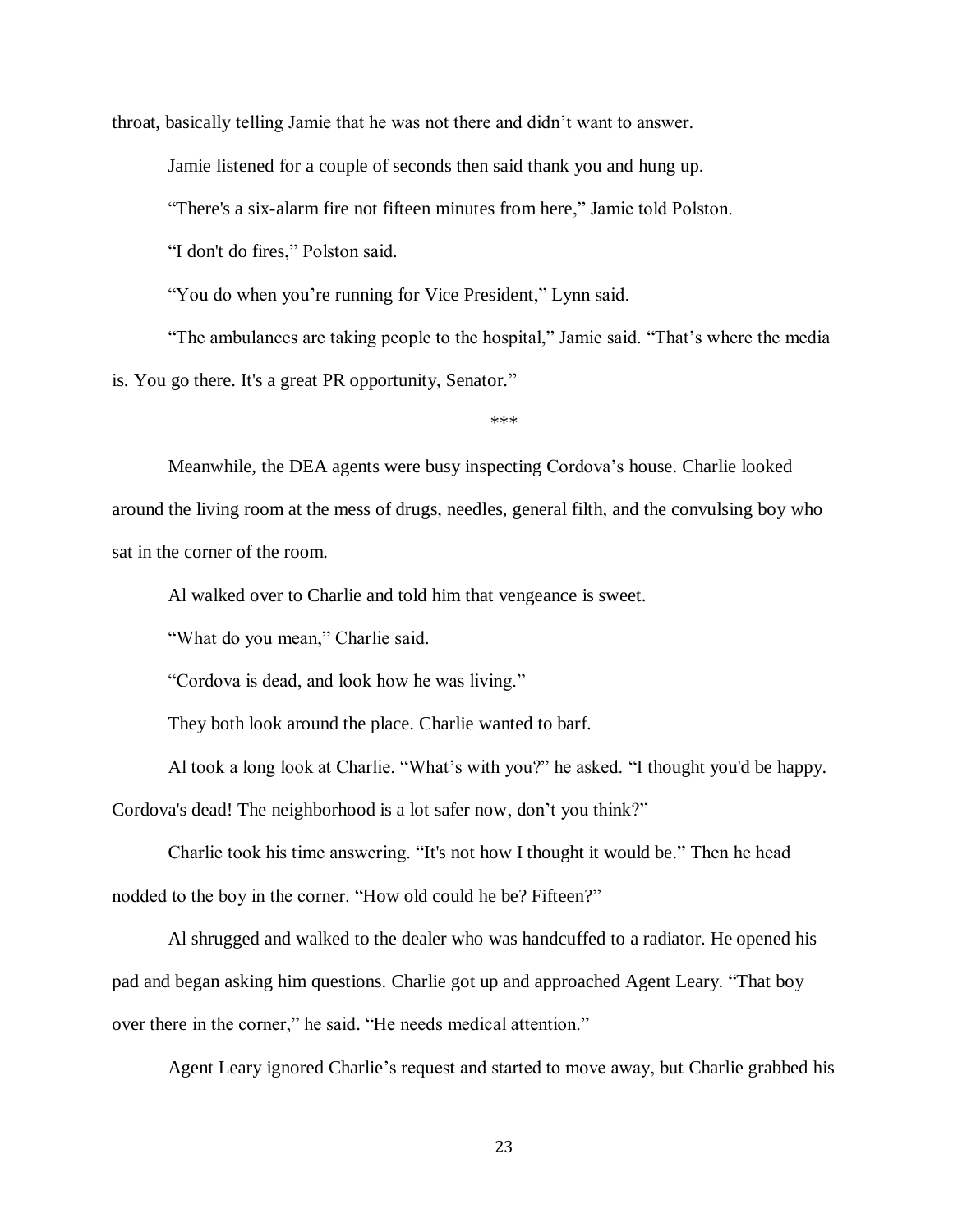arm and told Agent Leary that the boy was going to die if he didn't get help. Agent Leary turned to another agent and told him to get an ambulance for the kid. As that Agent picked up the phone, Charlie walked over to the boy who was shaking and seemed oblivious to what was going on. He stared off to nowhere and mumbled nonsense.

The agent hung up the phone and told agent Leary that there was a six alarm fire and all the ambulances were tied up. Agent Leary looked to Charlie and shrugged his shoulders suggesting that he had done all he was going to do.

Another agent appeared and privately assessed the situation in the room, especially the boy and Charlie. He asked Agent Leary if he wanted the boy handcuffed.

Hearing this, Charlie picked the boy up, put him over his shoulder, and headed for the door.

"Where do you think you're going?" Agent Leary yelled at Charlie.

"To the hospital," Charlie said. "You heard him. No ambulances are available."

"Go help him out," Agent Leary told the other agent.

Once outside, Charlie stumbled to his car and threw the boy in the front seat. The DEA agent got into his car and maneuvered his car in front of Charlie's and led the way to the hospital.

\*\*\*

Meanwhile, Lynn was driving Senator Polston to the Hospital to show his concern even though it would be a fake sentiment. But, Polston knew he would gain some political advantage in the upcoming VP selection by going to the hospital.

While in the back seat, Polston studied Lynn for a few seconds. He noticed she was agitated. "What's wrong, Lynn?" he asked.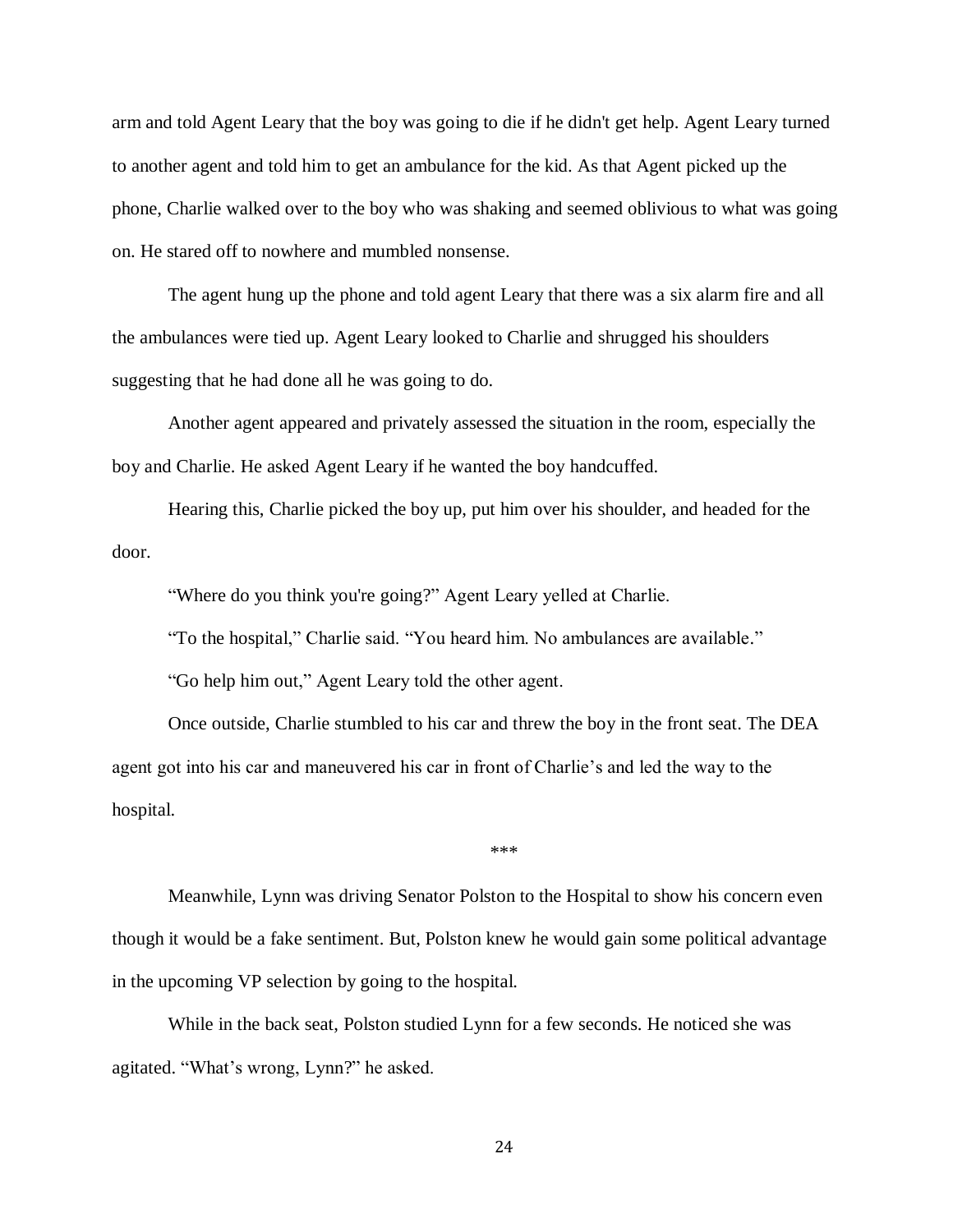"Nothing".

Something was surly wrong and he wanted to know what it was."Nothing?" he asked. "I don't think so. One does not run a red light and not know it unless something is wrong."

"I gotta get a life, Uncle Ted," Lynn said. "I haven't had a date in over a year."

"Oh, so that's it! Okay. I'll get you set up ..."

Lynn slammed her hands on the steering wheel to stop her uncle from continuing.

"We can't have another incident," her uncle said.

"You're not going to let me forget about that, are you?"

"The White House is so close, Lynn. Nothing can jeopardize that now."

The hospital was drowning in chaos as Lynn pulled into the emergency entrance. The news media led the way with the cameras, lights and people and microphones that were shoved in everyone's face for comments. The lights from emergency vehicles flashed as bodies were being rushed in from everywhere. Nurses and doctors were running in every direction.

"We'll talk later," Polston told Lynn.

Lynn inched her way into the chaos as Polston got out of the car. One of the news people spotted Polston and immediately started hurling questions at him from afar. "Senator," the newsperson yelled out, "how did the fire start?"

"Now, Philip," Polston said, "let's not disturb these great workers of miracles. I'm just here to see if I can help."

A critically burned victim was being rolled on a gurney on the grass. It got stuck and Polston helped the attendant free the gurney to move forward. Lynn walked to the emergency entrance and entered the hospital while the Senator lent a helping hand.

\*\*\*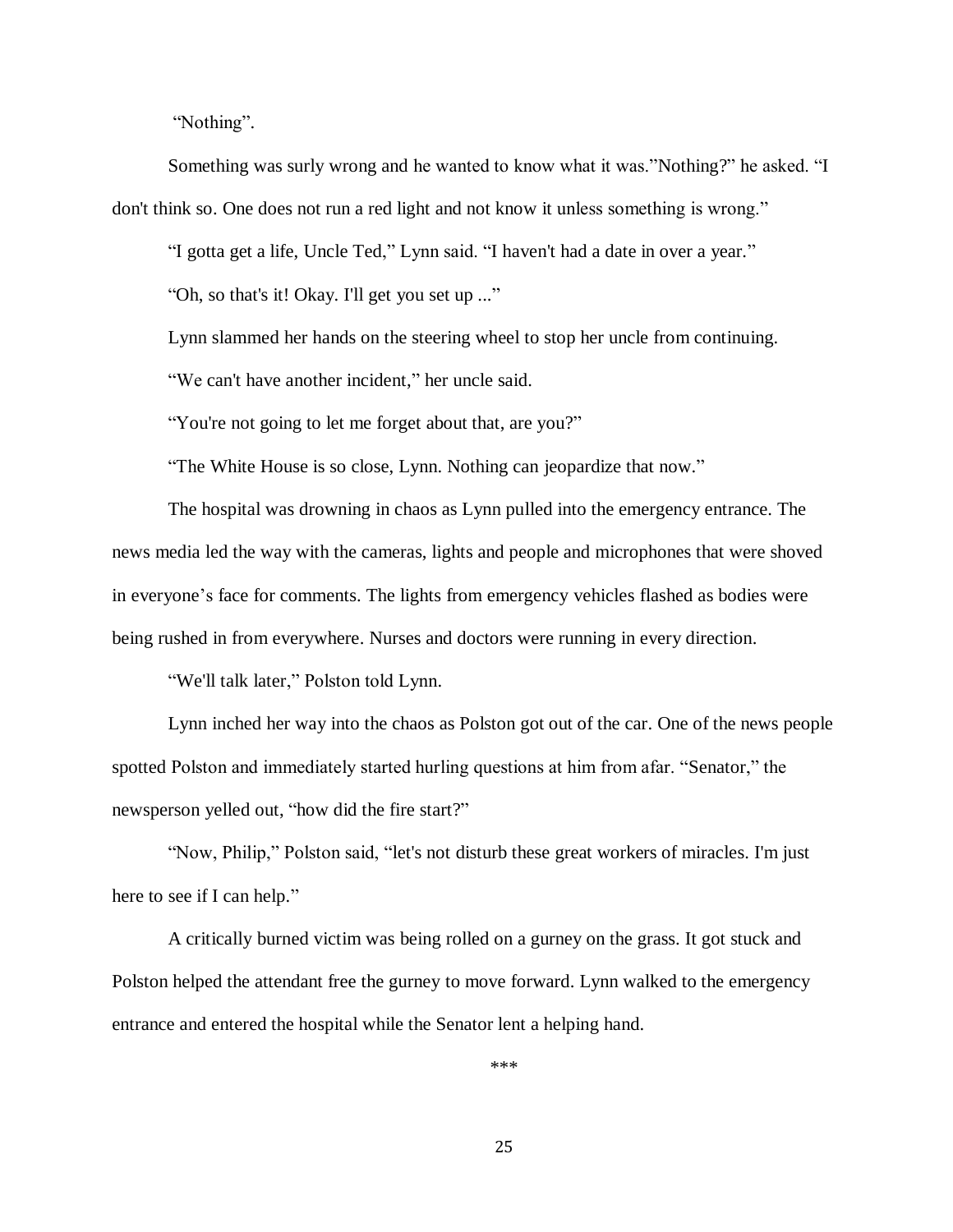Meanwhile, the DEA Agent appeared at the emergency entrance with Charlie close

behind. The Agent gave quick spurts of the car's siren to move a slow-moving vehicle ahead of

him. Charlie looked at the sleepy boy next to him and wondered if they got there in time.

"Hey," Charlie yelled at the boy. "Stay awake."

Charlie pulled on the boy's arm. The boy opened his eyes.

"Do you know where we are?"Charlie asked, testing the boy's cognitive powers.

The boy shook his head.

Do you know who I am?"

Again, the boy shook his head.

"Well, I'm your guardian angel."

The boy slurred, "Wow! I used to pray to my angel."

"I'm taking you to the hospital," Charlie said.

"Wow! My own angel. Does every one get an angel?" The boy dosed off again as Charlie pulled into the hospital entrance, he replied, "Just the good ones."

Chaos still ruled. Charlie stopped the car then turned to the boy and held his chin. The boy opened his eyes.

"Repeat after me. I NEED HELP."

There was no response, the Charlie added, "Hey. I'm your guardian angel, remember.

Say, I NEED HELP. Say it."

"I need help," the boy said.

"Keep on saying that in your mind. If someone asks you a question, and I'm not around, you say I need help."

In the hospital emergency room, Lynn spotted Charlie with the boy over his shoulder.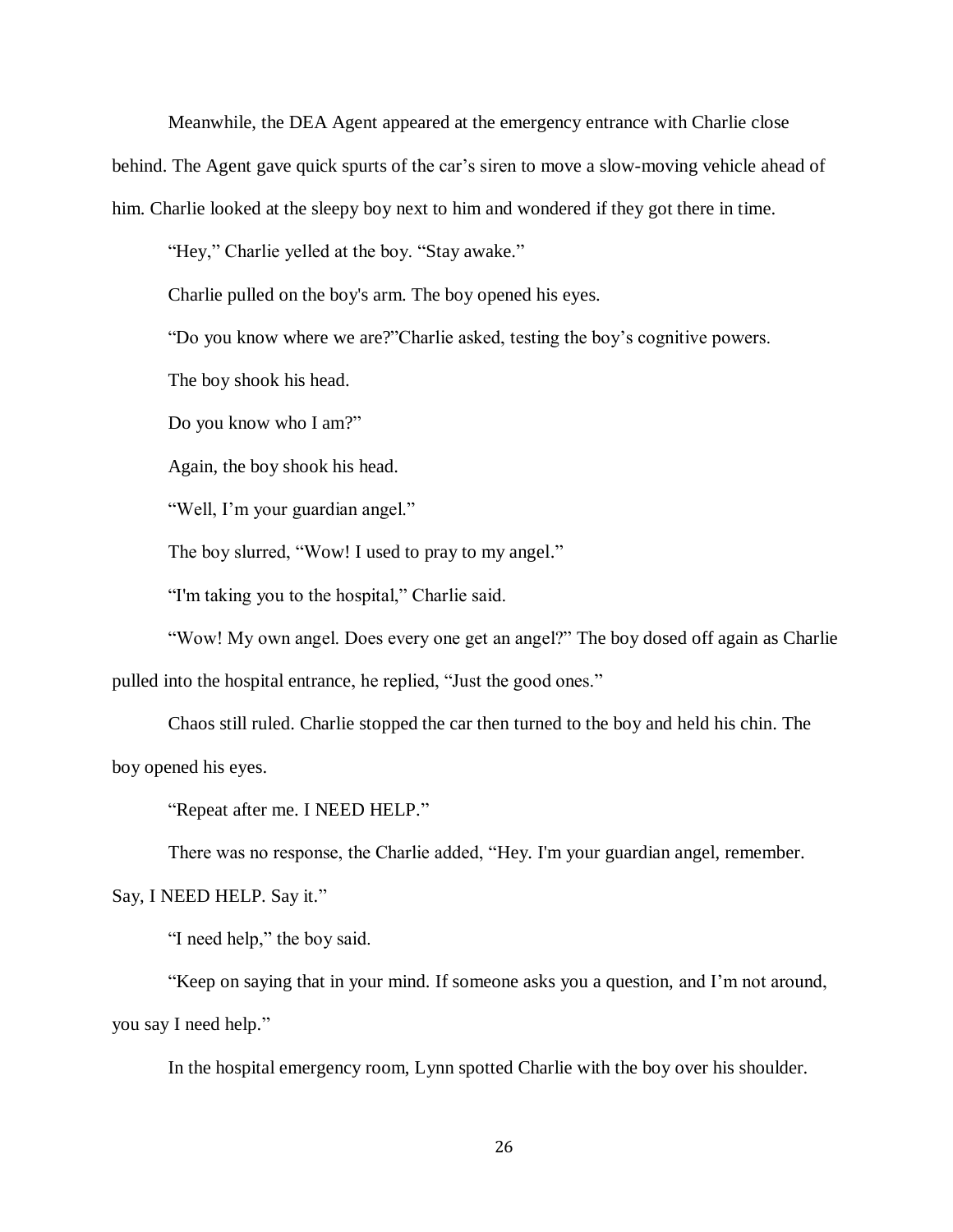Curious as to whom Charlie was, she kept her attention on him while he urgently looked for a place to put the boy.

A man with a hand injury lied on a gurney, moaning. Charlie pushed the man's feet off the gurney, grabbed him by the shirt, and propped him into a sitting position. Charlie then put the boy on the gurney next to the man and took the man's good arm and put it around the boy.

"Hold him," Charlie said, "while I go get help. Don't let go."

Charlie then turned to the boy asked him his name.

"I need help," the boy said.

"Good," Charlie said as he patted the boy on the head. Charlie turned into the foray and collared a nearby Doctor.

Lynn tried to get closer to Charlie while he was explaining the boy's condition to the doctor, but Charlie finished talking to the Doctor and pushed his way through a crowd of news people, doctors and attendants. But there was something about him that made Lynn follow Charlie outside.

Charlie spotted a Police Officer ticketing his car because it was parked on the lawn blocking the emergency vehicles from ushering burned victims into the hospital. While Charlie pulled out his wallet, an emergency crew rushed by and knocked the wallet's contents to the ground just as the DEA agent came over and showed his badge to the Police Officer.

"It's alright, Officer," the Agent said. "He's with me."

Charlie got into his car and glanced back at Lynn. Their eyes meet. A connection between them was established. Just what it was, neither one of them knew.

Lynn looked down and saw Charlie's license on the ground. But it was too late. Charlie had vanished into the darkness.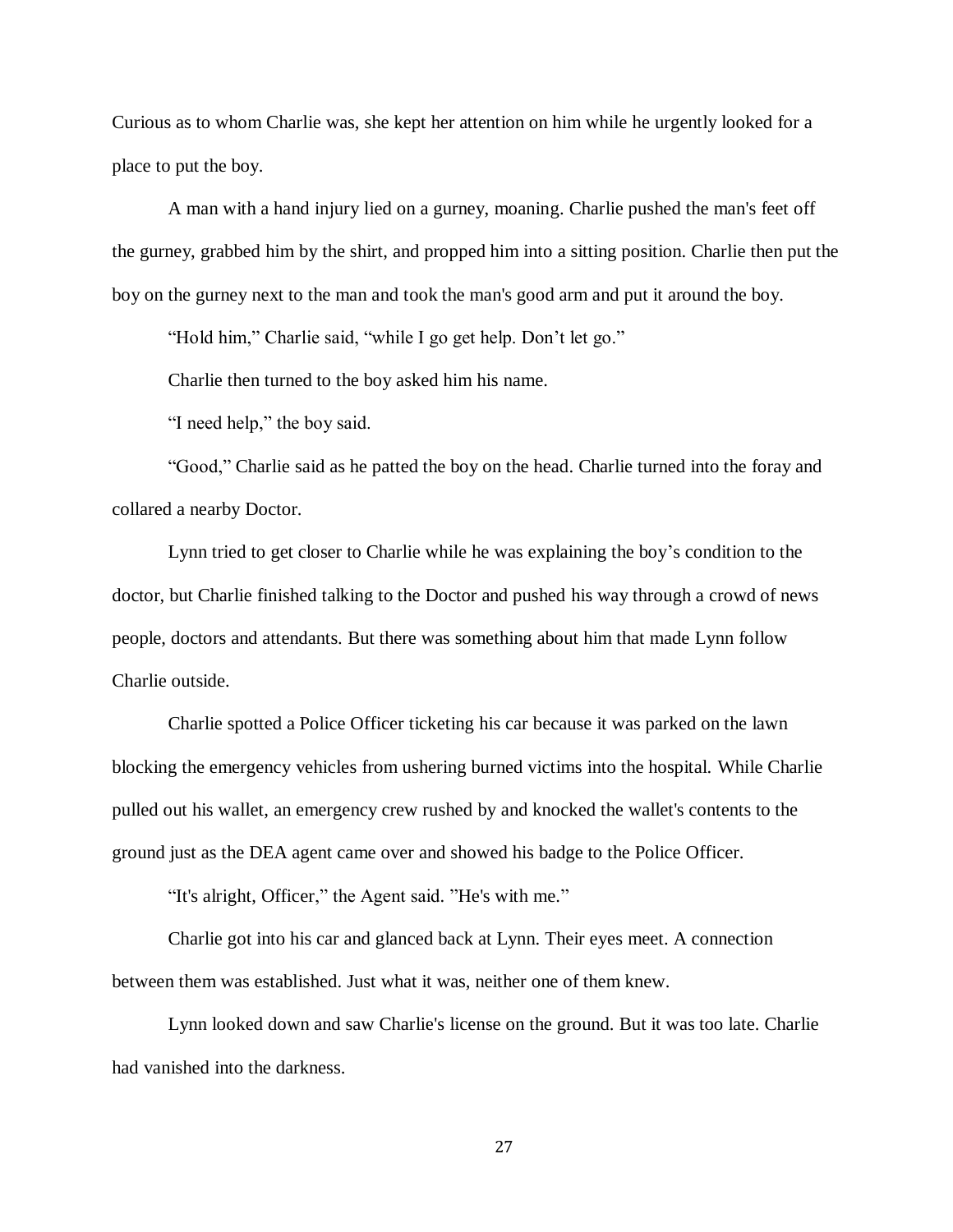Charlie walked into the FT&T third floor testroom and was greeted by Jimmy who was reading a magazine.

"That was the longest supper break you have ever taken," Jimmy said.

Charlie explained to Jimmy what had happened and then turned his attention to the noise measurements that Clarence wanted.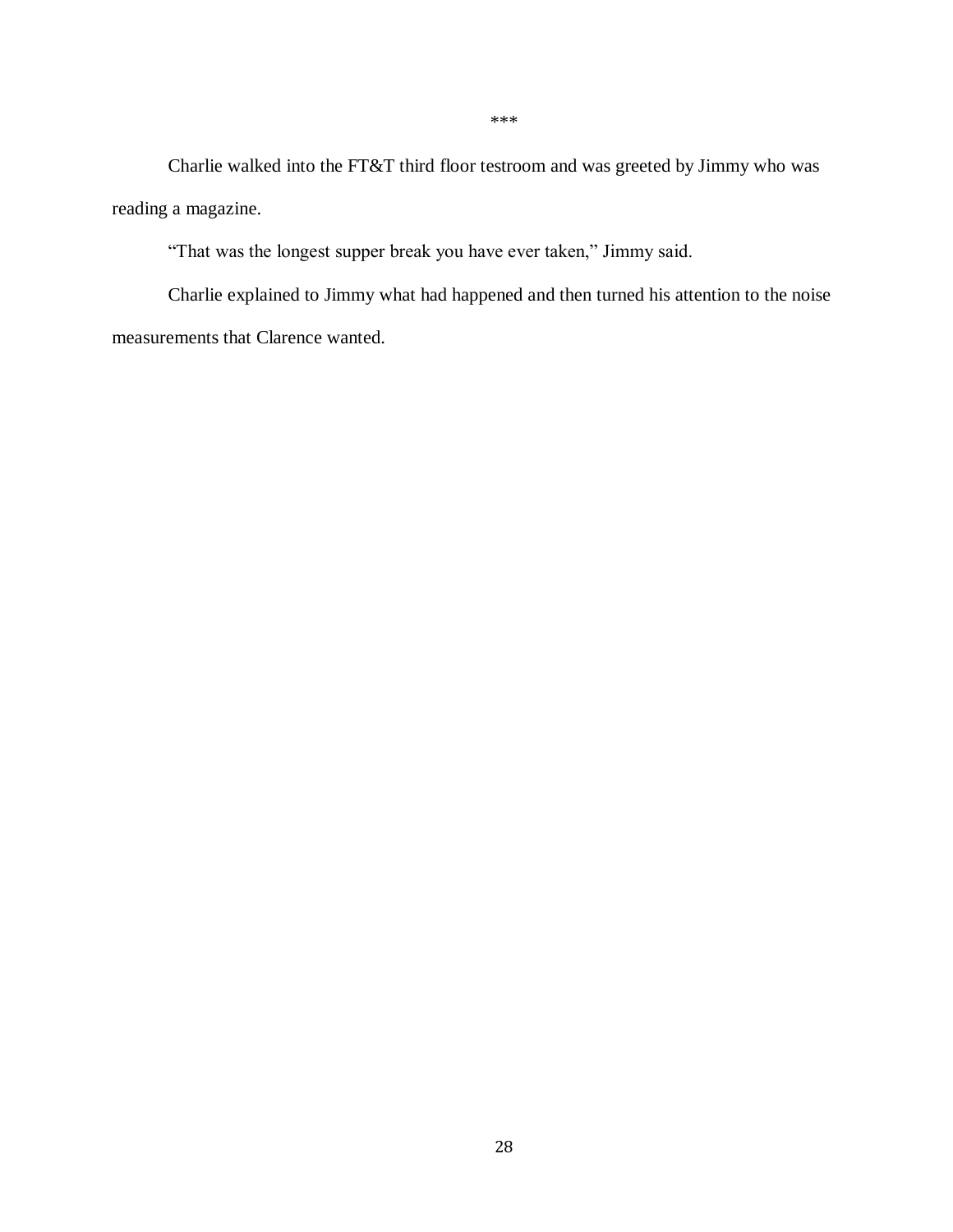## **CHAPTER TWO**

Charlie woke up at his apartment in the late morning the next day. It was a Saturday actually, and he found himself in the bathroom cleaning the toilet bowl. Then he went to kitchen and threw out mold-ridden food from the refrigerator.

He moved to the living room and vacuumed one spot repeatedly as if the memory of the filthy house overpowered his good senses. He moved to the dining room and vacuumed the same spot repeatedly again. He moved to the bedroom polished the furniture and noticed his wedding picture. As he looked at it, tears fill his eyes.

\*\*\*

At Mary's home, she made a sandwich for her husband, Frank, while he fed their oneyear-old son who was in a high chair. Mary plopped his sandwich down on the table and grabbed her neck as if she was in distress.

"What's the matter," Frank inquired.

"My neck. My shoulders. So, tight!"

Frank stopped feeding the baby and began rubbing her shoulders and neck. He did this as Charlie knocked on the door. Frank looked out the window. "It's Charlie," Frank said, then yelled for him to come in. Charlie walked into the kitchen with a newspaper in hand. He put the paper on the table and sat down while Frank continued to massage Mary's neck and shoulders.

"Oooh, that feels so good," Mary said. "I seem to get this way every time I sleep on my side. What do think the problem is?"

"I don't know," Frank said. "I would have to give you a complete physical." Frank winks at Charlie, then continued, "You should get bras that support you better, Mary. Listen to me. I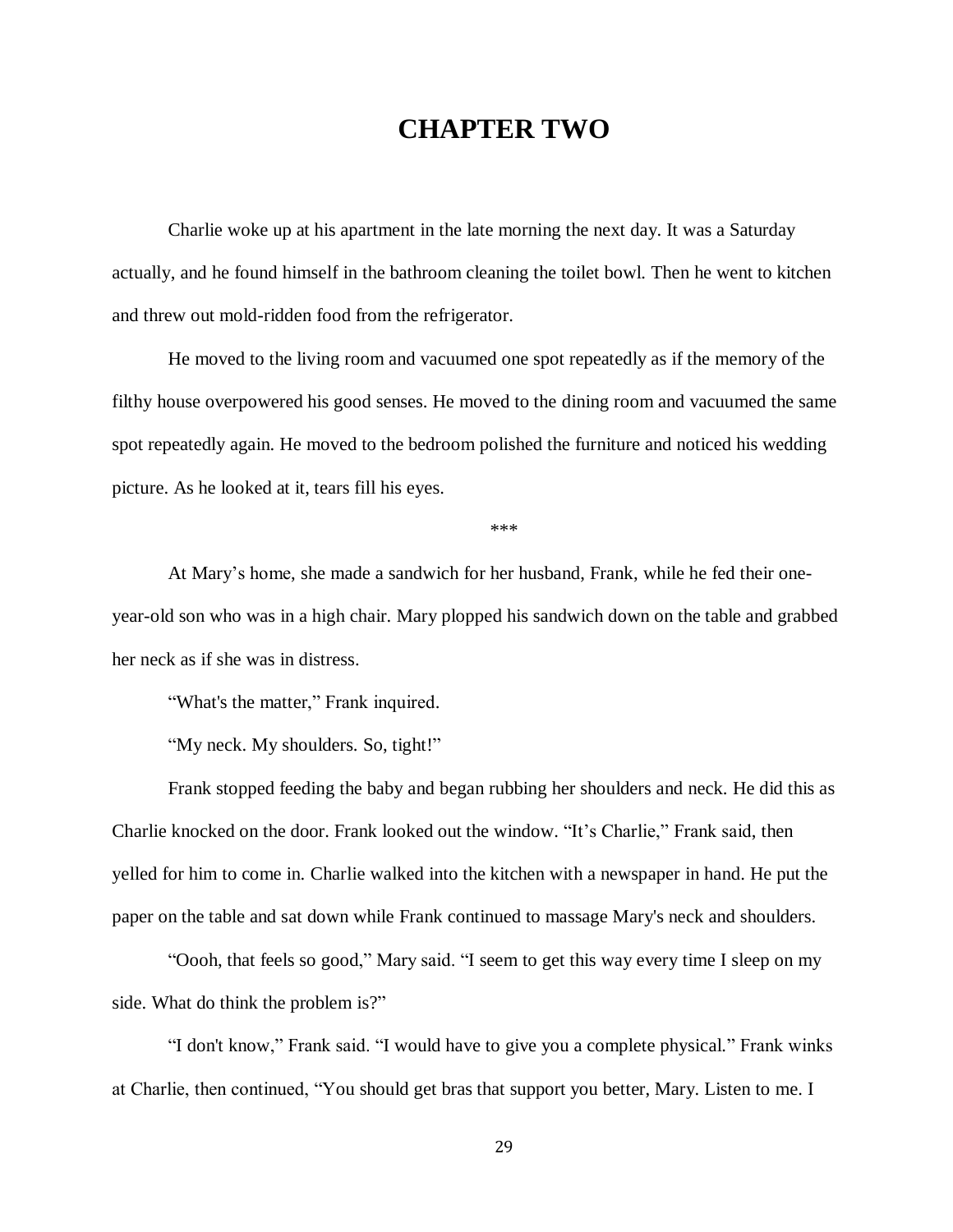know about these things."

Mary smacks Frank's hand indicating that she's had enough."You're a real character, you

know." She moaned while she got up. "Want a sandwich, Charlie?"

Charlie nodded while Mary got up and walked to the counter.

Frank noticed a picture in the newspaper. "Holy cow," he said. "Look at this. The name,

Blayer. Hmm. I know that name."

"That's my ex-brother-in-law,' Charlie said.

Mary served Charlie a sandwich and sat down and read the article that showed Cordova

being killed. "You happy now, Charlie?"

Frank returned to feeding the baby.

"I mean I'm glad Lois is avenged, Charlie. But what now? I can't afford to lose my job.

Frank is laid-off. I got a baby to feed."

"I'm tenth on the list," Frank said. "And construction is picking up again."

"It's over, Mary. I have no more need to interfere with the public's privacy."

Mary eyed Charlie. He was under suspicion.

"Well, good," Mary said. "Now all you need to do is corral that corn-fed numbnuts you work with."

Frank snuck an exaggerated look of fear to Charlie.

\*\*\*

Jamie was alone in Poston's office, when he heard loud, muffled voices approaching. The door flew open to Lynn and Polston arguing about what happened the night before.

"I bumped into him at the hospital," Lynn said. "So, what's the big deal?"

"Every Tom, Dick and Jane in the media would love to get something on me. Give Jamie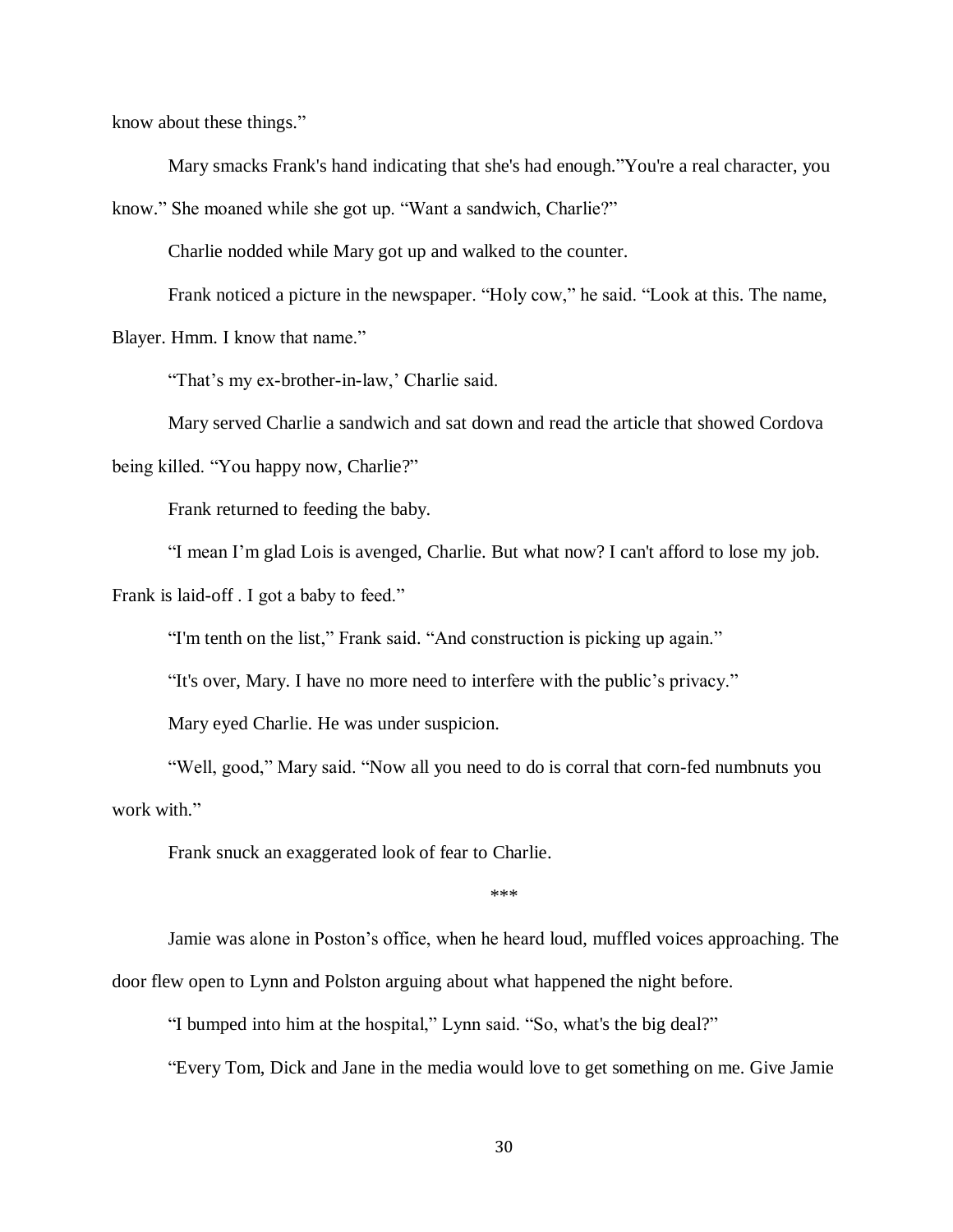the license. No arguments." Polston then turns to Jamie. "Have Jack check him out." He turns back to Lynn. "If he checks him out, and he doesn't have a hidden agenda, then you can personally return the license to him. Okay. That's the best I can do."

Lynn handed Jamie the license and sat at her desk while Polston ripped the news story off the UPI printer and motioned for Jamie to come into the office with him.\

Polston sat at his desk and read from the printout. "The Administration reversed its longstanding U.S. policy by advocating a buildup of the nation's deadly chemical arsenal."

Jamie nodded as if there was a secret between them. Changing the topic, Polston put the paper away.

"Adler! I need her in my corner. She's got the President's ear."

"Senator Adler hates your guts," Jamie said.

"Hell, Jamie, have you ever slept with anyone you didn't like at all."

"No. Well, I think ... no. Maybe."

"I need Adler saying nice things about me to the President. Check with our friend at the bureau. See if you can get anything on Adler."

\*\*\*

In Polston's office, later in the day, while he was in mid-conversation on the telephone, Polston got up and caught Lynn looking at him with a suspicious eye. He turned his back to her. "All I'm asking from you, Adler, is to make sure the President knows that I believe a strong Israel makes for a peaceful Mid-East."

"But you don't believe that," Senator Adler said over the phone.

Polston rapped on the glass and saw that Jamie was on the phone. He twirled his finger as a signal to wrap it up.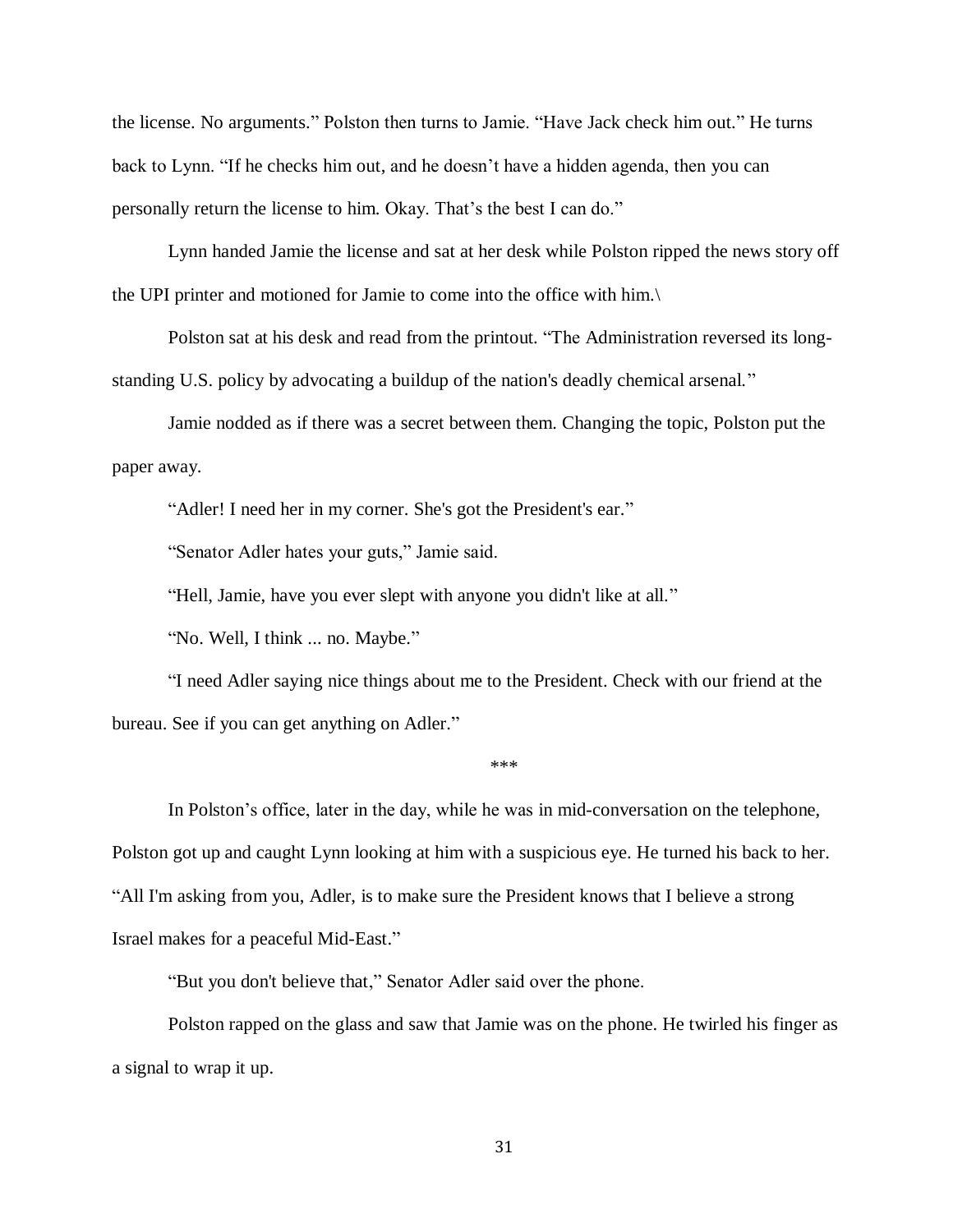"Sure I do," Senator Polston said into the phone. "If you're referring to why I voted 'no' on the last appropriations bill ..."

"Your voting history has nothing to do with it. I'm assuming you're voting your conscience. It's the way you do business. I'd resign if you ever became Vice President." Her voice sounded angry over the phone.

Lynn watched Jamie as he held a piece of paper up to the glass. It read, "SON IS GAY – DRUGS, MAYBE"

Polston sat down and swiveled his chair around, showing Lynn his back again. She was more than interested.

"Listen, Mel. I didn't want to do it this way but …"

"Do what?" Senator Adler said loudly enough that Lynn could hear her voice from ten feet away.

"We all have our dirty secrets," Polston added. "You're son is gay and he's on drugs. The bad news - the bureau knows about it. The good news - I know about it too, and I can keep the bureau quiet if you want." A long pause followed. Then Melanie Adler, the US Senator from Pennsylvania said, "You are a prick, Polston."

"Don't take it personally, Mel," Poston said. "Do as I ask and I'll treat it as a favor. Then I'll owe you. That can be a good thing, Mel. Think it over."

As Jamie approached, Lynn eyed him with suspicion. He handed her Charlie's license. "Jack checked him out," Jamie said. "He's clean. Telephone worker down the street." "How do you know Adler's son is gay?" Lynn asked.

"I knew Polston was on the phone with Senator Adler, so I just googled the words "Senator Adler" and this article came up that her son was, or is, gay and on drugs? So, I did what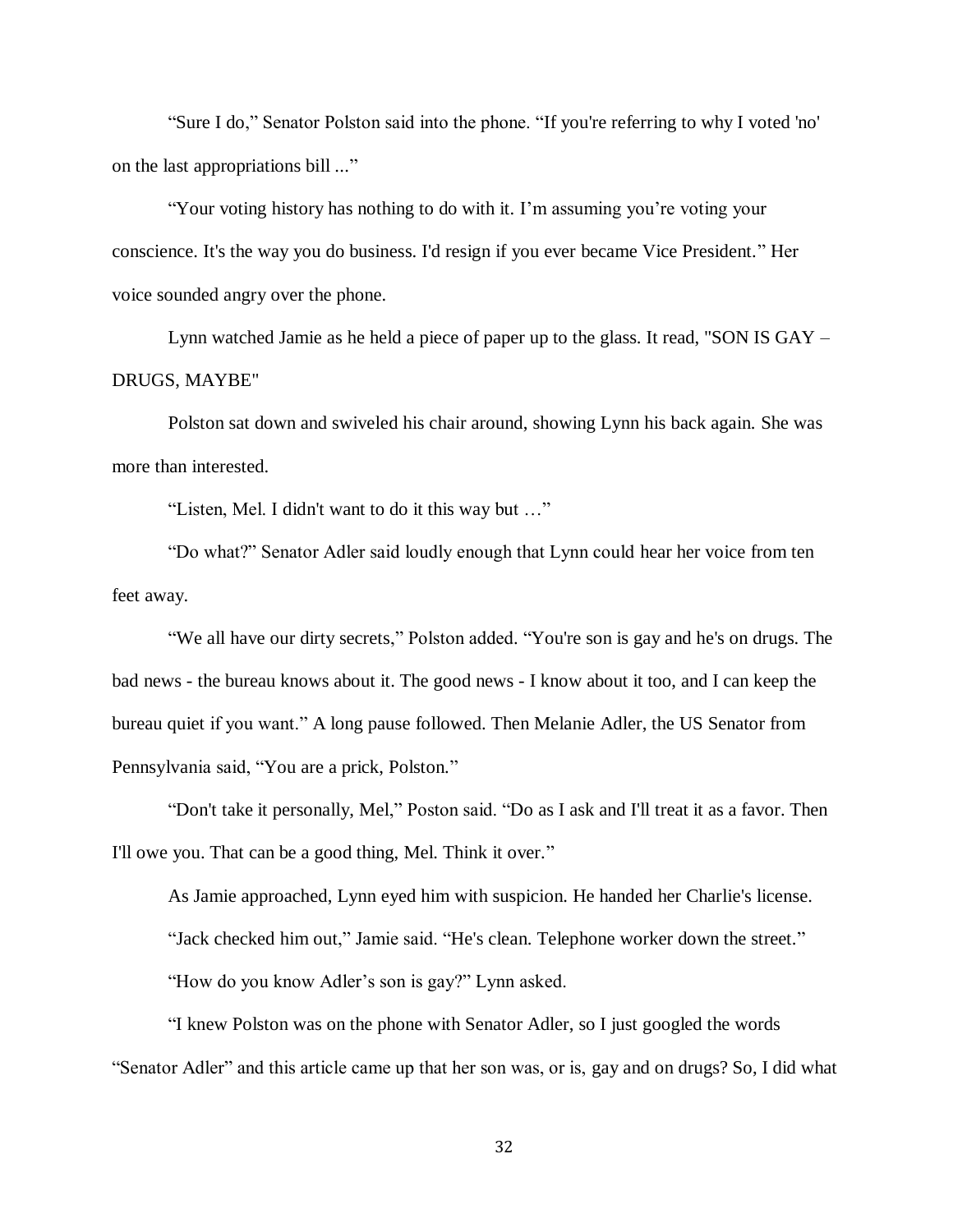I did."

Jamie continued walking into Polston's office. Lynn watched Polston hand Jamie a manila envelope. More secrets. Another shady deal the Senator had Jamie involved in, perhaps.

Polston reached for the newspaper, turned to the drug-bust story and slammed the paper down on the table.

"Saved you from a nasty job," Jamie said. "What a coincidence."

"Yeah, what a coincidence?"

"Coincidence is right," the Senator said, then pointed to the envelope. "The usual drop off. Tomorrow. Noon."

\*\*\*

At the FT&T long distance testroom, Charlie read a newspaper at the desk while Jimmy listened to a conversation from Chicago. The voices came from Jimmy's headset loud enough that Charlie could hear.

"If I told you once, I told you a hundred times, Mom," David, from Chicago said. "I don't know where I'm going to minister."

"You preach here in Long Island, son," the Mother said. "God wants you here."

As Charlie appeared to be reading the newspaper, he tossed Jimmy a deadpan stare.

\*\*\*

At the guard station downstairs, Lynn walked into the building just as Mary walked out of the elevator. They eyed each other briefly then Mary asked if Lynn needed any help.

"I have Mr. Longley's driver's license here."

"Charlie?" Mary said in a quandary. "Give it to me. I'll see that he gets it. I know him." "He dropped it at the hospital during that fire fiasco, and I'd rather give it to him myself."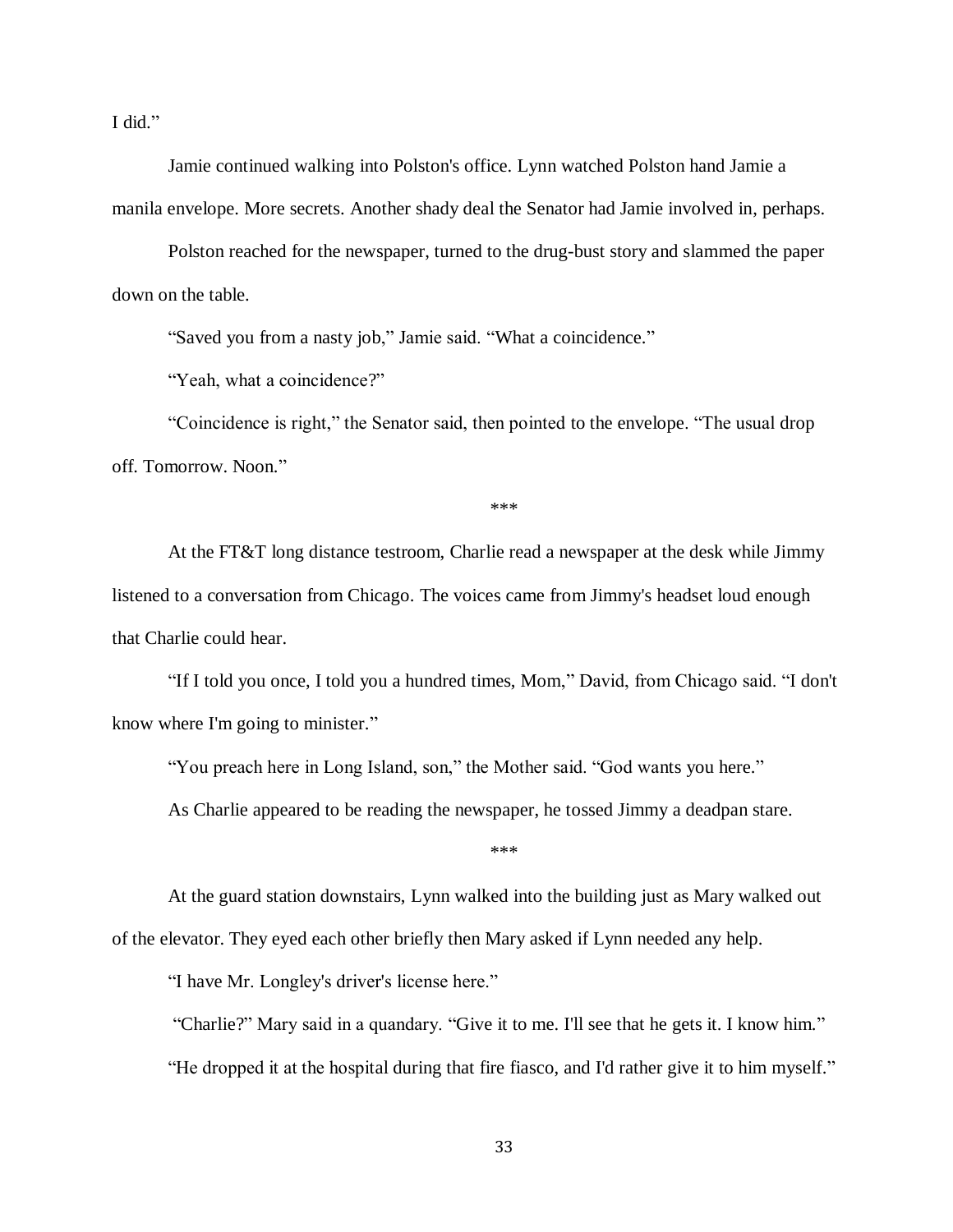Mary walked over to the guard station and called upstairs. Mary told Charlie that a woman was at the guard station with his driver's license. Charlie didn't realize he lost it and told Mary he'd be right down.

After Charlie hung up, she said into the phone as if he were still on the line, "Oh, and Charlie," she said, "Stop by later. I got that special cream you wanted for that ... itch, or whatever you have."

She hung up. As she walked away she winked at Lynn and said, "He'll be right down. Don't shake his hand, though. He's got this nasty rash."

Lynn waited a few beats. The elevator door opened. Charlie walked out and showed surprise.

"I've seen you before, haven't I?"

"At the hospital," Lynn said. "You dropped this." She handed him his license with reservation, as if she was trying to avoid skin contact.

They both stood there for a few beats. Lynn was the first to break the awkward silence. "Well, I guess I'll go now." Lynn turned to leave. Anxiety flushed across Charlie's face, but he spoke up anyway and said, "Wait. How about a cup of coffee? Embassy Diner. Down the road. "

"How's your rash doing?" Charlie looked confused. "A woman was here before and said you had a rash and to avoid skin contact."

Charlie looked towards the local switch office and saw Marie peeking out. Lynn shot a look in the same direction and caught a glimpse of Mary just as she ducked out of view.

"That's Mary, the practical joker. I don't have a skin disease."

"Oh. I see." Lynn nods as she realized she had been duped.

"So, what do you say?" Charlie asked. "A cup of coffee at the Embassy Diner? I have a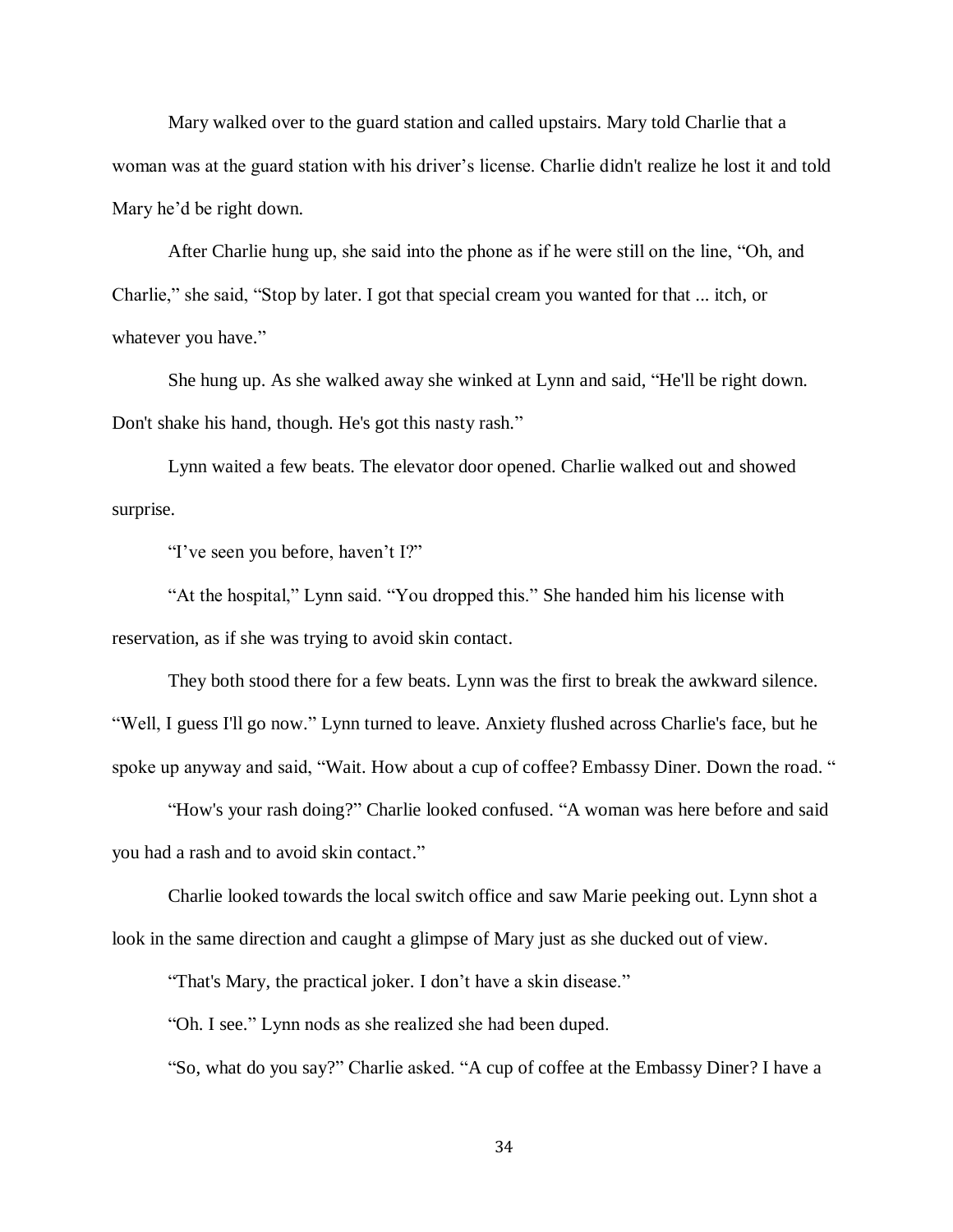few minutes I can kill."

"Why not," Lynn said. "I'll meet you there."

\*\*\*

At the diner a little later, Charlie and Lynn sat in a booth, and a casual observer would have thought they had known each other for years the ease of which they were talking.

The waitress came over and served them coffee then left.

"That's quite a story, Lynn said. "Very sad."

"Yeah," Charlie added. And putting a little drama into the story, he continued with, "And Cordova's head bounced off the sidewalk like a basketball and his blood poured on the ground and was sucked into hell. Sorry for the imagery. I didn't feel differently, as I thought I would have. I didn't feel happy or sad that he died. Oddly, I felt compassion."

"You managed to save a kid's life. He called you his guardian angel. Some positive things were going on there."

They both remained silent for a beat. Then Lynn smiled and said, as if she had nothing else to say on the matter, "So, you work on telephones?"

"Not really. I work for the long distance side of the house. I make sure the quality of the connection is good when you make a long distant call. Enough about me. Who's Lynn Ragona? What's she about."

"Oh, nothing much," she said. "I work for a Senator from Pennsylvania. Polston keeps me busy."

\*\*\*

Jack, who worked mostly as a body guard for Senator Polston, took pictures of Charlie and Lynn through the diner window from his car while they were conversing at the window of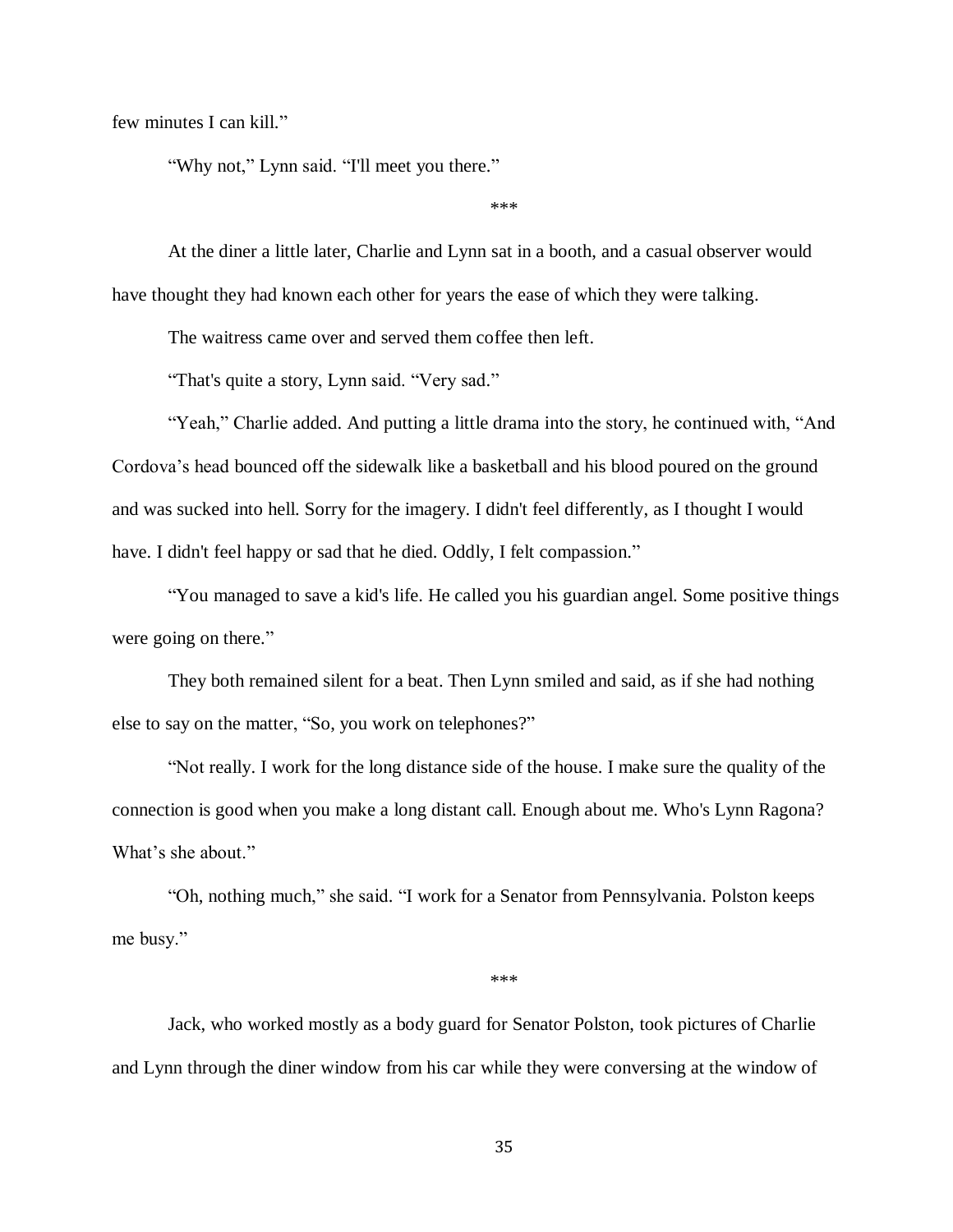the diner.

"Harvard!" Charlie said. "And a degree in sociology! I'm impressed."

"I didn't have good enough grades to get into Harvard," Lynn confessed, "But my uncle certainly had enough influence to get me in there."

"Is your uncle someone important?"

"Important? I'd prefer to think of him as someone with influence. He's a senator from

Pennsylvania. Anyway, I've always wanted to be a social worker. But I don't want to talk about

me. Your brother-in-law. You said he was a reporter?"

"For Newsday. That's a pretty big paper, you know?"

"I'd say so. It has a circulation of over a million. Has had 19 Pulitzer Prizes to date.

Sorry. I'm a google nut. What's he like? Your brother-in-law."

"He's an anal-retentive with a magnifying glass."

"I thought you said he's a cool guy."

"He is. But that doesn't change the fact that he's always on the job."

"Please say he's a sports writer," Lynn pleaded.

"He was. Covers politics now. Why?"

"No reason, except my Uncle … he…he thinks that news media is after him."

She was hoping Charlie was totally unattached to politics. Now she had a reason to probe.

"My brother thought Cordova and Senator Polston were linked somehow. Drug money used to buy guns for El Salvador rebels, some crap like that."

Lynn was visibly disturbed now. This was not going to work out, she figured.

"Really," she said as she prepared to leave. "What do you think?"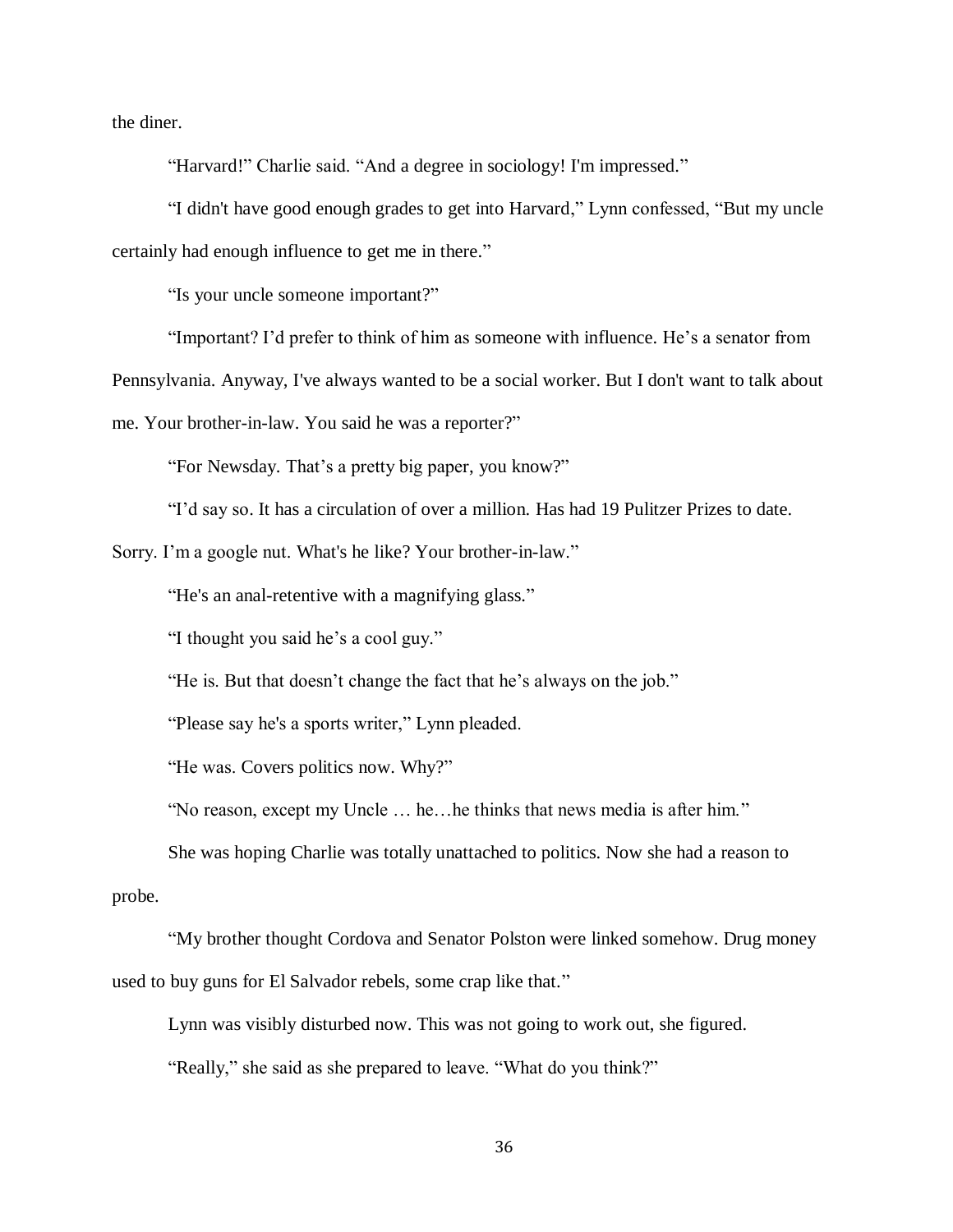"Once politicians are elected, the power is too much for them to handle, I think. They become pocket-lining jerks who can't resist the low road."

Lynn searched for something to say, but didn't have anything witty to say. She got up to leave. "I gotta catch some shut eye," she said. "I gotta go."

"I'm sorry. Did I say something wrong?"

"No. No. I just gotta go, Charlie."

She left without saying goodbye. Charlie was upset with himself for saying what he said and as she left he smacked himself in the head and said to himself, "You opinionated idiot."

\*\*\*

In an afternoon game at Shea Stadium, the Mets were hosting a game against the St. Louis Cardinals. Charlie flaunted his press pass as he eased his way into the Press Room. Al spotted Charlie and waved him over. Charlie sat next to next to Al who he handed him a pair of binoculars as soon as Charlie sat down.

"Good article," Charlie said. "Nice scoop."

"It's a Pulitzer. I can taste it. That was quite a stunt you pulled with the boy. Quite the heroics, Charlie."

"All's well that ends well, I guess.

Al looked through a pair of binoculars and saw Lynn, Polston and Jamie walking down to their seats along the first base line.

"My son's Bar Mitzvah is Saturday."

"I know," Charlie said. "I'm coming."

"That's good. Hey, check Polston out. First base line. That's his niece with him. Lynn Ragona. A real looker, huh?"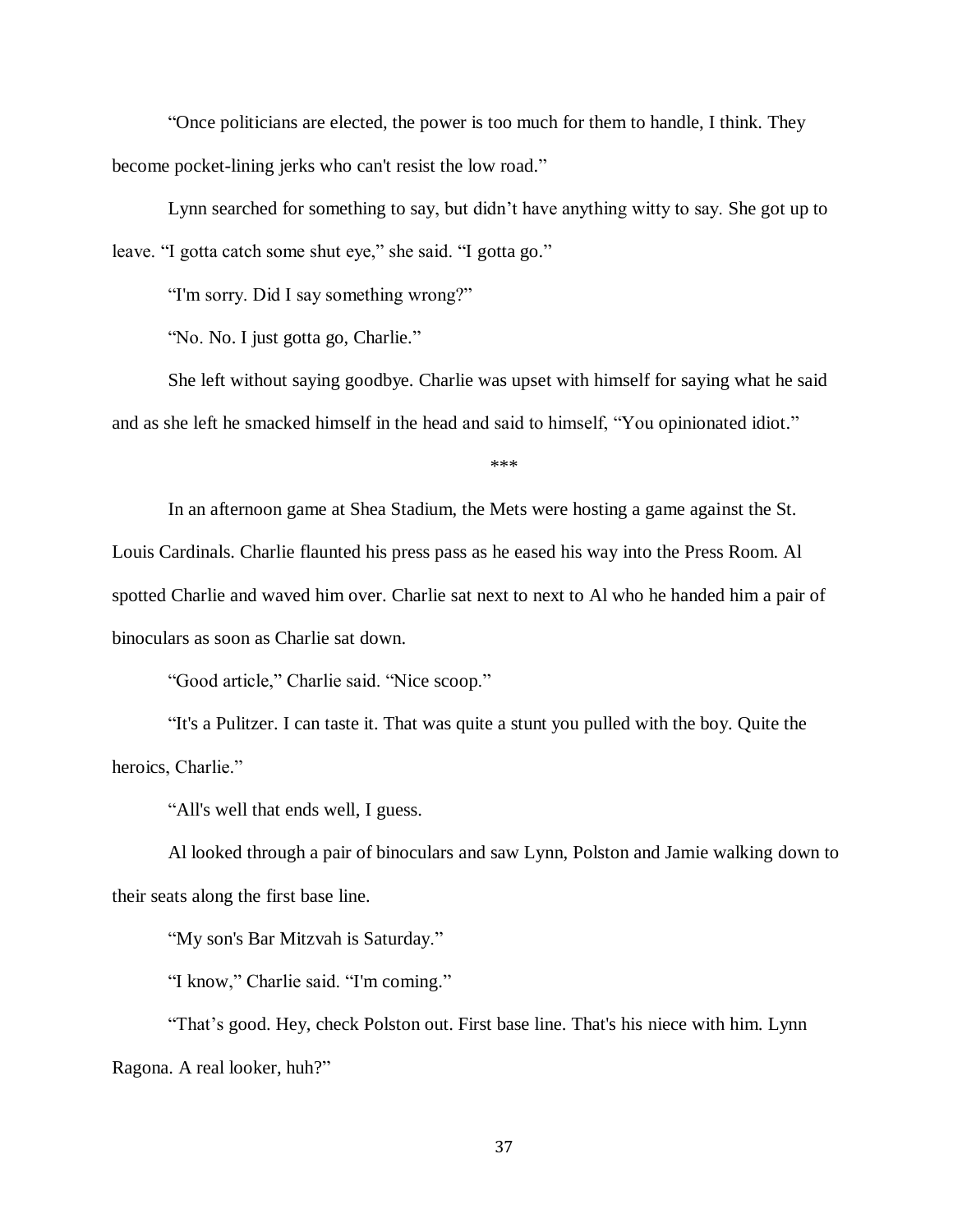Charlie scanned the first baseline with his binoculars and spotted Lynn.

As he looked at Lynn through the binoculars he asked Al what he knew about Polston besides the fact that he's a crook.

"I know at seventeen his father died. The insurance money put him through Harvard Law School. He didn't have a pot to piss in when he graduated. From then on he earned money the old fashion way. He stole it. And then he became Senator and work with some real unsavory characters. Overseas and homegrown. Then he became senator."

"And his niece?"

"Lynn was fifteen years old when she started doing drugs. It was just for a spell. She went to rehab and Polston looked after her after that. She's been clean ever since."

Al changed the subject and told Charlie that there was someone he'd like him to meet on Saturday.

Irritated somewhat, Charlie told Al that he was a putz for trying to set him up with a blind date at his son's Bar Mitzvah. "Have you no shame?"Charlie said.

"She's a foxy lady," Al said.

"So! Good looks can screw you up. I'm looking for a good woman who doesn't take herself too seriously," Charlie told Al.

"You know," Al said. "You're like a ship upon a vast ocean without a chart or compass." You're driven by every wind and wrecked upon the shores of some unknown, barren island, or something like that."

"Wordsworth?" Charlie guessed, but Al forgot where he read that. "Stop setting me up is all I'm saying. I'm going to tell Cynthia what you're doing. Your wife will stop you."

"No she won't. It was her idea to …" Al didn't finish the sentence, because he didn't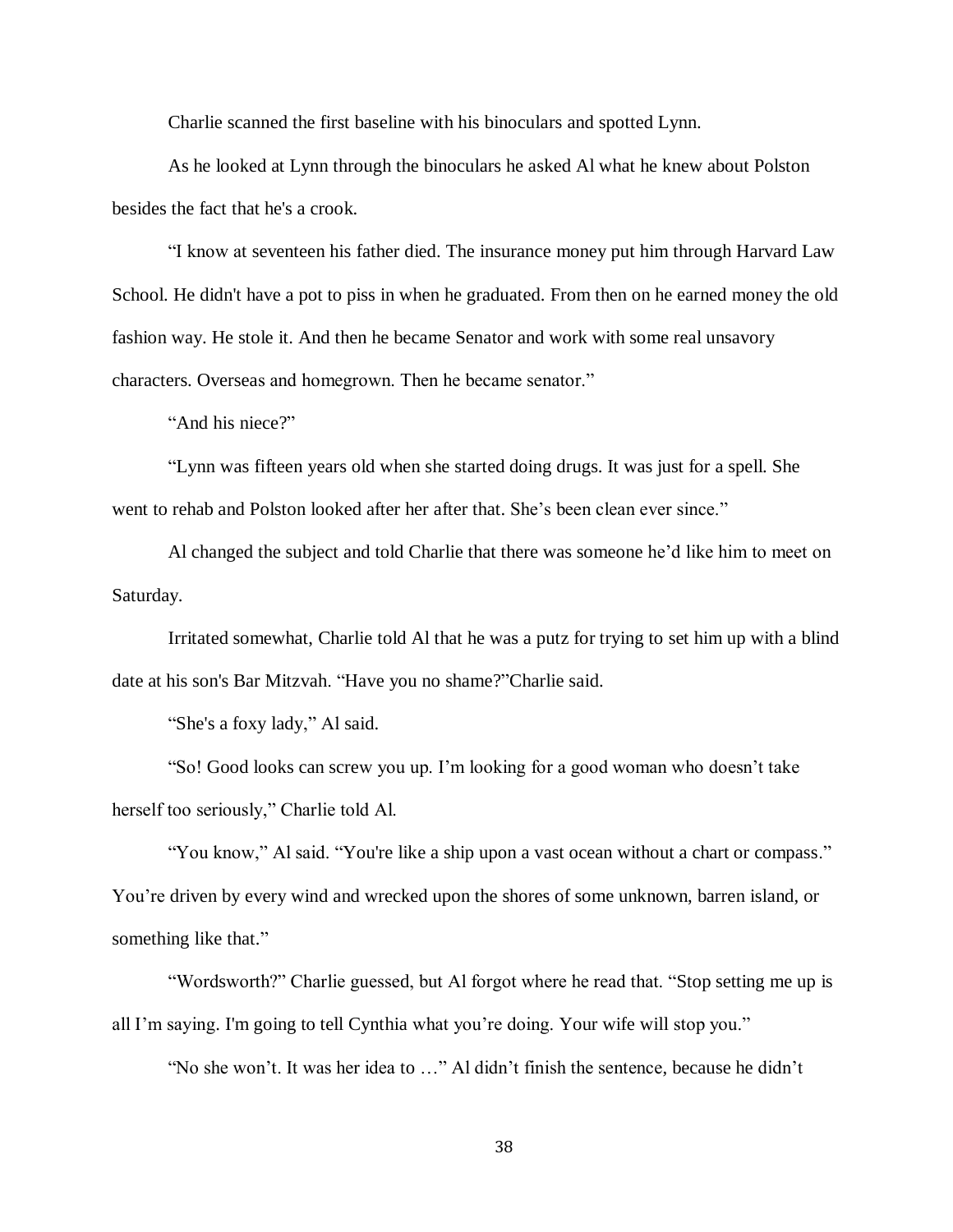want to involve his wife She might get angry at him thinking he didn't quote her accurately. But it was her idea, nevertheless and she might not have said the words, but it as her idea to 'set Charlie up'.

"It was her idea to do what?" Charlie wanted to know.

"You have a lot of woman in your life, do you?"

"No!" Charlie retorted quickly. "And I'm not looking, either. It's only been a year since … Just cool your jets."

"Yeah, yeah," Al said with condescension. "My sister was one in a million. I get that a lot."

Charlie scoops up the binoculars again.

"I met Polston's niece yesterday."

"Really, now," Al said. "When were you planning on telling me that? Where did this happen, and why?"

"I lost my license at the hospital. She found it and brought it back to me. We had coffee together after that. I didn't know she was Polston's niece until … then." Al took out a pad to take notes. Charlie got up and said he had to go to work.

"The hell you do," Al said. "Get back here. Tell me. What did she say?"

As Charlie left, Al yelled to Charlie that they would talk at the Bar Mitzvah.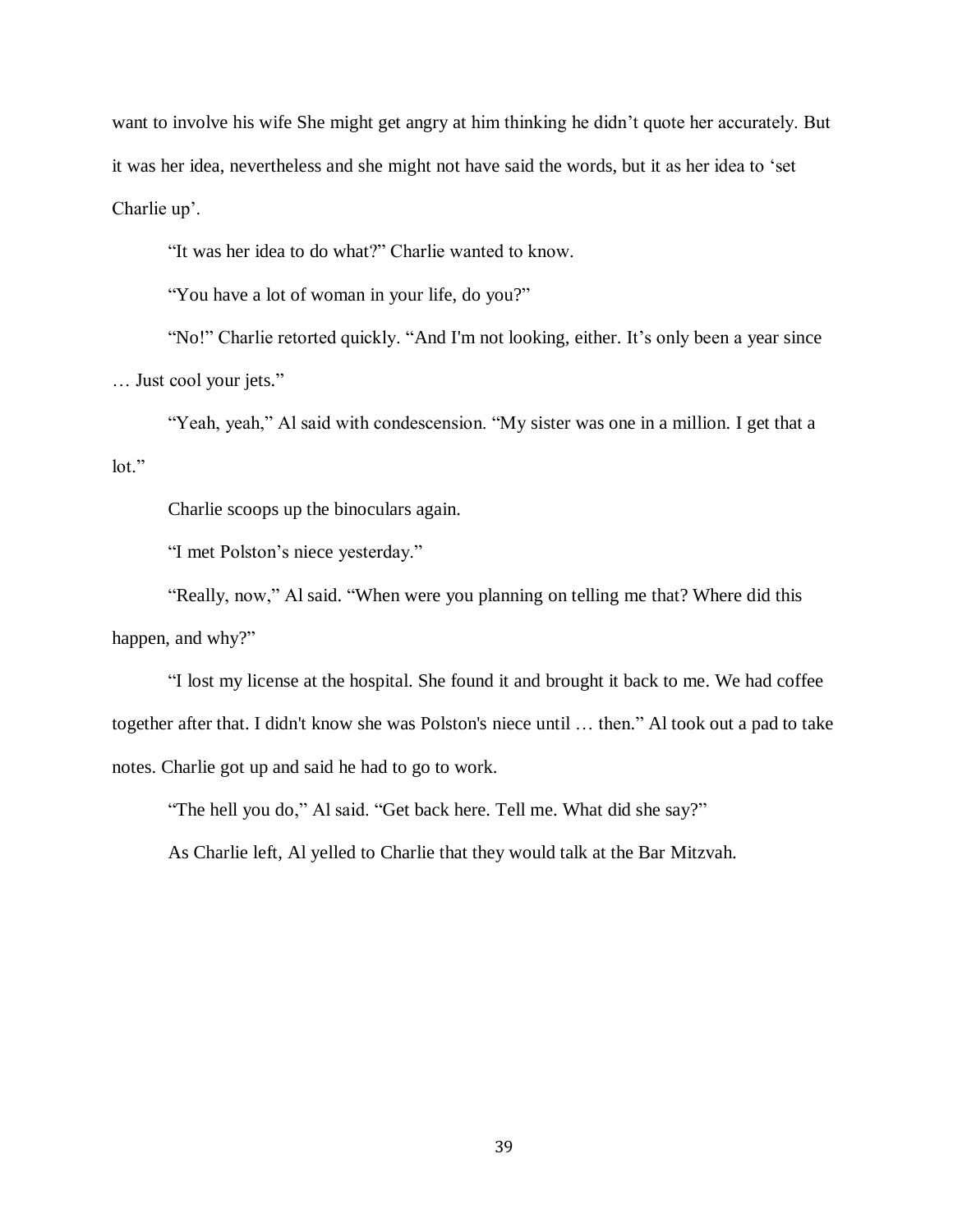## **CHAPTER THREE**

At a tavern close to where Jamie lived, he sipped on a beer while watching a Gulf War news brief on the TV above the bar. As the news switched to a story on the Vice President's cancer, Jamie removed the envelope marked 'ZIPPER' from his attaché case. He then got up and on his way out he deposited the envelope in a garbage can near the door. Seconds later a hand reached into the trashcan and retrieved the Manila envelope. It was not Jamie's hand.

\*\*\*

At the Newsday office, a mailroom worker dropped a legal-size envelop on Al's desk. Al casually picked it up and opened it. He pulled out a picture of the 1948 Harvard graduating class with circles drawn around Senator Polston and two other men by the names of Clayton, and Hensen. One was a senator, but who was Hensen, he wondered.

"Who the hell is sending these things to me?" Al said to himself. Confused about who Hensen was, Al got up and approached the Information Specialist's office, Steve Crawford. Al entered and found Steve typing at a terminal.

"Albert," Steve said. "What can I do for you?"

Al tossed the photo on Steve's desk and told Steve that he needed some information. Al said that he knew who two of the three people were. He knew who Senator Polston was, and he knew who Senator Clayton was. "But who is this third guy? I'm hoping you can find out who he is," Al said.

"His name is Frederick Hensen according to the names listed underneath," Al said.

Steve types FREDERICK HENSEN at the computer terminal and waits for a response. The cursor blinked for a beat or two, then the screen filled with information.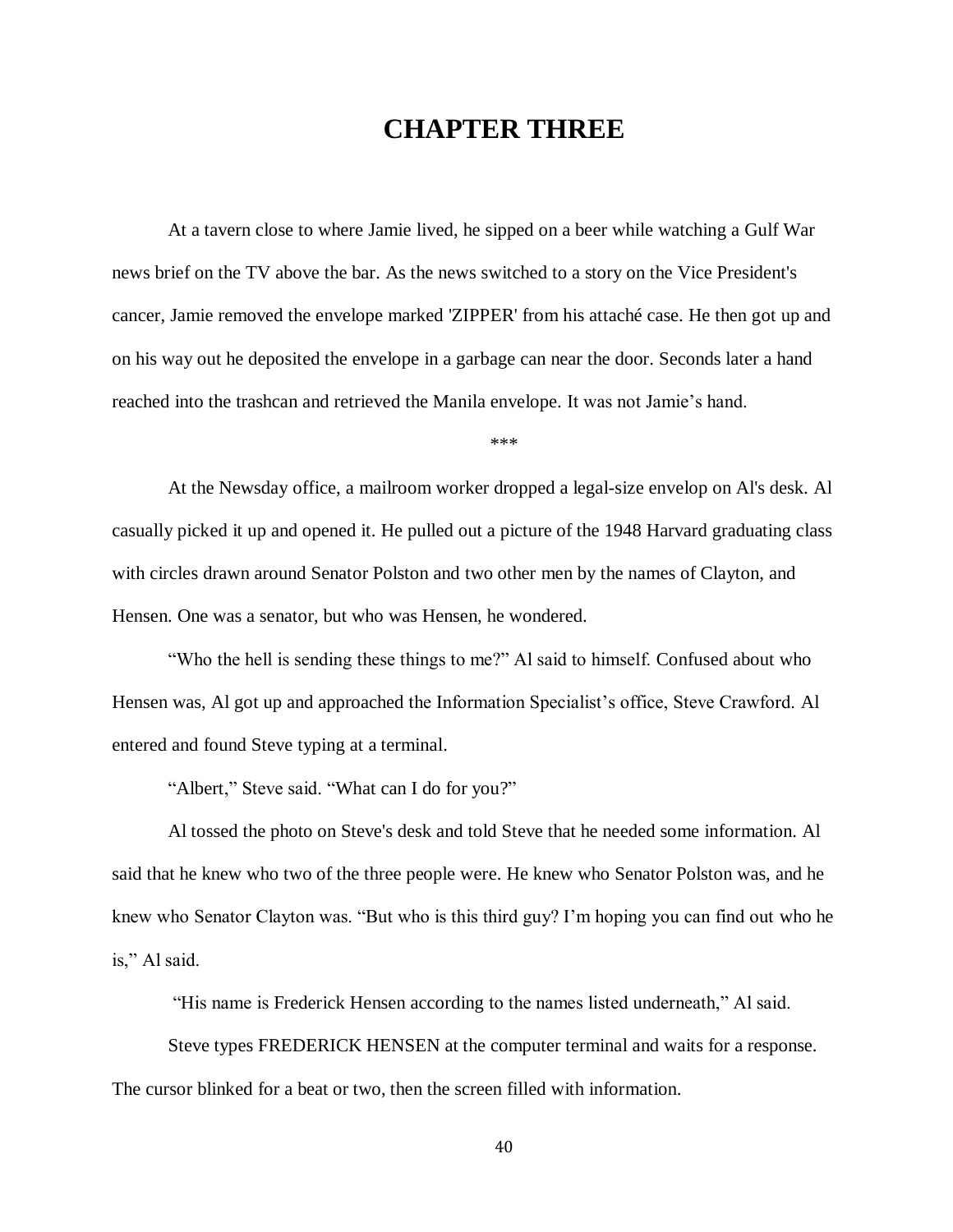"It seems Frederick Hensen is the CEO of Chem Corp," Steven said.

"Can you find out anything on Chem Corp?" Al asked. "Government contracts maybe?" "We just have articles in this data base," Steve said. "Let's see what we got." Steve hit some keys and they waited until information poured on the screen.

"It says Chem Corp made record profits this quarter." Steven pages down on the screen then stops. "Oh. Here's something. It received a seventy million dollar contract from the Clayton defense sub-committee. Hmm. Is that the same Clayton who's in the photo.?"

"I guess it is," Al said. "That's it. That's the connection. Print it out, would you?"

While they wait for the printer to spit out the article, Al asked Steven if he could find who the shareholders were and how many shares they owned. Steve thought it over for a second and then shook his head. "We don't have that kind of info," Steve said. "We only have public information. That's considered private. The S.E.C. can give us that information, though, but you need to fill out Form Ten, I think. Or maybe it's Form Three."

Al pondered the situation for a second, then gave Steve the thumbs up sign. "Let's go get it, then,"

"I have to either go down to Washington, in which case you need to talk to my boss, or I can make a formal request and fax over the form, but they'll mail it. But that'll take weeks."

"That's too long," Al said, "and I don't want to raise a flag on this just yet. I don't know whose eyes are on it."

"Let me see what I can do," Steve said. "I got a friend at the commission. Maybe he can get us the info on the sly, but it wouldn't be official. You got that, right?"

"That's okay. I just need the info so I can take the next step." Al smiled, then kissed Steve on the head.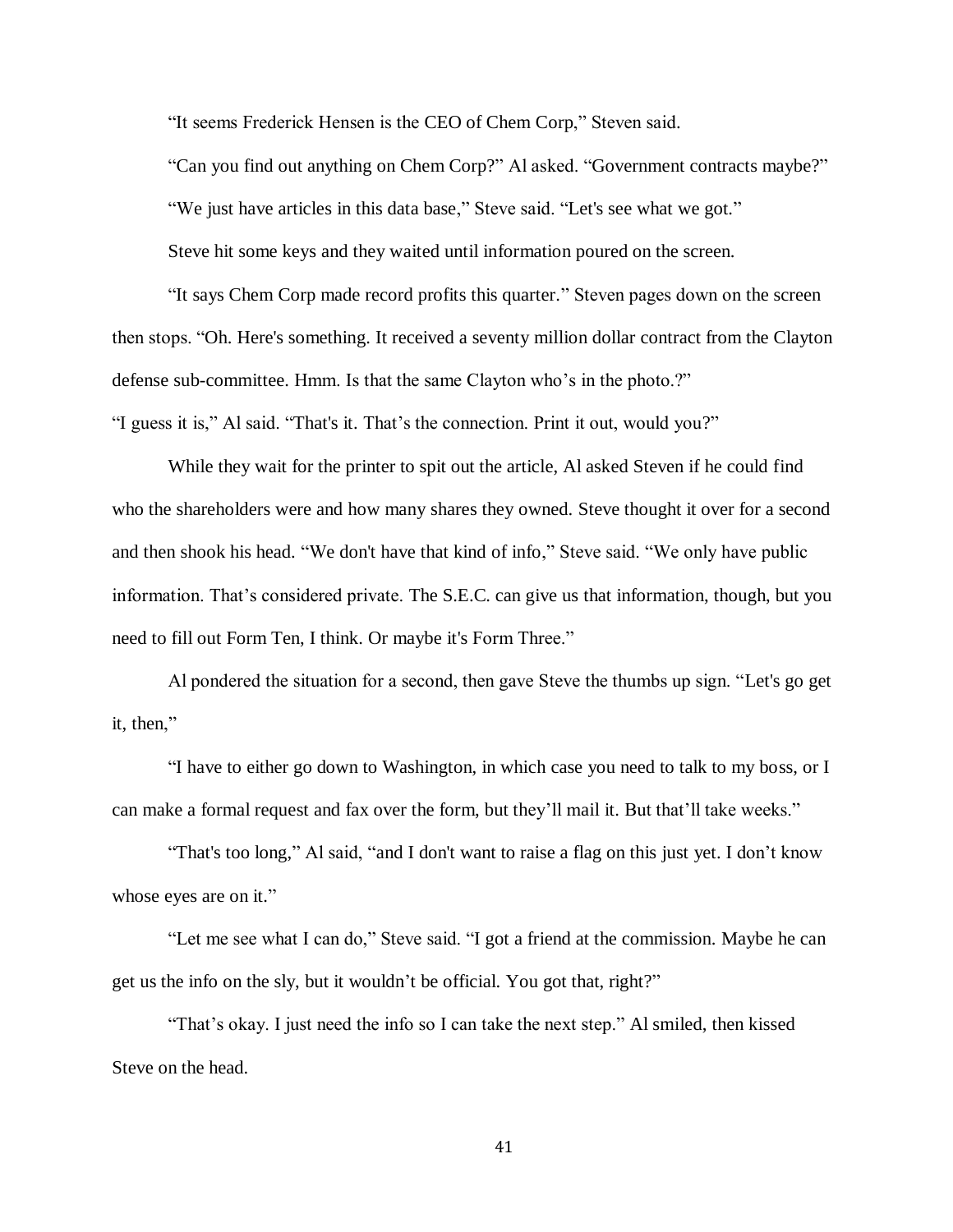Charlie was washing dishes at his apartment when the phone rang. He picked it up. It was his brother-in-law and he needed help

"Lynn is a major stock holder in a company who received a seventy million dollar government contract," Al said.

"Yeah," Charlie said. "So?"

"The Senator's niece is a share holder. Probably a dummy holder for Senator Polston. Conflict of interest ... get the picture?"

"I don't think so," Charlie said. "Her uncle is probably using her. She has a degree from Hartford in Sociology, you know ..."

"Oh. That's right. You know her. Been her buddy for years. I forgot."

"Don't be a smart ass. I don't think she would knowingly do anything illegal, is all I'm saying."

"Okay. Then help me prove it."

"How?"

"You have the IRS computer circuits going through your office, right?"

"Oh, no," Charlie said, knowing full well what Al was going to ask. "There's no way, Al.

I'd get thrown in jail for thirty years!"

"Of course. What am I thinking?"

Al, you're not squeezing anything from me. I had a friendly, PRIVATE talk with her.

And that's that. Nothing more, nothing less."

"Sure," Al said. "Don't forget the Bar Mitzvah on Saturday."

\*\*\*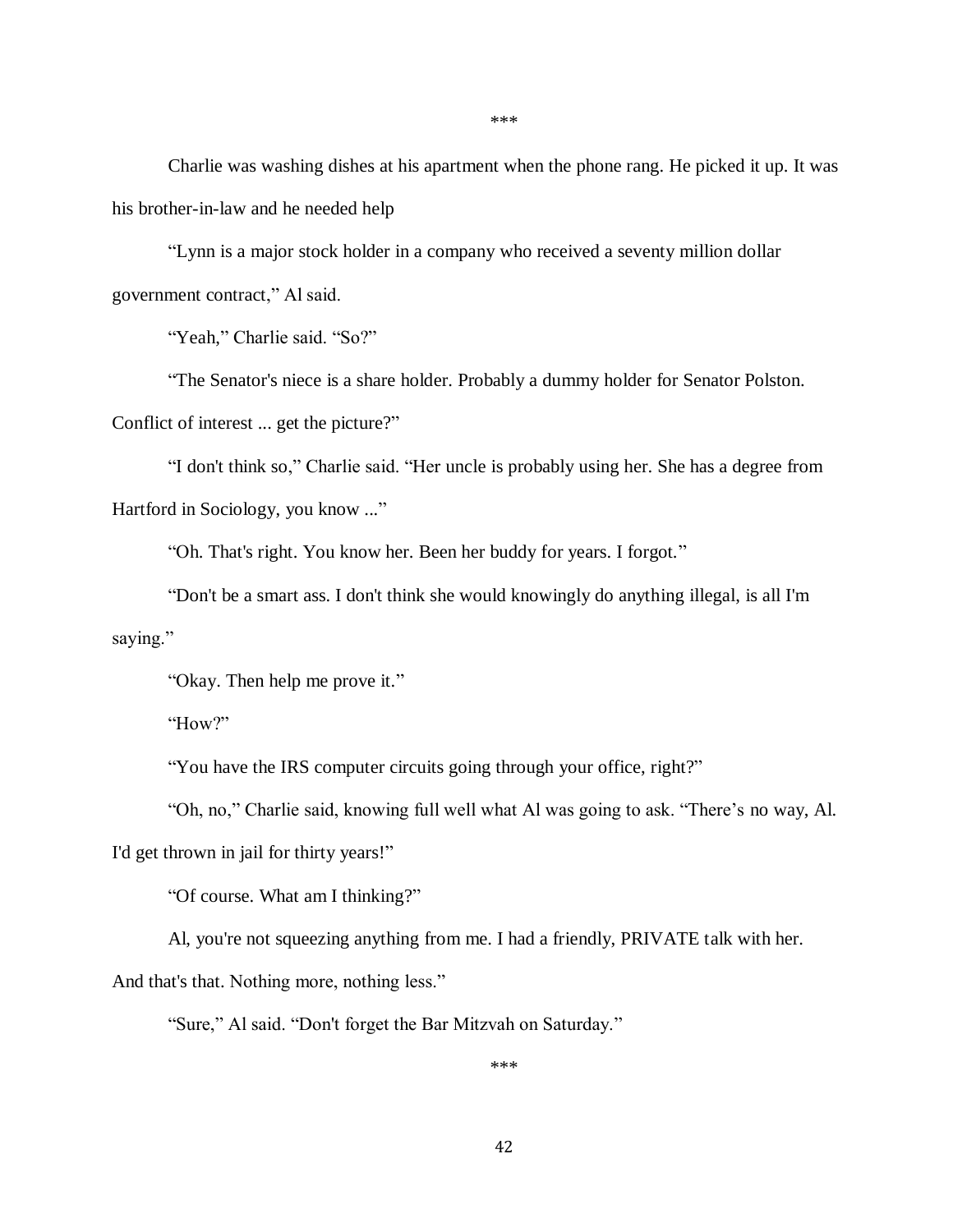At the diner, Lynn, Jamie, and Polston were sitting in a booth already engaged in a conversation when Polston warned Lynn and Jamie to watch out for reporters. "Now, more than any other time," he warned, "you must be careful what you say to the press. Both of you."

"I understand," Jamie said. "To change the topic. We have a cocktail party on Saturday."

"That's right," Lynn said. "Do I have to go?"

"Yes." Jamie intervened. "We have to show solidarity, right, Mr. Polston?"

"Yes, indeed," Mr. Polston said. "And I want you to meet someone, Lynn."

Lynn groaned and stared out the window, like a sloth ready to sleep. When she spotted Charlie pulling into the parking lot, she perked up.

"Ted," Jamie said to Mr. Polston, "you need to review your speech for this afternoon."

Polston dismisses Jamie with a hand wave.

"Senator, you have to be more non-committal on the abortion issue. You need to express both ideologies; else you'll splinter your vote. You don't want to do that."

"So, you want me to sacrifice my principles to gain votes."

"Yes."

"I like the way you think, Jamie."

Charlie entered the restaurant and went right over to the counter, and waited. He spotted Lynn and smiled at her. Lynn waves him over.

"Oh, boy," Charlie whispered to himself. "I'm going to die."

"Coffee regular," Charlie said as he slapped down two dollars. "Keep the change. I'll take it to go over there. How do I look?"

"You look marvelous, Charlie," the waitress said.

Charlie walked over to the booth and stood in front of the table. Lynn introduced Charlie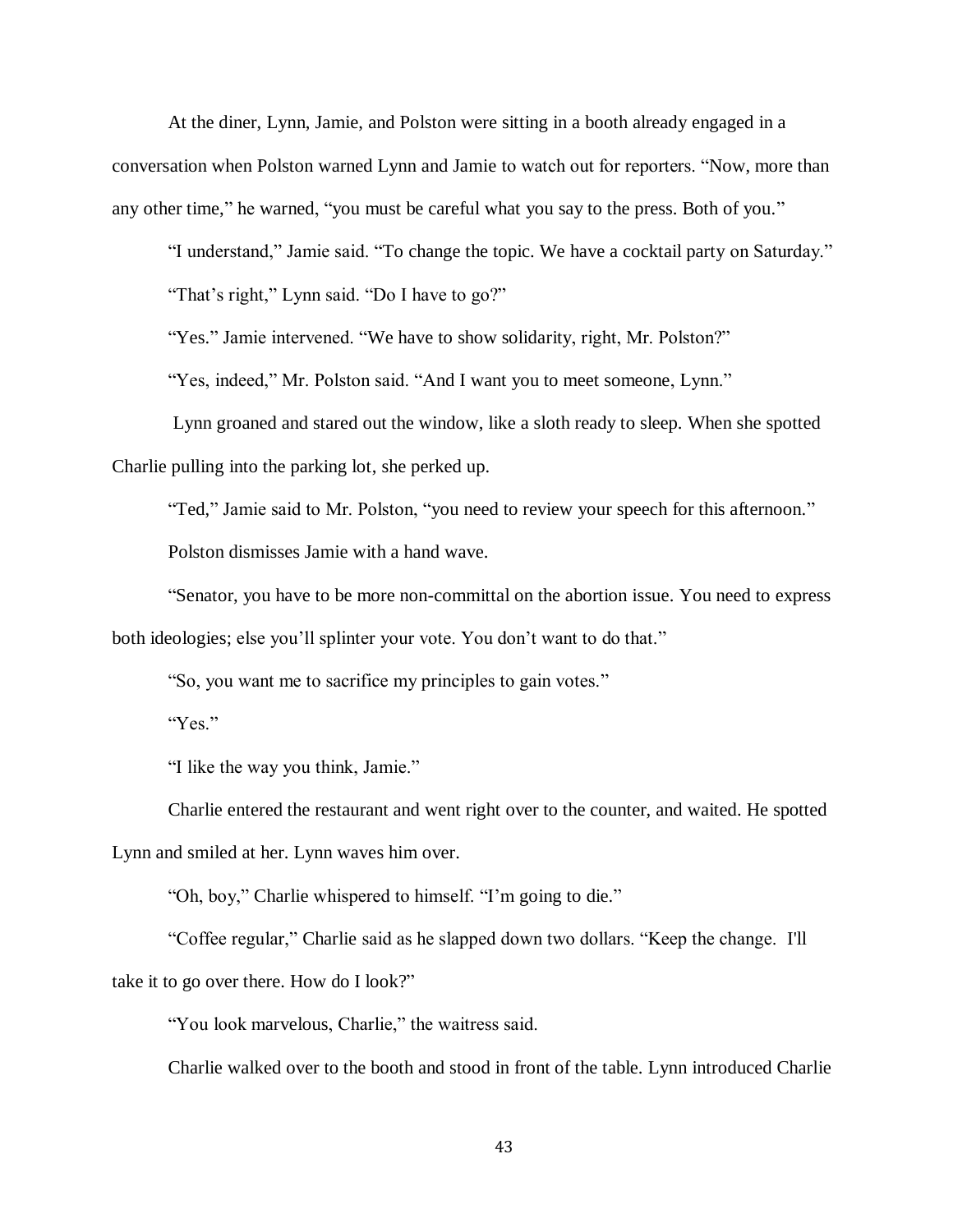to Jamie and his uncle then said, "He saved that boy the other day at the hospital."

"Agh, yes," Jamie said, "The man who lost his license."

"Well, Mr. Longley, I want you to know, I had you checked out. You work for the telephone company down the road, yes?"

"Yes. I've been there for a few years."

"Well, maybe you can shed some light. We were just discussing the virtues of politics and we all came to the conclusion that there wasn't any. What do you think?"

Polston looked to Charlie for a response. Lynn sat back, annoyed with Polston for being so cagey.

The waitress came over with Charlie's coffee and left.

" I'm afraid I don't know, Mr. Polston," Charlie said.

"You don't have an opinion, or you're ignorant ... on the matter?"

" Uncle Ted!!!!." Lynn looked to Jamie for help, but Jamie just shrugged his shoulders.

Charlie started to leave, but then quickly returned.

" Good to see you again, Lynn," Charlie said, then turned to Senator Polston. "Senator, maybe the question you should ask is whether politicians have virtue. I think high position and great wealth can create a sense of honor and virtue if the power doesn't destroy them." Charlie then left, and after a beat, Lynn got up to follow him. Polston grabbed Lynn wrist tightly.

"SIT DOWN!" the Senator commanded.

From Charlie's point of view looking into the diner from the outside window, it looked as if Senator Polston was accosting Lynn. Charlie a made a motion to return, but Lynn signaled him to go. She sat down but the Senator refused to release her. She yanked her arm away and rubbed her wrist.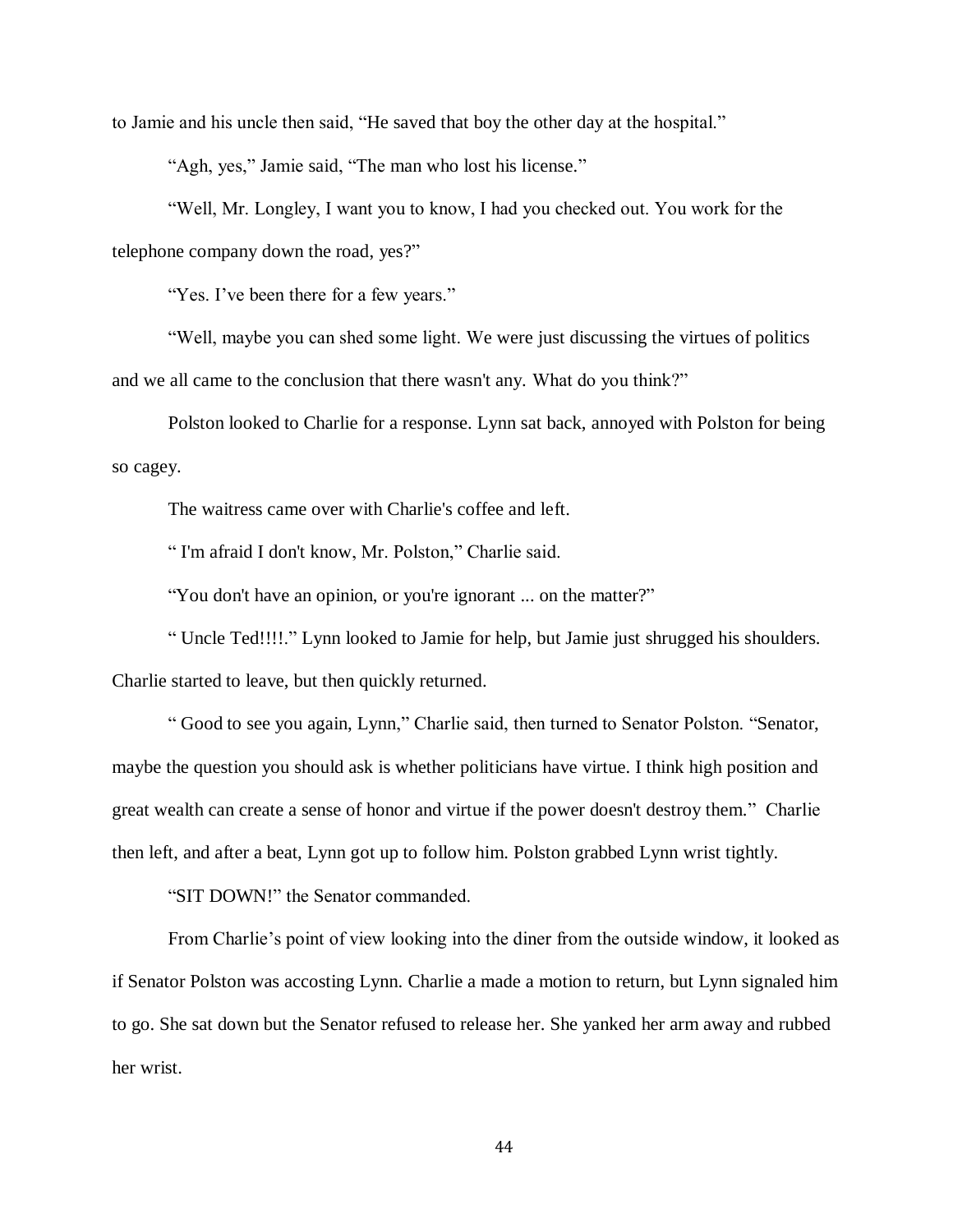"You were hurting me, Uncle Ted."

"This is not a game, Lynn," Polston said. "You don't think I know that his brother-in-law is a Newsday reporter.

Lynn saw Charlie get into his car. Both of them kept their gaze on each other. He waved and she tried to smile, but couldn't.

"You forget the POST reporter? He screws me in the paper while he's poking my niece. Not good."

"How many times do I have to apologize for that?" Lynn looked out the window and watched Charlie drive away in a nostalgic way, as if she would never see him again.

\*\*\*

Charlie was at the third floor Private Line Testboard with Jimmy. Cords were strung from the IRS circuit to a PC. Jimmy and Charlie watched weird characters scroll on the monitor.

"You know, we can get in real trouble for this," Charlie warned. "It's the IRS for crying out loud."

"It doesn't matter," Jimmy said. "I can't crack this. The IRS alternates between a dozen cryptic methods, and I just can't figure it out."

Charlie pulled the cords from the circuit and the computer, and put them on the hook by the boards.

"I know," Jimmy said. "I'll call my buddy from San Fran when work is slow for him. He might have some suggestions."

\*\*\*

Later that evening, at the Message Testboard, Charlie finished taking noise readings in Clarence's noise book and tossed it on the desk. "I'm going downstairs to see how Mary is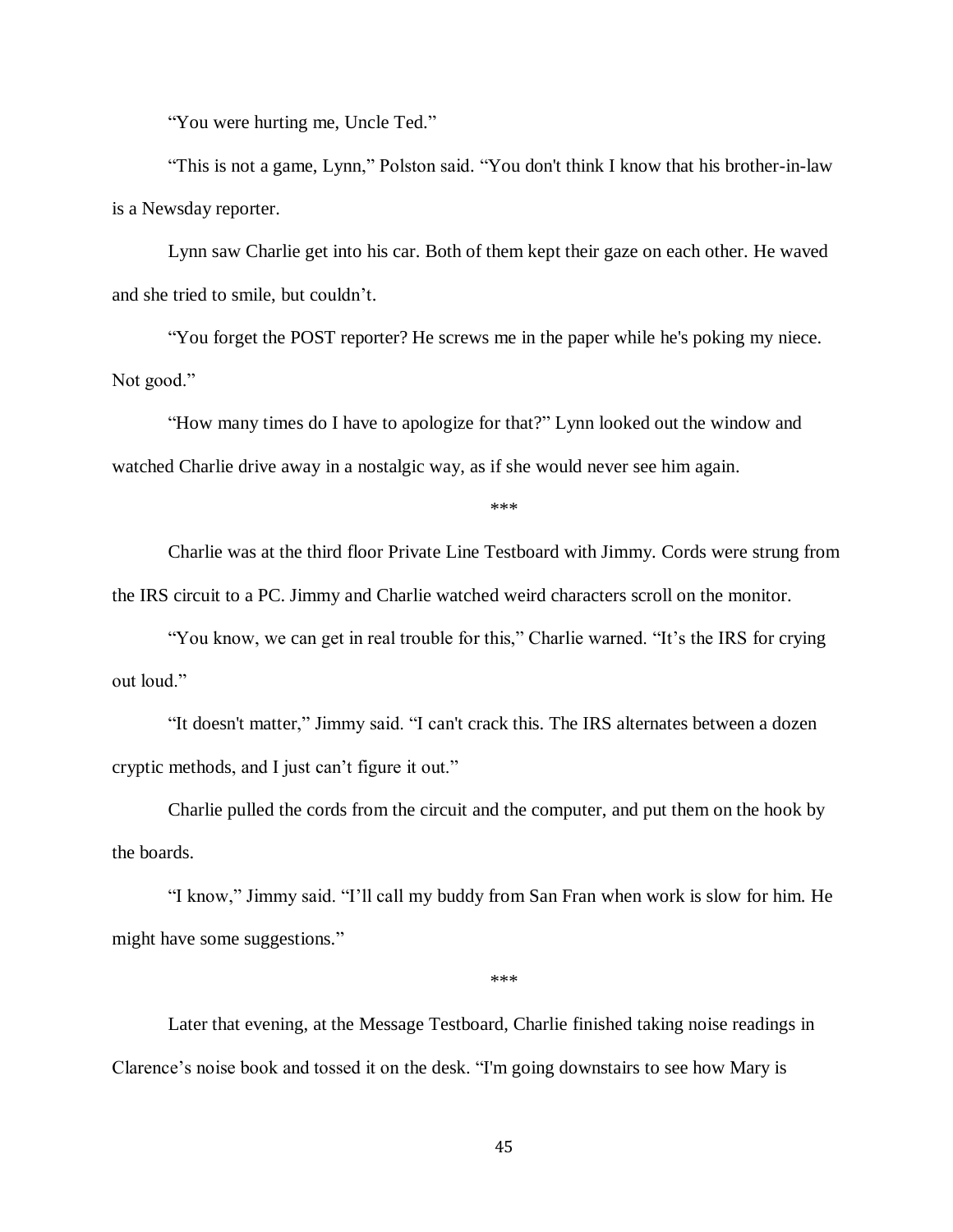doing," Charlie said.

"Ask her how 'her machine' is doing while you're down there."

Charlie left and when Jimmy heard the sound of the exit door closing, he quickly hooked two conversations (circuits) together. He could hear from his headset the confusion of the two parties he hooked together. "Shouldn't be calling on a night when the moon was full," he whispered to no one in particular.

"Wilma and Sally from Baton Rouge and Long Island," he said to himself, "meet Frank and Hank from St. Louis and Long Island."

"Who the hell are you?" Sally from Long Island said.

"Get off the line, you retard," Frank said from St. Louis.

"You get off the line. Sally. You still there?"

Jimmy laughed as they all began to yell at each other. "This is our line. You get the hell off. Sally…Sally, can you hear me?"

Sally finally answered giggling. "Yes, Wilma. I'm still here."

Jimmy chuckled as he listened to a third conversation and plugged it into the first two conversations further complicating the situation.

Chaos ensued. While everyone screamed over each other, Jimmy flipped the switch to the talk position and burped loudly. "That was disgusting," said Gloria of the conversation he just hooked in."Revolting, you pig. Who did that?"

"It was a guy," Sally said. "I could tell. Frank, he did it? Where are you from, Frank?"

Jimmy flipped the monitor switch to talk and said, "You're right, Sally. I did it." And then Jimmy burped again, this time much louder and longer than before.

\*\*\*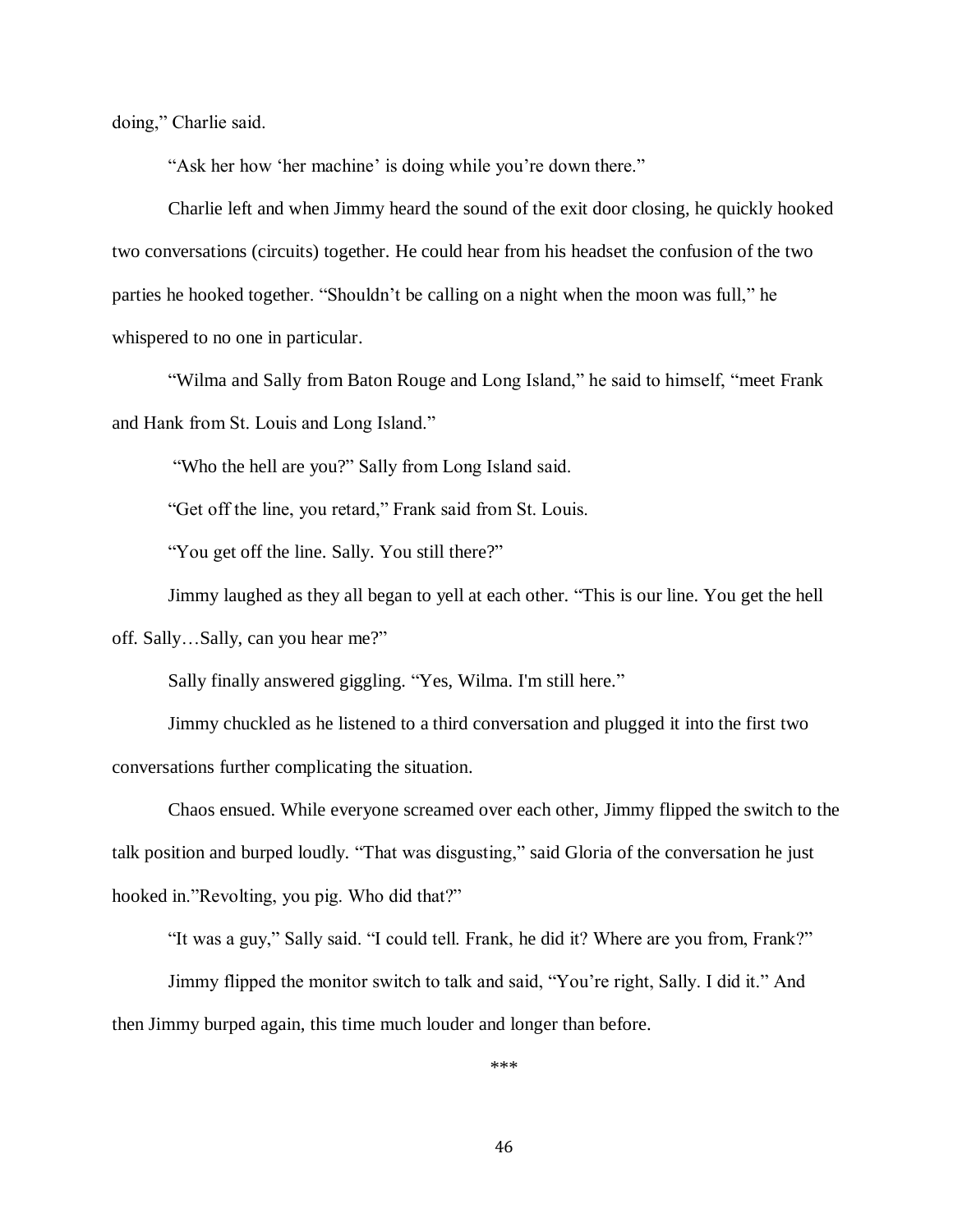In the Long Distance Switch Room, Charlie and Mary were sitting at a desk.

"I've been your friend for a long time," Mary said. "And we loved Lois dearly. But I gotta tell you, Charlie. You are borderline certifiable."

"Mary. Something's terribly wrong here."

"I don't give a crap, Charlie. You don't have the right to play God and try and save the world every time you have an epiphany."

Clarence entered with their paychecks. He threw two checks on the table.

"Good," Charlie said. "I was about to go in to see if you had them. I'll take Jimmy's if you go it."

"That's okay, Charlie," Clarence said. "I'll poke my head upstairs and say hi."

Charlie and Mary look at each other, then to Clarence.

"I'll go with you," Charlie said. "I have to get back up there anyway." With Clarence's back turned, Charlie motioned to Mary to call up to Jimmy to warn him.

\*\*\*

Jimmy had five conversations hooked into each other at the testboard on the third floor. One could hear from his headset burping sounds, and yelling. It was so loud that Jimmy couldn't hear the buzz from the intercom from Mary. He didn't hear the door open from down the hall either.

Charlie and Clarence walked into Jimmy's view and Clarence surveyed the multitude of cords cords crossing each other.

"What the hell is this?" Clarence asked with a scolding tone. "What are you doing?"

Jimmy pulled his headset out of the talk/monitor jack so the yelling and burping sounds wouldn't cause alarm.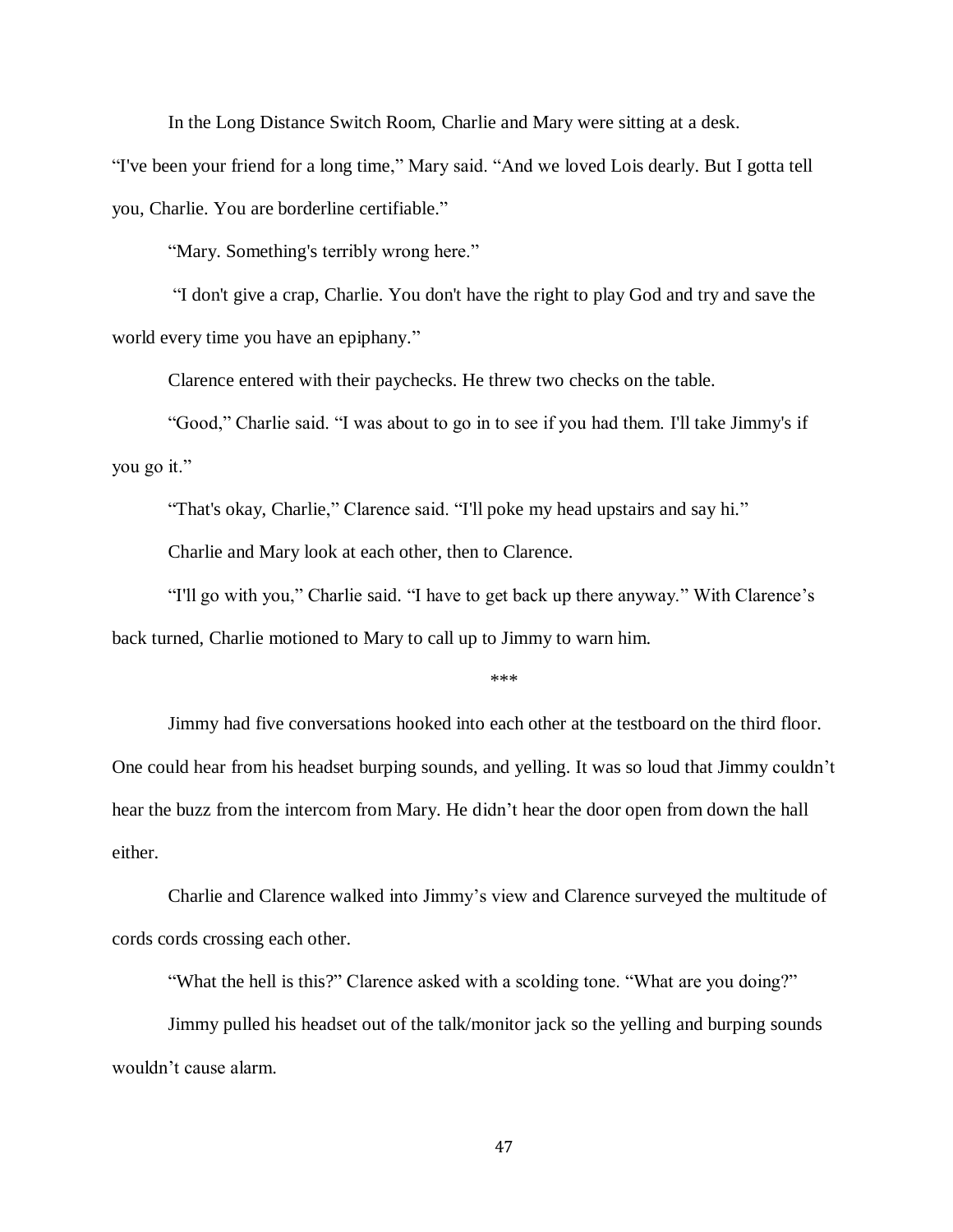Charlie asked Jimmy if he had found the spurious tone yet. Charlie then told Clarence that they had been getting complaints of a spurious tone from the Long Island office at the distant end, like Chicago and St. Louis, and that was why there were so many cords up on the board. "It's here, then it's there. We can't seem to nail it down. It's driving us nuts trying to find it. As you can see." Charlie pointed to the chords that Jimmy has criss-crossing all over the place.

"Dump the cords," Clarence said. "That's no way to troubleshoot a carrier problem." Jimmy took down the cords. Clarence handed Jimmy his check.

"Follow me. We'll track it at the carrier. I saw you had St. Louis hooked up. Let's go there first."

Obediently, Jimmy and Charlie followed Clarence from behind. Charlie raised his hand to smack Jimmy in the head.

\*\*\*

The next day at the Newsday complex, Al doodled a noose around Polston's neck on a newspaper picture of him. Phil, Al's editor of the news section of Newsday, entered and sat at Al's desk, "Aren't you going to the mall?" Phil asked.

"Yes. I'm wondering what to ask Polston without sounding like a jerk." Al noticed an envelope on his desk that had not been opened yet. He opened it and found a New Jersey local newspaper article. The headline read, "BOY DIES - CAUSE UNKNOWN". Al looked around for its sender, but he saw no one.

AL "Who the hell is sending these things?" he asked his boss rhetorically. Phil got up and said, "Come on. Get a move on. It's almost four o'clock."

\*\*\*

48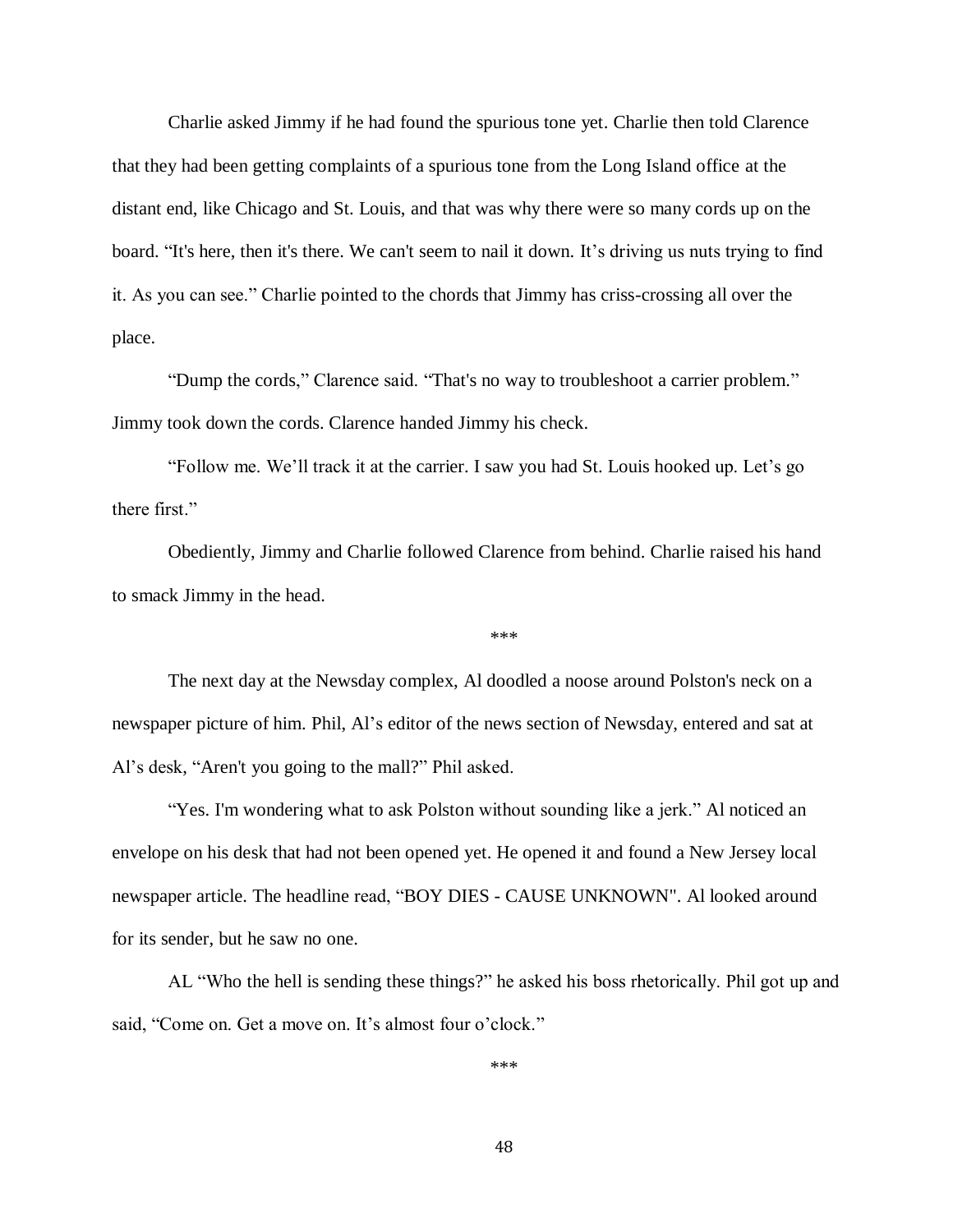At the shopping mall, Al took a position with the other fifty people, mostly reporters, who came to hear Polston talk. Charlie was there with Frank and Mary and they walked past several people who were putting the finishing touches to a makeshift stage. Mary was pushing her son in a stroller.

Jamie and Lynn walked in the main entrance with two bodyguards close behind. They strolled towards the makeshift stage. Polston marched onto the stage as if he owned it. "Ok, let's have some fun today," he said into the microphone. Jamie jumped onto the stage and adjusted the microphone for Polston. Polston leaned in and asked, "Who belongs to us?"

"Francine, the one with the red hat, and Ted, the man with the green jacket," Jamie said.

Lynn stood on a box and scouted the area. She spotted Charlie and her face beamed, but quickly soured when she saw Mary sneak up from behind, putting her arm around him.

She then spotted Frank behind them pushing the stroller. Mary turned her attention to Frank and hugged and kissed him. Lynn sighed in relief.

Charlie spotted Al, and they nodded to each other. Charlie then spotted Lynn, and she looked at him and they smiled at each other. Lynn jumped down from the wooden box. It was obvious she was desirable to men, as they watched her swagger towards Charlie.

"Okay, I'm here today to answer some questions," Poston's voice beamed through the speaker set located on either side of the room. "But let's talk about the protocols first. If I call upon you, just state your first name and the news media you're from. So, my name is Ted and I represent all media. And here's the first question: Are there any question, today?"

Of course, Polston gets bombarded with questions. The Senator called on the man with the green jacket who said, "My name is Ted as well, and I work for The Tribune. Senator, my sources tell me that the boy at Mercy Hospital in New Jersey died from an unidentified virus that

49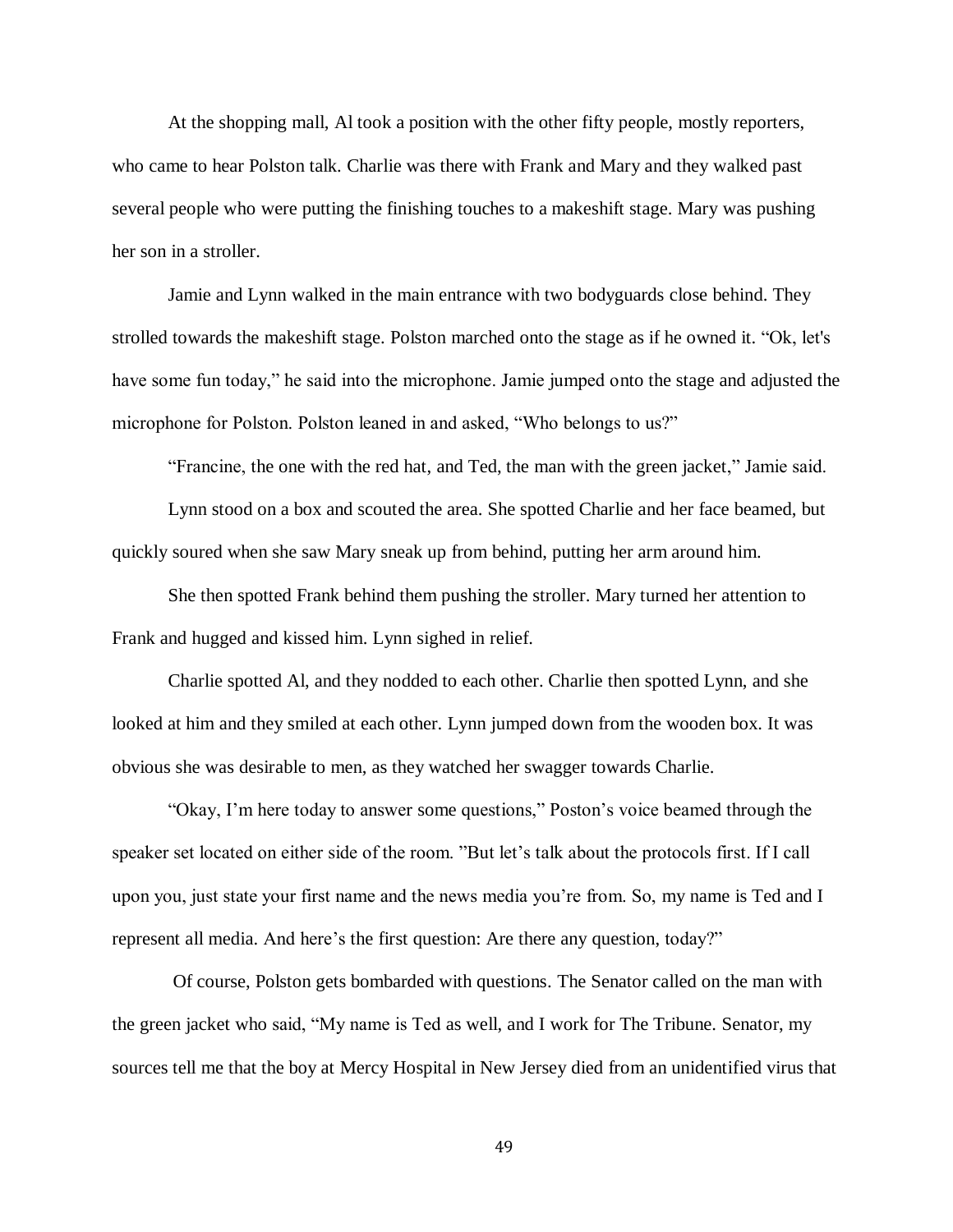he got in a foreign country. Do we know anything more?"

"No," the Senator said. "I don't know anything more…"

\*\*\*

A little later at the Mall, Lynn appeared in front of Mary. Frank and Charlie were some distance away from the podium where other reporters gathered.

Charlie smiled cordially at Lynn, "Hi, Lynn," he said. Then he introduced Mary and Frank to her. Frank pointed to the stroller and said, "This little scoundrel is my son."

"Oh, what a handsome child," Lynn said.

Mary raised her eyebrow to Charlie, giving her approval.

Al maneuvered closer to the stage and raised his hand. He was called upon and he said,

"Albert from Newsday. Senator, can you tell us anything more about the death of the Werner boy from New Jersey? His father works at Chem Corp and he was stricken with the same..."

While Al was speaking, Jamie tugged at Polston's sleeve and the Senator excused himself and turned from the microphone to what Jamie had to say.

He then turned back to the microphone and said, "He died of unrelated causes. It was a blood clot that travelled to the brain. It's been in all papers."

Al forced a laugh then waited for a calmer moment and said, "Yes, I know, Senator, but the boy's father was just hospitalized with the same ..."

"Like I said, it was in all the papers. He died from a blood clot. He had a-fib and the clot travelled to his brain. End of story. I suggest you talk to the doctor in charge, because that's all the information I have on the matter."

Another reporter jumped in with,

"Mike from the Post. You've been quoted in today's NEWS as saying a strong Israel is an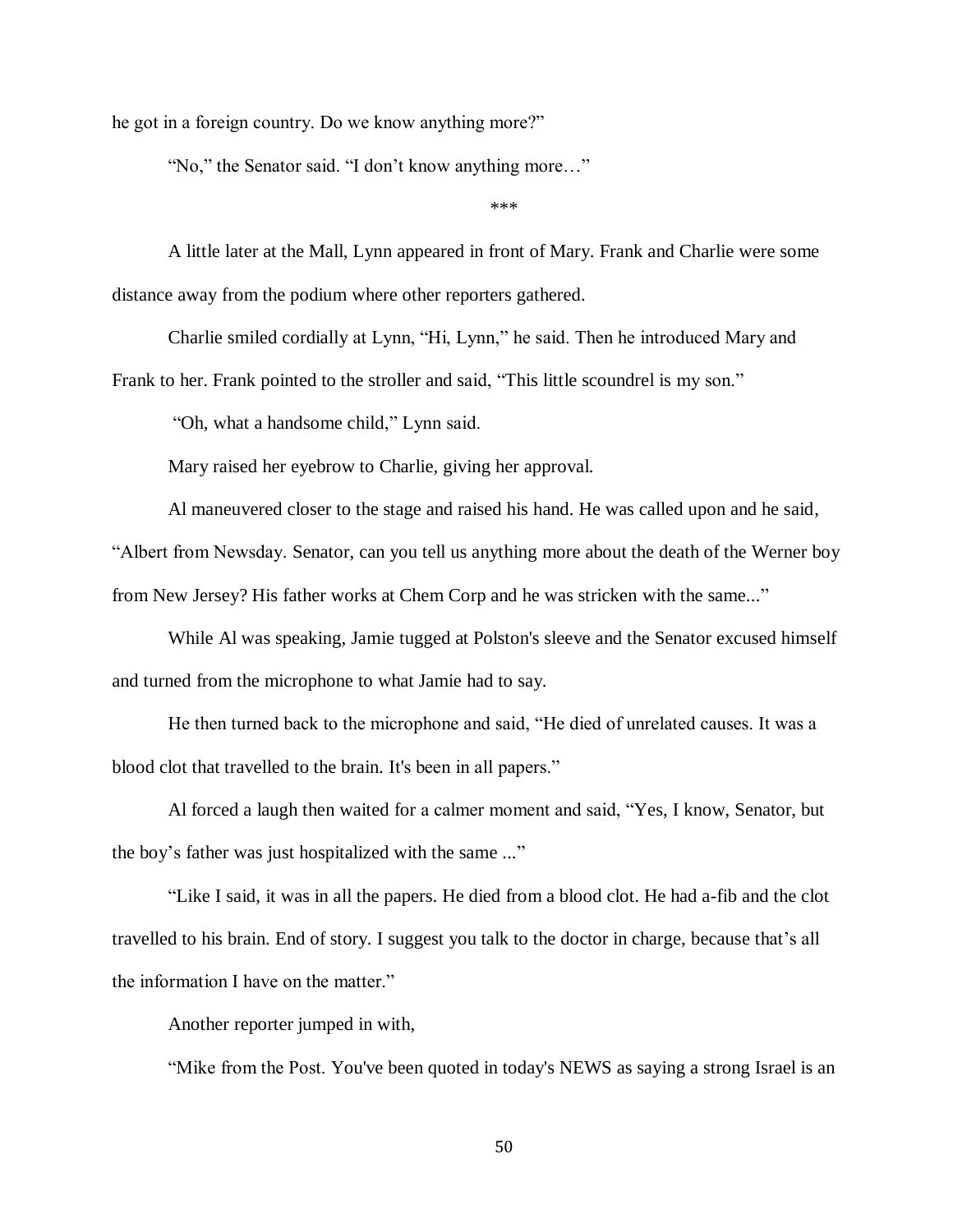obstacle to peace. Any comments about that?"

As Polston responded to that question, Lynn pointed and asked, "Who is that reporter over there?"

"Oh, that's Al Blayer," Charlie said.

"The brother-in-law?"

"Guilty as charged!"

"It figures," she said to herself, then asked a little louder, "He's not too friendly to my uncle."

"He's not very friendly to anyone," Charlie said.

It was obvious to Mary and Frank that Charlie was smitten by Lynn, but they didn't know how Lynn felt about Charlie.

"I want to apologize for my behavior at the diner…"

"It wasn't you," Charlie said. "Your Uncle was ...:"

"No. Not that time, Charlie. When we were at the diner alone and I left abruptly. That was rude of me."

"You were angry. If I knew your uncle was Senator Polston, I might've of used different words."

"You were just being honest. A rare quality these days. No offense, but I gotta go." And with that Lynn said good-bye to everyone and left.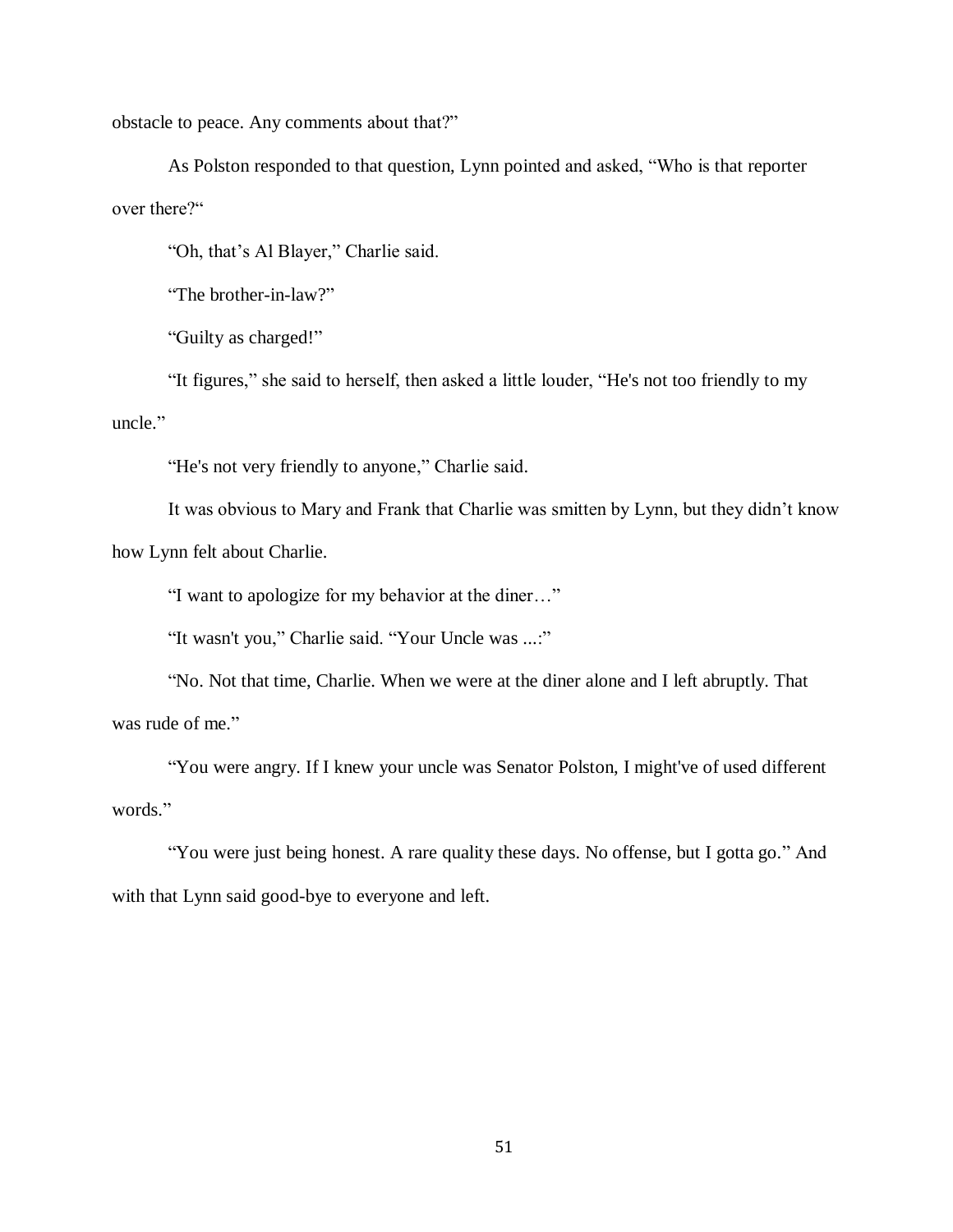## **CHAPTER FOUR**

At the Blayer Bar Mitzvah, Charlie entered the Temple and marveled over the number of people who showed up. He adhered to the sign of silence while Al recited something from the holy Torah. Al recited the passage in Hebrew at the podium. But he stopped as soon as he spotted Charlie, and he yelled for him to come up in front row of the congregation. "I have to talk to you later," he said quietly. Then Al continued reciting the Torah in Hebrew.

Charlie spotted Cynthia, and Silvia Blayer, Al's mother, who was sitting next to Cynthia. Cynthia waved Charlie over and moved over a bit to allow for room for him. As he sat, he acknowledged Cynthia, and leaned over to say 'hello' to Silva, but she looked straight ahead, a snub, perhaps. She was a little angry, for what, Charlie wasn't sure.

"Cynthia, mother of Joseph Blayer, please come forward," Al said in Hebrew. Cynthia got up and walked to the podium. Charlie snuck a peak at Silvia who looked straight ahead avoiding eye contact with Charlie. "You skuch," she eventually said. "It takes my grandson's Bar Mitzvah for you to see me?"

"Hi, Silvia," Charlie said while patting her hand.

"Shut up. I'm angry with you."

"I can tell," was all Charlie said.

After giving her soliloquy at the podium, Cynthia walked back to her seat.

"Silvia Blayer, daughter of Jessup Stein," Al said in Hebrew. "Please come forward."

"What a putz!" Silvia said. "I told that little shit I'm too old for this up-and-down crap."

Silvia got up. Charlie stands, steps into the aisle, and let Silvia get out while Cynthia approached and got back in.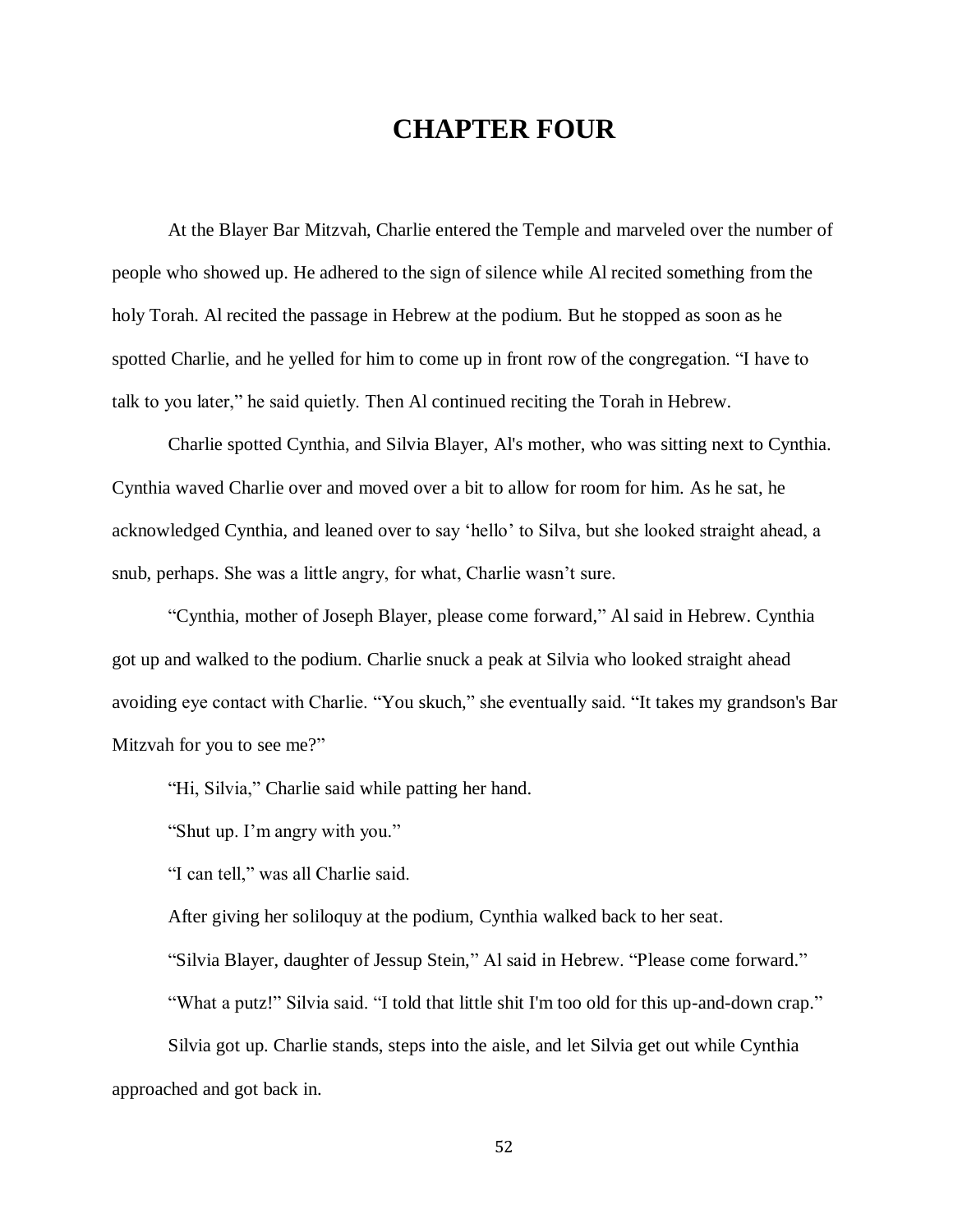Later that afternoon, Lynn stepped out of the shower in her bathroom and put her robe on. She talked to herself in the mirror while putting on mascara. A red blouse was neatly folded on her bed. She felt sort of giddy, so she started singing 'Don't Worry, Be Happy". She got dressed then looked at herself the full mirror she had on her bedroom door.

She said in the mirror in a dignified way, practicing the introductions she anticipated for that evening, "Senator Sweeney. I'm Lynn Ragona." Then she switched to a southern belle and said, "Hi there, Congressman, I'm Lynn Ragona." Then she tried her sexy introduction and added, "I'm hot and don't you forget it."

She finally let her true feelings come out and said to herself, "I hate these get-togethers. Yuk!"

Lynn dropped the towel and exposed her shapely body. Since nobody was there, she decided to walk around naked, which made her feel sexy. She took the blouse that was lying on the bed and put it on. Briefly, she stopped and looked at the mess in her bedroom. "I've gotta get a maid," she said to herself. In a frivolous way, she added, "Or maybe a good-looking butler."

In a more serious tone, she said, "Or a husband."

A little later, in one of the side rooms in the temple, dozens of people sat at tables eating. The room was lined with tables of food. A server put the finishing touches to Charlie's dish. While eating, he saw a man sitting alone, so he got up with his plate in hand, and took a seat next to an old man who was sitting alone.

\*\*\*

" Hello, my name is Charlie."

"Ridiculous," the old man said. "Charlene lives in Mexico."

\*\*\*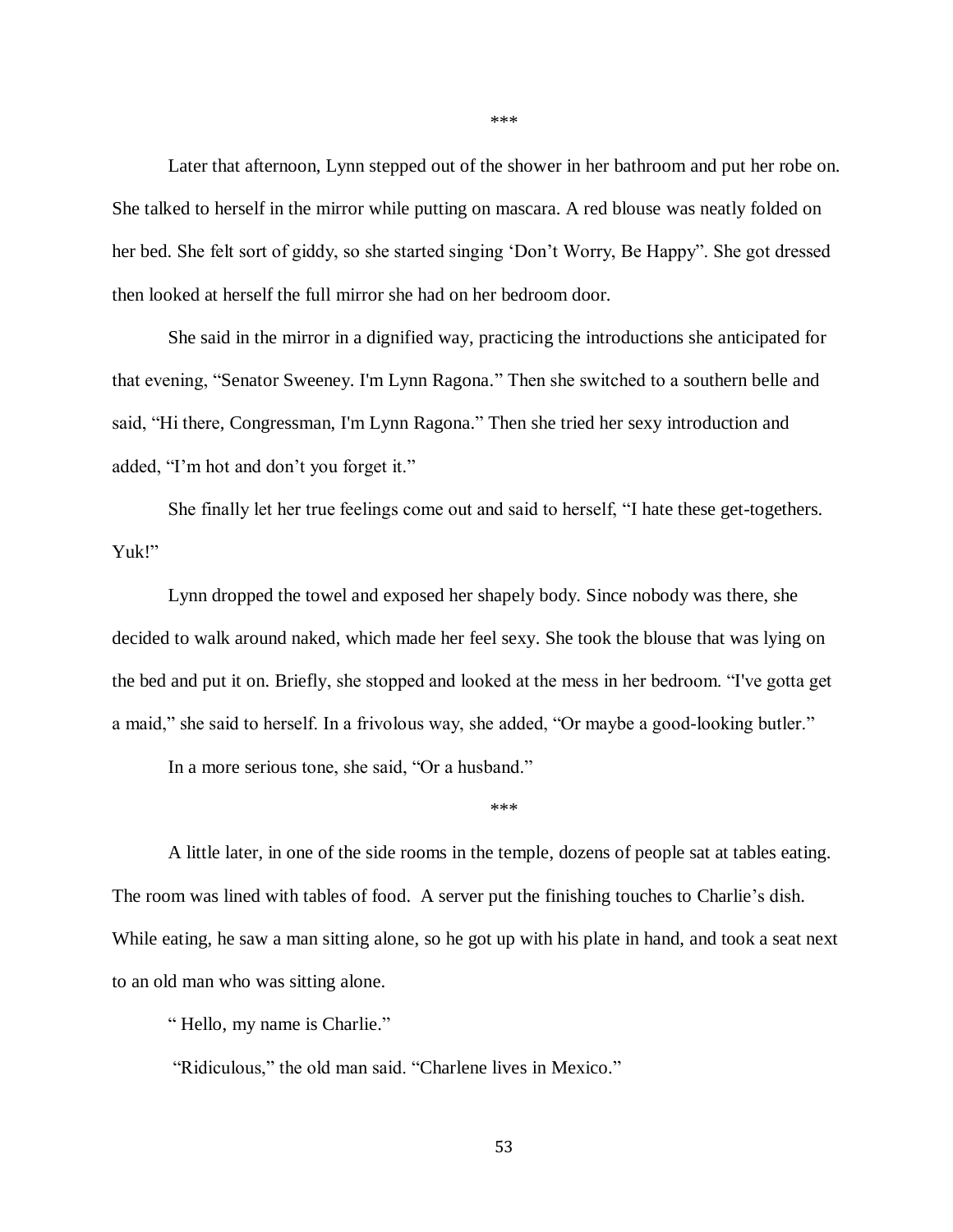He was going to ask who Charlene was, but the man looked like he might've been disturbed in some way, so he decided against it. Instead, he picked at his food.

"You don't even look like Charlene," he said to Charlie.

"Is that the one with big boobs," Charlie said. But just then Cynthia appeared and told Charlie that they had saved a spot for him at her table. "You're sitting with us, Charlie," she said.

He gave his apologies to the old man, but he wasn't paying attention, so Charlie just got up and walked with Cynthia.

"What's going on with Al, Charlie?" she asked. "The past couple of weeks ..." but she didn't finish the sentence because Al came over and pulled on Charlie's arm and said to Cynthia "Sorry, Hun. I gotta talk to Charlie." And he pulled him away.

Once they were out of hearing range from anyone else, he told Charlie, "A kid dies. Two days later the father checks in the hospital with the same disease. And guess where he works? Chem Corp. You know, the company that Lynn is heavily invested in."

Charlie didn't like where the conversation was headed, so he simply said, "So."

"So the doctors aren't talking... Never mind. We'll talk later. Just be available tomorrow. We're going to Mercy hospital. New Jersey."

\*\*\*

Lynn casually walked through a cocktail party at a Congressman's house observing the knick-knacks on the mantle in the living room. Fashionably-dressed people gathered in groups evenly spaced in this elegant room. Polston and Jamie were in a separate group with John Sweeney, an older congressman.

"We'll pass the Authorization Bill," the Older Congressman said. "Why? Because Russia is producing deadly chemicals. No garment can protect against it. 'Yellow rain', they call it."

54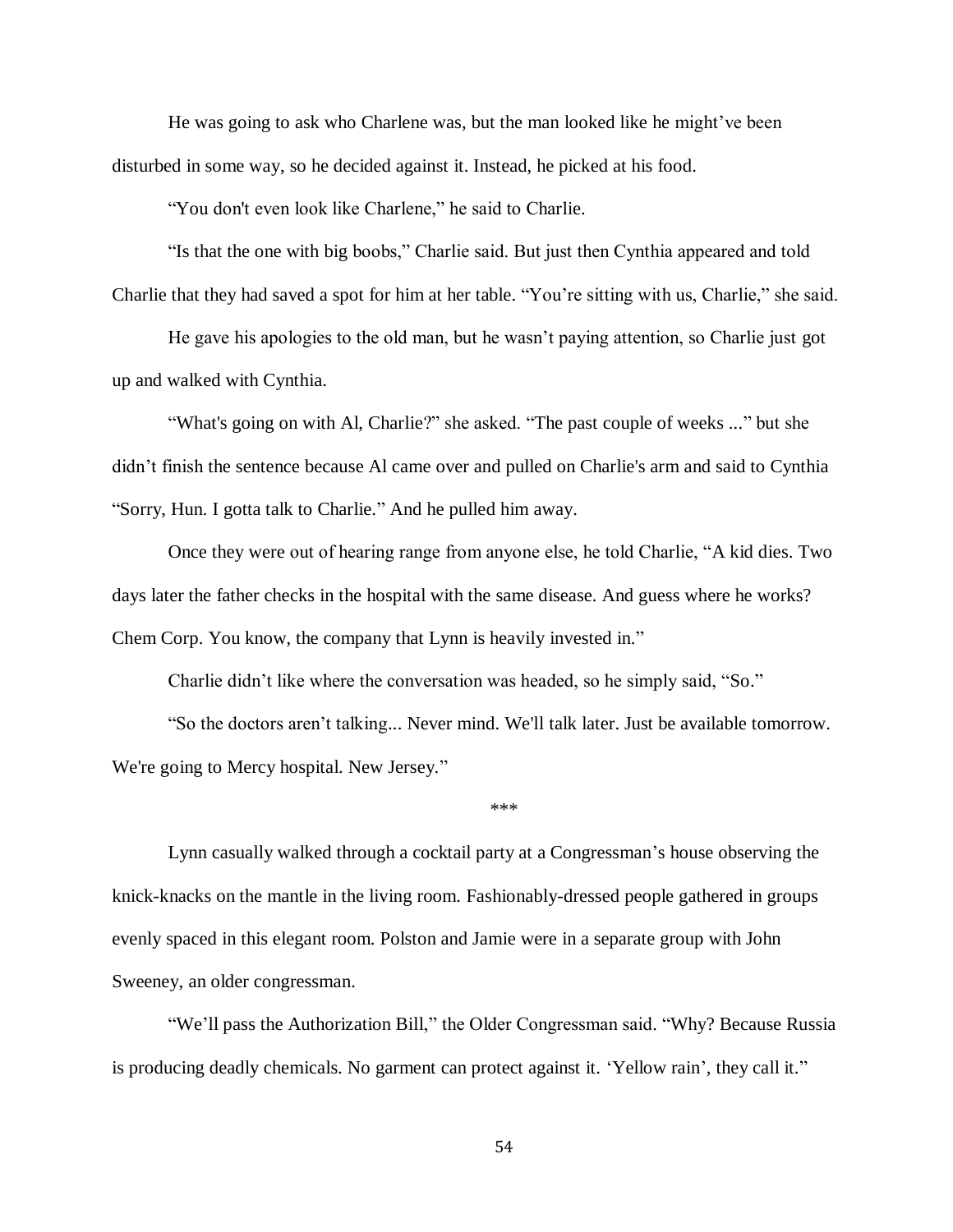"I read somewhere that stuff is killing pigs in Laos," John Sweeney said.

While Polston put his two cents into the conversation, Lynn casually walked through the room with most eyes staring at her.

"Politics," Polston said. "Listen, the Defense Bill comes up soon so opponents quote some Yale-nobody bio-chemist who says Yellow Rain is caused by bee shit and not to worry. It's a normal diversionary tactic, right?"

"I think you hit the nail on the head, Polston," the older Congressman said. "Good olé American Politics. I'm sorry guys, I must end this conversation. I see my constituent waving me to come over. I must go to him." Polston said his goodbyes to the older congressman just as Lynn came towards them.

"Before you go, I want you to meet my niece," Senator Polston said to Senator Sweeney.

"Hello, Uncle Ted," she said, then turned and faced John Sweeney. "And who do we have here?"

"John, meet my niece. Ms. Ragona. Lynn, this is Congressman John Sweeney from New York City, Seventh District." After the introduction, the Congressman didn't want to leave.

\*\*\*

Charlie and Al were talking in front of the speakers. They had to yell is they wanted to be heard above the background music.

"So, a kid dies and the father is having a hard time breathing," Charlie said. "Big deal. What's the angle?"

"I don't know yet. But get this. My boss got a call from the Polston's camp complaining that I was taking pot-shots at him at the mall. Can you beat that?"

"Well, maybe you were, Al."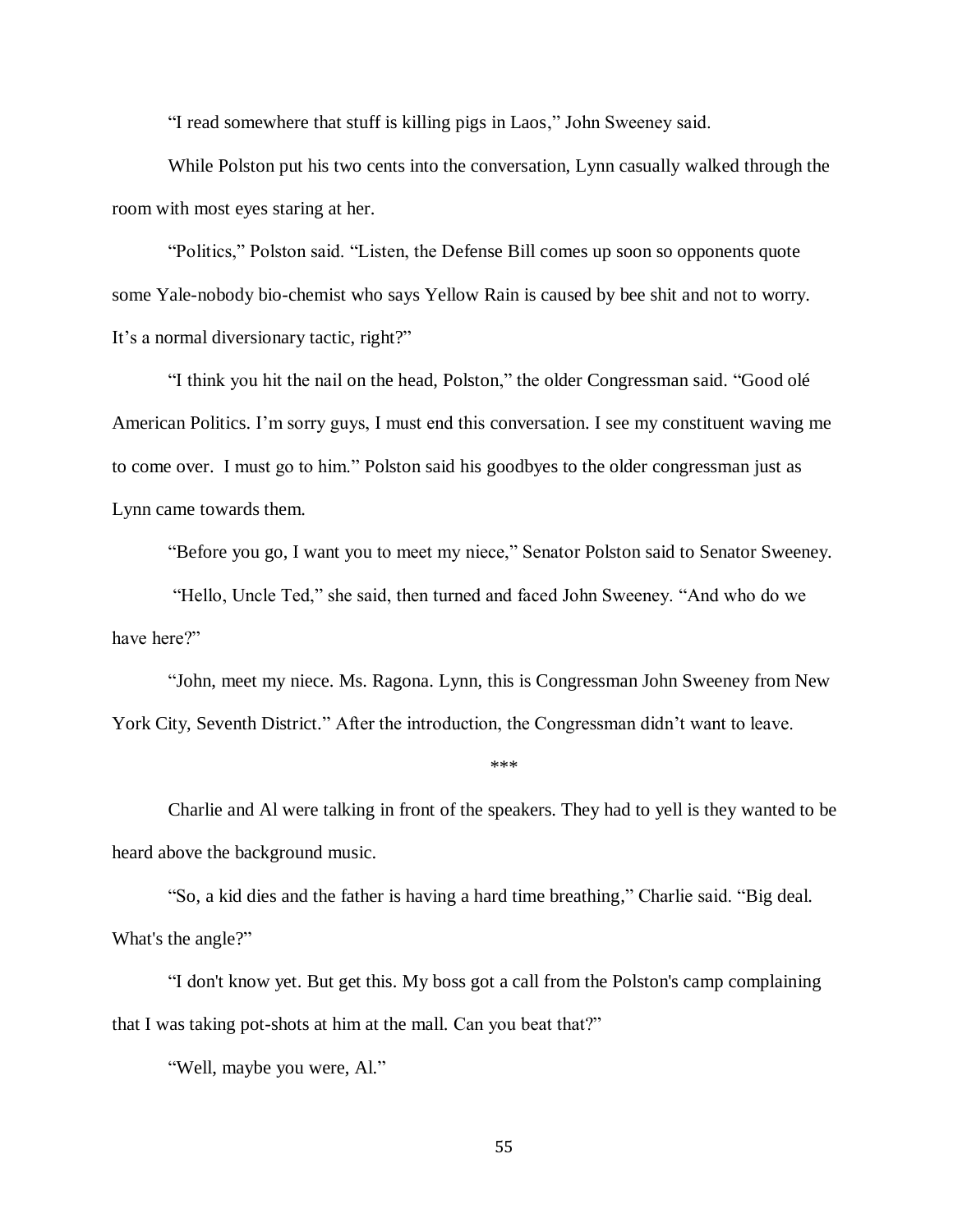"I don't expect you to really understand this, but it's a politician's job to answer tough questions. Anyway this mystery person is giving me clues. Pictures. Don't you see. I'm on to something very big here, Charlie."

"You watch too many movies."

"Someone is trying to tell me that something is rotten in Denmark. Well, in New Jersey, actually."

"It's been done before. Go see 'All the Presidents Men".

Al spots Rebecca, a young, sexy lady who maneuvers her body provocatively. She saunters over to them. "Rebecca!" Al said. "Who invited you?"

"You did, you schmuck."

"My darling cousin. Rebecca, meet Charlie, my brother-in-law. Well, my ex-brother-inlaw, actually,. I bet you two have a lot in common. Gotta mingle." But before leaving, he added, "Tomorrow, Charlie. We go to New Jersey tomorrow." Al winked at Charlie and left.

After a brief second of awkward silence, Rebecca said, "He's such a kidder, isn't he?

"Yes. He is." After another awkward pause, Charlie asked Rebecca if she wanted a drink.

\*\*\*

Meanwhile, at the congressman's house, Polston left John Sweeny and Lynn alone in favor of another conversation, somewhere in the room. Lynn listened politely to the congressman's soliloquy. She looked bored and was looking for a bailout.

"... And then after a year in the law firm, I decided to run for Congress." John finished talking which left an opening for Lynn to say, "This year was a very big year me too, let me tell you. My uncle ... Wow! He's helped me a lot as well."

56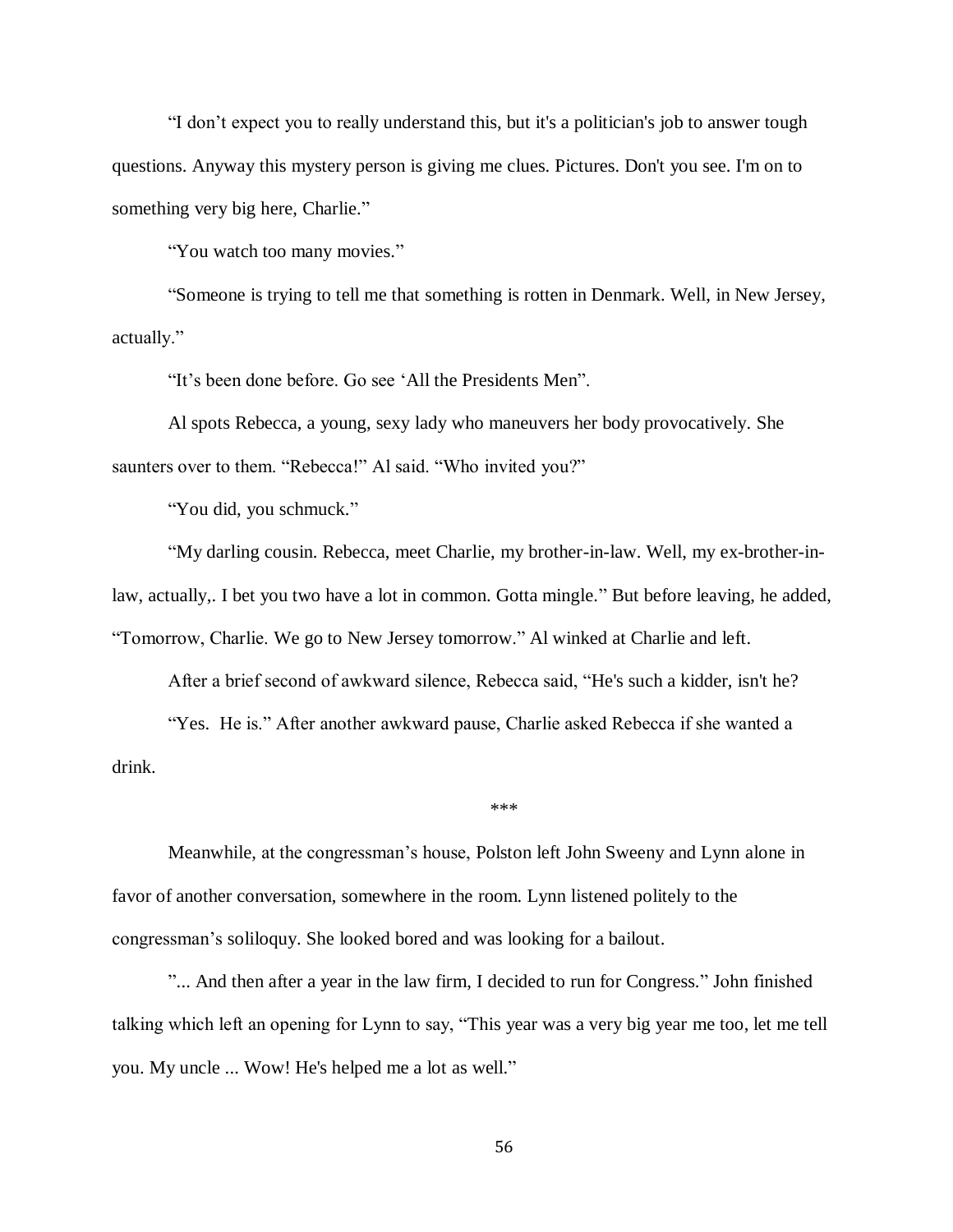While she talked her eyes met Jamie's and her expression was a subtle, pleading look to be saved. He understood what she wanted so he gave his excuses and left.

"Yes, my uncle has been very helpful. He's taken me under his wing, so to speak."

Just then Jamie appeared and grabbed Lynn's hand. "John, you wouldn't mind, would you?" Jamie asked. "I need to talk to Lynn." Of course, he didn't mind and gave permission for Lynn and Jamie to leave.

"You're a life saver," Lynn said once they got out of the Congressman's hearing range. "I don't think I could've lasted much longer."

"I noticed," Jamie said. She noticed her uncle with the stranger; someone who was poking her uncle in his chest with his index finger, trying to make a point, she guessed.

"Who is that with Uncle Ted?" she asked Jamie.

"Some financial analyst, I think."

"Jamie, what's going on? My Uncle has changed. What's happened to him?"

Jamie and Lynn were distracted as Senator Adler approached them. She appeared a little

## tipsy.

"Greetings, Senator," Jamie bellowed.

Adler squinted giving the impression she didn't now who she was speaking to.

"We're with Senator Polston."

"I know that," Senator Adler said. "You know, I haven't talked to my son in ages. You know why?"

"No, Senator," Jamie said. "Why?"

"Because he's a fag," Adler said in no uncertain terms. "MY SON IS A FAG," Senator Adler yelled out so everyone could hear. No one took notice.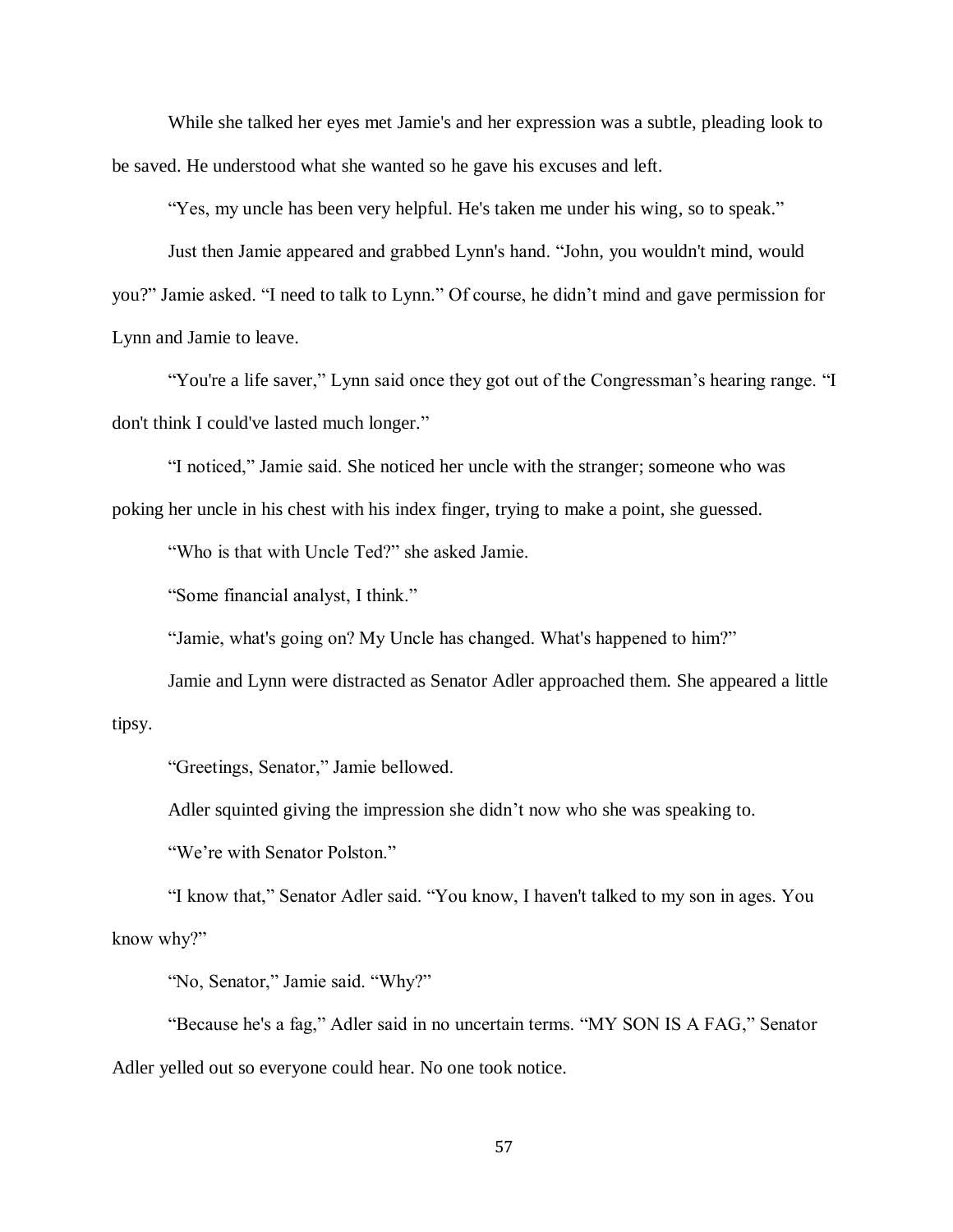"But you two know that already, don't you?" Senator Adler asked. "Shame on you. Shame on you both."

Adler walked and Jamie looked across the room and noticed Senator Polston wanted to be saved.

"I see your uncle has that 'come hither' look. I gotta go, but first … Listen! Your uncle would kill me if he heard what I'm about to say. Quit. Go out with that telephone guy. Get a life."

And with that, Jamie left, and Lynn took a panoramic view of the room. People networking. Mouths jabbering. She put her drink down and walked to the exit door. She had enough.

\*\*\*

Back at the Bar Mitzvah, Charlie and Rebecca were at the bar and they both had drinks sitting in front of them, and they both stare out into the dance floor. Finally, Rebecca said, "So, you're a private investigator?"

"Is that what Al told you?"

"He said you were investigating important people for him."

Charlie nodded his head several times. Silvia appeared and while pulling him away, she said to Rebecca, "I need to talk to Charlie." And then she pulled him over to an empty table. She pinched his cheek and said, "You skuch. How's your love life?"

"Nothing much to report there, Mom. Although Rebecca seemed pretty hot. You know, the one you just dragged me away from. The one Al was trying to hook me up with."

"Oh, don't make me puke. She's too young for you. Still, it's been an acceptable time, Charles. You can go and meet other women now, you know. There's no one, besides whosy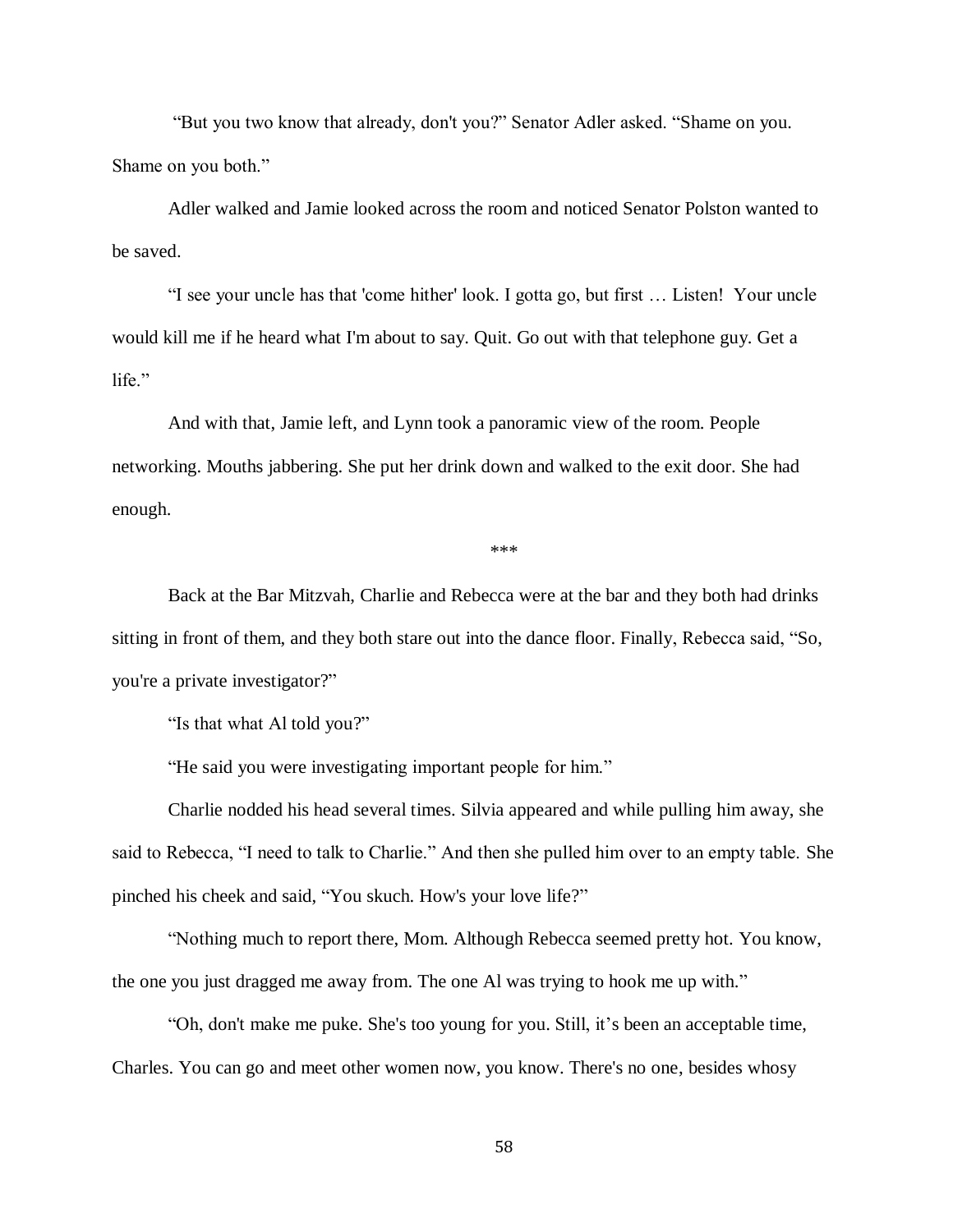whatsy over there?"

"There is one woman. But she's out of my league."

"You listen to me, Charlie Longley. Any woman would be lucky to get you. So go out with her. You'd make an old lady very happy."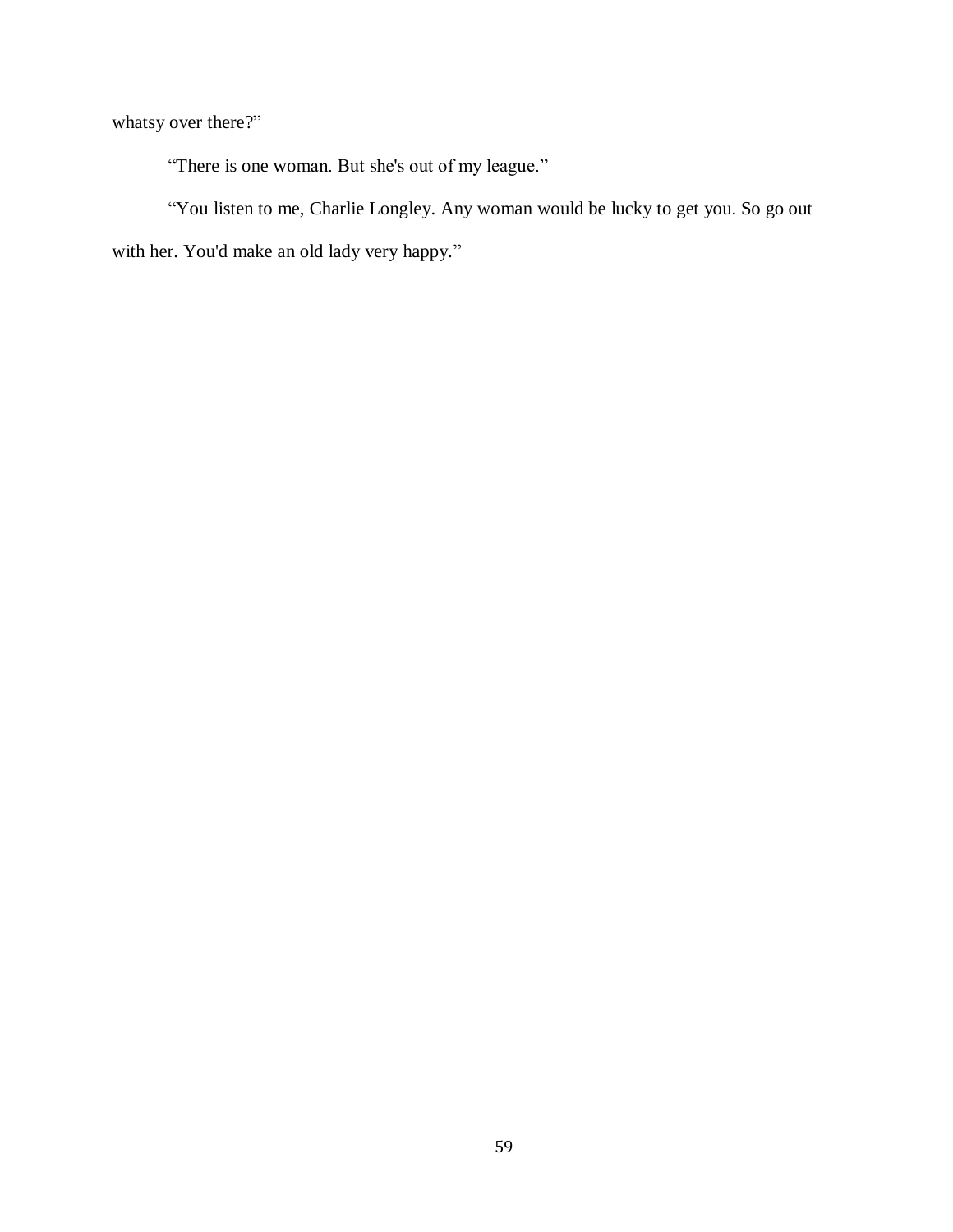## **CHAPTER FIVE**

Later that night, while Charlie was sitting on his apartment bed with the phone book opened, he picked up his cell phone beside him and while dialing he practiced, "Hello, this is Charlie." He hung up before the connection was made. "It's been too long," he whispered to himself. "I don't know how to do this. Just do it. Don't think about it. Just do it."

Charlie dialed again waited anxiously for Lynn to answer.

"Hi," he said, then stalled. "I just got back from the Bar Mitzvah," he said.

"How was it?" Lynn asked.

At first Charlie said it was 'good', but eventually he told the truth and said it was boring as hell.

"How are you?" he asked again.

"I'm fine, Charlie. And how are you?" she said mockingly

"Good. I mean well. 'WELL' is the right word. I think."

There was an awkward pause, and then Lynn finally asked why Charlie called.

"I called?" Charlie said trying to get over his nerves. "Agh, yes. I did, didn't I? Now I suppose I have to tell you why I called. Hmm. Listen, Lynn, I haven't done this in a long time, and I guess what I'm trying to say is, I would you like to go out with you on a date."

"Sure," Lynn said. "Why not? I haven't been on a date in a long time either."

"Good. How about dinner? Tomorrow?"

"Sure. That sounds nice, Charlie. I live at the HILLS, apartment twelve J.

"Okay. I'll pick you up. How about six?"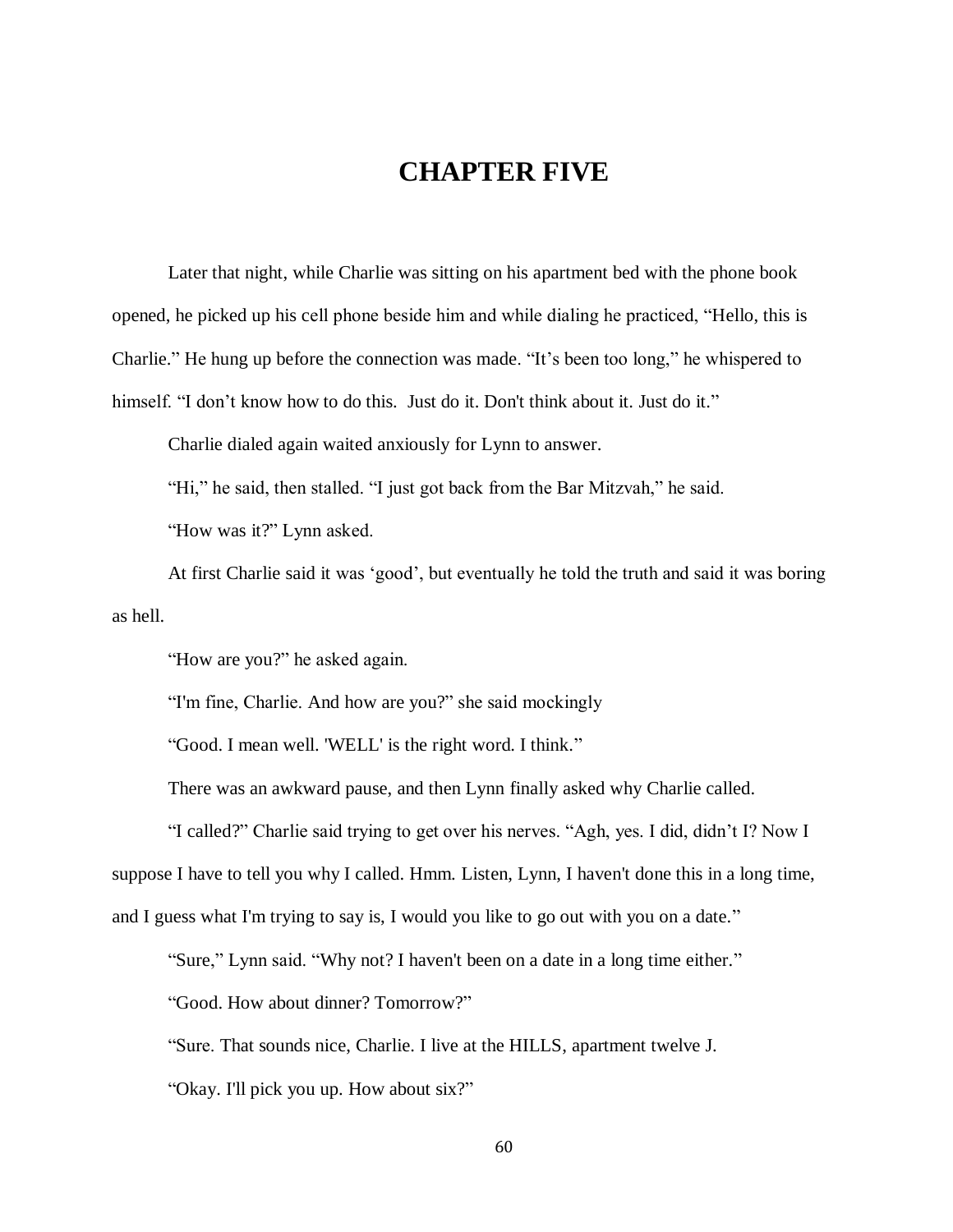"I'll see you tomorrow at six."

That was a cue for Charlie to hang up, so he said his goodbyes and hung up. He threw himself on the the bed – exhausted.

\*\*\*

At the Mercy Hospital Intensive care floor, the the elevator door swung open. Al and Charlie came out and walked toward the patient's rooms. "I'm told he's not contagious any longer," Al said to Charlie as they walked to the reception desk. "It's like Chicken Pox, I guess," he added, Al walked up to the receptionist and asked for Paul Werner's room.

"Are you family?" the receptionist asked.

"No," Al said, "but we work with him."

That was good enough for the receptionist so she told Al 308 was the room number. Al and Charlie followed the signs until they reached room 308. Paul was asleep while breathing through an oxygen mask. Wires invaded his body, measuring his vital signs. Mrs. Werner was in there as well, sitting in a chair reading a book. Al and Charlie entered and gave their greetings, and then Mrs. Werner sobbed. Al wanted to console her but she said, "Don't come near me. I may be contaminated."

Charlie approached Paul's bed which alarmed Mrs. Werner. "Get away from him, too," she said.

"They wouldn't have allowed us to come in here if you or he was contagious," Al said.

"Good point," Mrs. Werner said as Paul awakened. He motioned for Charlie to come to him. Charlie moved closer, and Paul grabbed Charlie's wrist tightly.

"Must stop them," Paul whispered to Charlie so no one else could hear. Just then a nurse rushed into the room. "Is everything okay in here," she said.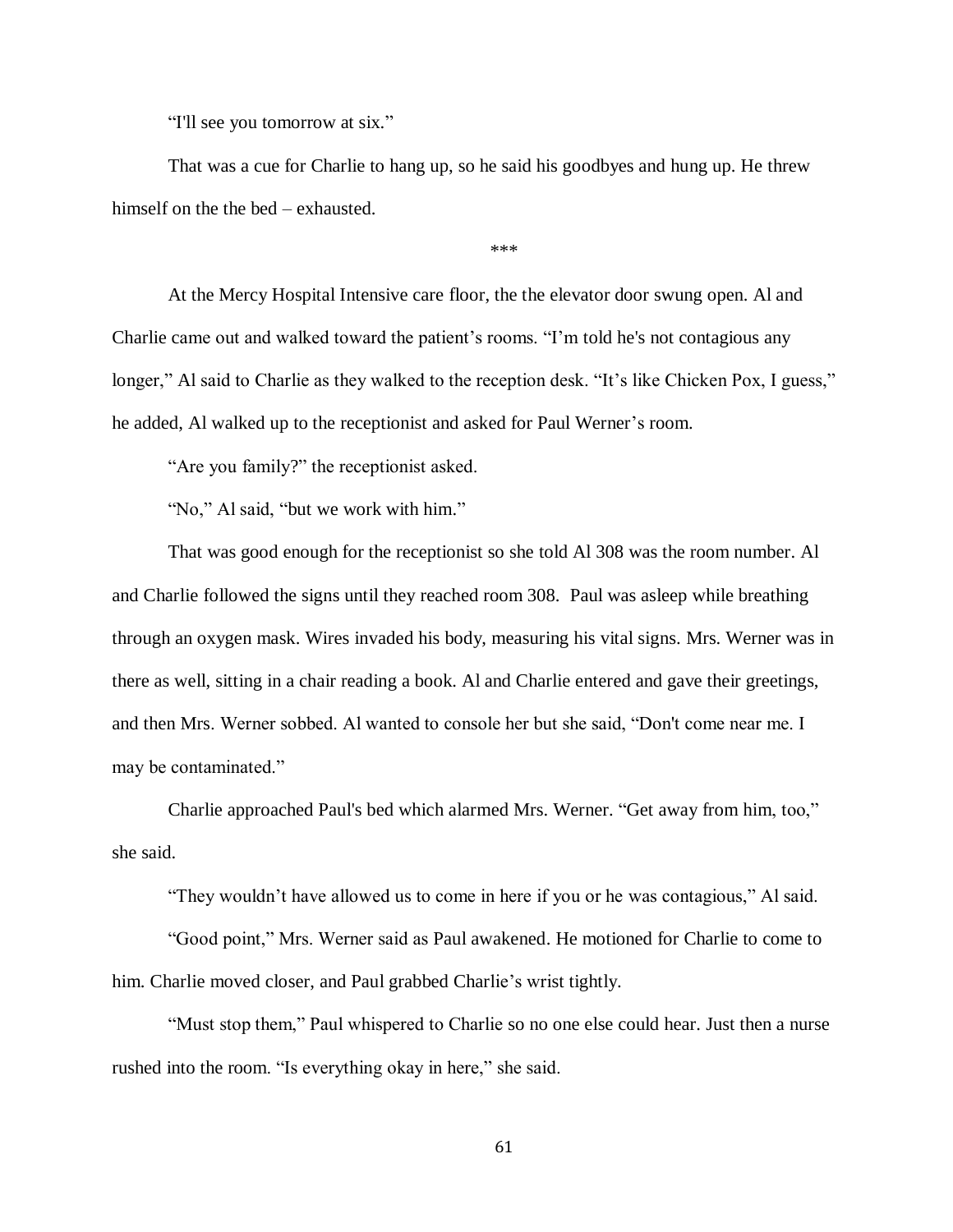Paul pulled his mask off. He tried to speak, but his breathing was laborious and he couldn't. He pulled Charlie closer and said again, "Must stop them."

Paul chocked on his own saliva until he fell silent and released his grip on Charlie's collar. Paul's spent body triggered the vital-sign alert alarms on the machine. "I need help in here," the nurse yelled,

Mrs. Werner collapsed into her chair, exhausted. Al grabbed Charlie and they snuck away.

Moments later, Al peeled out of the hospital parking lot. Charlie breathed in and out, in short spurts, as if he was having an anxiety attack.

"What did he tell you?" Al asked.

Charlie poked his head out the window and took deep breaths.

"Snap out of it," Al said.

"He said we must stop them, Charlie said, "And then mumbled something about no antidote."

Al hit the steering wheel. Charlie pulled his head back in.

"Hell, man. I knew it."

"What?" Charlie asked. "What do you know?"

"I don't know, exactly," Al said. "But whatever it is, Polston's behind it."

"Behind what? What?"

"I don't know, I just said. But I'm going to find out."

"Just make damn sure you do it without involving Lynn. Okay? This adventure of yours is getting out of hand."

\*\*\*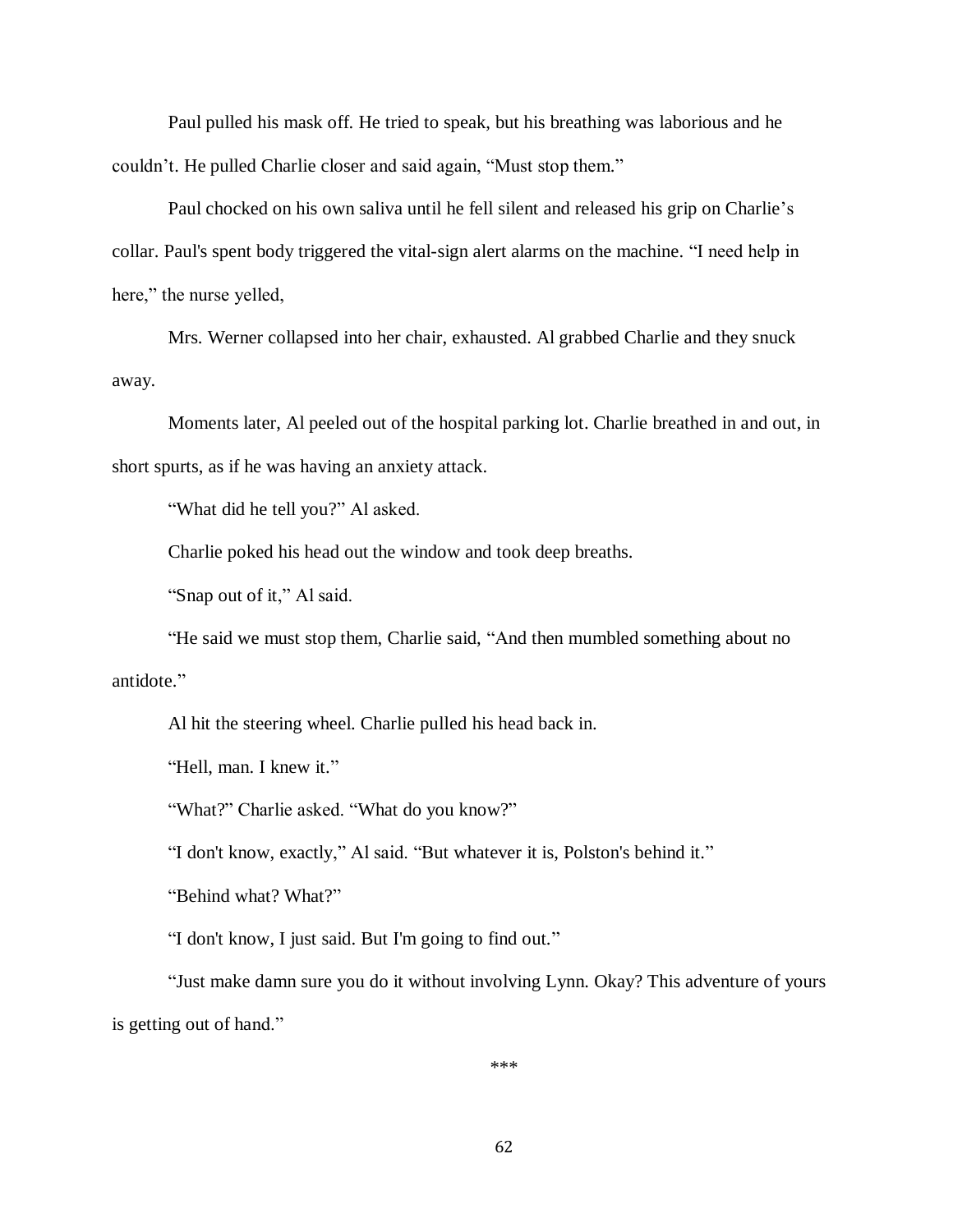At the Private Line Testroom, later that night, Jimmy had cords connecting the PC to the Testboard. He picked up the telephone and dialed. It rang and, finally, Charlie's voice came booming through the speaker.

"I've scrolled through some VISA outputs, and I don't think Polston has a VISA card."

"Maybe it's another data base," Charlie said.

"I don't think so because I've found Lynn's VISA on file."

Jimmy scanned the monitor which had some of Lynn's charges. "Your girl likes Godiva

Chocolates. Macy's ... a couple of gas stations ... That's about it."

"Good," Charlie said as if Jimmy found gold. "Anything more on the IRS?"

"My buddy sent me an old encryption device. Maybe we'll get lucky and I'll find more."

"Okay. See ya tomorrow."

"Have a nice night off."

\*\*\*

Charlie walked up to Lynn's apartment door the next day with a wrapped gift in hand. He knocked and she answered rather quickly as if she knew he was there.

"I thought you might like this instead of flowers," Charlie said, then handed her the gift.

She opened it while Charlie scanned her apartment which was smartly decorated, he thought.

"Oh, I don't believe it."

"You like chocolates?"

"I do," Lynn bellowed, "but I'm allergic to them. I buy these for my sister all the time. She loves Godiva.

"Okay. Well. Give it to her then."

"I will. Thank you, very much."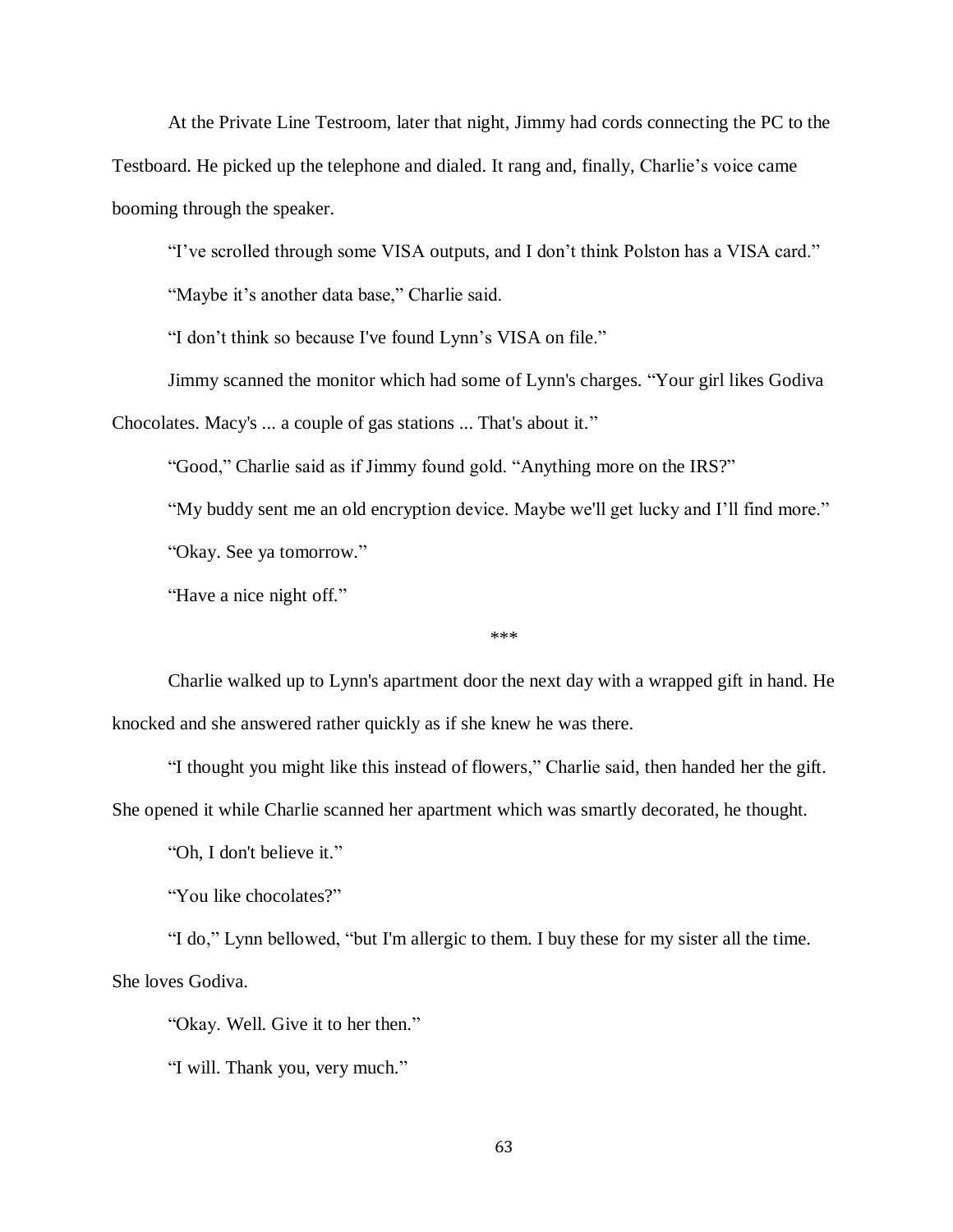Lynn put the chocolates on top of the refrigerator. "I'm ready."

\*\*\*

Charlie gazed at the orange glow on the horizon and shared this good feeling with Lynn as he drove to the diner. "A beautiful night," Charlie observed.

"Charlie. I need to say something. I don't want you to get offended."

"Shoot," Charlie said.

"My uncle's behavior the other day was awful. I offer no excuses for him, except to say he worked hard to get where he is. A Vice Presidential candidate, that's pretty big bananas. The news media is unfair to him at times. What I mean to say is I know your brother-in-law is a reporter and if you have any thoughts of using me to get to my Uncle, then be a decent man and tell me now."

Charlie pulled to the side of the road, turned off the engine and looked at Lynn squarely. "I wouldn't. Never! I'd rather die."

Lynn felt Charlie's sincerity. She waited a few seconds then nodded, accepting his answer.

Moments later, as Charlie was driving, Lynn said

"My dad had money problems after Mom died. Uncle Ted jumped in and helped out. I guess that makes me obligated."

"What about your dreams of becoming a social worker?"

"When the time is right?" Lynn said. "Not now. My uncle needs me." Lynn noticed an auction sign. "Oh, an auction. I love auctions."

\*\*\*

Moments later, Charlie and Lynn walked through the back entrance of the auction house.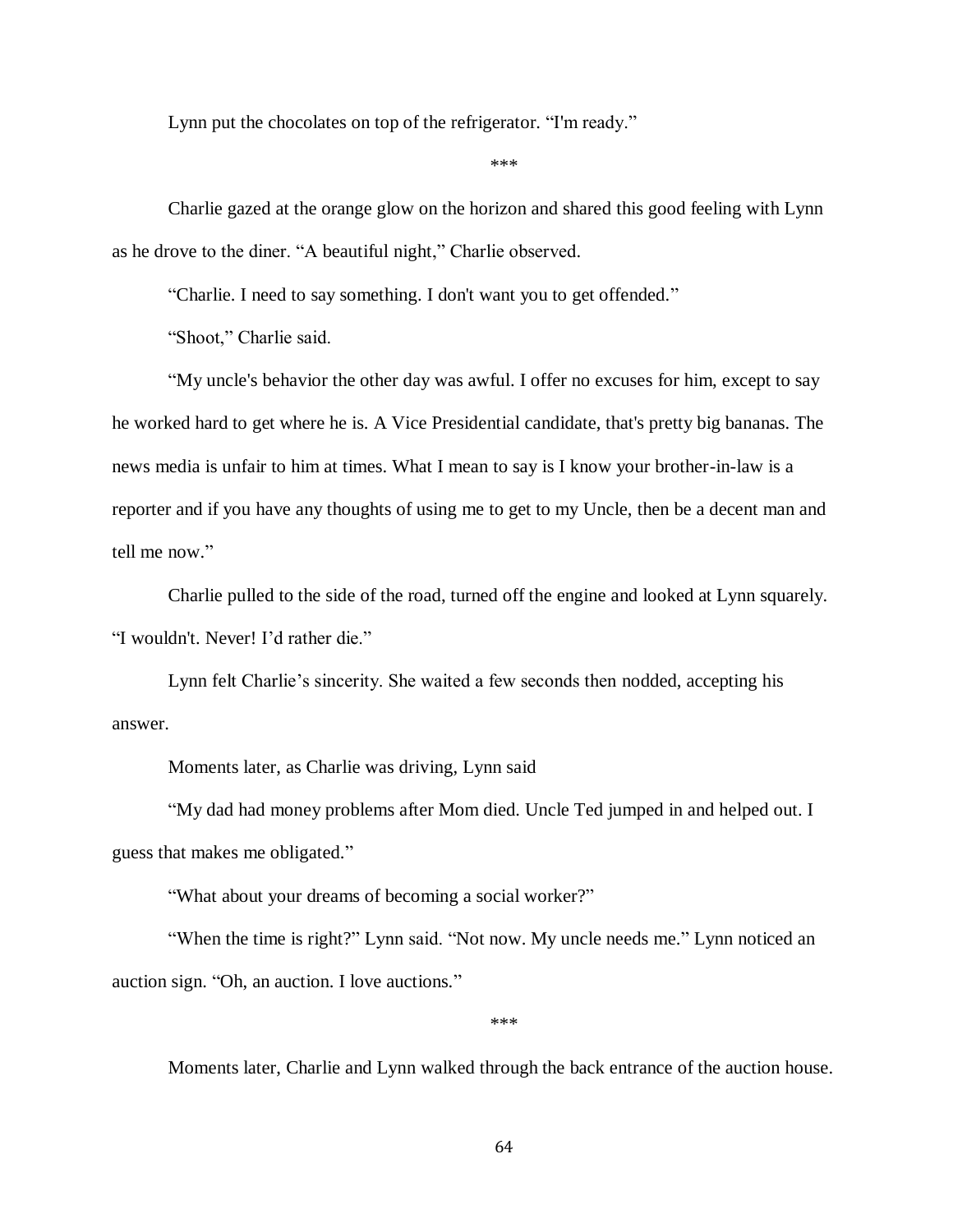Patrons sat in chairs that were neatly spaced in the center of a rather large room where auction items decorated the perimeter of the room ready to be auctioned off sometime that evening. Some patrons stood along the perimeter looking at the merchandise ready to be auctioned off, or they were intently listening to the auctioneer who was at the podium while an assistant stepped forward with an old doll.

"A dollar, a dollar fifty, two, two fifty, three ... three ...three … sold to number six for two fifty."

The auctioneer was quick which he had to be if he wanted all the patrons to stay by the time he got to the last table of goodies.

Charlie and Lynn inspected the perimeter passing by tools, baseball cards, a washing machine, and old clothes. She inspected an exotic hat and put it on her head, sporting it for Charlie.

"I like it," Charlie said out loud, "but I'm not sure it's a hat and that you should put it on your head." They both laugh.

"You're right. It might have lice."

\*\*\*

Some time later, Lynn and Charlie came through the door of the auction house laughing from the belly. Charlie had a Sherlock Holmes hat on and twirled a walking cane like Bat Masterson. Lynn had a mink stole wrapped around her and sauntered along as if she was a 1920's movie star. "I'm ready for my next close-up," she said.

"Not bad for five bucks."

"You look marvelous. Mr. Masterson, I presume. Or is it Sherlock? Can't tell with the hat and the stick."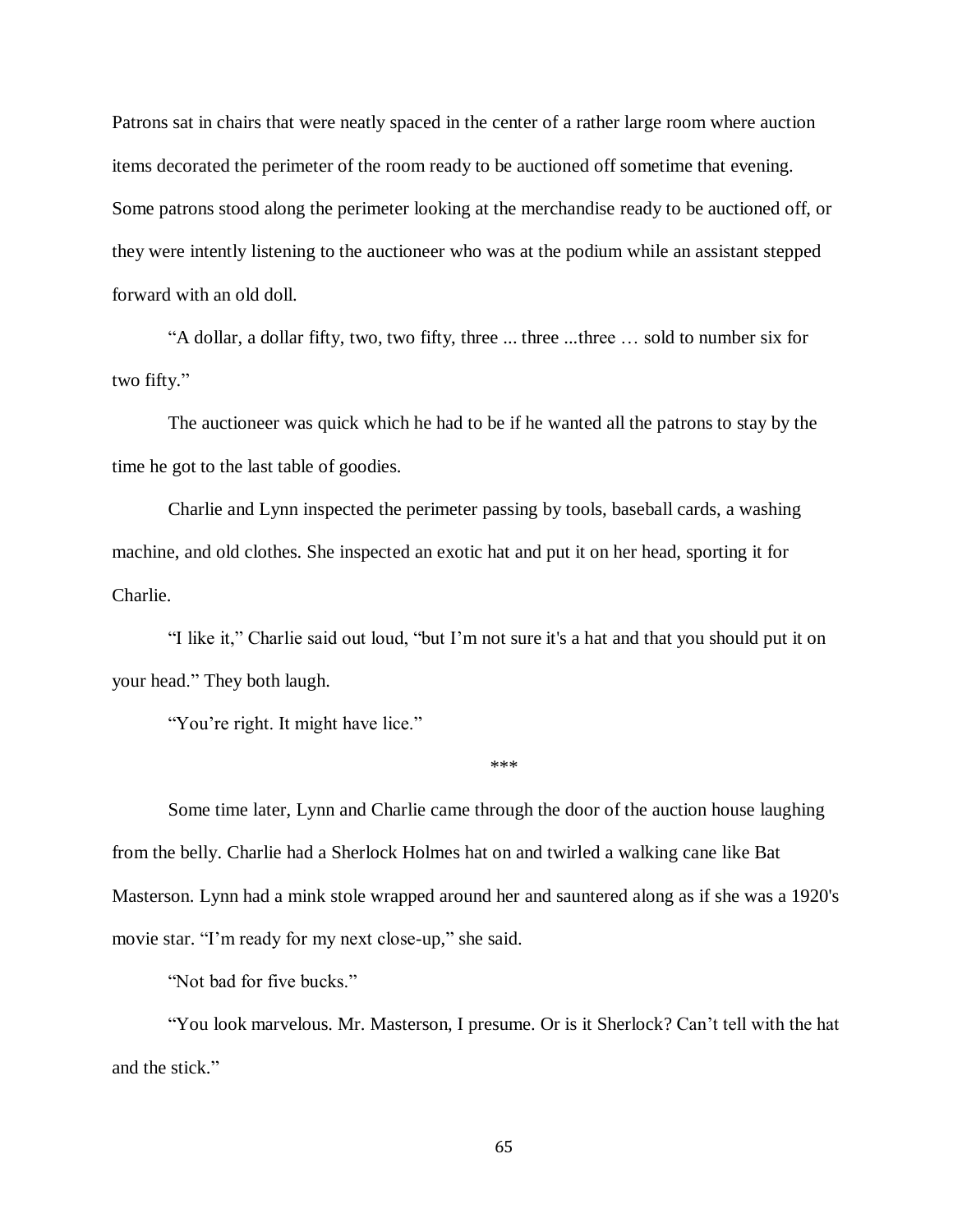And with a very poor WC Fields accent, "You don't look bad yourself, Lady." Then Charlie dons a Jimmy Stewart accent. "I really don't do ... do impressions all that well, you see. I'm more of a ...a home body."

Lynn appeared charmed by this new side of Charlie. "Let's not go to any fancy place," she said. "How about Johnny's Hot Dog Stand."

Later, at Johnny's Hot Dog Stand, Charlie and Lynn quietly enjoy eating the hot dogs.

"The only part of my job I really like is when people write for help. I get a chance to do some good then."

"If I may be so bold, your Uncle does seem to have an attitude."

"He's probably more paranoid than anything," Lynn said. "He got burnt by a reporter who posed as a teacher. He became my boyfriend for a couple of months, and some very private information found its way into the papers. My uncle is still rankled over that."

A person by the name of Jack Nicols, not far away, snapped a picture of Charlie and Lynn. Oblivious to the intrusion of their privacy, Lynn said, "Let's just say that I'm trying to seek balance right now."

Charlie donned a weak smile. They continued eating.

Later, upon leaving, Lynn heard music.

Charlie grabbed Lynn's hand and they followed the music.

Meanwhile, Jack pulled out a mustache and a black beret hat from a bag that was on the front seat of his car. He put them on and followed Charlie and Lynn.

Moments later, at the bar next door to Johnny's Hot Dog Stand, Charlie and Lynn sat at a table. A waitress took their order and left. A slow romantic song began playing.

"Dance?" Charlie asked Lynn.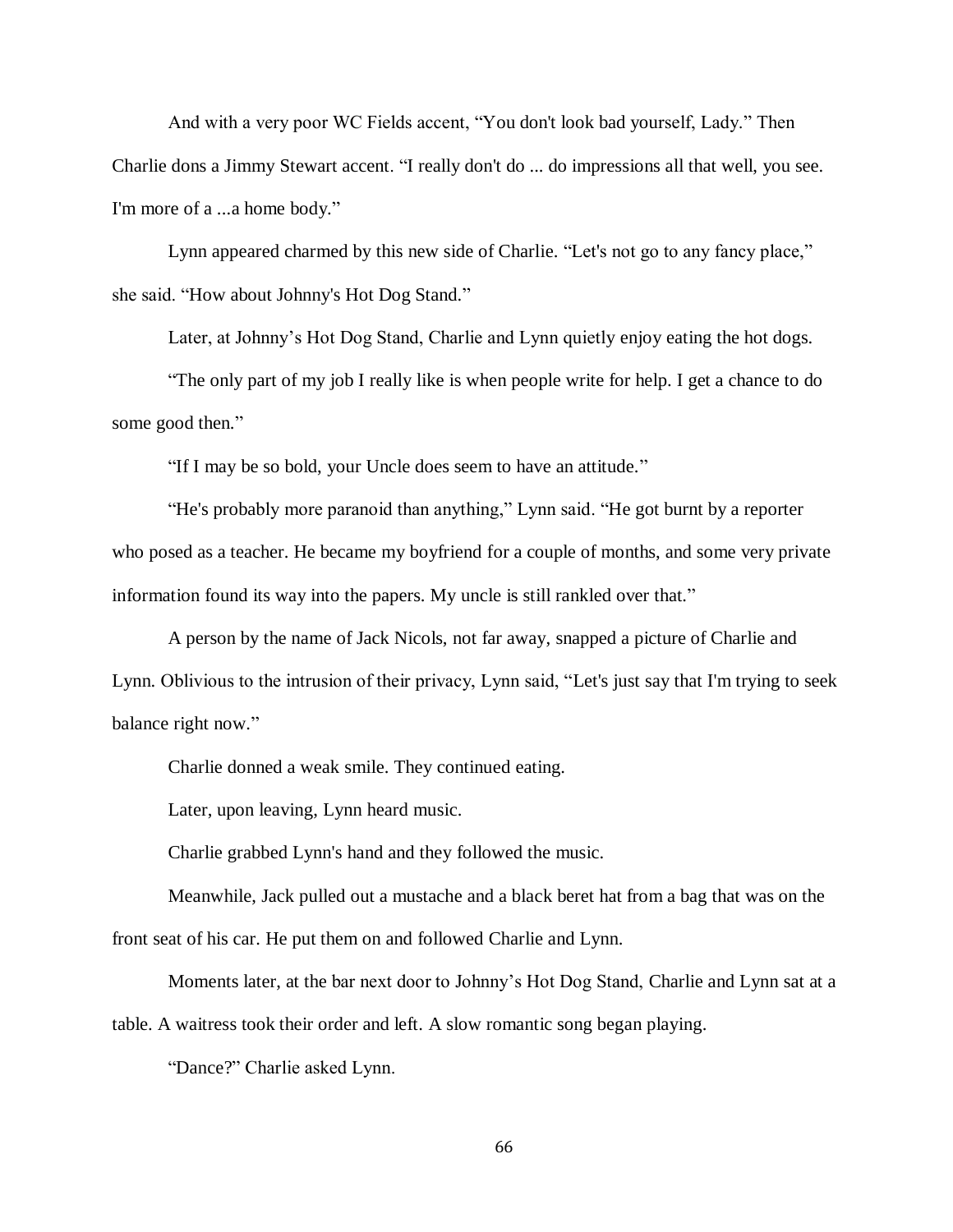Lynn got up and they fall into an embrace. They fit perfect together. Lynn buried her head in Charlie's neck and it was all over for her.

Meanwhile, Jack sat at a table and sipped on a drink and watched. Forever watching.

\*\*\*

Jimmy hovered over a decoder box at a long distance testboard while Charlie read the VISA outputs.

"So, did ya have sex?" Jimmy asked while he began soldering two male jacks to the decoder box.

"That's none of your business," Charlie said as he was reading a report. "We had a nice time. That's all."

"Gonna see her again?"

"I might. Probably. Yes. I feel like I'm spying on her," Charlie said. "These reports don't tell me anything."

"Hold these wires." Jimmy handed Charlie two wires while Jimmy continued to solder one end of the wires on the decoder.

"Where did your friend get this?" Charlie asked

A puff of smoke goes up. "He worked for the IRS for a year. Found an old encryption

schematic and built this thing. Became his master degree project, actually."

"This is a Federal crime, you know."

Jimmy finished soldering the cord. He picked up the box. "Please. Stop. Everything

we've been doing for the past few years is illegal. You want to stop? Just say the word."

"No," Charlie said sheepishly.

Jimmy plugged one end of the cord into the PC, then plugged the other end into the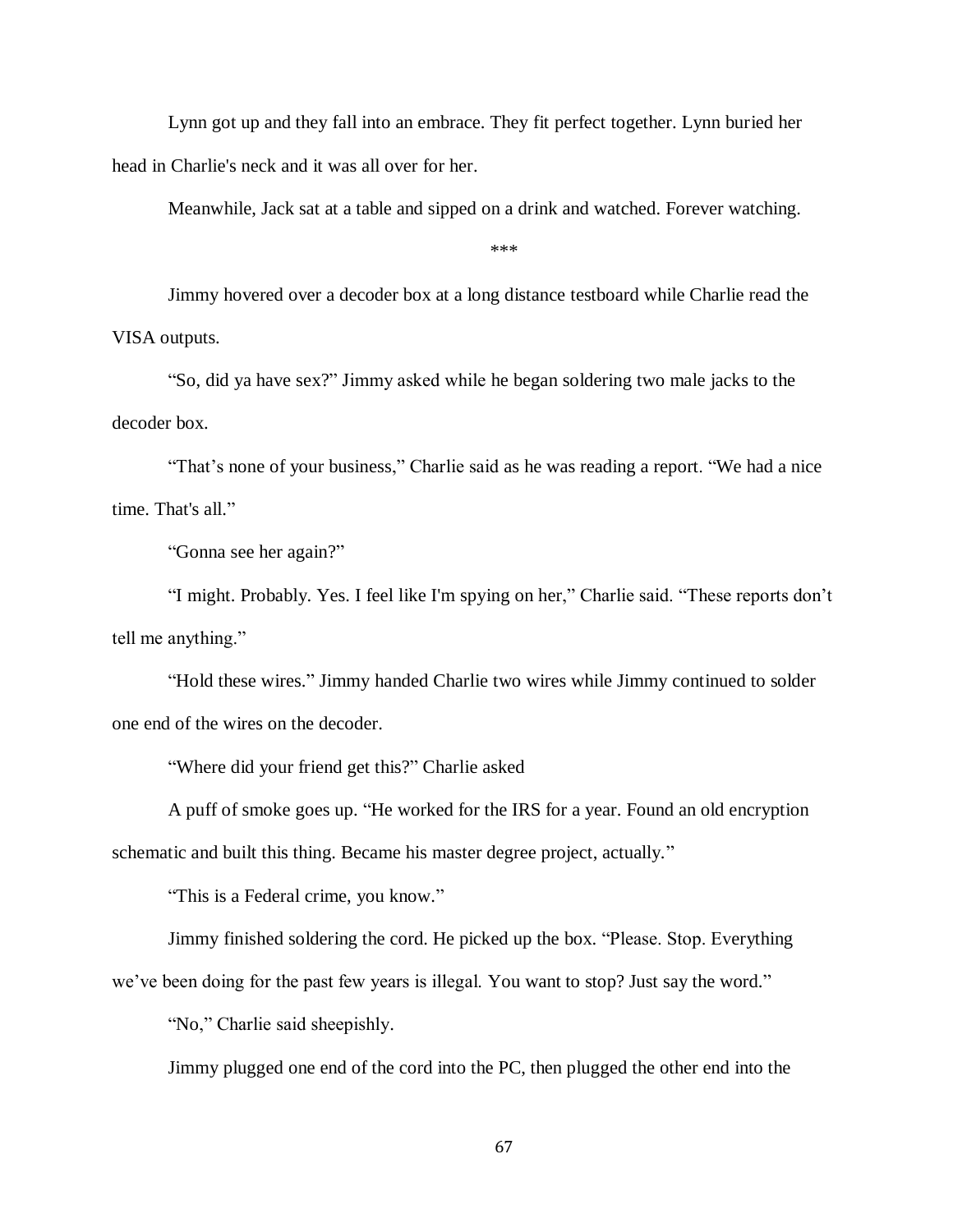decoder. Another cord dangles from it. "Go ahead," Jimmy said. 'Plug the loose end into the IRS circuit."

A sound indicated the exit door is opening down the hall. Charlie looked. "It's just Mary," Charlie said.

"Hey schmuckos," Mary said upon arriving. "You got a carrier failure. I'm getting stuck senders again."

"I'm not doing this with her here," Jimmy said.

"I'll take care of it," Charlie said. "You stay focused."

And with that, Charlie plugged the cable into the IRS circuit then bolted. Jimmy hit the return key a couple of times and waited. All of a sudden information poured onto the screen.

In Jimmy's mind, he visualized the wires of the IRS circuit and up rack and met hundreds of other wires, then down to the frame, to an underground cable, a tandem office, another cable, a local switcher, another underground cable, to the Holtsville IRS building and, finally, to the IRS computer three hundred miles away.

The computer hummed and gurgled as if it were human.

Jimmy hit the F1 key and the PC screen showed a series of options. Number "5" was "QUERY". Jimmy quietly celebrated his success and hit the "5" key. The screen picked up a form requesting "last name, address, etc". He began typing.

Meanwhile, back at the Message Testboard, Charlie 'locked out' and plugged the circuits that were involved in the carrier failure that produced the stuck senders down at 'Mary's' long distant switching machine.

"Your cheeks look awful rosy," Marie said while she looked on. Charlie threw her a deadpan look. "Yeah. So. What are you trying to say?"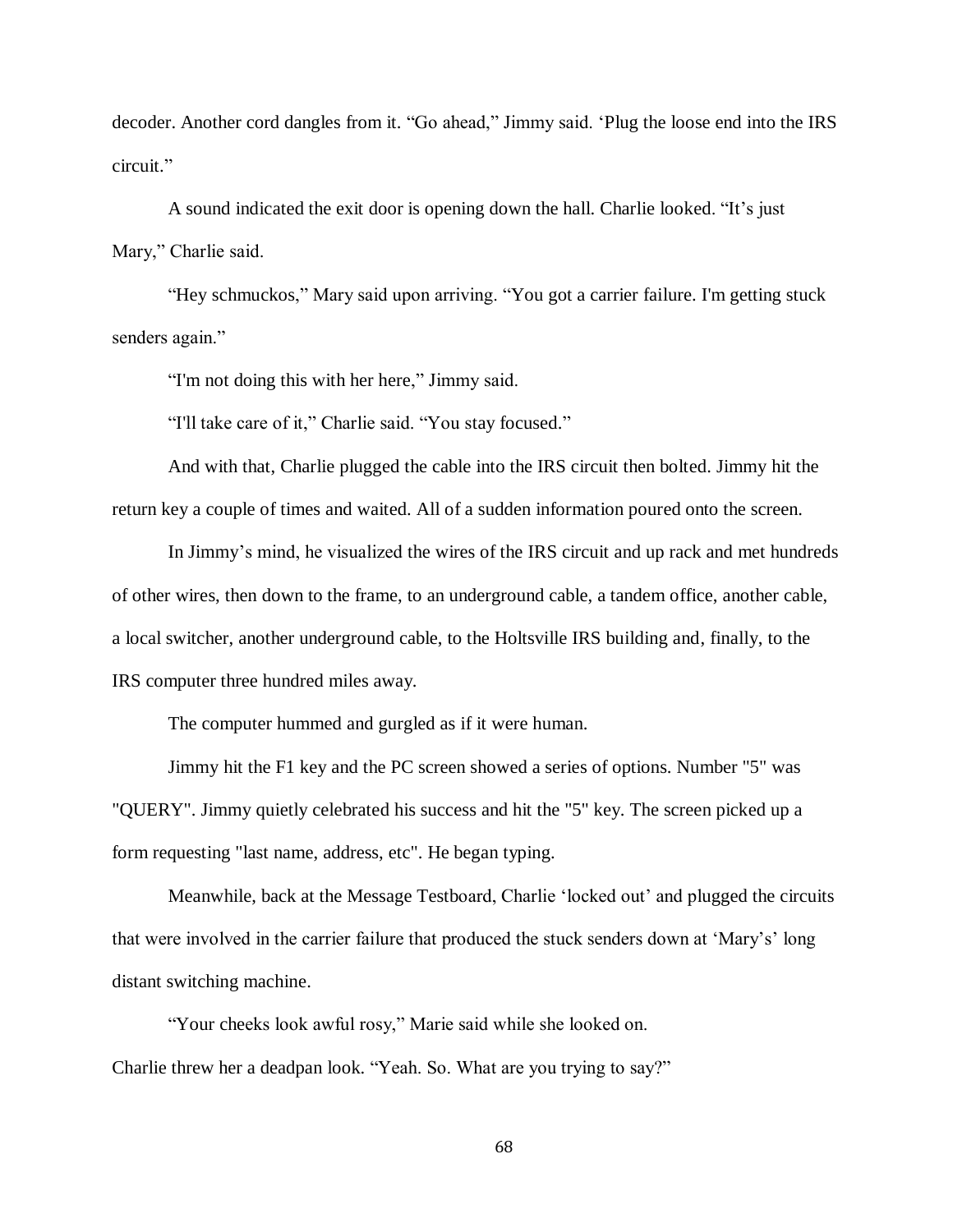"She seems very nice, is all," she said.

After Charlie finished at the Testboard, he sat at the desk and looked for the register sheet for the noise tests he was about to do..

"She is very nice," Charlie said, "but we didn't have sex, if that's what you're saying."

At the Private Line Testboard, Jimmy couldn't contain his excitement as the PC screen filled with data. The printer printed out a hard copy. Jimmy held his head contemplating the power he had breaking into the IRS circuit with impunity. "Wow," was all he said.

\*\*\*

Charlie sprawled Polston's and Lynn's IRS returns on the coffee table in his living room. There was a knock on the door. Since it was unlocked, the door flung open and Al ran in excitedly exclaimed, "Let's see. Let's see." He sat down on the coach and began reading Lynn's IRS returns.

"My god! She made a half-million on dividends from Chem Corp. See. I told you, damn it. I told you."

Charlie turned away, somber, as if he did something wrong. He felt like he was snooping. He had to keep this from Lynn, but he didn't know what to do. He felt conflicted.

"Look at the deduction to this charity," Al said. "World Strategies. Did you ever hear of them?"

"No," Charlie said. "It's obvious she's being used."

Al immediately focused his attention on Polston's return. He took his time, but finally Al looked perplexed and admitted that Polston's return looked like a jigsaw puzzle. "How the hell do you read it?" Al said. "Still, this is a gold mine, Charlie."

"Just don't tell anyone where you got it from," Charlie pleaded.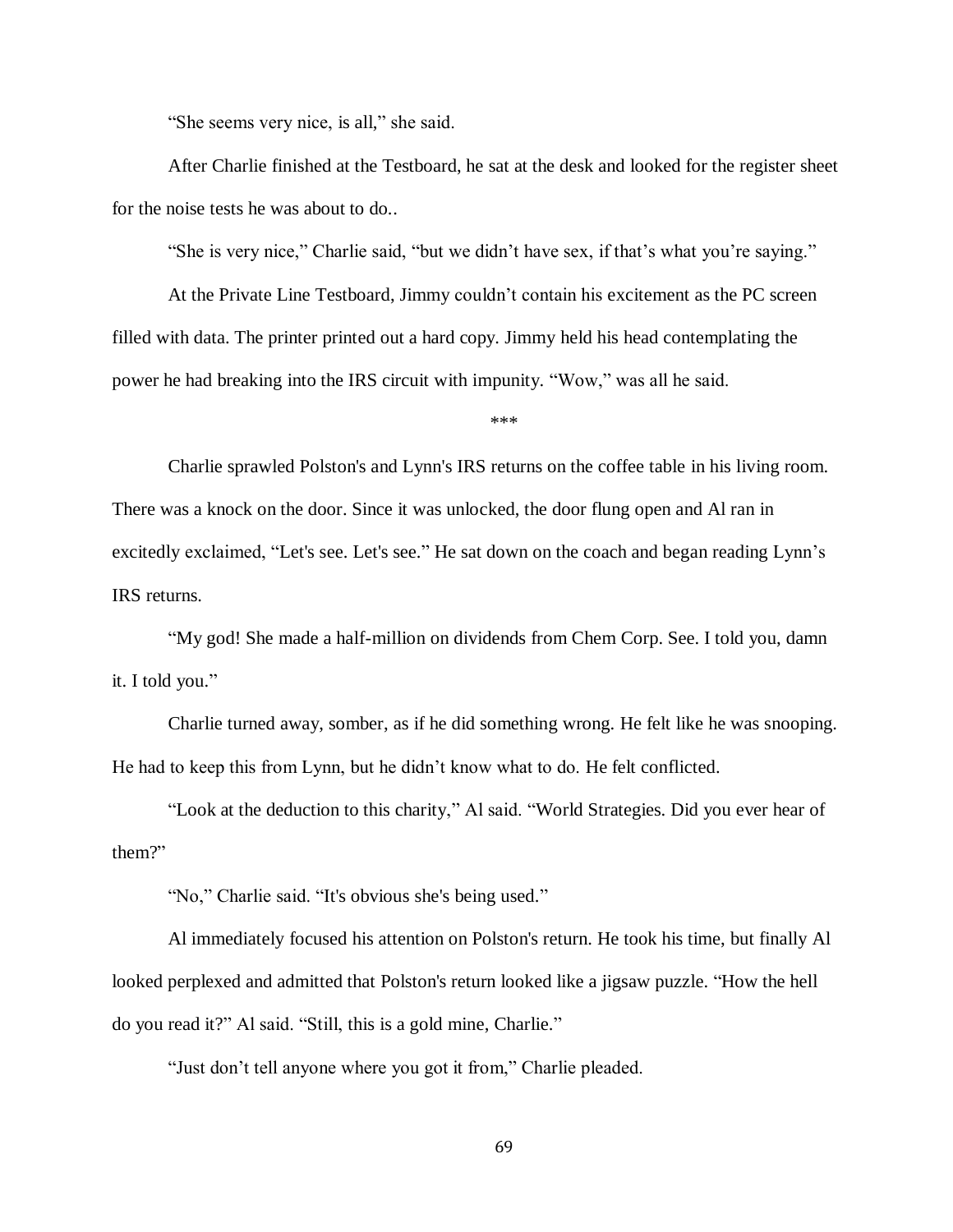Charlie reached for the returns. Al grabbed them.

"I think I made a mistake, Al. Let's have them."

"Not on your life," Al said.

"I should've never called you. Give me the forms. You can't use them, anyway. They're illegal."

"It's corroborated evidence. Anyway, don't get so high and mighty with me now,

Charlie. If Lynn is guilty, well ... I'm sorry. Shit happens." Al headed for the door with the forms in his hands.

"You'll ruin her and Polston will get off Scott-free. Please ... wait."

Al was almost out the door what Charlie yelled, "I got a plan."

Al turned and faced Charlie. "What kind of plan?" Al asked.

\*\*\*

At the first floor Long Distance Switching Room, while Mary was on a ladder hovering over the switching counters, and logging the numbers into a book, Charlie bolted through the door carrying in a reel of frame wire with him.

Charlie raised one panel of the raised floor and saw cables running through to the NY Tel office next door.

Mary threw the book down and it hit Charlie in the shoulder. "What the hell..."

"I'll recite and you write. Page seven. Okay. Ready?"

Charlie took the book and went to page seven. He gave the go ahead and, as she recited the numbers, he wrote them in the appropriate box. "I'm done," Mary said and started to come down the ladder.

"When does Connie go to break?" Charlie asked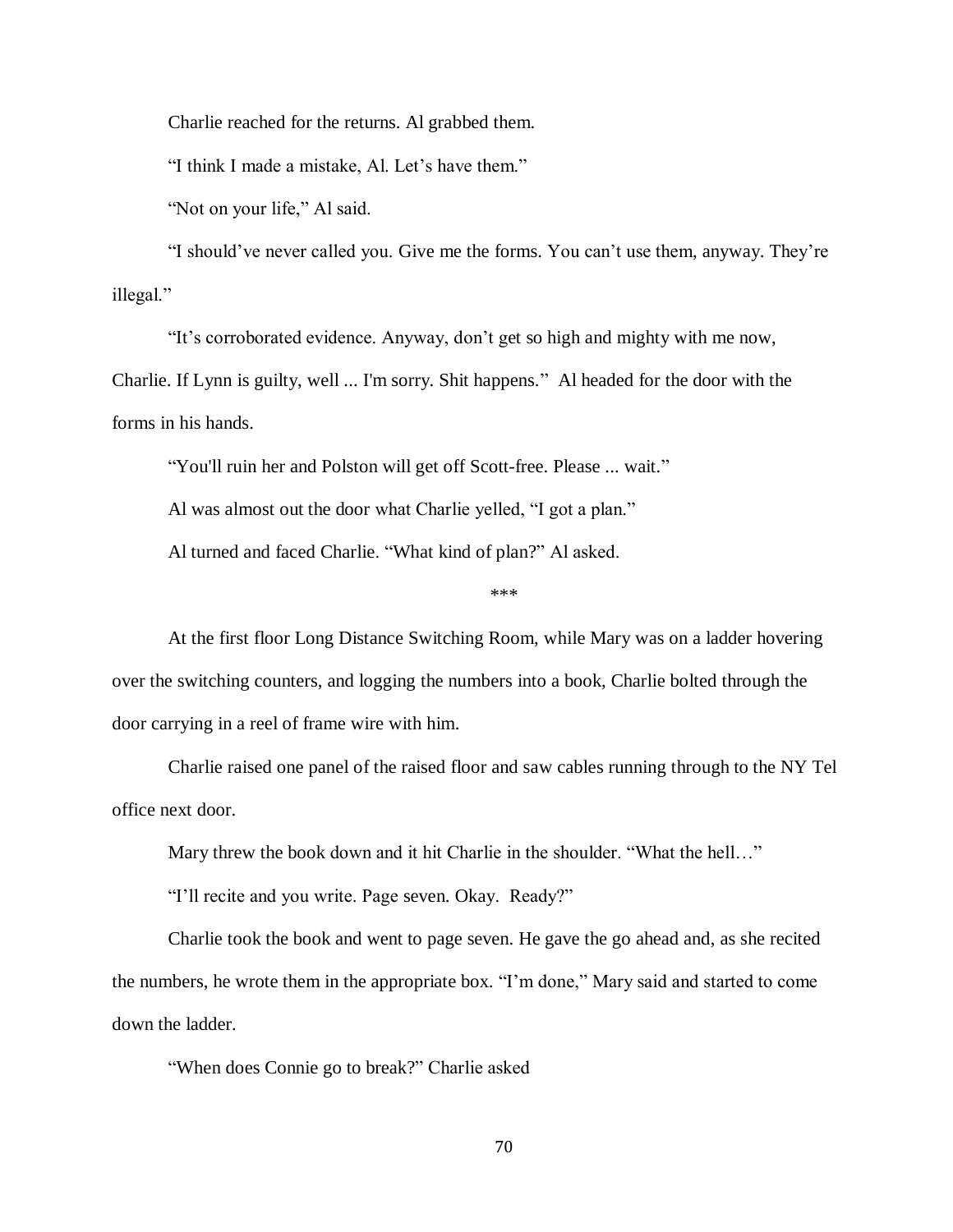"Six," Mary said. "What are you doing with the floor?"

He bent down and raised another tile. The area under the floor was clear. The clock on the wall read 5:58.

"I'll crawl through here," Charlie grabbed Mary's tool pouch from the desk which had frame wire-wrappers, wire-cutters, etc. Mary jumped off the ladder and briskly walked to Charlie and grabbed at the tool pouch. Charlie refused to let go.

"What the hell are you doing?" she asked.

"I'm crawling to New York Tel next door to tap Polston's phone line."

"You can't do that," Mary said. "That's illegal without the proper warrants. I'm assuming you don't have the proper paperwork."

Charlie shook his head.

"I didn't think so."

"You don't know how to do that, anyway. Do you?"

"I can wing it," Charlie said.

"Wing it! You know how to use the console, get onto the computer? You know how to do that, mister big shot?"

"No. Not if you put it that way. Besides, that's not the only way. They got a frame card bin. I'll cross-reference the frame number to the phone number, and then find Polston's lugs and solder these wires here to them and run the wires back here and, presto, I'm done. Don't worry. Connie showed me how to do it a long time ago."

Charlie a set of wire strippers and a wire plugs to wrap the wires around the lugs at the appropriate time. He positioned the reel of wire so he could pull the wires while he crawled under the floor. He inspected the patch trunk bay that went up to the third floor – that's where he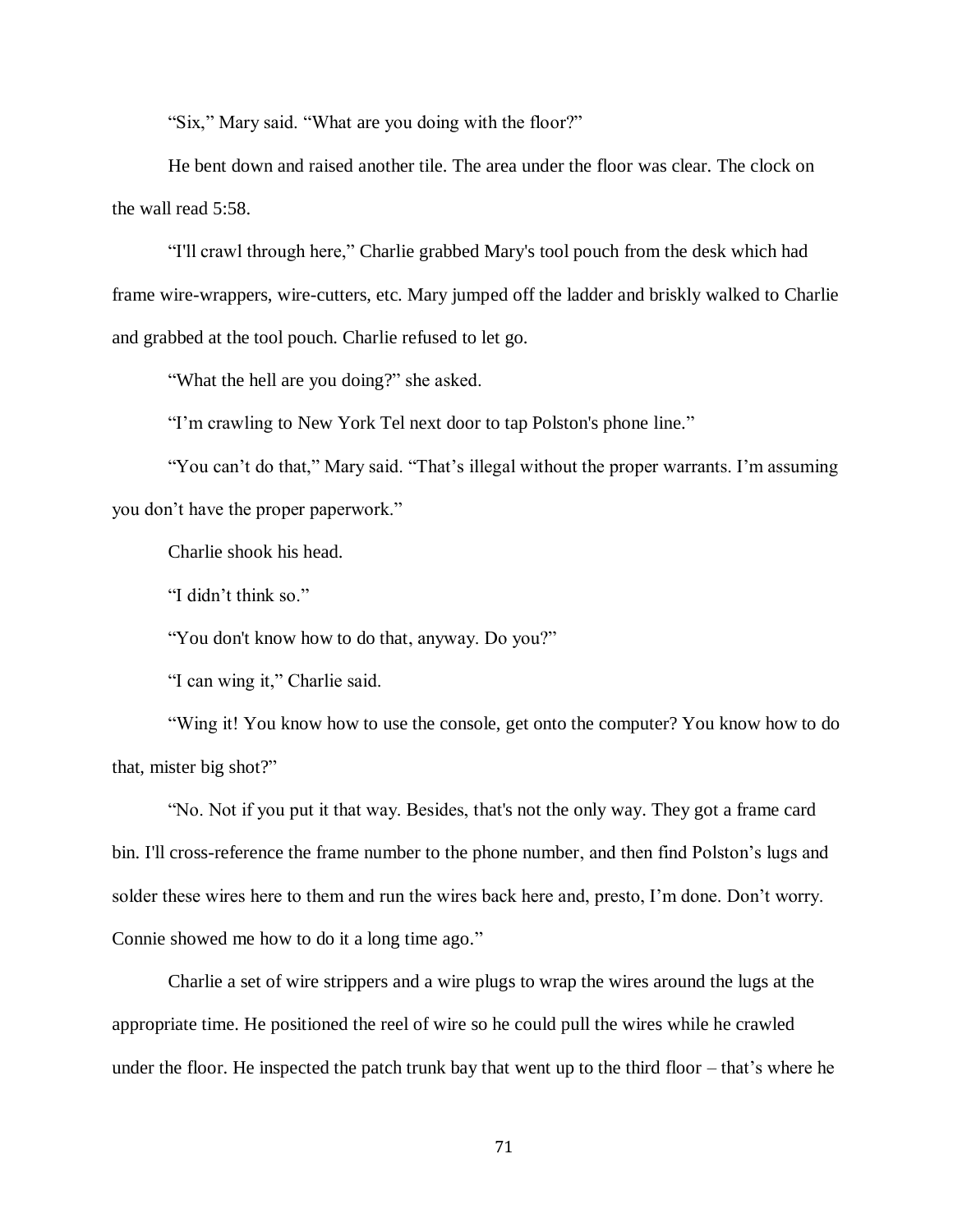would attached the other end of the wires once he established the tap on the local telephone frame.

He took the reel of wire and placed it to the raised floor. Charlie was ready. The clock on the wall read six.

"Watch for Connie. Please!" Charlie said. "and watch the reel in case I hit a snag."

Mary headed for the door and opened it a crack, enough so she see the guard and the elevator. Just as she did that, Connie, the NY Telephone Switchman, opened his door and disappeared into the hallway and down the stairs to the cafeteria where the vending machines were.

"He left," Mary said. Charlie ducked under the floor leaving the reel of wire in the Long Distance Switching office above the tile. He pulled and started dragging a set of wires as he crawled marine style under the floor causing the reel of wire to turn as he went. He disappeared from Mary's view while the wheel turned. "I hope this chick is worth it," she said.

"It's for the interest of justice," Charlie echoed as he wiggled his body next door dragging a pair of wires with him as he went.

Next door, a floor tile eased up and Charlie's head peaked out. He missed his mark, so he ducked down again and continued to crawl through the ground space. He raised the floor board again. This time he was right by the frame, so he climbed out next to the frame bays, then wrapped the wire on a onto the frame leg and ran around the corner to the card bin. One area of the bin reads, "SORTED BY FRAME NUMBER", and another side that reads, "SORTED BY TELEPHONE NUMBER". He thumbs through the "SORTED BY TELEPHONE NUMBER" bin and found Polston's lug location card.

Meanwhile, at the Long Distance Switch room, Mary saw the spinning wire wheel stop

72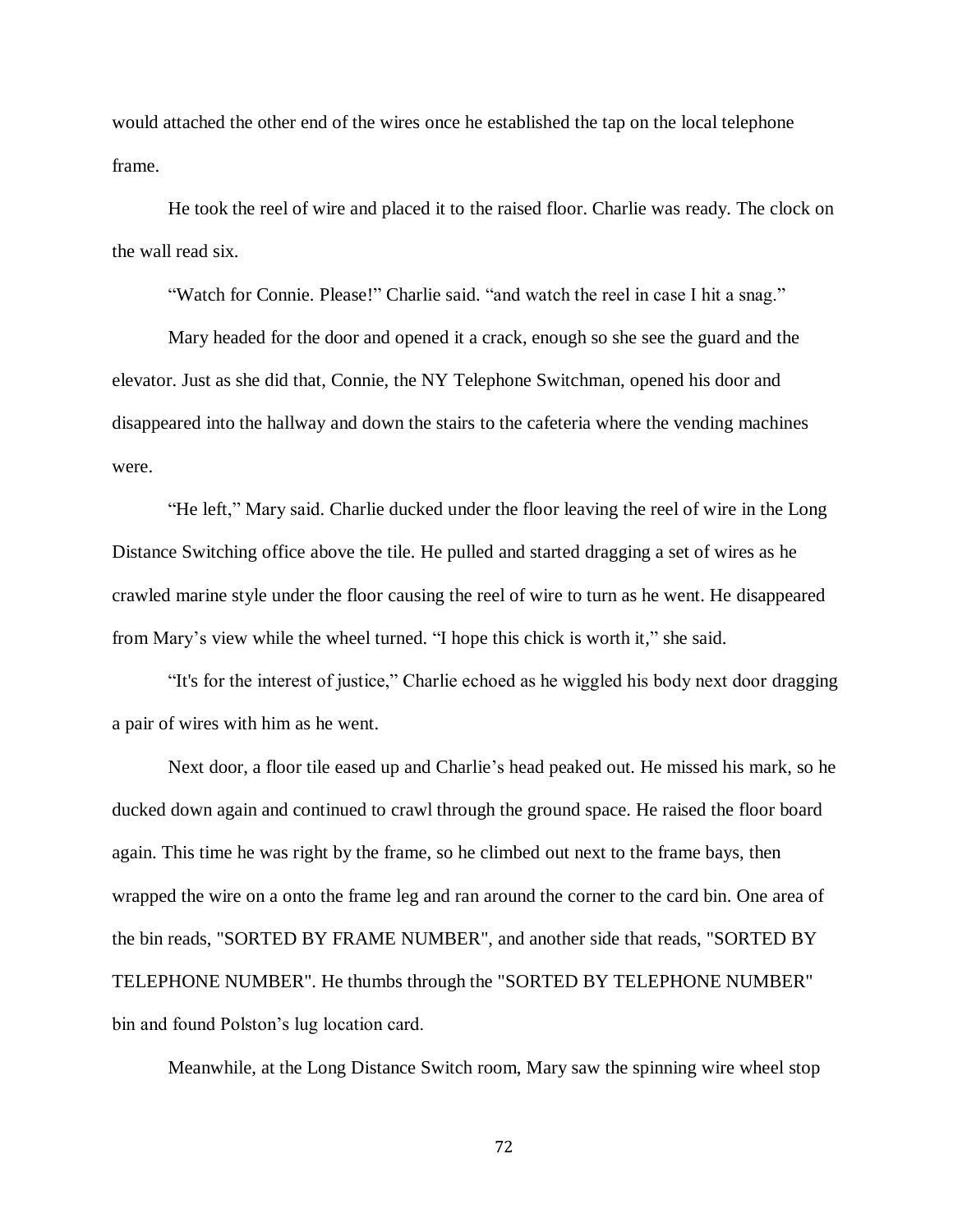indicating that Charlie found where the frame was . She then rushed to the door and looked for Connie to come back from the downstairs cafeteria.

"Justice, my ass," Mary whispered to herself. "He just wants to get his whistle wet."

At the local switching office, Charlie finds the card, writes down the frame numbers onto a piece of paper and put the card back into the bin. Charlie then ran to the frames and alternately looked at the paper and the bay numbers. He continued to do this until he found the right term block bay. Once he did that, he scanned the block for the right pair. He found it, which was the pair that had a red tag on it, indicating that this is an important circuit.

Charlie took the wire pair that he tied to the frame leg and brought it to the term block where he quickly tied it to the posts and clipped it on tightly.

Back at the Long Distance Switchroom, Mary opened the door a crack and looked for Connie. He was still down at the building's cafeteria. With a sandwich from the machine in one hand, Connie deposited coins in the soda machine with the other. The soda drops. He retrieved it and headed back to the office.

Back at the Local Switching Frame, Charlie removed the red tags, stripped the wires he wheeled in, and put one wire into the gun. He wired it to the one lug, and did the same for the second lug. He put the red tags back on, and wiped the sweat from his brow.

"Two more to go," Charlie whispered to himself.

Meanwhile, Mary saw Connie coming back from the Cafeteria. She opens the door and said, "Hey, Connie. How ya doing, bud?"

Connie stopped and Mary waved him over.

While she was distracting Connie, Charlie put the last wire on and tucked the new wires into the cable and out of sight.

73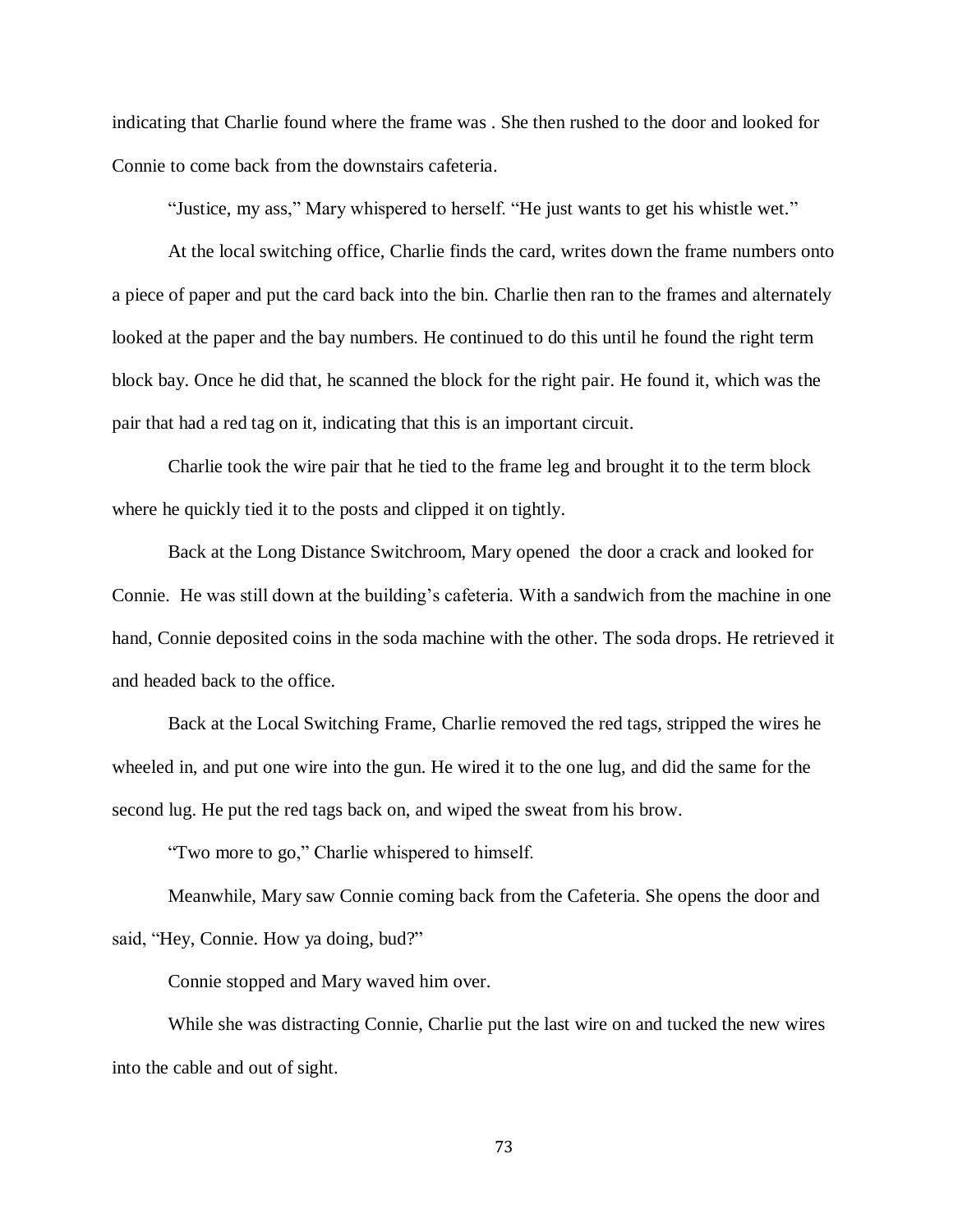Meanwhile, in the hallway by the Long Distance Switchroom Entrance, Connie took a bite of his sandwich and mumbled, "What do you want, Mary?"

"What time do you have?"

Connie looked at the watch on Mary's wrist.

"Mine is busted," she said.

"It's six-ten."

Connie sauntered back to his door and punched the numbers in the security lock. He looked back at Mary and mumbled, "Get a new watch."

In the local switching office, and having finished tucking the wires into the cable, Charlie heard the door open, so he moved faster.

As Connie walked through the door, he heard a noise behind him, so he turned around and walked to the aisle where Charlie was. As Connie approached, the floor tile was seated into place, indicating that Charlie was on his way back to the Long Distance Switching Office. While he crawled back marine style, he crawled over the wires he just dragged in.

Charlie's head appears above floor, and Mary curses, slaps his face, then helps him up and out. She slaps him again.

"That hurts," Charlie said. "Stop it. I'll take it down in a couple of days, alright?"

Charlie then takes the reel to the patch trunks marked "Third Floor Testboards". He cut the dangling wires off and began to connect the tap wires to upstairs.

A little later, at the Long Distance Telephone testroom, Charlie hooked a set of wires from the patch bay to a vacant jack at the testboard. He hooked in a speaker and Jimmy stood on the testboard desk running wire up to the cable rack. Jimmy hooked the other end of the wire to the tape recorder.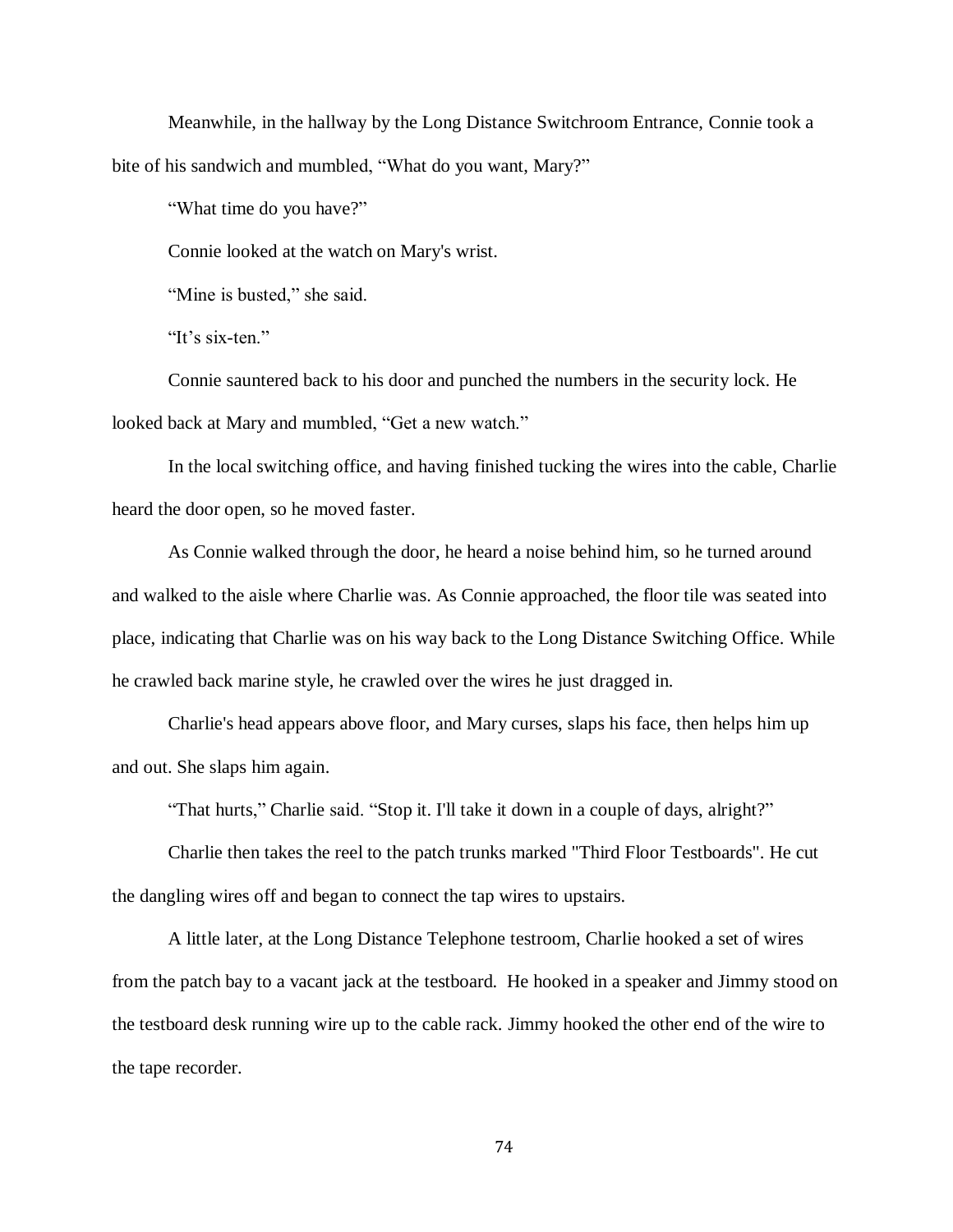"Ok," Jimmy yelled out. "The recorder is in place."

Charlie reached for the phone and dials. Multi-frequency tones emanate from the speaker which indicated that Charlie's call was coming in on Polston's line. Charlie hung up.

A little later, in the middle of taking register readings multi-frequency tones emanated from the speaker again, and Charlie flipped the recorder on from underneath the bay. Polston answered. It was a short conversation with a telemarketer. Charlie turned the machine off.

\*\*\*

According to the wall clock, it was 8:30. Charlie and Jimmy were reading at the desk when Charlie heard multi-frequency tones again. Charlie bolted to the recorder and turned it on. Charlie listened intently.

"Hello, Polston here."

"It's confirmed. The boy got infected from the father. And the father got it from the project."

"What about the doctor?" Polston asked.

"The boy's doctor signed the death certificate ... complications from the flu. But the doctor who treated the father is not co-operating. Says he wants to do an autopsy."

"Ok. I've called off the project. Too much at risk without a fix. Dump the chemicals, shred the evidence."

"Ok, Senator."

Charlie and Jimmy look at each with their jaws wide open.

\*\*\*

Charlie knocked on the door of Al's house and waited. He knocked harder. The lights go on and AL answered the door in his bathrobe.

75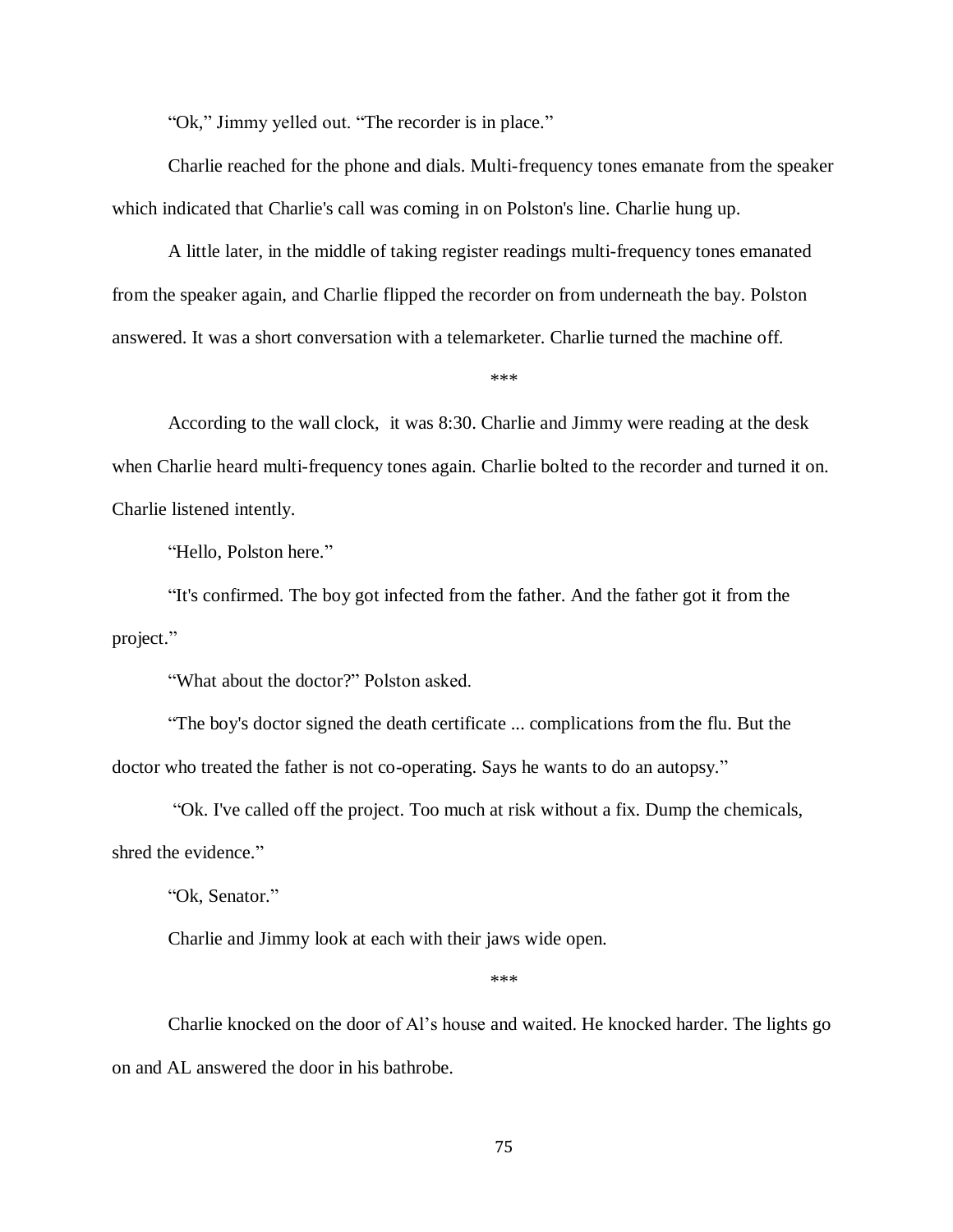"I got it. I got it," Charlie said excitedly.

Al's wife, Cynthia, yelled from the upstairs bedroom who was it at this ungodly hour, in a shrilling voice that cut to the bone.

"It's just Charlie," Al said in a comeback voice.

"Al!" Charlie said with a tone of urgency. "I got Polston on tape busting this case wide open."

Charlie waved the tape in his hand as they walked into the den. Al pulled out a tape recorder from the desk. It already had an ear piece plugged in. As the tape played, Al's smile grew. After a few seconds of listening, Al slammed his hand on the desk, stood up and reached for Charlie's hand. They shook..

"I believe you've done it, Holmes," Al said.

Cynthia yelled from upstairs, "Is everything alright, Charlie?"

"Yes ... Yes. Charlie's fine. He's finally got a girlfriend and he can't sleep is all."

"Geez, Al," Cynthia exclaimed from far away, "When was the last time you were that restless over me?"

"I'm very secure in our love, my dear," Al yelled. "Go back to bed."

Then Al whispered so his wife couldn't hear, "Listen, pal. I'm sorry about before. I know you care for this chick."

"She's not a chick," Charlie explained, "Lynn is someone I care for. Leave her be. It's bad enough you're going after her uncle."

"Okay. I will leave her alone. She's henceforward off limits. But her uncle is fair game." "Do what you must, but leave her alone."

\*\*\*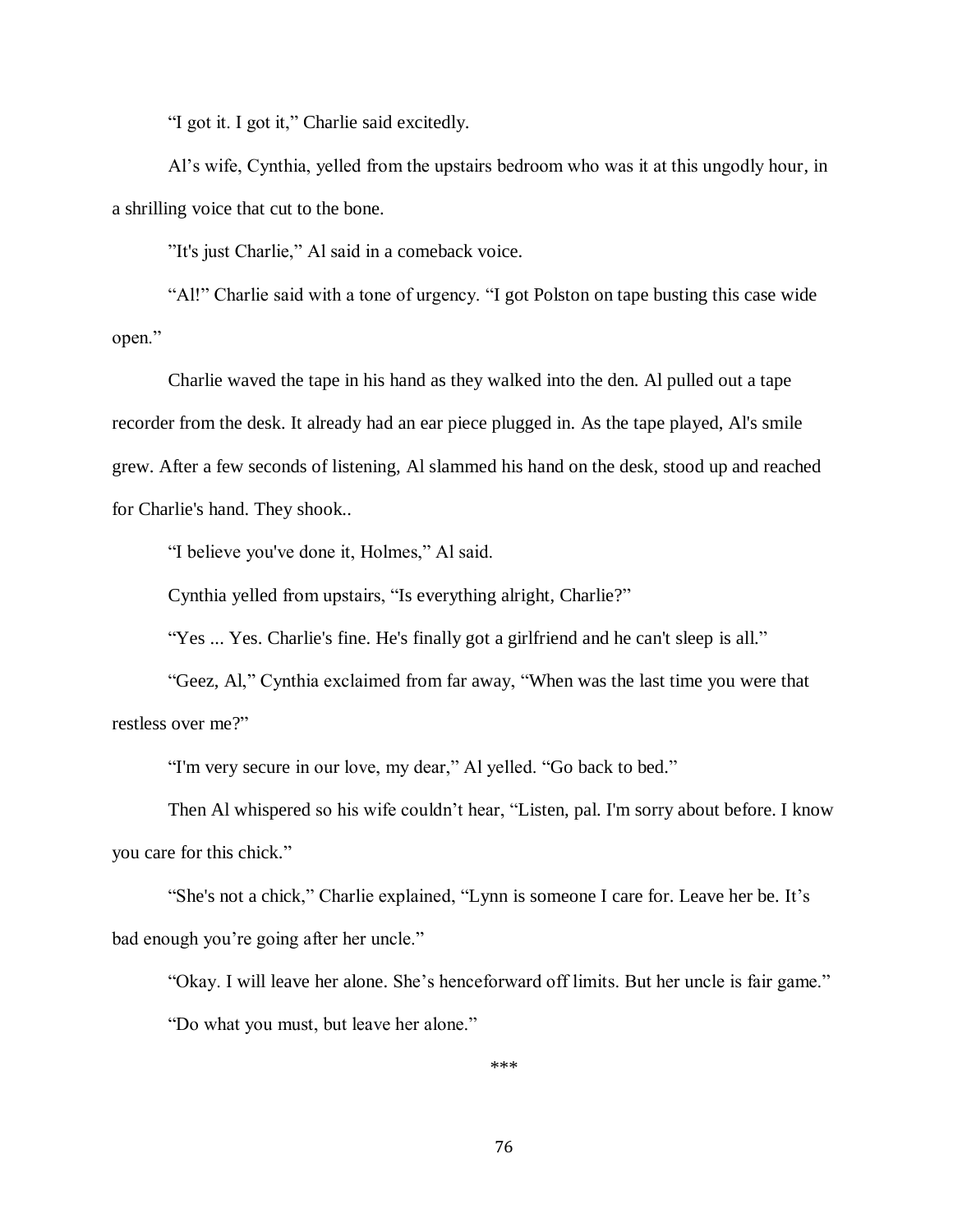Polston sat alone in his office reading a note that told him the project was terminated, but if he continued to use mycotoxins, as suggested, they would continue to sympathize. Polson put the papers in an envelope marked, ZIPPER, and tossed it on his desk just as the phone rang. "I know you canceled the project," Polston said. "Yes, Yes. The evidence is being shredded as we speak."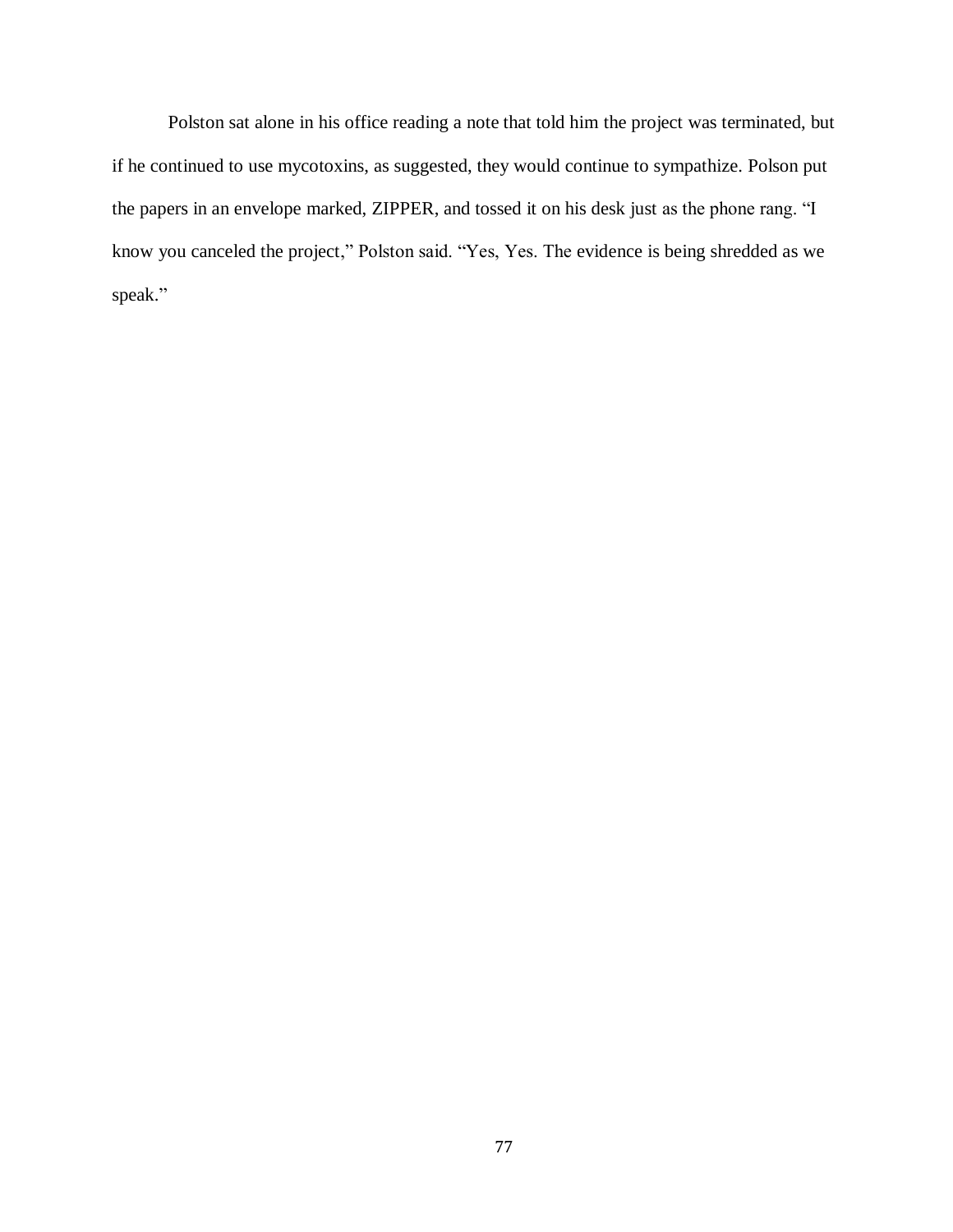## **CHAPTER SIX**

In Charlie's kitchen, later that day, Al sipped the cup of coffee in front of him while he was talking to Charlie about the phone call to Polston. "There was silence," Al said. "He wanted to curse at me, I could feel it. But he doesn't. He just says, 'That's interesting. Too bad I don't know what you're talking about'. Then he hung up, and ten minutes later, I get a call from his aide. He wants to meet me at nine tonight at Cherrywood Lounge."

"This is getting very complicated, isn't it?"

"No, it's not, actually. I feel that the story is coming to a close. Besides, this is the way things happen in the world of ... espionage."

\*\*\*

At Senator Polston's office, Jamie and Polston sat at opposite ends of the desk. Lynn walked in and sat down at her desk.

"He's just poking around," Jamie said.

"Maybe. I'm sending Jack anyway. I want this idiot to play out his hand. Change of topic. One last drop-off." He slid the envelop marked 'Zipper' to him.

Lynn saw Polston give Jamie a manila envelope and Jamie and Lynn's eyes met. Jamie shook his head. as if to say this envelope is nothing to be concerned over.

\*\*\*

At the diner, Charlie and Lynn sit in a booth drinking coffee and talking.

"You know how I feel about the subject," Charlie said. "If you are that unhappy, then leave."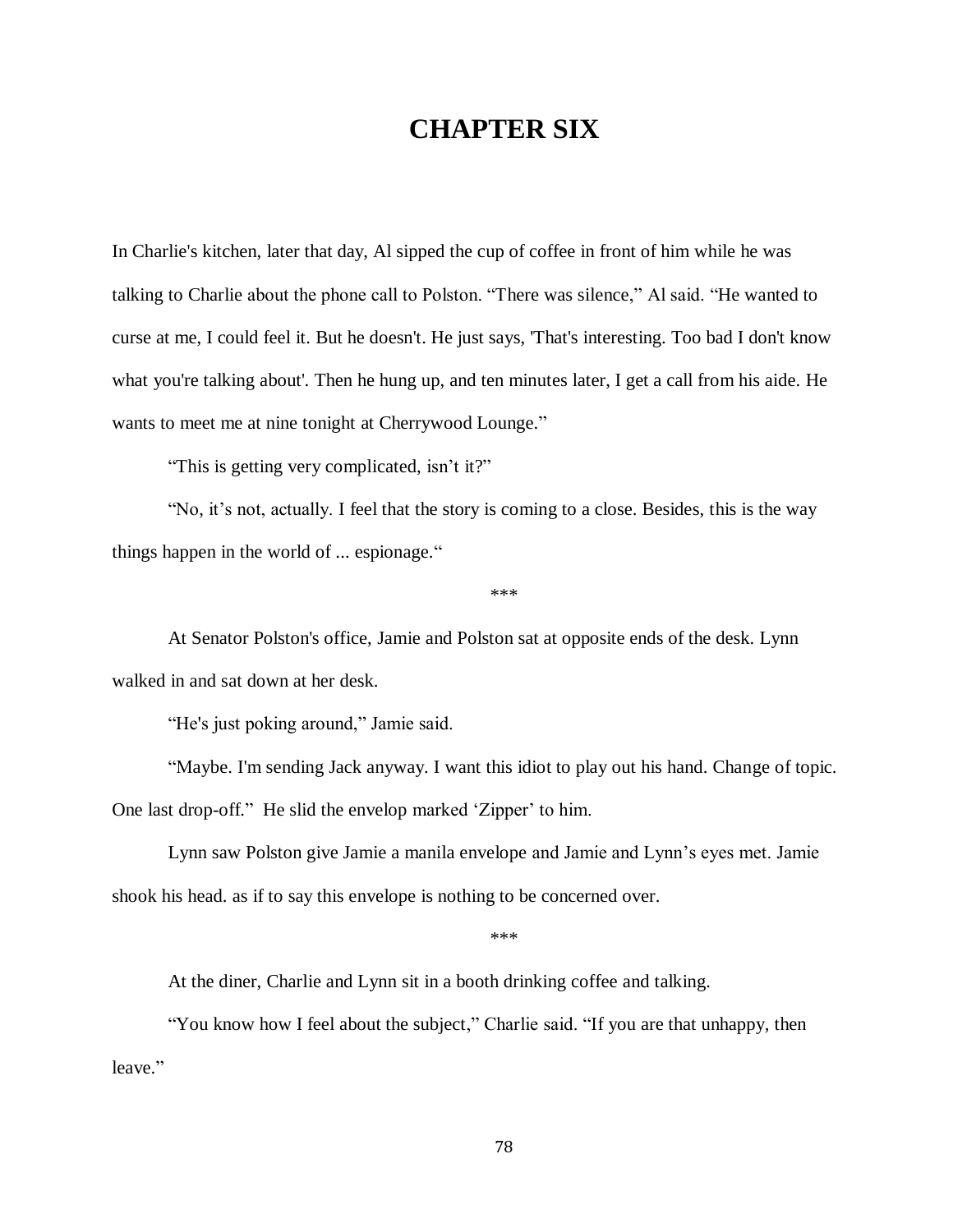"You don't understand. I just can't right now. When the elections are over in November, then I'll go."

Charlie nodded, made a feeble attempt at smiling, then said, "How about a real dinner this weekend?"

Lynn nodded and. smiled back.

\*\*\*

In a dark alley behind the Cherrywood Lounge at night, Al pulled into the alley, stopped and got out of the car. An attaché case was locked xx to his wrist with a set of hand cuffs. He walked slowly until he heard a voice whisper, "Over here". Al moved towards the sound.

"That's close enough," the voice said.

Al opened his case, fumbled for the recorder and turned it on. "Okay. Start talking."

"The boy's doctor signed the death certificate", the voice said. "Complications from the flu. But the doctor who treated the father is not co-operating."

"Ok. I'll deal with that. Senator Polston said he's calling off the project. Too much at risk without a fix. Dump the chemicals he said; shred the evidence."

Al shut the recorder off, and then the man stepped into the light holding his wallet and flashed a PI card. "I'm Jack Nicols," he said. "Private Eye. Oooh, I love saying that." He snapped his fingers and said, "Let's have the tape." Refusing, Al threw the recorder in his case and locked it. Jack eyed the handcuffs while lighting up a cigar. Jack sucked in a couple of puffs and finally said, "Well, well. Aren't we the cowboy?" Jack then motioned Al to follow him to his car. As they walked, Al said "I thought the Senator was going to send his aide."

"I am his aide." They stop at Jack's car. Jack held out his cigar. "Here hold this, will ya?" As Al took the cigar, Jack whipped out another set of cuffs from his pocket and within a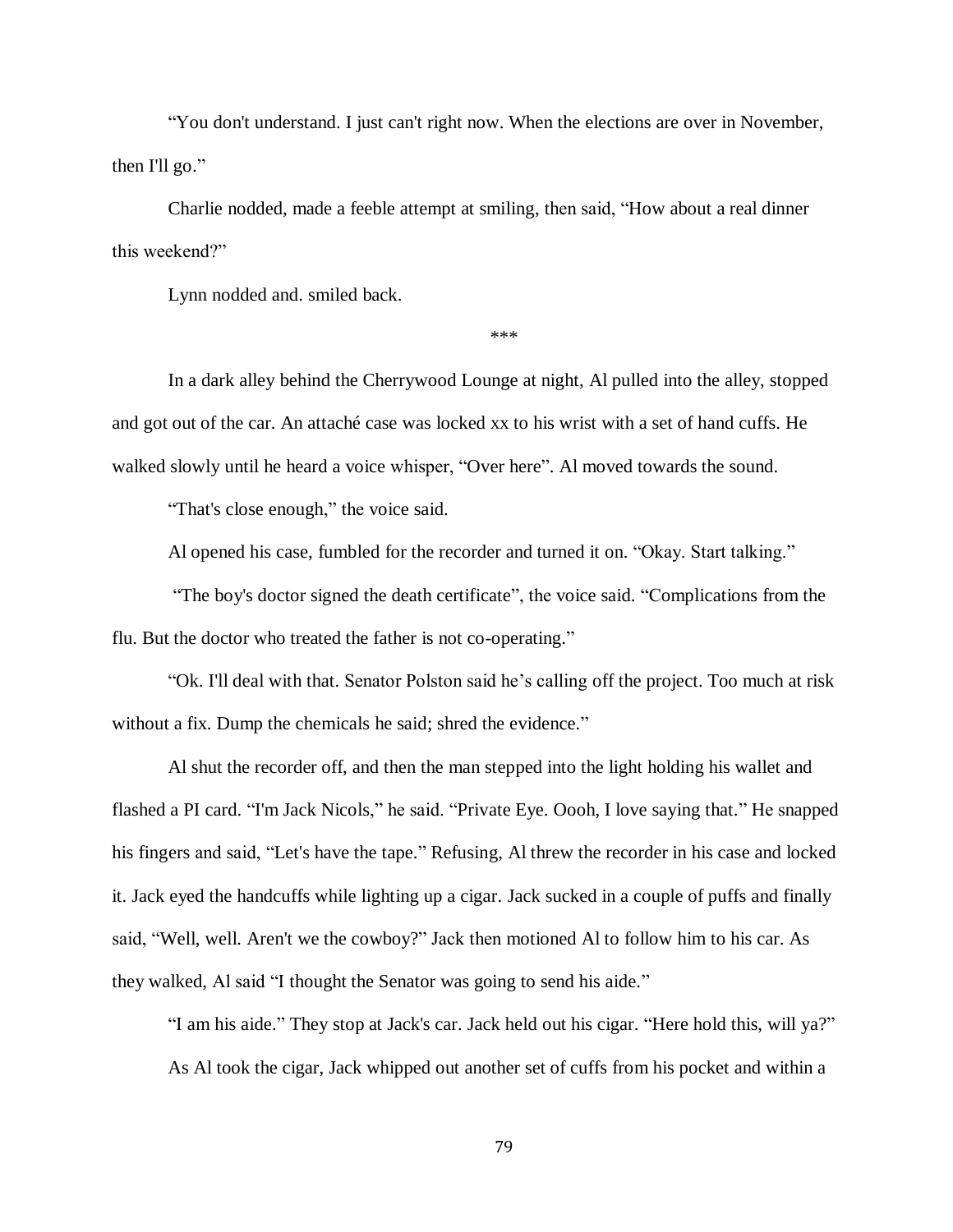blink of an eye he had Al's other wrist handcuffed to a fence post by the car.

"Hey. Uncuff me," Al insisted.

Jack opened his trunk of his car and exposed a lot of tools – a couple of hack saws, hammers, etc. He pulled out an industrial cable cutter. Al shut up as Jack wheeled it like a Ninja. He could find no words of defiance that would suffice for the occasion.

"Goddamn rookies! Give me your pinky." A look of horror crossed Al's face. "Just kidding," Jack said. "I'm not totally inhuman."

With one quick motion, Jack cut the handcuffs off the attaché case and took possession of it without a struggle. "We can do this the easy way, or we can do it the hard way. What's the combination to this?" Al is silent. Jack reaches into the trunk for the crowbar.

"Alright, alright," Al succumbed and gave him the combination, and Jack opened the case without a struggle. He took the tape out of the camera and put it in his pocket.

Jack inspected what else was in the case."You thought this little charade of attaching the case to your wrist would do the trick, huh?"case,

He laughed. "You were a sportswriter awhile back? I remember the article you wrote about Mohammed Ali. Very Good. Hmm. Well, well. What do we have here?" Jack pulls out the tax returns from the case.

"I made copies of those," Al said.

"I bet you did." He started to read the returns. "This is pretty interesting stuff." Jack threw the returns in the back in the case, took a set of keys from his pocket and unlocked the handcuffs from the fence post.

"Let's cut the crap," Jack said. "You're a fair reporter, but you're an amateur at this cloak and dagger stuff. Haven't you received enough clues the past couple of weeks?"

80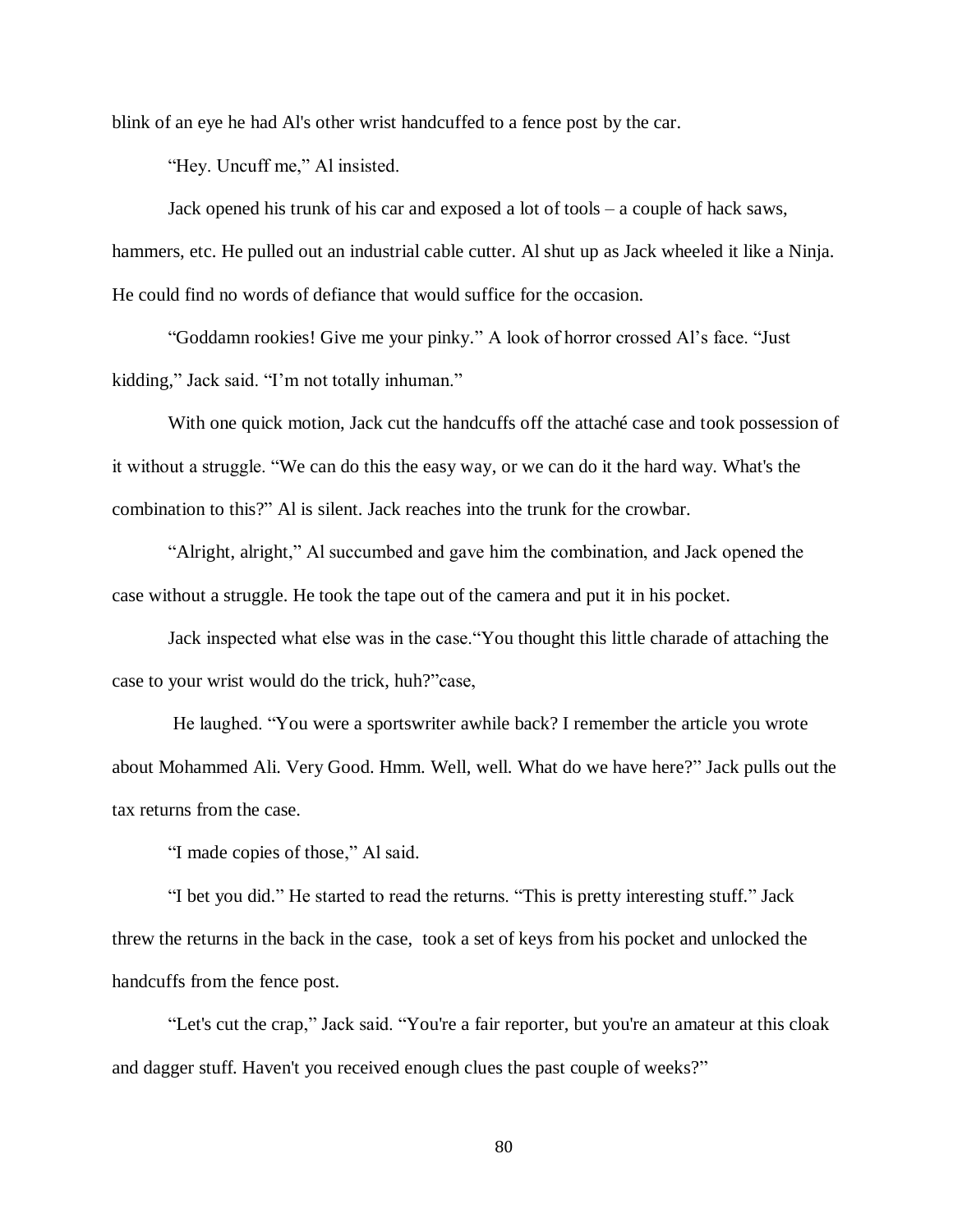"So, you're the one. Why?"

"You can't use this stuff. Inadmissible. And you could be thrown in jail if they found out how you got it. Bye the way, where did you get it, anyway?"

Al didn't want to incriminate Charlie, so he kept silent.

"Hey, I know what your brother-in-law does. Be rest assured, it's illegal." Jack was met with more silence. "All right. Have it your way." Jack said. He tossed the case in the car and jumped in. "You had the scoop," Jack said. "Where did Werner and his son lead you?"

Al went to say something but stopped and just shook his head.

"Well, it may be too late anyway," Jack said. "The cover up has already started. It's like a virus. Do yourself a favor. From here on, stay out of my way."

## \*\*\*

At. Senator Polston's office that night, Polston and Jack sat at opposite ends of the desk. Polston shut the recorder off after listening to the whole conversation that Jack had with Al earlier in the day. He then thumbed through the tax returns. "Check for bugs in this office first," Polston said. "Then check the central office for taps. Check out that telephone idiot who's hungry for my niece while you're at it."

Jack nodded and pointed to the tax returns. "I wouldn't call him an idiot," he said. "My guess, he's the one who got those through the IRS circuit that runs through the telephone central office."

"Now, how could he do that? The IRS has encryption protocols."

"I don't know. All I know is the Holtsville IRS is linked to a national network of IRS computers. The communication hub is in his office. How else could Al get it?"

Polston thinks long and hard. "I'll take care of him myself."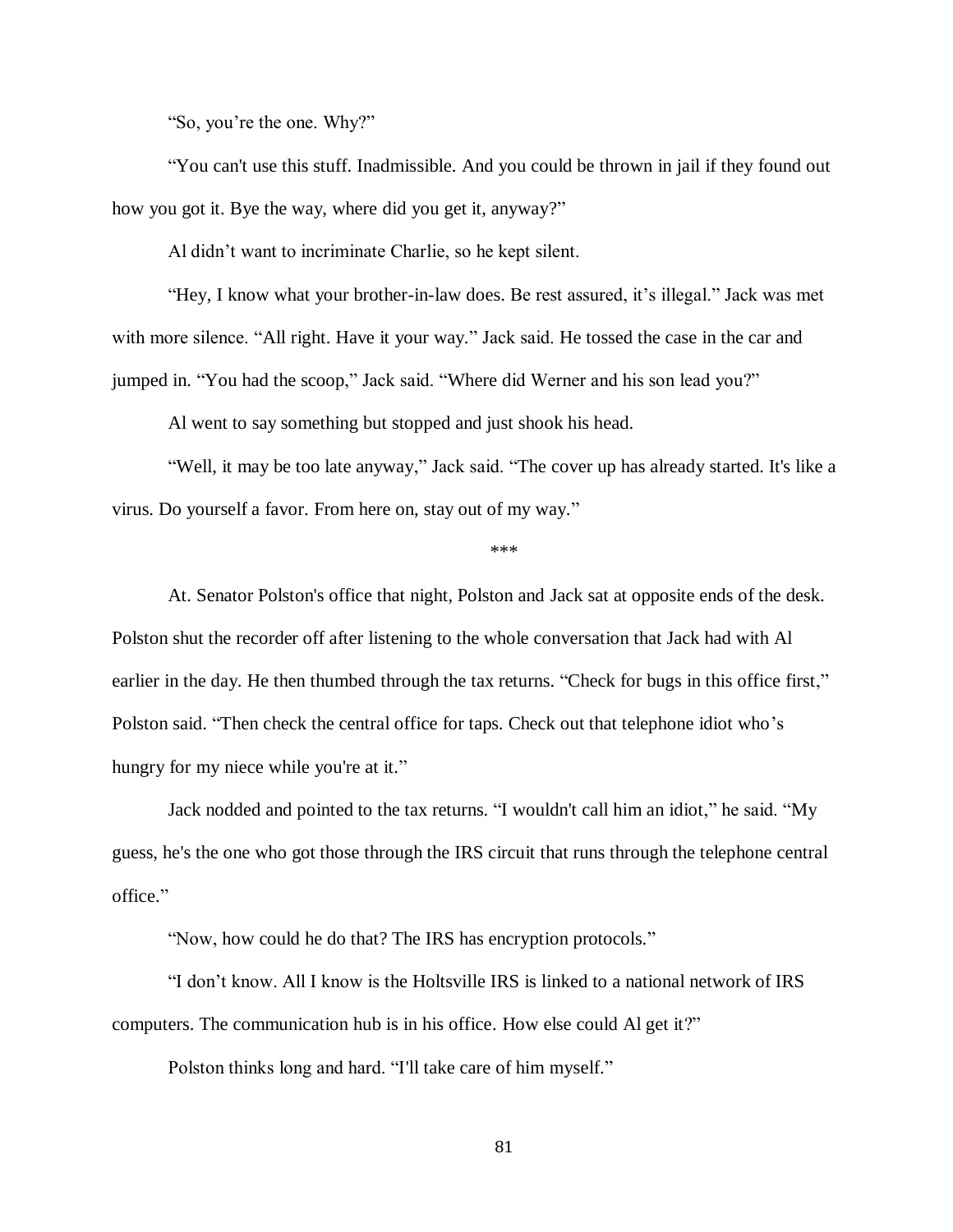"What's that supposed to mean?"

"That's none of your concern. You just go find the phone tap."

Polston flicks his hand to dismiss Jack, but Jack sits back, defiant. Polston queries him with a raised brow.

"I don't want to do this anymore, Ted. I want you to release me."

"Aren't we forgetting something?"

"I've paid you back tenfold."

"I can't release you just yet, Jack. You know too many things, and you're the only one who can get information for me. Maybe after this is all over."

They stared at each other for a couple of seconds, then Jack sighed deeply and left.

\*\*\*

Early morning the next day, at Senator Polston's office, Jack sat alone checking Lynn's desk for a tap. Nothing. He went into Polston's room, checked around the desk, opened one of the drawers with a key and saw a gun. He picked it up, checked the barrel, put it back, and continued checking.

He closed all the drawers, locked the desk back up and went into Jamie's room. He ducked under the desk to check the Telco wires. He heard someone at the front door and he ducked under the desk to hide.

Lynn fiddled with the lock a bit, then opened the door to a seemingly vacant office.

Lynn walked right over to Polston's desk, took a key from her pocket, and opened Polston's desk with ease that might suggest she had done this before. In one drawer she noticed the gun. She inspected it and put it back. Lynn continued checking and noticed a folder marked, "CORDOVA". She read it, let out with a gruff sigh, and put the folder back. Lynn pulled out a

82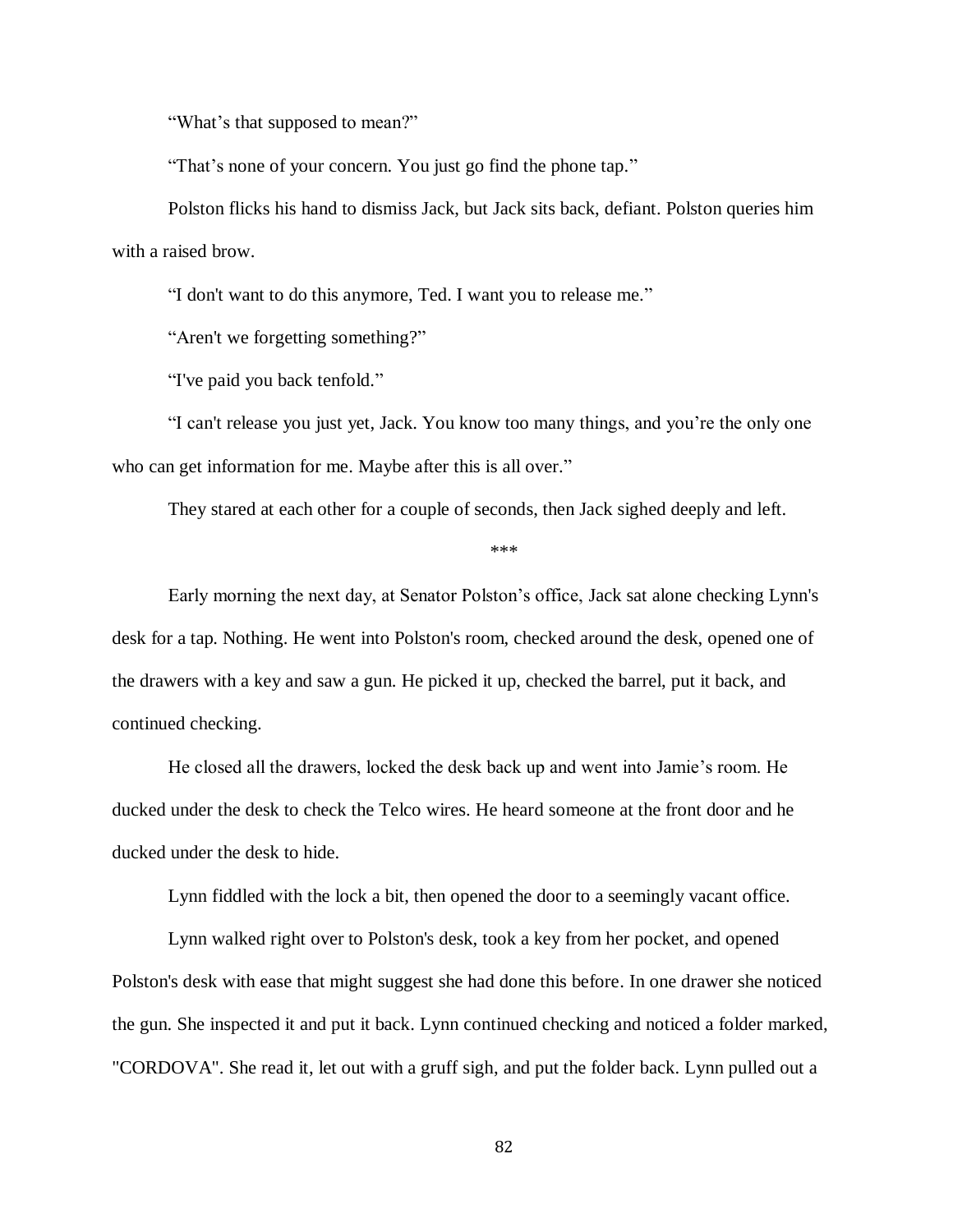folder marked, "ZIPPER" and read its contents for a few beats. She put it back and pulled out a folder marked, "WORLD STRATEGIES". She opened it, then read the papers in it.

Jack got up from the floor in the next room purposely making noise.

In a panic, she put the folder back, closed the drawer, then looked through the glass window adjoining Jamie's room and saw Jack. They both walked into the reception area and appeared suspicious of each other.

"Eating worms for breakfast, are we?" Jack said.

They both look at the clock together.

"It's 6 AM," Lynn said. "What are you doing here so early?"

"Just following your Uncle's orders."

"Yeah? And what kind of dirty work might that be?"

"Phone taps, actually."

"You're tapping our phones?"

"Hardly. Checking for bugs. For a change someone has the upper hand on your uncle it seems."

"Who?" Lynn wanted to know.

"Your friend at the telephone office, Charlie Longley, is my best guess."

Although she was still suspicious of Jack, she relaxed some. "My uncle told me last night what you found. I didn't believe him. That's why I'm here early. I mean, I just can't believe Charlie would do this to me. What does he have to gain from my tax returns?"

"Hate to say it, for your sake, but maybe he's helping his brother-in-law. A Pulitzer can be a very powerful incentive."

Lynn sighs deeply and they both go into her office. She slumps down at her desk. "I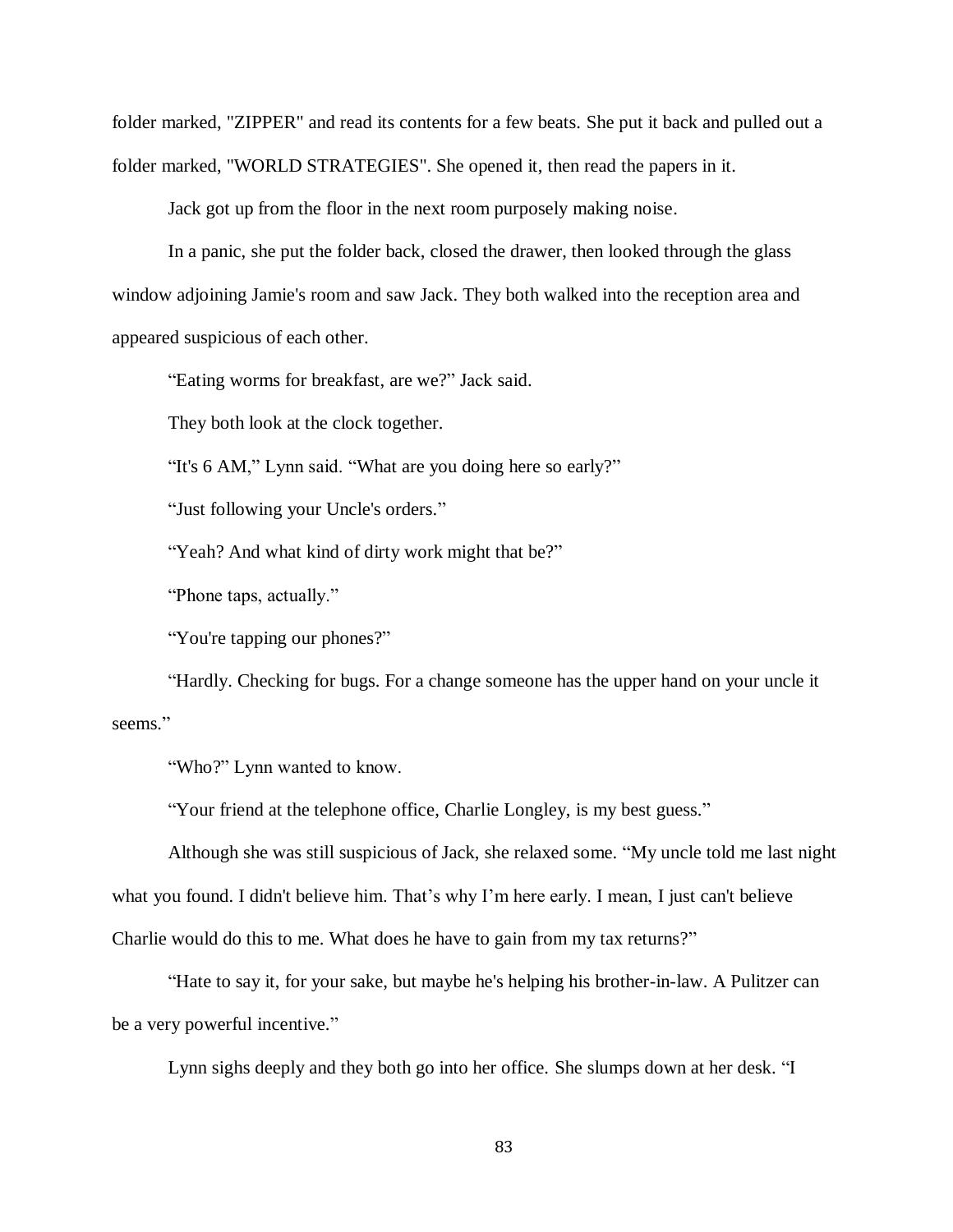thought Charlie was different."

"Aagh. Maybe he's not involved. When I find out what's going on, I'll let you know." "Why do you do this for him, Jack? What does my uncle have on you?"

"I thought you knew. Ted's never told you?"

"Tell me what?"

Jack pulled up a chair to Lynn. "My relationship with my uncle isn't what it used to be, Jack. He's changed. He doesn't trust me anymore, and I don't trust him. So, tell me what's going on."

Jack groaned but remained silent weighing whether he should tell her. "All right," he said after some deliberation. "I got nothing to lose." He took a moment, then finally told her that he was on a stake-out in an interstate drug traffic case. There was a suitcase of money. Two hundred thousand. Jack's son was at Children's Hospital with a brain tumor. The Doctor said Jack's insurance wasn't enough. Another agent was shot that day, Jack remembered.

"He saw me take the money," Jack said. "He signed a deposition against me and two days later he was shot. I didn't know what was going on, so I confessed," Jack said. "I figured stealing money was a lesser offense than killing someone. And the funny part is, the money didn't even help. My son died anyway. My career, my pension, my son..." Jack snapped his fingers and said, "Just like that – it was all gone."

"But you're retired from the FBI, I thought."

"Well, there's the rub, Lynn. Your Uncle stole the signed testimony and my signed confession. Dead men don't talk, and I wasn't about to confess twice. So they dropped the charges. And I am forever showing my gratitude so the missing information will never return to the Bureau. They can still take my pension away if it ever does."

84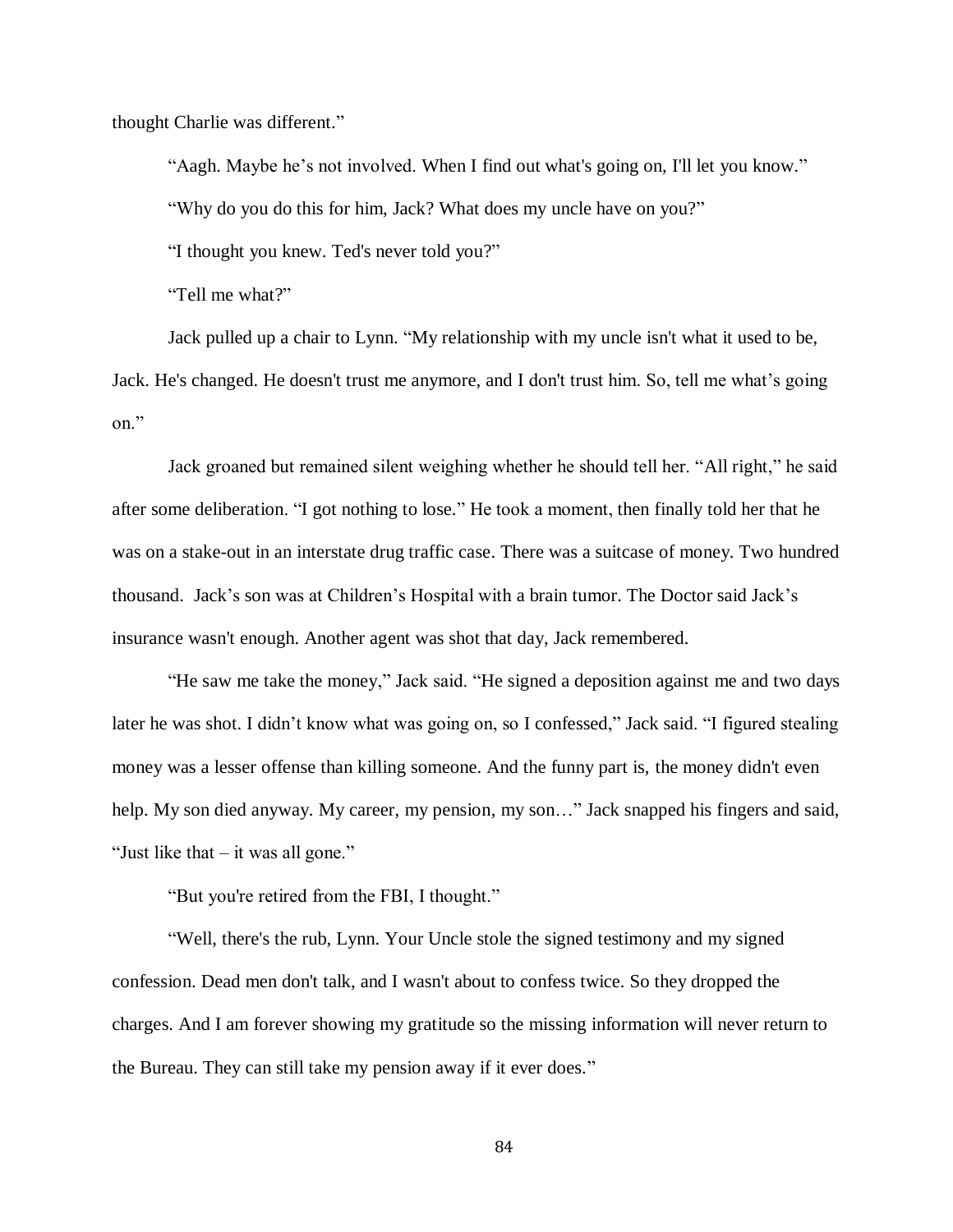"Hell, Jack. How long has he had you under his thumb?"

"Five years, but who's counting?"

Lynn appeared touched.

"I've been tailing Charlie and you for the last few weeks, you know?"

Lynn slammed her hand down on the desk and said, "Jesus, Jack. You, my uncle, Charlie, I am so upset with all of you." They both remained silent for a couple of beats, then finally Lynn spoke up. "I just saw the Cordova file. Did you know that Cordova killed Charlie's wife and Ted helped Cordova get off?"

Jack nodded and said, "I know everything."

"I am so confused. I feel so trapped and used by all of you."

" Well, Toots, I gotta tell ya. I think your friend there is in deep trouble. I don't know how Charlie's involved, but that doesn't matter right now. Your uncle sees him as a threat, and I think Charlie is in danger."

"Of what?"

" Your uncle is capable of anything, Lynn. I don't know everything, but your Uncle is involved with some heavy hitters overseas. They wanted Cordova dead. And your uncle was about to kill him, but Charlie's brother got him first. That's why he suspects … Charlie of doing … who knows what. It gets very convoluted, actually."

Lynn folded her arms on the desk and buried her head. "This is not happening."

Jack let Lynn brood a little, the finally piped in, "If you want to help Charlie, I have a plan."

\*\*\*

Charlie was at the long distance testboard with cords in one of the circuit jacks. He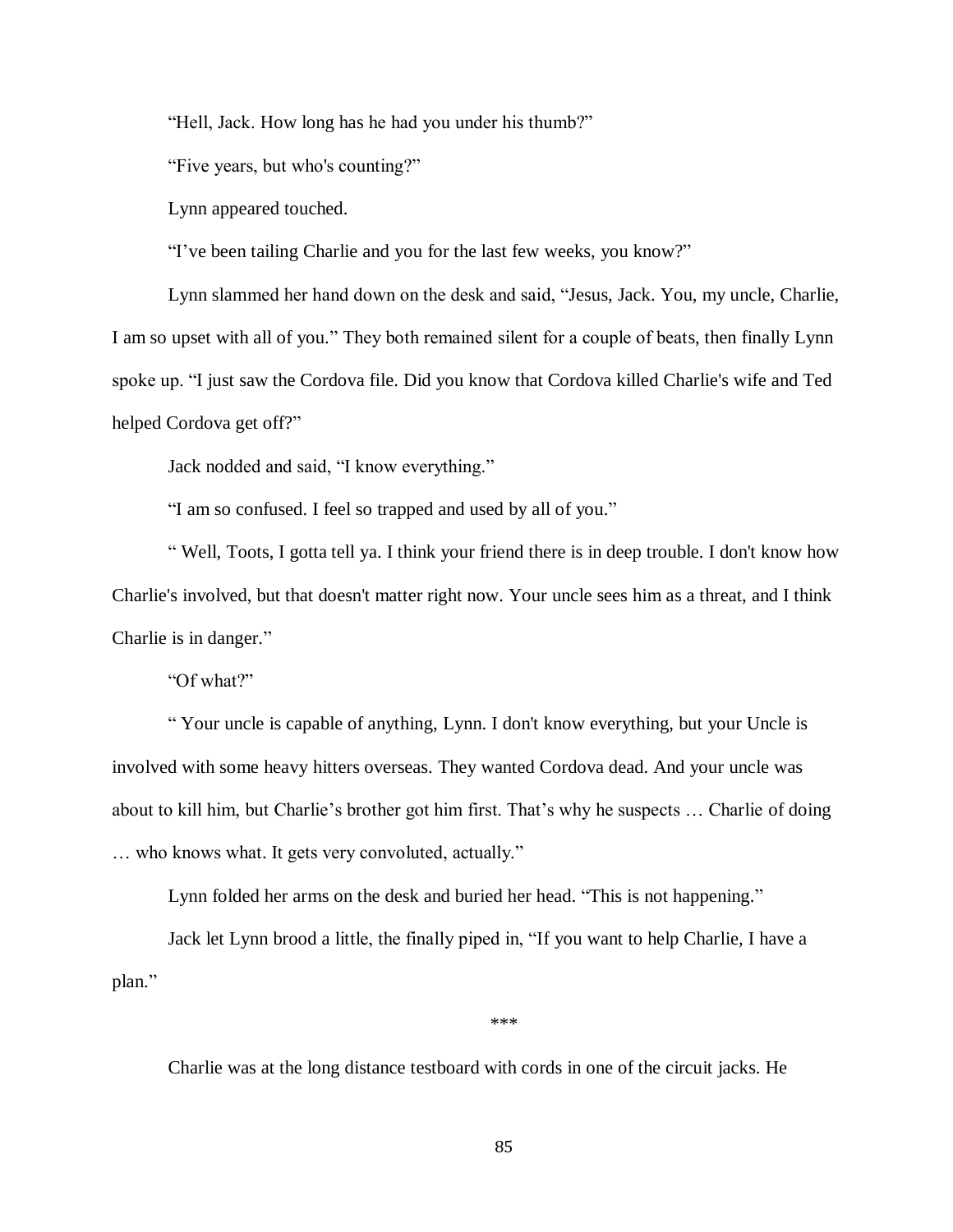pressed a number of keys, then he pressed a button. The overhead meter lights up, and a noise measurement appeared. He wrote the result in the measurement book.

Just then the phone rang. Charlie answered it. "Sure," he said into the phone. "I can be over there in ten minutes. Okay. Bye."

Jimmy walked around the bays as Charlie hung up.

"It was Lynn. She doesn't sound right. I'll be right back."

\*\*\*

At Senator Polston's office, moments later, Jack had his feet up on Jamie's desk reading a paper. Polston sat at his desk in his room. A woman stood in front of Lynn's desk waiting for a response from Lynn just as Charlie walked in, Lynn said to the lady, "Just fill out this form and mail in your contribution. And thanks for your support."

The woman signed a report and left. Charlie stepped forward and she pulled out her tax returns from a pile of papers on her desk.

Jack banged on Polston's window and head nods to Lynn. Polston was on the phone, but once he saw Charlie, he said a few words into the phone then hung up.

Charlie tried to speak but nothing came out of his mouth. Finally, he found his voice. "It's not what you think, Lynn."

Lynn gets up and faces Charlie squarely. "I'm not one of those high-haired, low class, tight-ass, New York bimbos who deserves this, Charlie."

Charlie looked towards Polston, and saw that he was staring at him. He then turned his attention back to Lynn. "It's not what you think," was all he could say.

Lynn reached over and slammed her clenched fist into Charlie's stomach. Charlie doubled over in pain. It was his firm opinion that he didn't want to tangle with her. Not this way.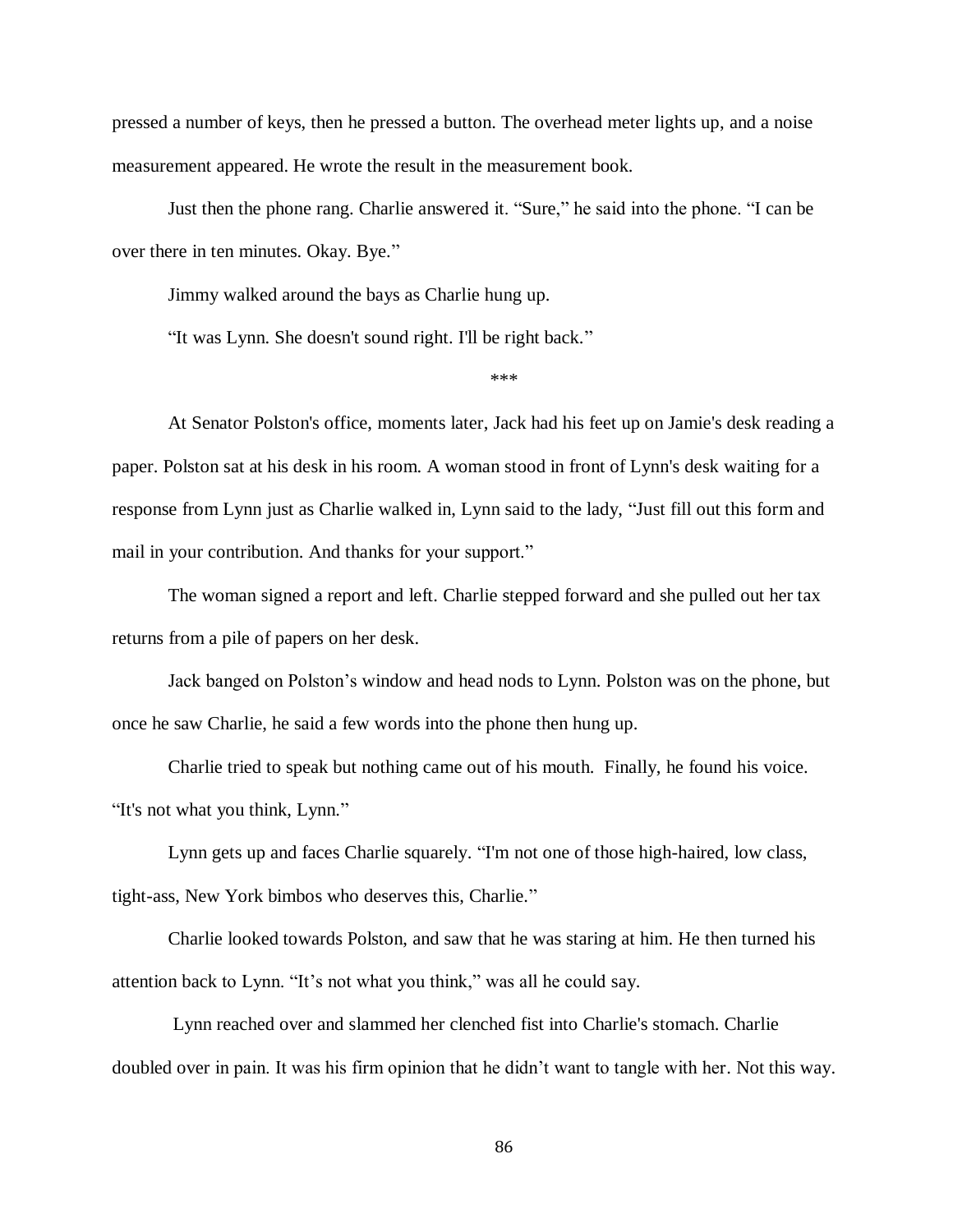Lynn appeared contrite for what she had just done, but Jack entered, which gave her the courage to stay the course.

"I trusted you," Lynn said to Charlie.

Charlie straightened up and gulped the air. Finally, just as Jack stood next to him, he breathed normally.

"I think you better leave," Lynn said.

"Then why did you call and told me to come over? Just to sock me one?"

Jack had his back to Polston but gave Lynn a critical look as if to say she needed some back-up help.

"Leave Charlie," Lynn said. "And don't ever come back into my life."

With that said, Charlie left, moaning.

\*\*\*

In the Newsday Editor's office the next day, Tim Gantry, Al's boss, peered through the glass window while talking on the phone. He saw the room was busy with reporters typing at their terminals. "Yes, of course, it was wrong of him. But Polston's not squeaky clean here either. Yes, I know it was illegal. Yes, I'll make sure he understands." Tim hung up and poked his head out of his door and yelled, "Blayer! Front and center."

Al got up from his desk and walked past a few curious reporters. He entered the editor's room and closed the door behind him.

"I was just talking to Morgenstern."

"Our publisher? Why were you talking with her?"

"Sit down."

Al sat, expecting the ax to fall. Tim never called anyone to his office and told them to sit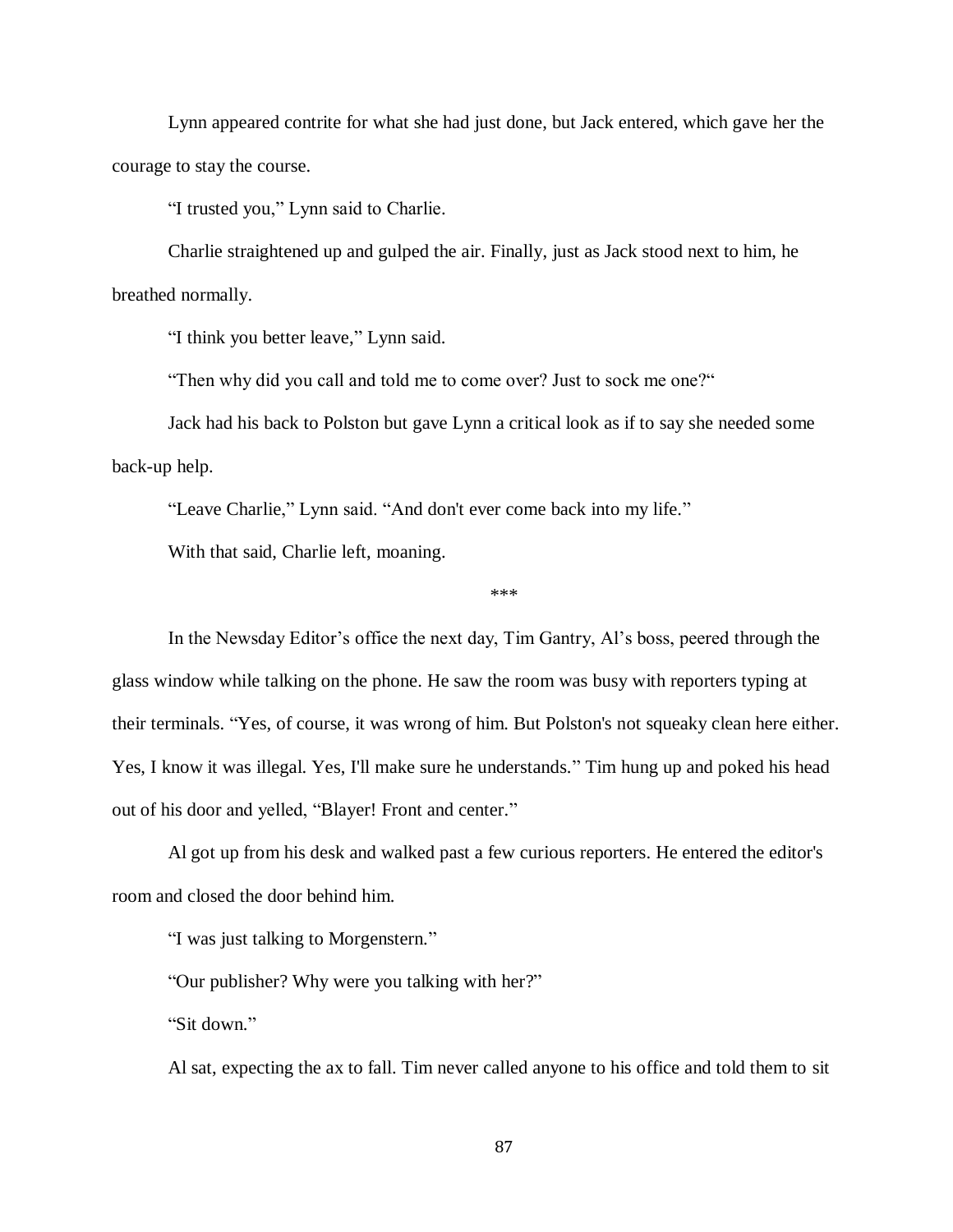down unless he had bad news. Still, Al followed his boss's instructions and sat down.

Al wandered around thinking what and how to say what was on his mind.

"You want to tell me how you got Polston's tax returns?" he finally asked.

"From a source. They're public."

"If you got them from a legitimate source I wouldn't be asking. So, don't go there. His niece's returns are not public."

"Why not, a senator's tax returns are public."

"Says who?"

"Wikipedia."

"Oh, my god. What is this world coming to? Please don't tell anyone that. Besides, Lynn Ragona is his niece – not an aide, and she's considered a private citizen."

Tim took a deep breath which was almost a sigh. He was trying to stay calm. "Don't you have anything legal? What about the chemical company?"

"Nothing panned out," Al said. "Nobody's talking. Polston's done a great job of closing the lid. Again!"

"Where did you learn your ethics?"

"Hofstra."

"It was a rhetorical question, Al." Tim reached into his desk and pulled out a cigar. He went to the outside window and opened it. He lit the cigar up and blew the smoke out the window. He looked at the cigar as if he hated it. "You're making it extremely difficult for me to quit smoking."

Al offered his condolences and Tim immediately told him to shut up. "Now listen to me Al," Tim said. "You've lost your objectivity. Al. Polston is what he is, and always been a step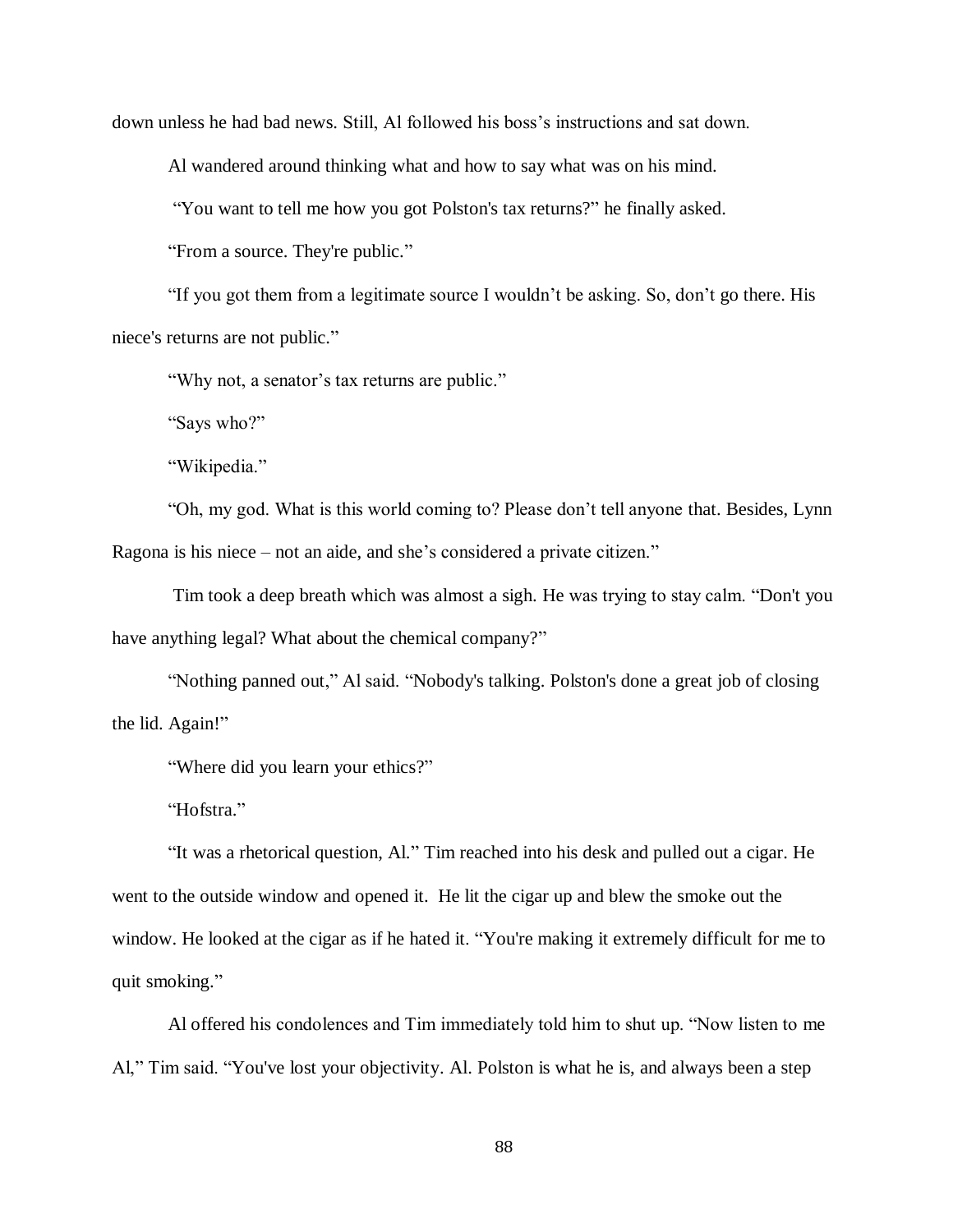ahead of us. But that doesn't excuse you soliciting illegal information. We're after the news, not people. I have a mind to discipline you. Officially, you're on the transit strike with Roger. Unofficially, get the hell out of here and go get something legitimate on Polston."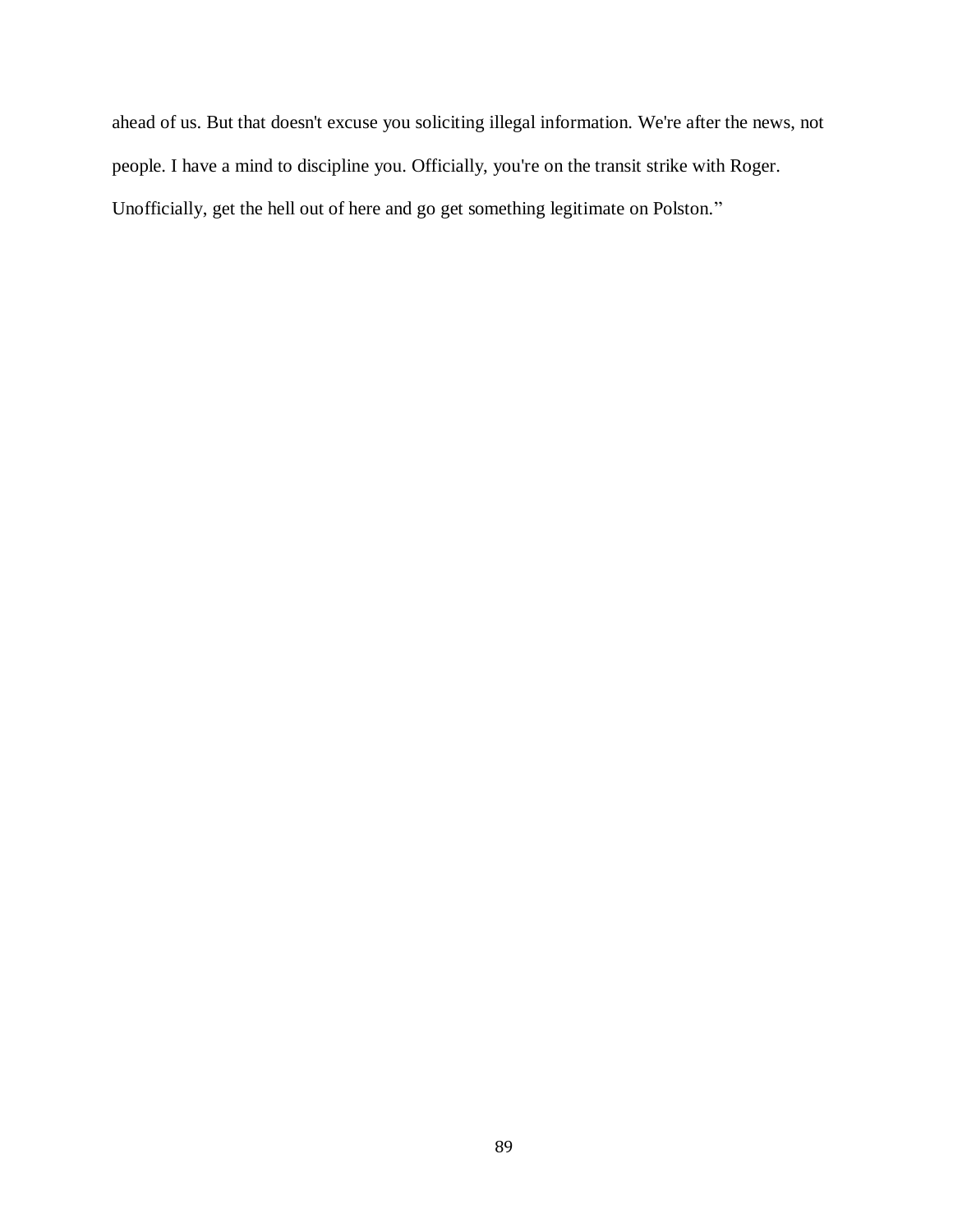## **CHAPTER SEVEN**

At the long distance telephone testroom later that evening Charlie sat at his desk, picked up his phone and dialed. An answering machine message came on, then a beep sound. "Lynn. I'm so sorry," Charlie said. If you're there, pick up. Otherwise, we'll talk later?. Call me." And then Charlie hung up.

Jimmy took a noise measurement from the overhead meter. He scribbled something down in a book and moved to the next circuit. A conversation was on it. He listened briefly, looked around, then flipped the TALK key and whispered into his headset, "because I don't love you anymore."

Jimmy flipped the 'talk' key back to the monitor position and listened. A painful expression crossed his face as if someone in the conversation was yelling obscenities. "Oh. I never heard a woman talk like that before," Jim said.

Charlie sat listless, not moving. Not caring.

"Who's minding the store downstairs?" Jim asked.

"Connie is at the local helm and Mary is working at switcher."

Meanwhile, at the Telephone building parking lot, Jack stepped out of his parked car and looked around. He approached the entrance and peeked in the door and saw the guard who was dozing off. He snuck in with ease.

While Jack quietly headed for exit sign to climb the stairs to the third floor where Charlie worked, the guard slept soundly. As Jack quietly stepped past the guard, he peeked into the glass door to the local switch room and saw Mary. He spotted a sign on another door that read 'New York Telephone Switch'. That door was locked.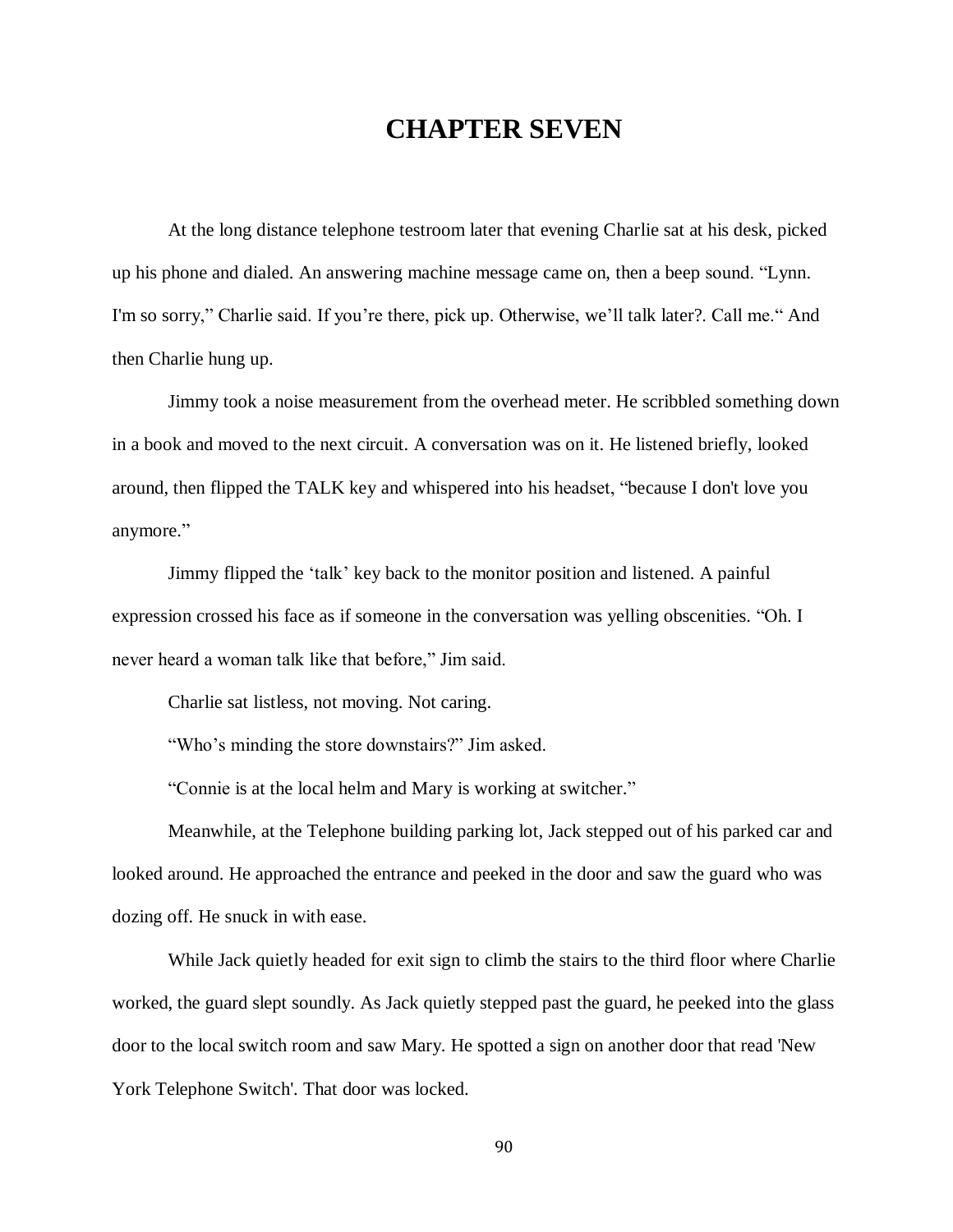He peered back in the NY Tel door and saw Connie this time. Connie moved away from view and Jack pulled out a very thin strip of metal from his jacket and ran it between the door and the jam. He wiggled it a few times until he heard a click sound and went in.

Jack maneuvered around the local switching room, avoiding Connie, and found the card bins. He thumbed through the cards in the bin that read, "SORTED BY TELEPHONE NUMBER" until he came upon Polston's office number. He wrote down the frame number and put the card back.

He heard Connie coming back, so he ducked around the bay. The sound of the door opening and closing told him Connie had left his post, so Jack hunted for the right frame. He found it and searched for the right pad and lugs. He fiddled with the lugs and cable and spotted the tap. He looked at the bay number and the number of the lug. "Well, I'll be damned," he said He turned to a wall-phone and dialed. After a ring, he whispered, "I found the tap. What do you want me to do now?"

"Good," Polston said. "Find out who has the tap if you can," The door opened and footsteps indicated that Connie was back.

"Ok. I gotta go."

Jack hung up. He looked at the lugs, then followed the wires to the floor board. He picked up a tile and saw that the wires travelled next door to the FT&T switching office where Mary worked. Jack headed for the exit door and left, undetected.

Jack entered the FT&T switch room while Mary climbed a ladder and started writing down her register findings in a book. Close-by, Jack inspected the floor boards for wiring coming in from the local switching room. While Mary was on the ladder, Jack felt safe from being discovered. He spotted the wire, traced it to a bay, and followed it until he saw the the sign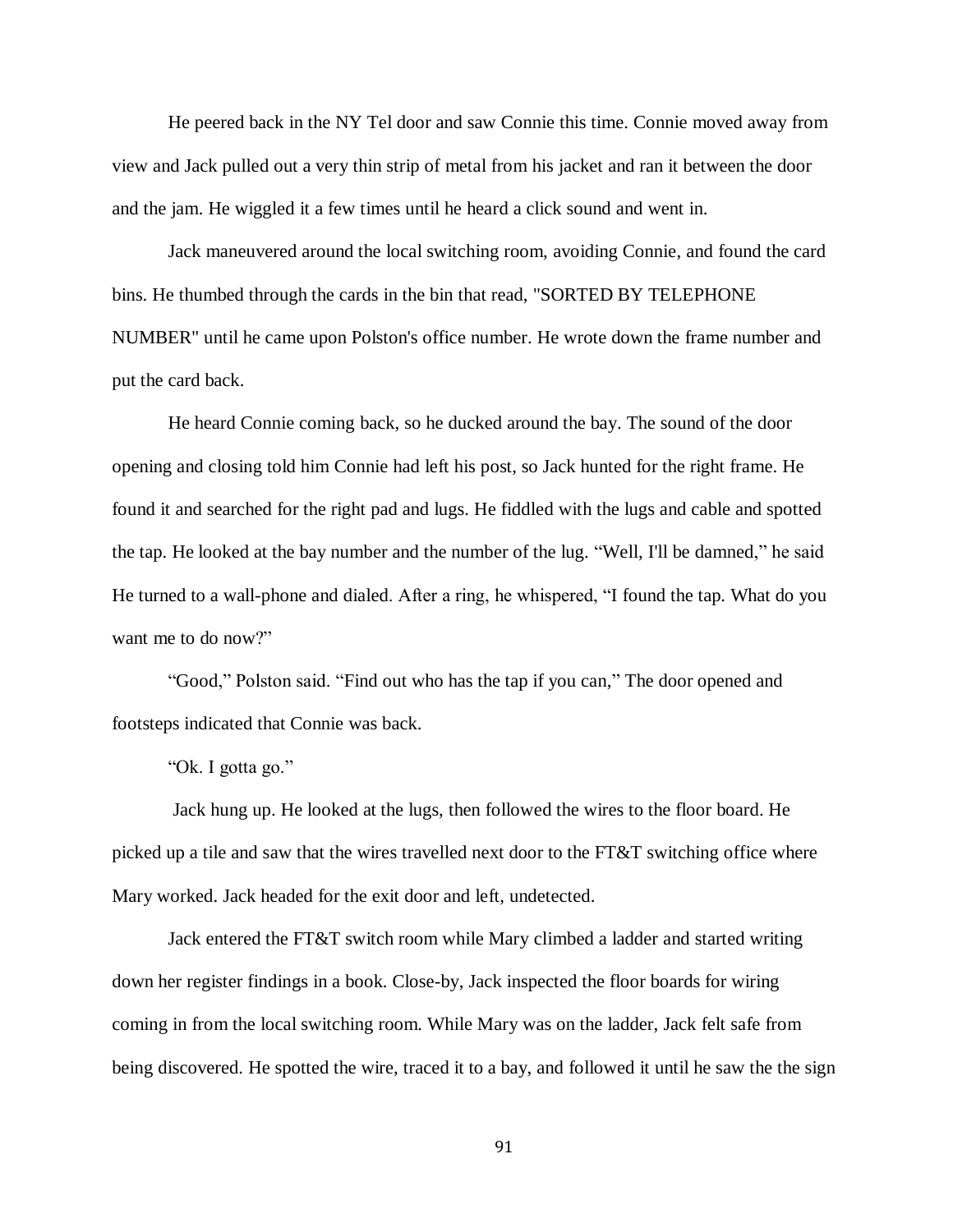overhead that said 'FLOOR PATCH TRUNK'.

Mary stepped down from the ladder, tossed the book on the desk, and walked away from the console area.

\*\*\*

Up at the third floor long distance testroom, a little later, Jimmy was doing tone level measurements. Charlie sat at the desk in a trance, staring off into space when Jack snuck behind one of the bays.

Charlie noticed the speaker was off. He got up and turned the speaker on. When he sat back down, he sighed and said, "I think I'm in love with her, Jim."

"I thought you said you'd never fall in love again,"

"Yeah, well, I was wrong."

The exit door opened and Mary entered. Jack ducked behind the ladder so Mary couldn't see him.

"No way I can have a relationship with her now," Charlie continued. "I'm out of her league, anyway. What the hell was I thinking?"

Mary appeared. "Everyone is out of your league," she said. "Let's face it. You're a glassis-half-full misfit."

Multi-frequency tones come from the speaker. Then two rings and the words, "Hello,

Polston here."

With a mid-Eastern accent, Charlie listened intently to the words, "Helo, Senet person.

Tis da big Zippa heah." As best as Charlie could tell, it was an East Asian accent.

"You idiot. You were told never to call me here."

"Too bad. Dis not a friendly call. Your last message was not received berry good back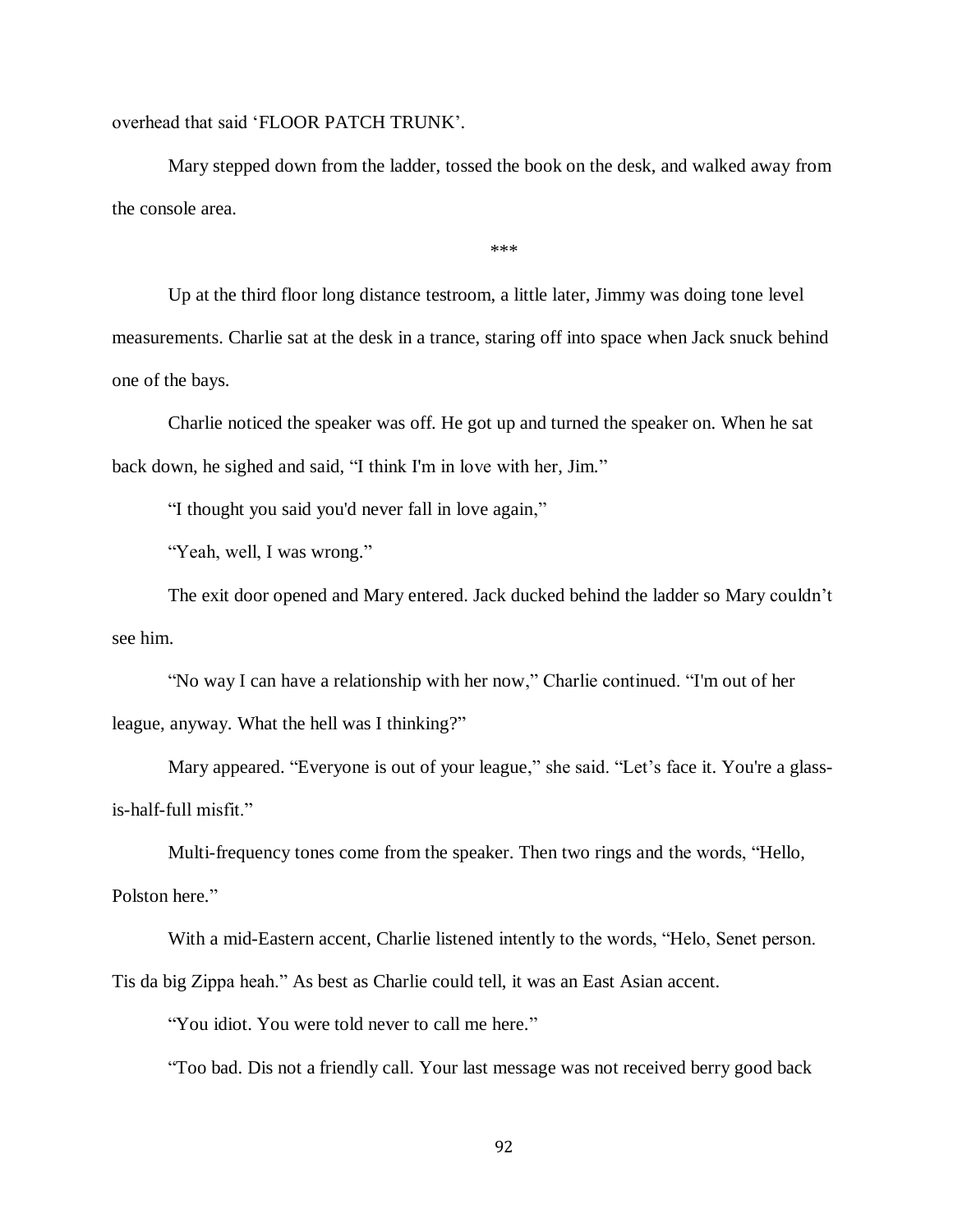home."

"Sorry about that. That's the way it is."

"No," the Zipper said. "Dat's no good answer. We paid ten million dollas."

"You got a taste of the recipe. That's what we agree to."

"We need the spor. We also need more. And we also need antidote."

Charlie fell over himself trying to get to the tape recorder. He hit the toggle switch just in time to catch the following: "Listen," Polston said, "tell your people that a terrible mistake was made. We engineered a contagion chemical and we thought we were able to find an antidote. But we can't. Do you understand that? No antidote because we don't have it."

"Okay. Dats good."

"No. That's not good, you little shit. We're not going to give you the power to contaminate the world without being able to stop it in our own country. That would be insane. Besides, it's pretty damn hot right now. Tell your boss to get back to me through the normal channels. This conversation is over."

When the conversation ended, Charlie stopped the recorder. Just then Jack stepped into view. "Well, well, well," he said. "What do we have here, little boys and girls?"

"What are you doing here?" Charlie said.

"Who are you?" Jimmy asked.

"My friends call me Jack."

"How did you get in here?" Charlie asked.

"Oh, dear. What are you doing here?" Mary asked Jack.

Jack looked at the recorder hook-up and, while inspecting it, he said, "I'm a retired FBI agent, actually. Working for Senator Polston right now. I've had better clients, let me tell you.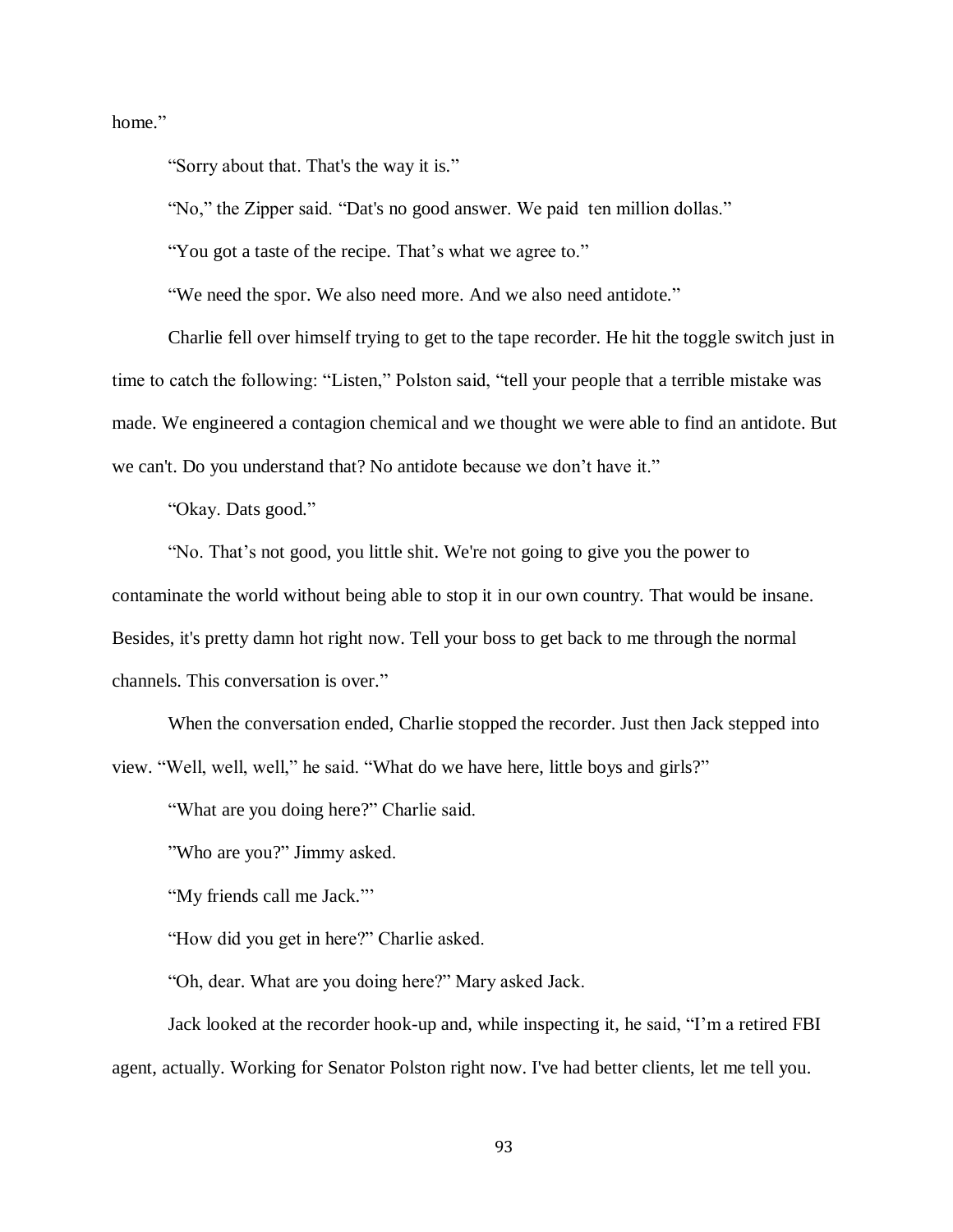This is quite a set up. How did you get into the IRS? Where are your private lines?"

"Down the hall," Jimmy said.

"Shut up," Charlie said to Jimmy. "And you," Charlie said as he turned to face Jack. "I'm going to call security."

"Call the police while you're at it. I don't care. What you're doing is illegal. I got connections, so I'll get off. You'll get twenty years."

"Oh, dear," Mary said.

Jack took out a little black book from his pocket and read it.

"Better yet. Call your boss, Clarence, while you're at it." Jack started reading, "Five ... five ... Five…"

"All right, I got your point," Charlie said, stopping Jack from finished the telephone number.

"I don't feel so good," Mary chimed in.

"Relax, both of you. I'm not a cop. But you guys are doing very bad things here." Jack pulled the wires which were hooked to the tape recorder. The recorder tumbled down. He removed the tape from the recorder and stuck it in his shirt pocket.

"I'm pretty impressed, to tell you the truth," Jack continued. "How would you folks like to work for me?"

Jack chuckles, amused with himself. "Just kidding. I don't make enough money. Still, maybe we can do business later."

Charlie held his head as if he has a migraine.

Mary appeared scared out of her wits. In shock, almost.

"When do you guys get off work?" Jack asked.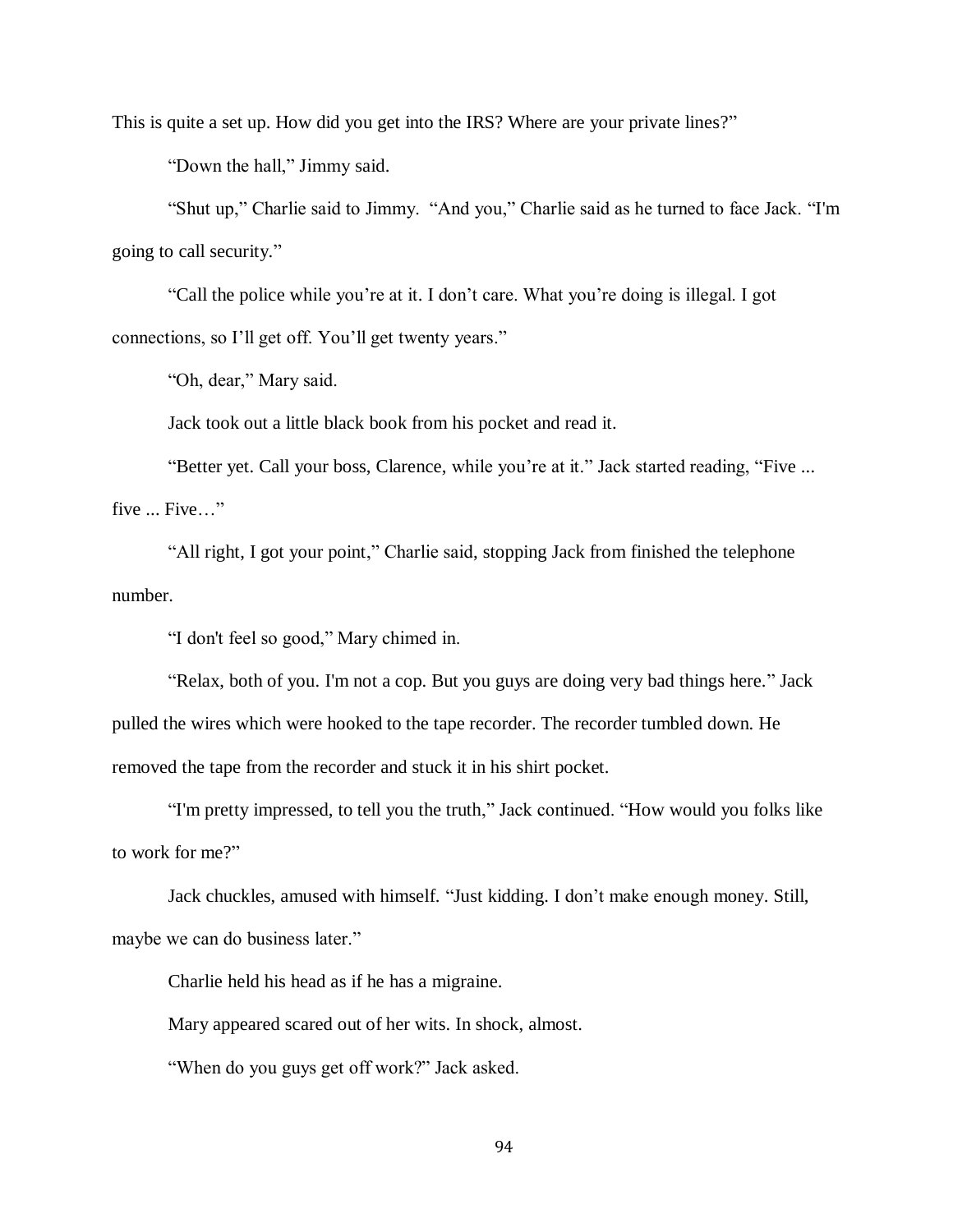"Midnight tour comes in two hours."

"You know the diner down the street?" Jack asked. They all nod. "I'll meet you there in two hours. We'll talk and work things out."

"Talk about what?" Charlie asked.

Jack pulls out the tape from his pocket. "About this. About what you do at the private line testboard over there, and about how you're going to set things right with Lynn. I'm going now.

See you folks later."

"Why the hell should we trust you?"

"Because you don't have any other choice in the matter."

Jack left, and Mary stood by Charlie seething with anger.

"I knew it," she said. "I might as well kiss my life good-bye."

\*\*\*

Two hours later, at the telephone building parking lot, Charlie, Jimmy and Mary bolt from the building entrance as if they have a mission. As they all walk to their respective cars, Charlie said "What can we lose. Let's just hear him out."

"I'm scared," Mary admitted. "What if he tells the FBI or someone like that?"

"If it's any consolation, I'm scared too. And he's not going to tell the FBI. He's got as much to lose as we do. Maybe more."

Moments later Charlie stopped at a stop light by the Embassy Diner. Charlie's car was first, and behind him were Mary, and then Jimmy.

Although the light was green at the intersection for adjacent traffic, a truck was the first to go, but didn't move. Instead, the driver gunned the engine in idle. The sound was intimidating. Menacing.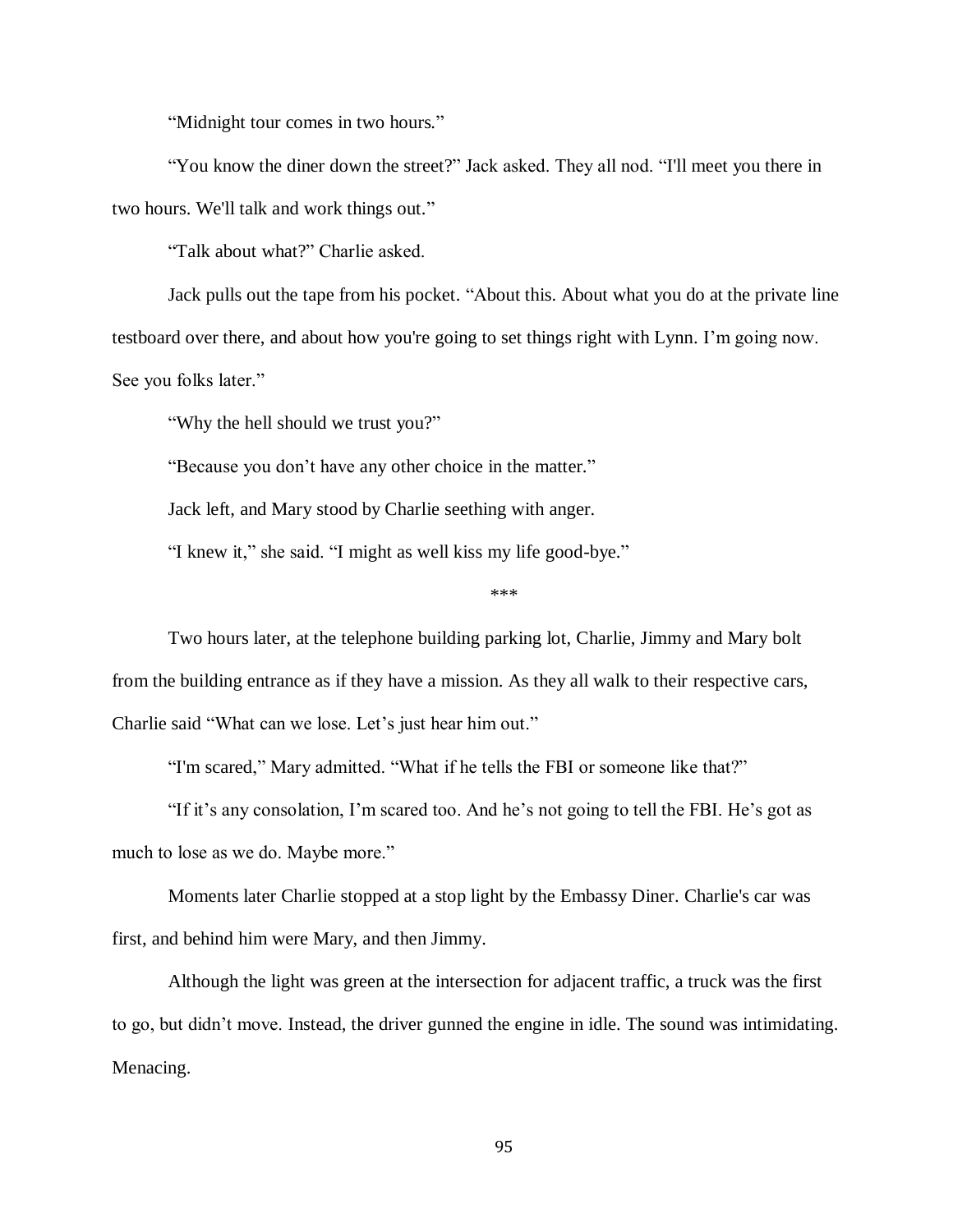Jack waited at a table and had a good view of the intersection through the diner window. He saw Charlie at the light and when it turned green for Charlie to move, the truck driver gunned the accelerator, charging towards the side of Charlie's car. Charlie accelerated hard and out maneuvered the truck. Jimmy saw the danger and turned off the road altogether. The truck driver was gunning for Charlie, but the turn was too sharp and the trailer slid into Mary's car sending her and her car reeling across the street and into a pole.

The truck tipped over on its side and the gas tank ruptured, spilling out gasoline onto the road.

Jack saw the accident and bolted out of the diner to help.

As Charlie pulled off the road, he ran to Mary's car. She was bloodied and pinned in her seat, but she was still alive. Her seat belt was choking her, so Charlie released the belt, thus freeing her.

The truck driver walked slowly towards Mary's car. He pulled a knife from his pocket, and just as he got close to Charlie, Jack bolted onto the scene and pushed the truck driver aside. The driver hid the knife, backed off, and left.

Charlie was oblivious to what was going on except for the need to get Mary out of the car.

"I smell gasoline," Charlie said to Jack. "Help me. She's pinned."

Jimmy burst onto the scene and pitched in. He noticed a stream of gasoline heading towards the car and nudged Charlie. Jack and Charlie looked up and saw the gasoline creeping towards them. They all frantically pulled and tugged on Mary.

The stream gained momentum and all seemed lost but then the liquid gat suddenly shifted to the right hitting a pot hole and stalling its progress momentarily. The hole filled and after a

96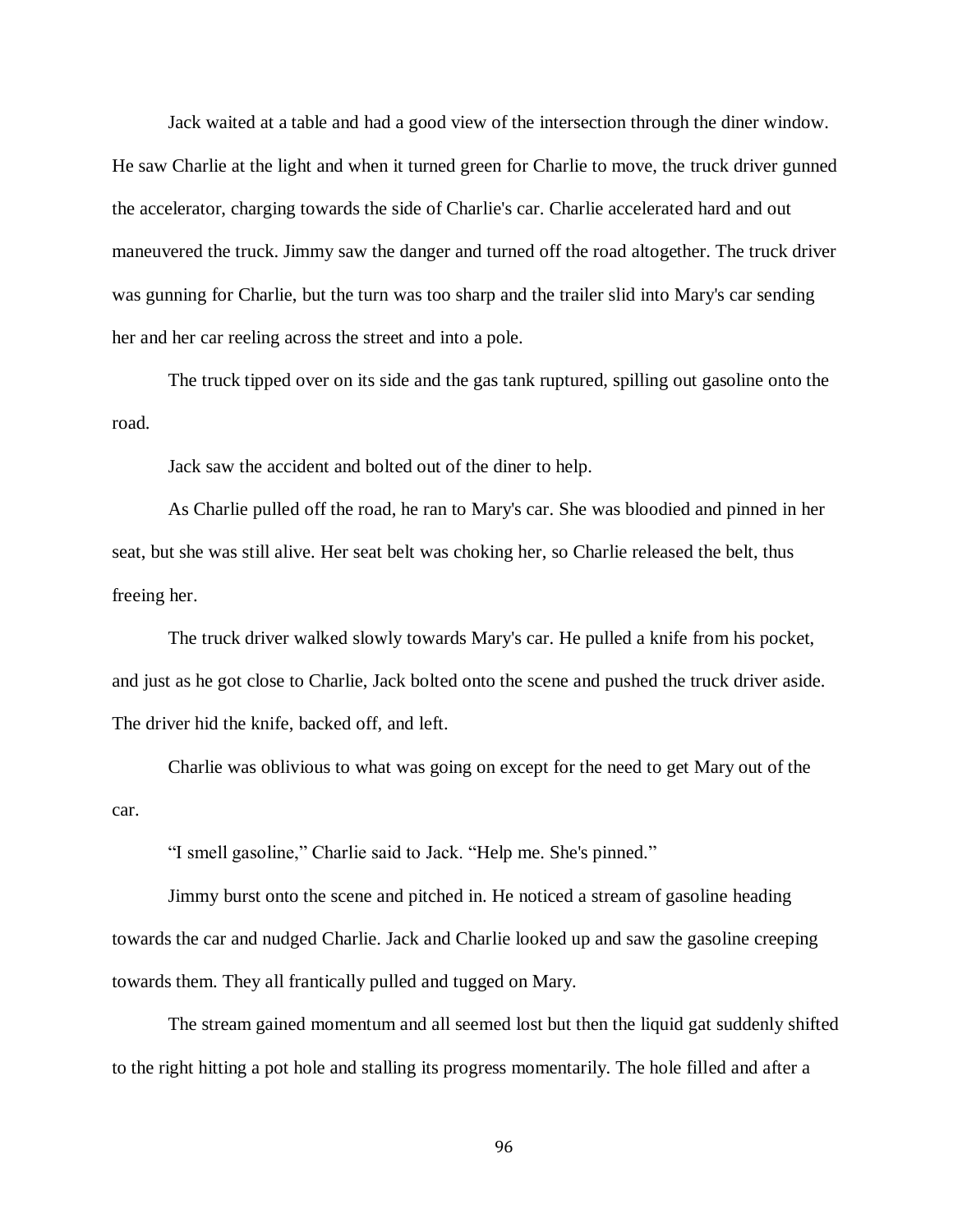beat or two the stream shifted again and headed towards Mary's car.

Jack saw the stream heading towards them and tried frantically to free Mary, but she was stuck.

The truck driver pulled out a lighter from his pocket, lit it, and threw the lighter into the streaming gasoline. A fire erupted and traveled in two directions: a stream of flames traveled back towards the truck; another towards Mary's car. The truck exploded just as Jack's final tug freed Mary. They ran with her away from the car just as it exploded, sending them flying to the ground, but safely on the grass about thirty yards away.

Jack poked his head up and saw the truck driver get into a passenger car. It spun off into the darkness.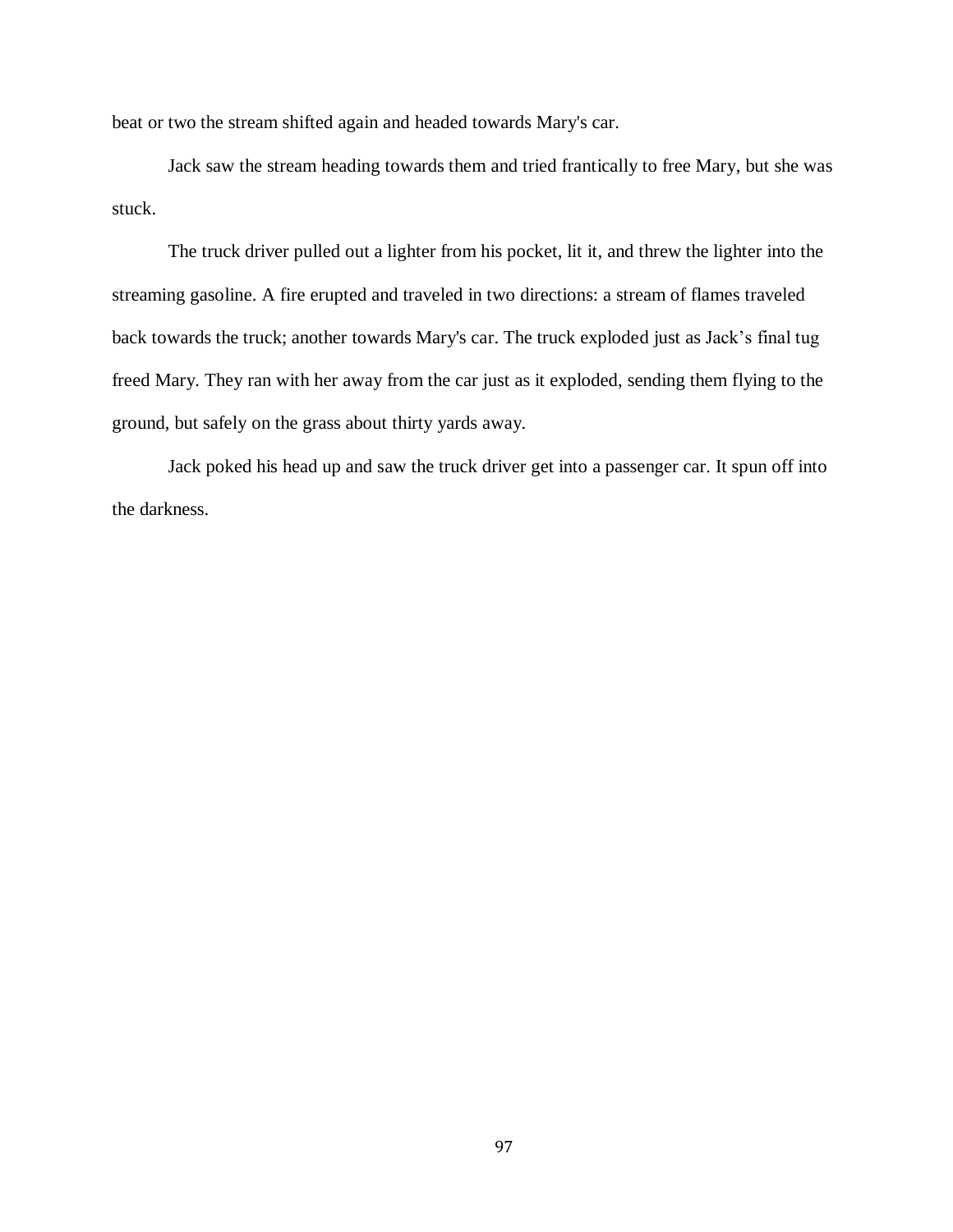## **CHAPTER SEVEN**

Mary lied motionless in bed in the hospital the next morning with tubes and wires hooked to monitoring equipment. Frank was by her bedside. Charlie was at the foot of the bed looking haggard.

Charlie walked over to Frank and put his hand on his shoulder. Frank pat Charlie's hand.

Moments later, Charlie and Frank were in the middle of a conversation, and the men do not notice Mary opening her eyes. "He came out of nowhere, Frank," Charlie said, "It looked like he was gunning after me, and got Mary instead."

" Maybe that prick Senator had something to do with it," Frank surmised.

"I should've listened to Mary. I could've had something going with Lynn without trying to be the hero. But it seemed that I've always known Lynn. I can't explain it. Maybe we met in some other time, in another life, where our lives touched closely. I never thought I could fall in love again, but … I did."

Charlie noticed Mary was trying to say something, but the words come out slurred.

Frank immediately doted on her. She whispered something and Frank leaned in and put his ear towards her lips so he could hear. "Tell Charlie he's full of shit," she whispered. Frank got overwhelmed with joy that Mary was lucid. "Take it easy. Take it easy," was all he said.

"I think Senator Polson did this," Charlie said.

"Then go get that son-of-a-bitch," Mary barely whispered.

Charlie looked to Frank and raised his eyebrows.

"You heard her. Go get him," Frank said.

Just then Jack bolted into the room. He had a vase full of flowers and he set them on the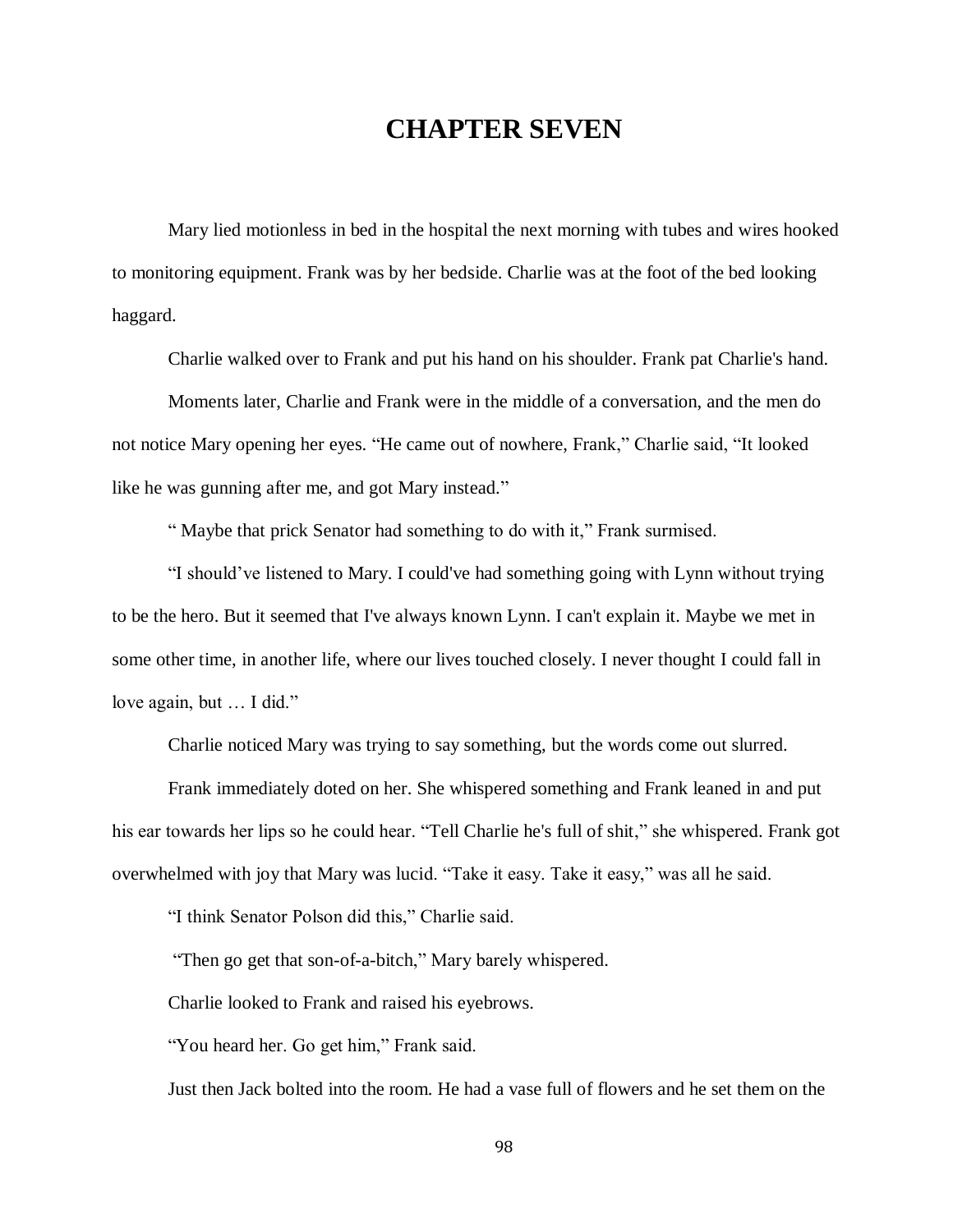table.

"Frank, this is Jack Nicols. He helped me get Mary out of the car."

Frank shakes Jack's hand. Jack takes a flower from the vase and hands it to Mary.

"Will you excuse Charlie and me?" Jack said and then pulled Charlie out of the room. Jack escorted Charlie to a place where no one could hear. "I don't expect you to trust me," Jack said, "but I'm going to give you a piece of truth to bite on. We both think Polston is a slime-ball and I have a plan to expose him."

"Why should I trust you?" Charlie asked.

"Well, you shouldn't, really. But I have two reasons why you should.. First, you're the big loser so far in this drama and you have a prison term to face if things go down hill from here."

"Is that a threat?" Charlie asked.

"No. It just means you have nothing to lose."

"And the second reason?"

"It's personal, and you don't get to hear it," was all Jack said.

Jack took the zipper-tape from his pocket, waves it.

"I copied the tape. You're going to have to sound like the Arab-guy. Practice. Lynn says you can do it."

\*\*\*

At the Long Distance Telephone Testroom, later that day, Clarence was at the desk while Charlie and Jimmy appeared busy at the testboard shooting a trouble.

"Adios, boys," Clarence said. "Time to go."

Charlie and Jimmy said their good-byes and Clarence left.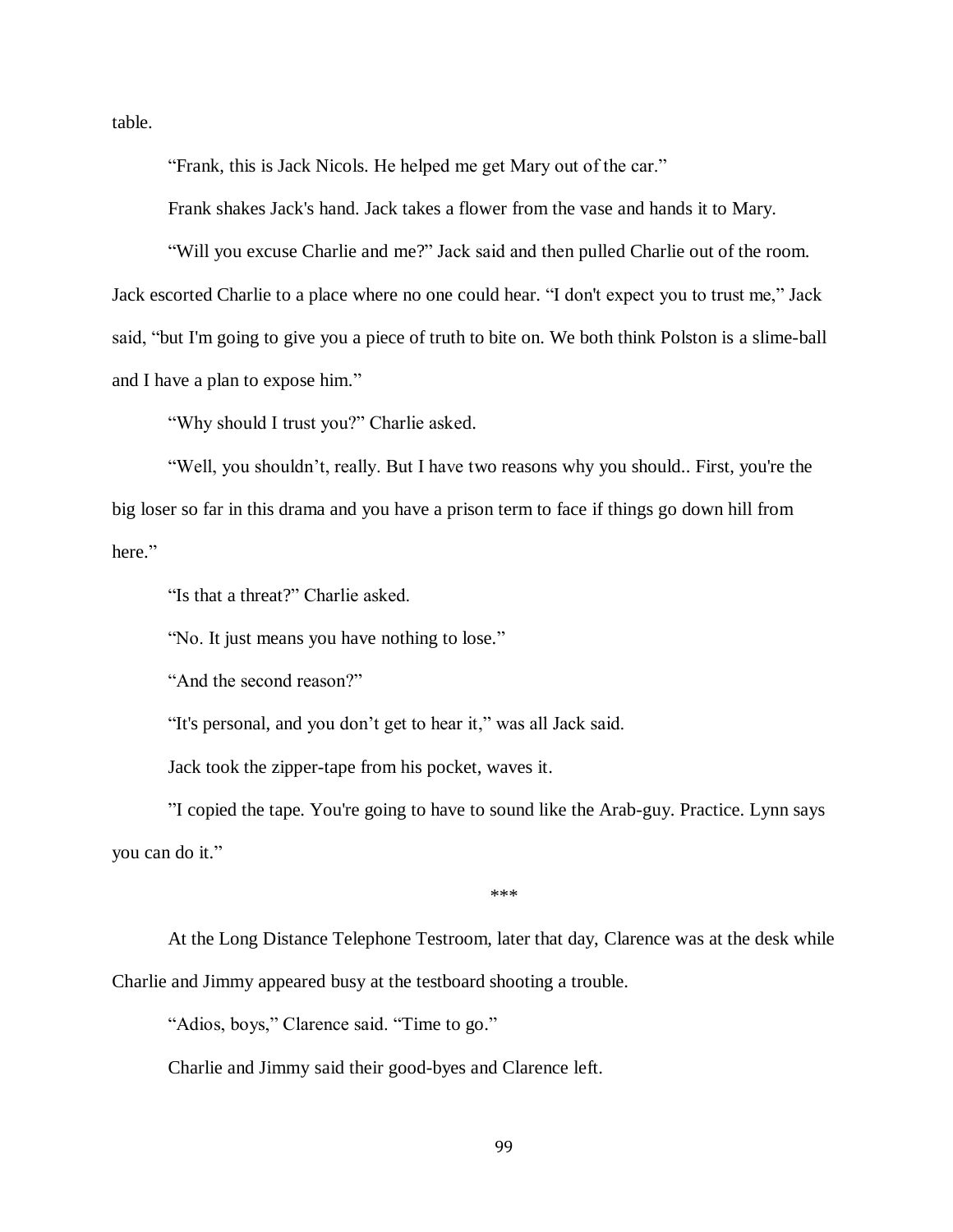When Charlie heard the exit door close, he took a piece of paper from his shirt pocket and handed it to Jimmy. "Got to have this done by six, Jimmy. No mess-ups on this one."

Charlie and Jimmy head for the private line testboard.

\*\*\*

At the Private Line Testboard as Jimmy was inputting data, Charlie was putting one end of a cord into the PC. The other end of the cords were dangling at Polston's UPI circuit. Jimmy finished typing. Charlie read the screen at the PC. It read in part: '*Sources close to the security council say chemical secrets were leaked to Arab rebel forces in the Middle East. The council is close to linking a series of middle men to high ranking officials in a US government plot.*'

The sound of the exit door opening had Charlie removing the cords that were dangling from Polston's circuit. Jimmy pushed the bay of test equipment to its original position.

"I'll go and see who just came in. Don't hit return yet."

At the Message Testboards Charlie walked up and greeted Clarence.

"Paycheck time," Clarence said, and then handed Charlie his check. Charlie tried grabbing Jimmy's check, but Clarence pulls it back. "I'll give it to Jimmy," Charlie said. "He's working on a Private Line trouble right now, so..."

"That's alright. I'll take it to him." Then Clarence headed to the private line area, hesitated and then came back.

"Oh, I forgot. I have to go to parent teachers tonight. I'm late. Here!" Clarence gave Charlie Jimmy's paycheck, and then promptly left.

\*\*\*

Meanwhile, at Senator Polston's office, Polston retrieved his jacket from the coat rack. He checked his pocket and pulled out a set of keys.

100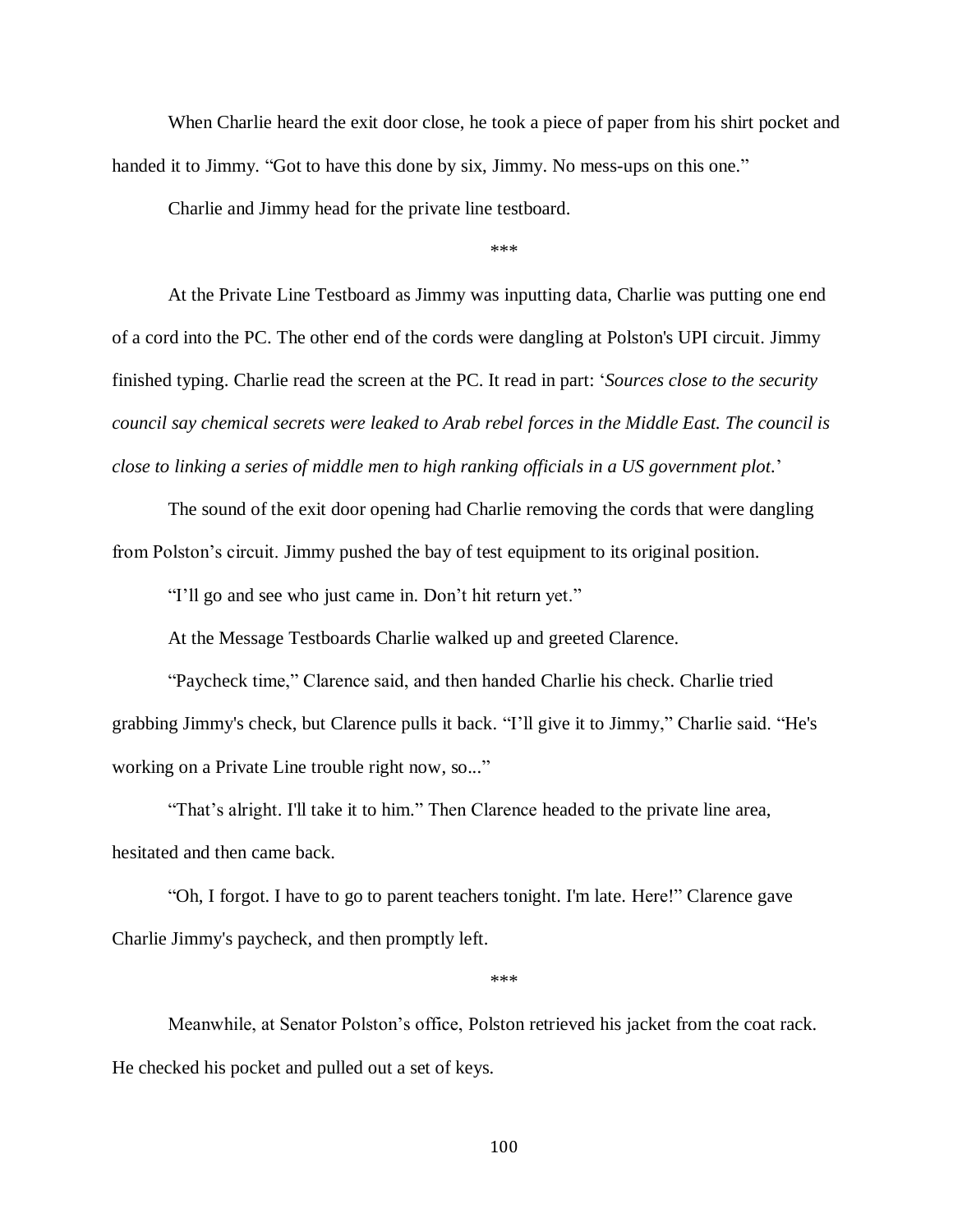Lynn appeared nervous as Polston walked towards her.

"I have papers for you to sign. Bills, primarily." He locked his desk and urged her to leave with him. Lynn looked at the clock on the wall which read six PM.

"Wow. People are going to say you're keeping banker's hours," Lynn said.

"You should go, too," the Senator said. "Tomorrow is another day. Whatever you're doing, do it then."

"Wait. I'll just be a minute," she said. She set herself up with paper in the typewriter, then began typing, then looked at the clock again. Lynn was slow in her movements, as if she was purposely trying to stall.

Meanwhile, back at the Private Line Testboard, Jimmy was punching a few more keys at the terminal.

"Come on. Come on." Charlie inserted the cords into the Polston's UPI circuit.

"Done," Charlie said. "Okay. Do it."

Jimmy hit the send key on the PC.

At Senator Polston's office, Lynn had her coat on and was ready to leave. Unable to delay any longer, she grabbed her pocketbook and walked with Polston out the door. The UPI printer began tapping away.

"Oh, hell," Lynn said. "Let me just see what the heck that is. Maybe it's important."

She ran over to the printer and read the message. Polston sighed and his demeanor revealed his impatience.

"Interesting," Lynn said after reading what she pulled off the UPI circuit. She left the office with Polston and closed the door behind her. While walking down the hall, Polston eyed Lynn.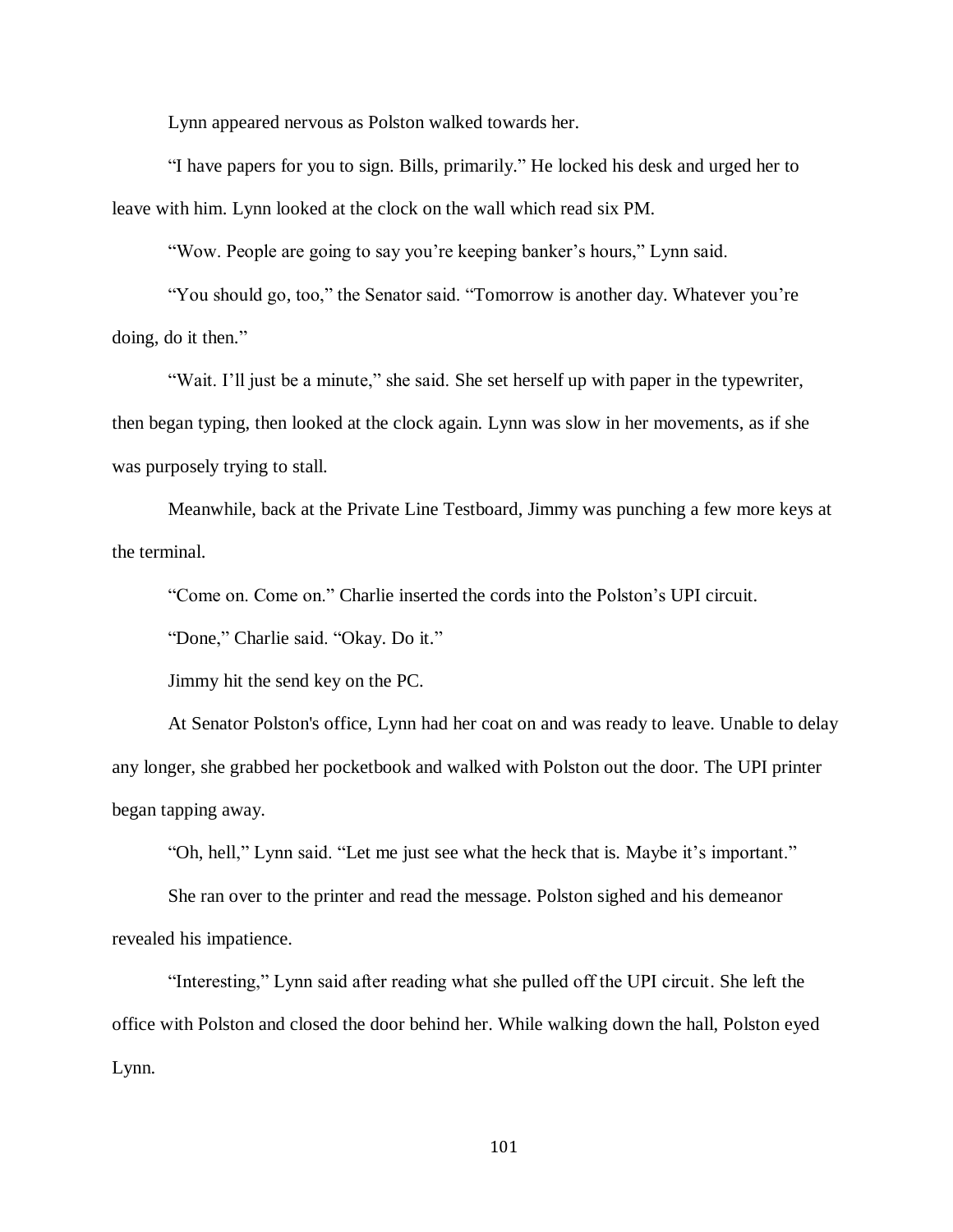"Well," Polston said. They approached the street door and after momentary silence Polston finally asked what the UPI printout said.

"Nothing that concerns us. Something about Iraq and germ warfare secrets." Polston nodded nonchalantly as he opened the outside door of the building. He stepped out into the walkway and then said, "Oh. What's the matter with me. I left my keys in my office. Hey, you go. I'll see you tomorrow."

Lynn nodded and left.

Back at the Long Distant Telephone Message Testroom, Charlie sat at the testboard staring at Jimmy while he fiddled with the volume control. "It's on. Leave it alone," Charlie said. They wait a few more beats, then multi-frequency tones emanate from the speaker. Charlie takes a deep breath and said, "It worked. This is it."

A ring sound vibrates through the speaker. After the second ring Charlie engaged the

TALK key, and with a MIDEAST accent, Charlie said, "Hullo."

"Polston here," the voice bellowed. "We need to talk."

"Okee. Tawk."

"No. Not on the phone. I'll meet you at the drop-off site."

"No. Dat's no good. We meet in alley. Cherrywud Lunge."

An abnormally long pause made Charlie winced.

"In a half-hour," Polston said

Charlie pulled the speaker cord out, and holds his chest.

"Whew. My heart can't take much more of this."

"That was a pretty shitty interpretation of an Arab," Jimmy said.

He waited for Charlie to acknowledge that. He got nothing. "How did you know Polston was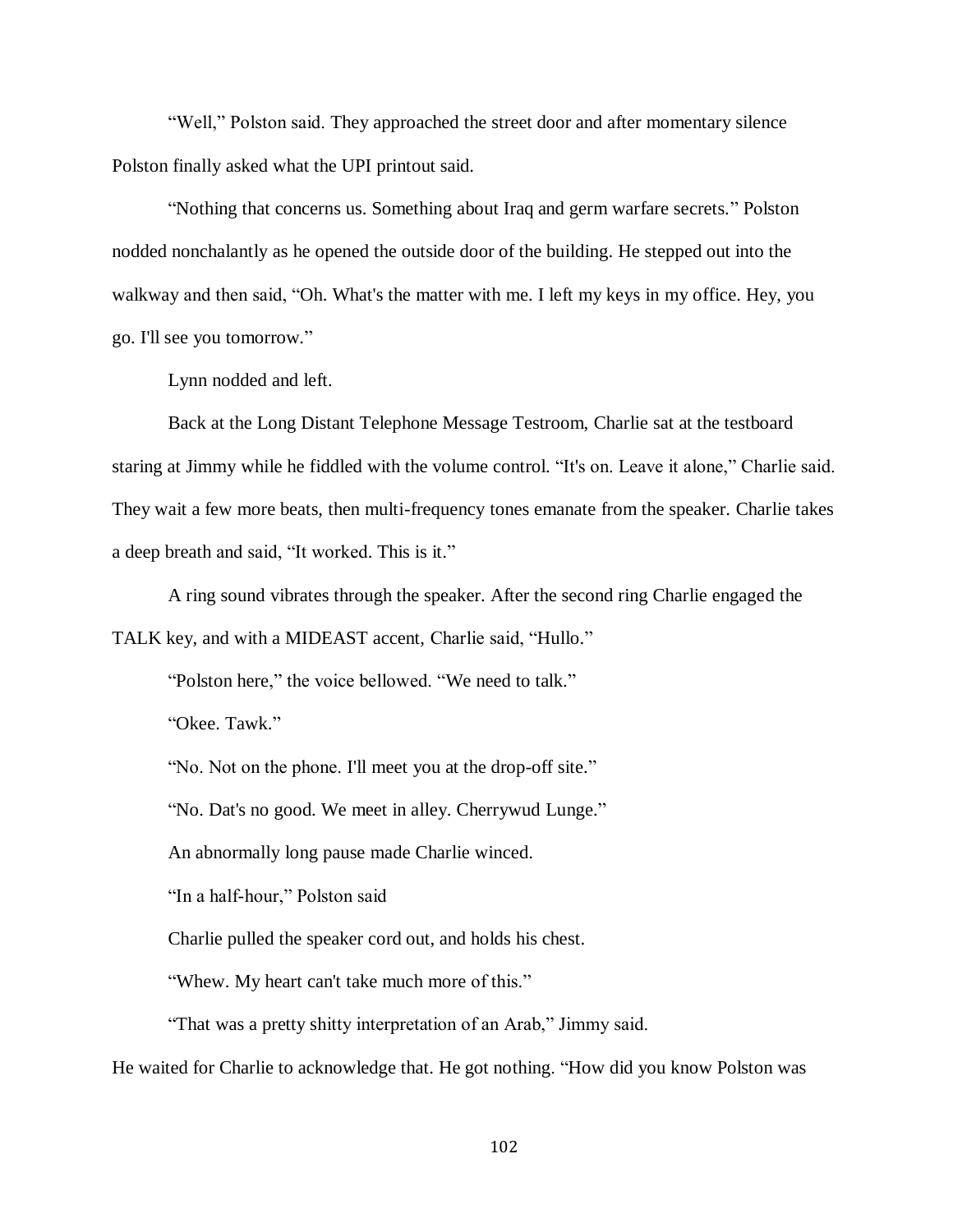going to call 'da Zipper' anyway."

"We didn't. We just assumed he would. "

Jimmy turned to the Testboards and searched for calls.

"Don't do that crap, man. Not now. What's the matter with you?"

"Oh, I see. It's okay if we're fighting for truth and justice, but when I want to have fun, it's not allowed. Who are you, God?"

\*\*\*

Polston pulled into the parking lot of the Cherrywood Lounge. He got out of his car and ambled into a back alley. A microphone is already hidden in a rafter in the back alley. Close by, a shadow appears of a person who was hiding from view.

Polston walked slowly into the darkness and stopped at the alley entrance. A rustle noise startled him. It was just a cat.

Meanwhile, at the Telephone Long Distance Testroom, Charlie paced the floor. He stopped and said to Jimmy, "I have to see how this turns out. I've got to go."

"Don't mess it up," Jimmy said.

"I won't and leave the public alone," Charlie said after pointing to the testboards. Charlie left and Jimmy eyed the testboard. He began searching.

\*\*\*

At the Cherrywood Lounge alleyway, Polston moved closer to the rafter where the microphone was. A voice in the darkness finally spoke out, "That's close enough" it said.

"Come out where I can see you."

After a long pause, Jack comes out.

"What the…What are you doing here?" Polston said.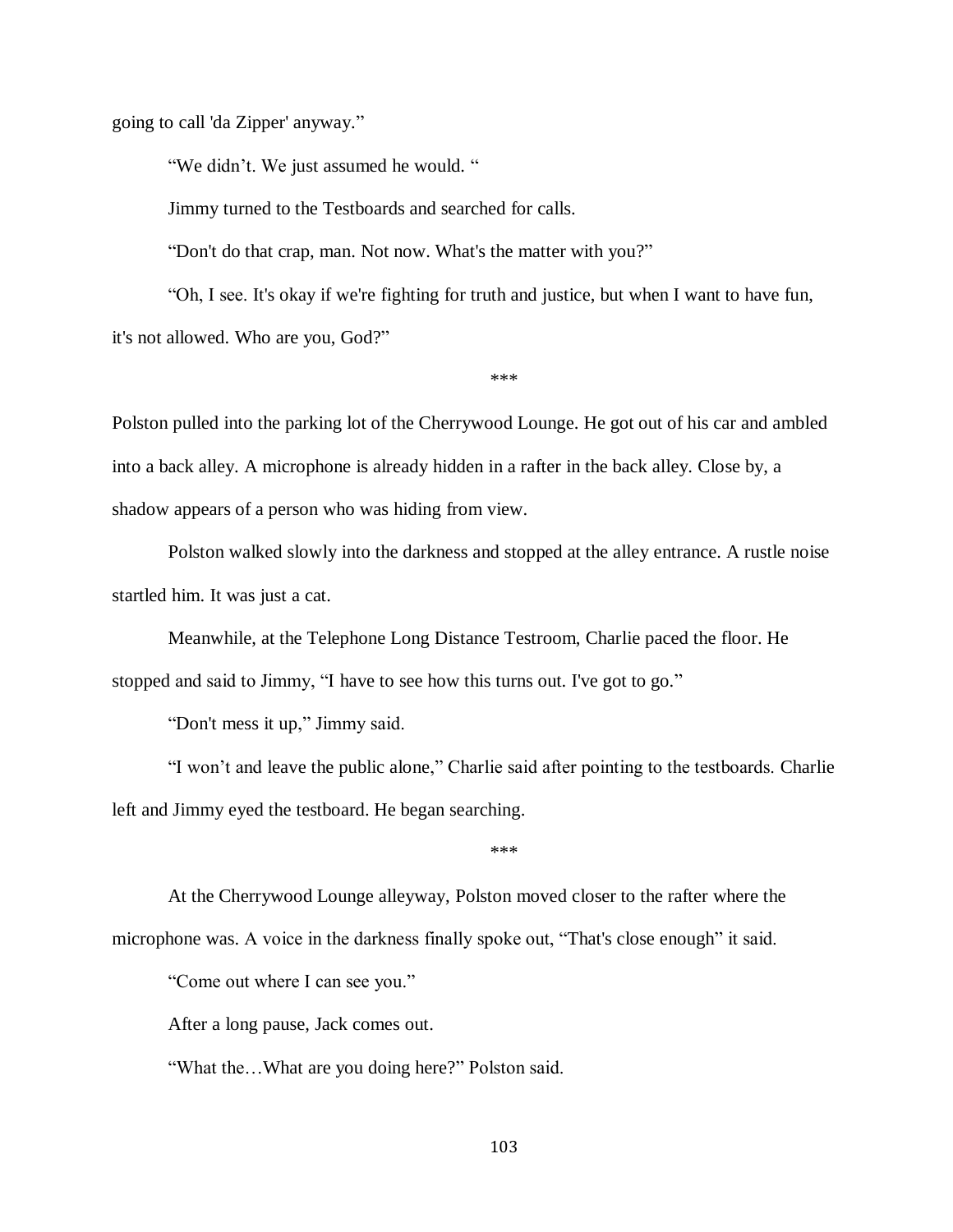"Just trying to tie things up, Ted."

"Tie things up?"

"I'm tired of doing your dirty work. So … Yeah. Tie things up."

"We already talked about this. You're on my payroll for as long as I want you or else ... doing what I want you to do or … do I have to say it." Jack pulls out some affidavits in an attaché case he was carrying.

"You mean these. My confession."

"How did you get those? Only Lynn and I had the combination ..." Polston finally realized that Lynn was in on this. "Lynn! I see. What now, Jack?"

"You almost killed that telephone woman, Ted. She's married. Has a kid, for chrissakes."

"That was an accident. It was meant for ..."

"I know who it was meant for."

Polston reached into his pocket, pulled out the knife, and tossed it to Jack who caught it out of a reflex reaction. Then he dropped it. Polston pulled out his gun and a silencer. "Thank you for obliging me with your fingerprints. It just goes to show you, Jack, when you want things done right, you got to do it yourself." Polston began screwing the silencer on his gun.

"This is too bad, Jack. It didn't have to end this way." He finished screwing on the silencer.

"With those papers in your hand, and your fingerprints on the knife, I should be able to wiggle out this quite nicely. There'll be questions, of course, but I've been in tougher situations and go out of them."

"I put blanks in the gun, Ted."

"That was you? I couldn't quite understand why they were in there." Polston pulled out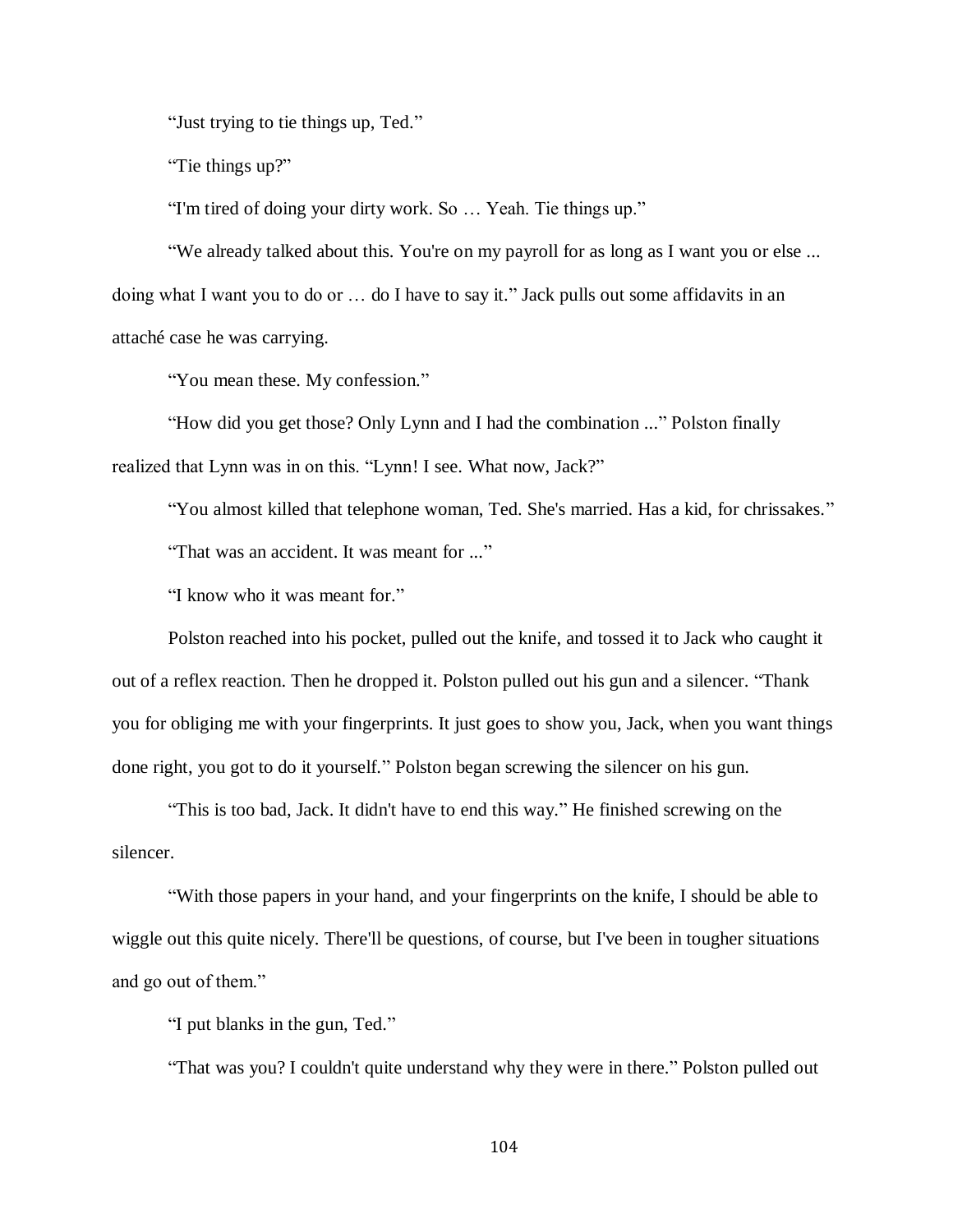the blanks from his pocket. "You mean these?" Polston said and then put them back into his pocket. He aimed the gun at a soda bottle that was close by. He shot and shattered it. The noise of the glass startled Charlie who was in an adjacent alleyway, and he rushed quietly to where Polston and Jack were.

Polston laughed. Jack's demeanor seemed to be submissive. "You should see your face. It's priceless." Polston changed his demeanor to a more serious one. "Jack!! What are you trying to pull here? Do you have any idea what's at stake? There are great powers at work here. More than you know."

"Committee for World Peace?" Jack said. "What kind of title is that? Not very creative."

"We're trying to befriend the Arabs in the peace meetings in Damascus. Show them that we are sympathetic to their cause."

"By selling them chemical secrets … That shows our sympathy?"

"The future is with the Arabs, Jack. The secrecy is so that we don't piss-off Israel."

"What about the moral issues?"

Charlie finally reaches Polston and Jack. Silently, slowly, Charlie creeps up on Polston from behind. Polston laughs. To Jack and Charlie, the laugh sounded evil, almost.

"Moral issues?" Polston bellowed. "Now what moral issues would that be? No, it was about money. Balance of power – not moral issues."

Charlie grabbed a two-by-four piece of wood from behind Polston and crept up slowly.

"After the Defense Bill is passed," Polston said, "We will spend over five billion dollars on our own chemical bombs, antidotes and detectors."

"And some of that passes to you through Lynn? Or does it go to a Swiss account? I'm confused about that."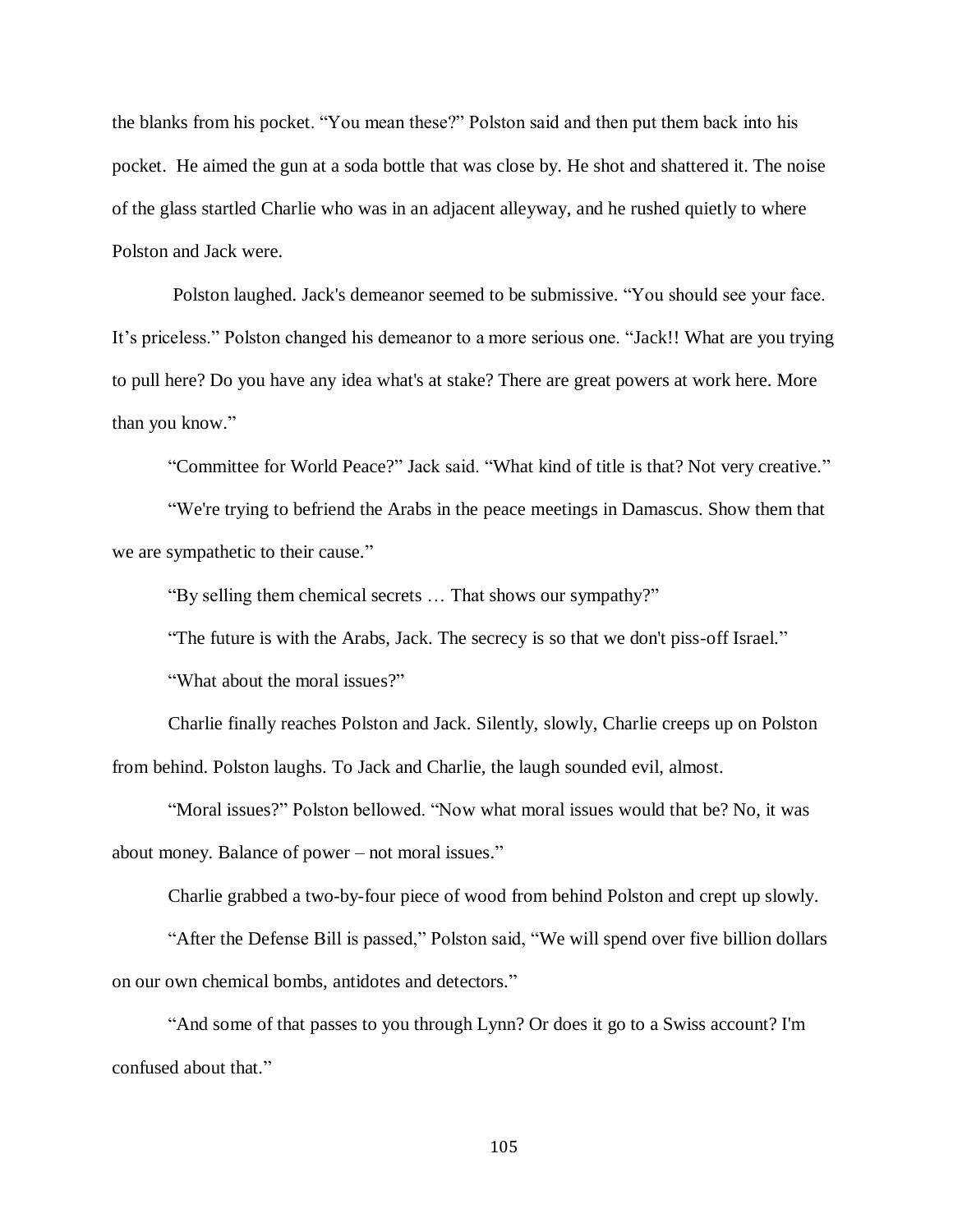"There's a hundred avenues and most all of it goes to an international group ... Whoops. I shouldn't've said that." Polston covers his mouth as if he made a mistake. "Oh, Hell! You're going to die anyway, so I think it's okay. You're not worth my breath, so…"

Polston took aim at Jack, but from behind, Charlie made a noise. Polston jerked around and shot at Charlie. Although Charlie got a hit in the arm, he was able to swing the two-by-four, knocking the gun out of Polston's hand. Polston and Jack go for the gun together. Jack's foot reaches the gun first. He kicks it and draws his own gun and holds it on Polston.

Jack took the recorder, which was down by his feet, and turned it off. He yanks the cord to the microphone, and the mic drops from the rafter and into his hand.

"Very damaging, Ted. I don't know how you're going to survive this."

While keeping his aim, he turned to Charlie who was moaning and bleeding. Jack bent down and inspected the wound. Imitating Humphrey Bogard, Jack said, "Just a flesh wound, kid. You're lucky."

Jack faced Polston and was practically nose to nose. "You wouldn't believe this guy, Ted, if you saw it yourself. The set up he has at the Central Office? Absolutely amazing!" Jack laughed and then added, "You gotta know the charade is over, Ted."

"You got nothing on me."

"We'll see about that. Let's go."

\*\*\*

At the police station, Nick Roselle and Jack were in the side-bar room alone.

"Jack, I'm getting pressure like you wouldn't believe. The mayor has me on notice. My job is on the block. I'm not to charge Polston with anything. Not even a parking ticket, he says."

"Nick! The mayor is getting pressure from big-wigs in Washington. A world-wide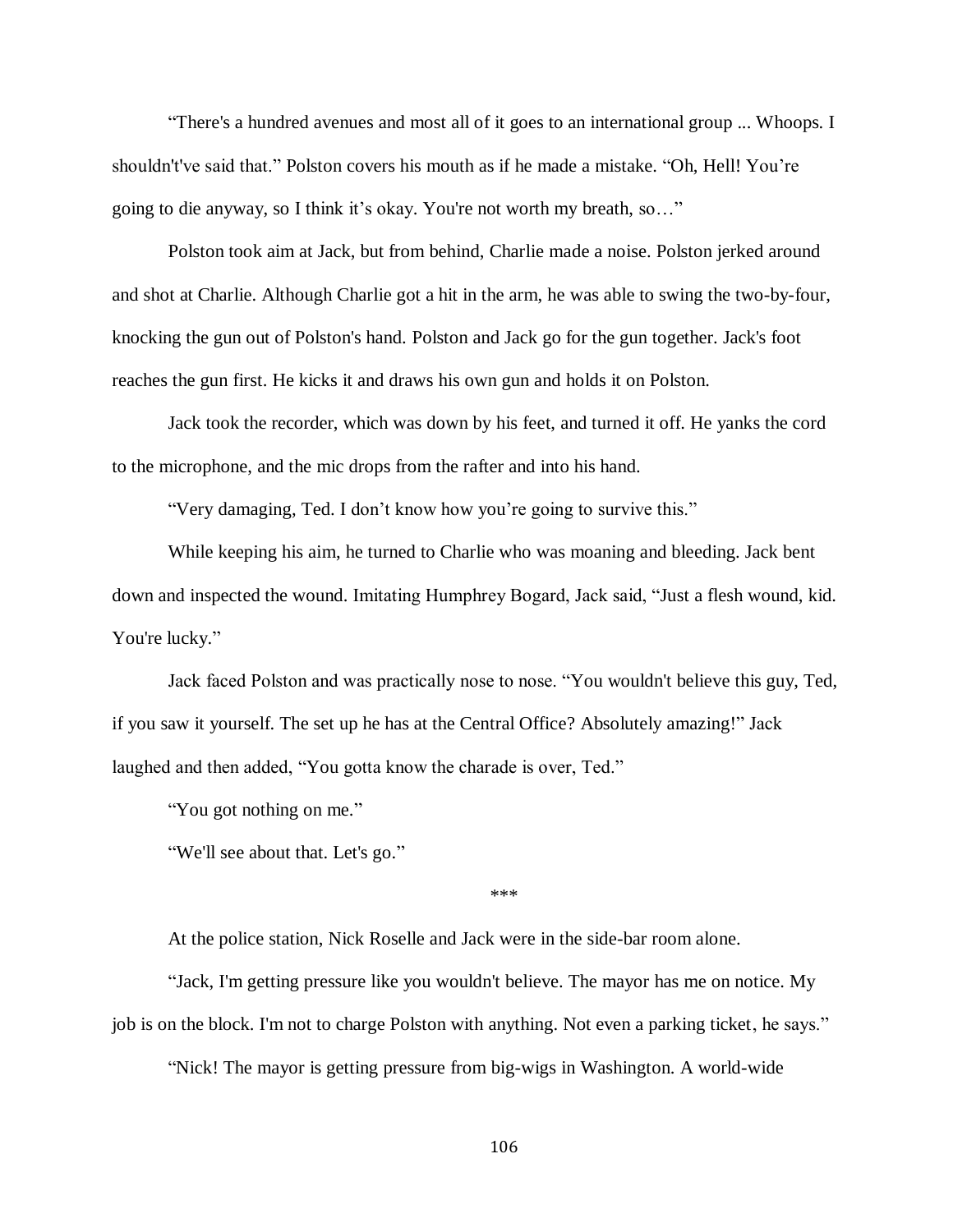organization is pulling the strings and it has a lot of power. They control a lot of people. Big-wig types."

"Come on, Jack. A little far fetched, no? Don't screw around with me."

"Facts are stranger than fiction sometimes, Nick."

"I can't press charges, and that's that. You sound out of control, Jack. Maybe you should go see a shrink."

"All right. Just take my lead, is all I ask. Give me ten minutes. If it doesn't work out, I'll see a shrink.

Later, in Lt. Roselle's office, Polston, his lawyer, and Charlie all sit around Roselle's desk. Charlie's arm is bandaged.

"You talk or press charges on me, you parasite, and your life will not be worth spit,

Polston said. His lawyer coughed and shook his head, basically telling Polston to keep his mouth shut.

"Breaking into the IRS circuit, that gets you twenty years I would think. Maybe more.

My tit-less niece is in big trouble as well. You say anything, you twerp, and I'll kill her. I will.

"Ted ... shut up, please," the lawyer said.

"I'll have her killed. You hear?"

Charlie was visibly shaken as Nick and Jack walked in.

"Did you talk to the mayor yet?" Polston said to Nick.

"Yes, I did," Nick said.

"Good. Can I go, then?"

"Soon. I need to come to closure on a couple of things first. Jack ... do you want to say something?"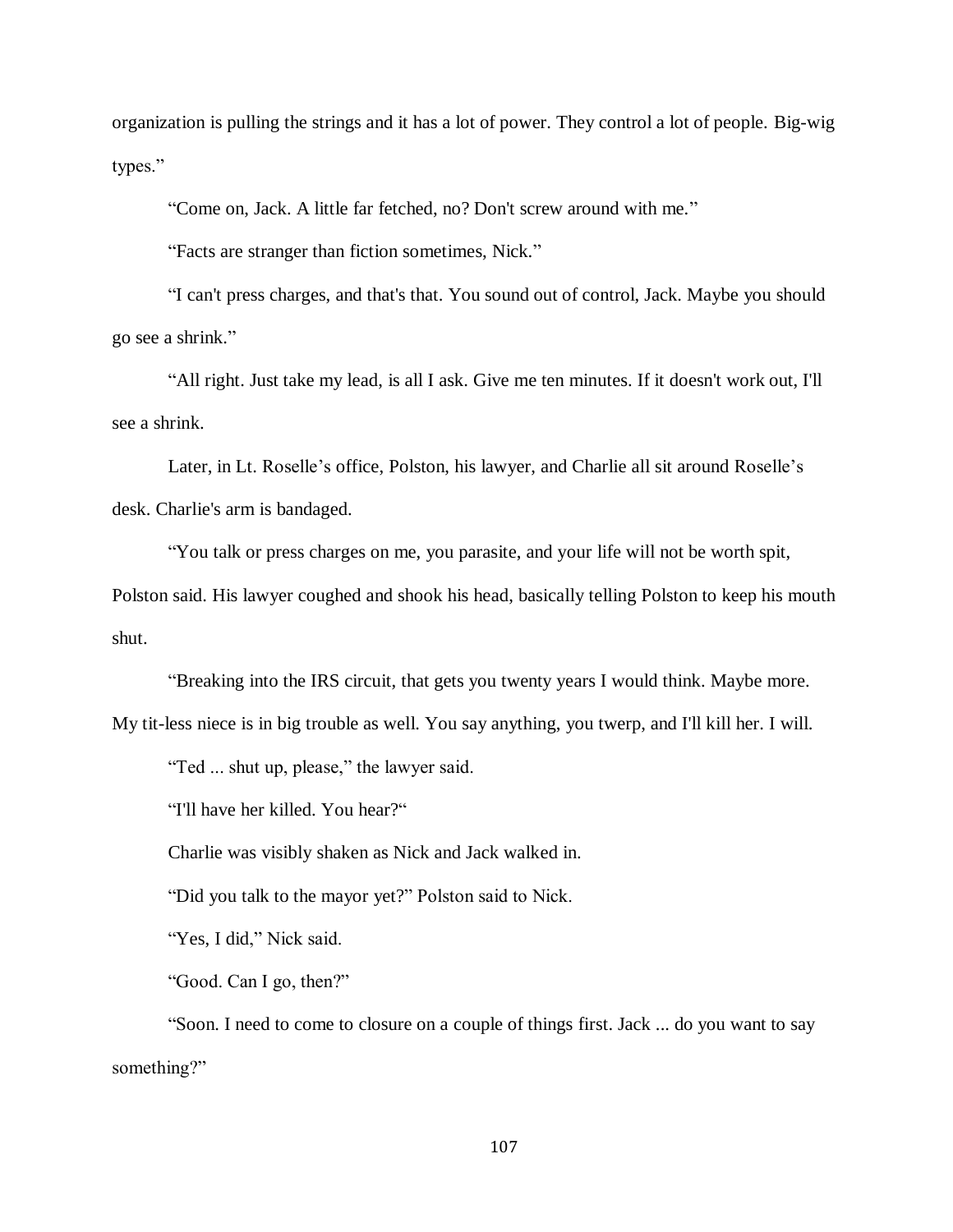"Sure, Nic. It's simple, Ted. We have affidavits linking drug money with arms sales to El Salvador. That was a couple of years ago."

"Are those affidavits signed?"

"Ted, I'd advise you not to respond."

Ted holds up his finger, and the lawyer obeys.

"No. Not by you," Jack said.

"Then they're not affidavits. Just meaningless pieces of paper."

We'll see what 12 jurors have to say about that," Jack said. "And then there's Chem Corp. Now, let's see how this works ... they developed chemical compounds, Hensen gives it to you with a promise they will find an antidote. But they can't, and your Arab friends don't like that too much. Then an employee came in contact with the chemicals. You didn't count on that, did you? He contaminates his son and they both die. What was the plan, Ted, to supply rebel Arab forces with a deadly chemical bomb? My God! What would you do if they turned it on us?"

"Oh, dear God!" Nick said.

"Tell me something Ted," Jack added, "Was it the consortium who decided which countries should be overthrown, and which would stay, unopposed? A secret group of people making millions by starting wars no one can win? And that's all you do for many years is sell arms."

"Consortium? Please!," Polston said. "Again, you don't have proof of anything."

"We have the tapes."

Polston seems a little more serious. Vulnerable almost. "Attained illegally! Inadmissible!" he said.

"Yeah. We'll see about that. National security had never been at stake when these issues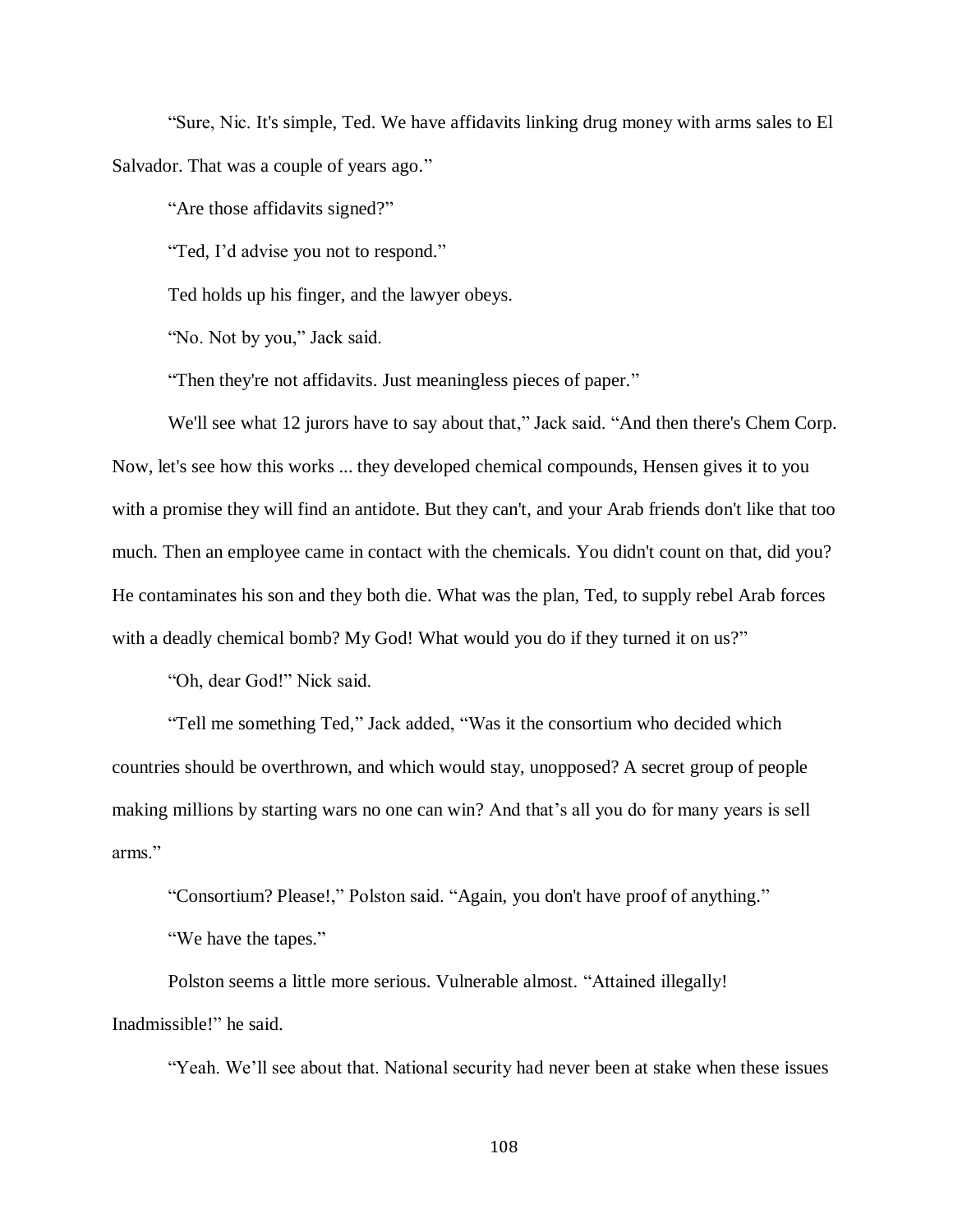have come up in he past. We'll see. I saw you shoot Charlie here. Try and explain that away."

"He was going to bean me with a two by four. Self-defense."

"We have enough to stop the President from picking you as his running mate," Jack said. "And the press ... once they get started you won't be able to stop them. They'll start casting light on where the dollars are going."

Beads of sweat appeared on Polston's forehead. He found it hard combating such logic. Polston looks to Charlie and said, "You like my niece, do you? She sells herself to lion-hunters who are related to faggot newspaper reporters. She's a whore. And so are you. And you, Jack! You're the worst whore of all. A crooked agent who preaches. That's like Judas giving a tutorial on friendship."

Charlie, taken back a bit after the Lynn comment, finally summoned the strength and said, "You know, I was keeping silent because I feared what you might do to Lynn. But keeping you in commission is far more dangerous to the world at large. I would be the scum of the earth if I didn't do everything I could to oppose you. I'm willing to pay for my mistakes. But I won't let you destroy Lynn and put millions of people in harm's way."

Charlie turned to Nick. "I'm pressing charges against this prick. He tried to kill me." Nick sighed and looked to Jack for help.

"Charlie … you're my boy. And Polston … what do you say, Nick? Media's going to have a field day on this. You'll be a hero, not a goat ..."

Just as he said this there was a knock on the door. The door opened and Al's head popped through the crack. "I was asked to come here."

Jack got up and walked to the door. "In a couple of minutes," he said to Al and pushed him out the door. Jack then turned to Nick. "Newsday reporter. I told him to come. He is a little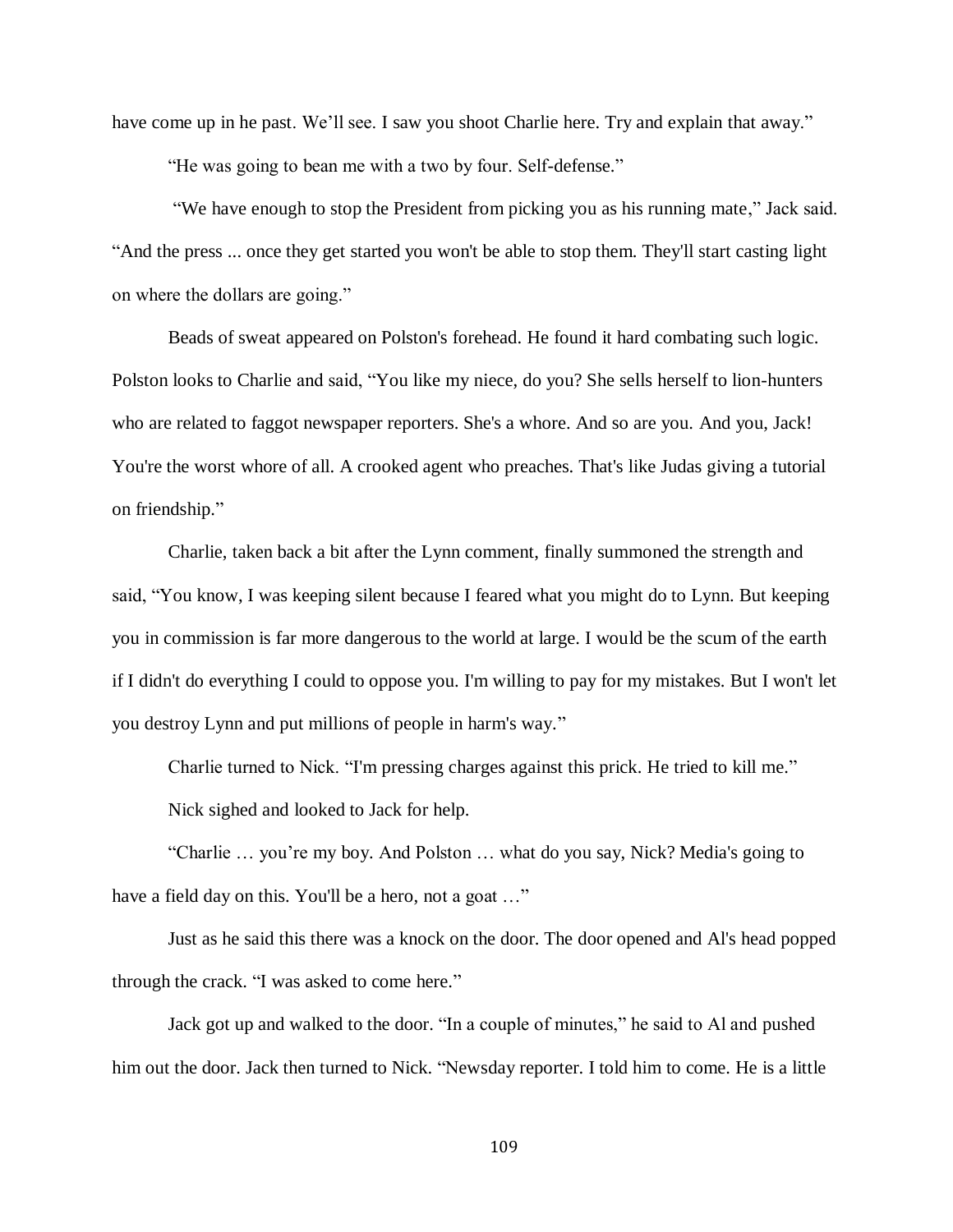early."

"Jesus, Jack. Really? A news reporter?"

"I'm gonna offer you a way out, Ted," Jack said, ignoring Nick's comment. "You tell the reporter outside you have health problems and you're taking yourself out of the running for Vice-President. And not only that, you tell him you are resigning your current office as Senator. You do this, and we all go away."

Polston falls silent. Defeated.

"It's over Ted. It's all over," Jack said providing the finishing touches to a well planned caper.

\*\*\*

Moments later Charlie and Jack burst through the doors of the side-bar room at the police station, and headed for the door outside. "Your turn," Charlie said to Al who was patiently waiting for them to finish in the waiting room.

"It was easy once I saw what was in the 'zipper' file," Jack said as they left the police station "The Arab guy had a low tolerance for pain. Actually, I didn't even touch him. I took out my cable cutter and told him I was going to start with his pinky. That threat always works. Anyway, he squealed like a pig, and I put two-and-two together and realized the American munitions' dollars that are flowing into countries who can't defend themselves but who are willing to fight for our interests ... they were being exploited by Ted and ... others."

"You mean that world organization group," Charlie said.

"Yes. They are going to be a little tough to bring down, but this is a good beginning. I have trust in our news media and the First Amendment. We live in a great country."

Jack looked for his car. He found it then proceeded walking.

110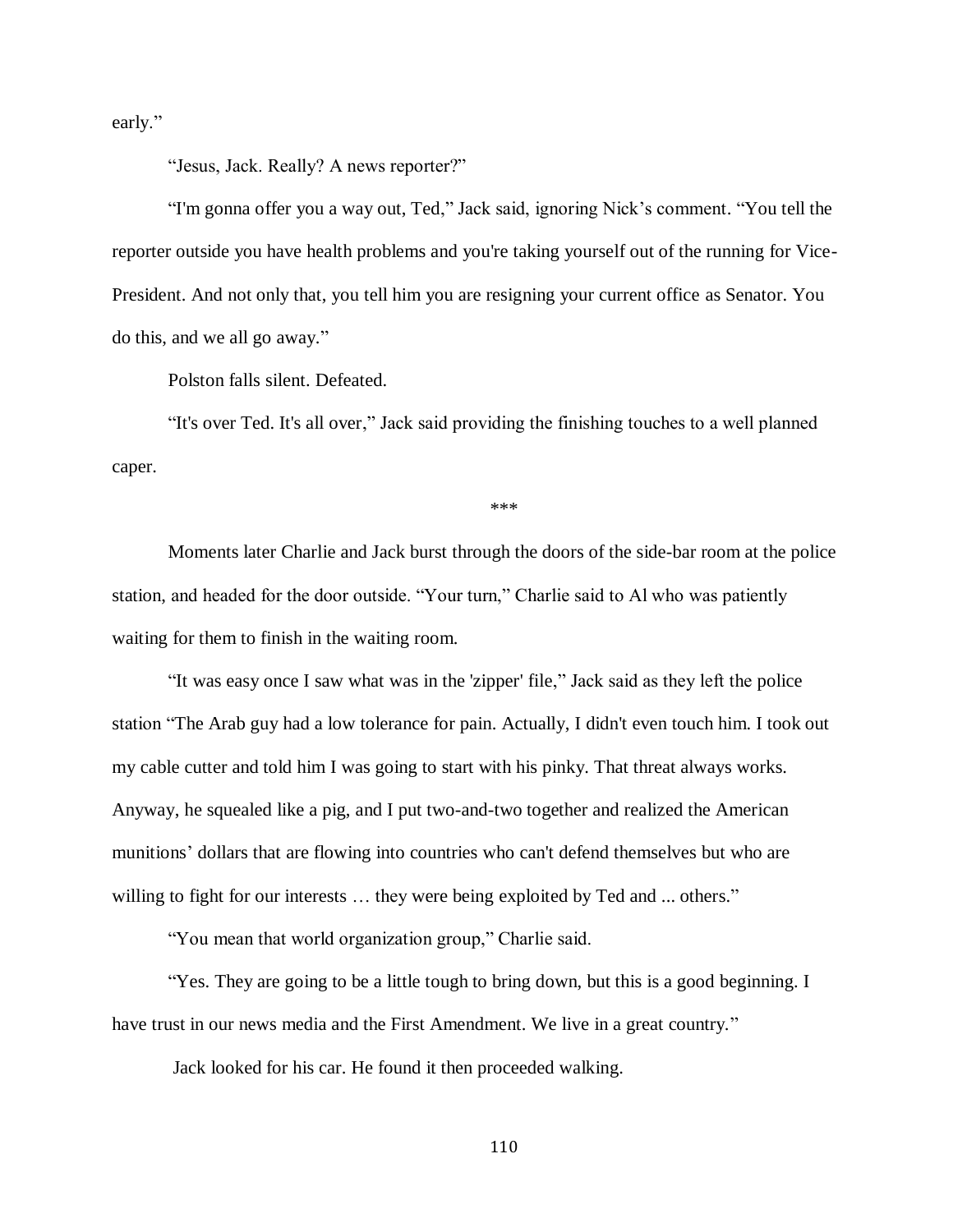"This is all too scary, Jack. But, I don't mind telling you I'm a little upset. Al gets his scoop. Lynn gets to pursue her dreams. You get your freedom. And what do I get?"

They reached Jack's car. He unlocked it and opened the door."You get a pint of blood and a hearty thank you from a PI who has nowhere to go and nothing to do."

Jack got into his car and opens the window and said, "I knew Polston was coming after you. I figured if he saw Lynn dump you, so to speak, then he might back off. But it didn't work. He still came after you."

"Listen, Pal. Let me tell you a secret. The most important part of a woman's body is her heart."

Jack started the car and added, "That's what you won in all this, my friend. You've won Lynn's heart."

"Yeah, but I'm afraid I've disrupted her life too much and if I pursue her she'll just tell me to take a hike because she wants to live in peace."

"Well, that's up to you," Jack said. He started to go but jammed on the brakes. "Hey. There's still a lot of work to do. We would make a great team. We could find out who's who in that consortium, maybe. You got the access. Banks, UPI, financial institutions."

"I don't know about that. We'll have to bring in Jimmy, my side kick."

"We could do a lot of good together. Think about it. I'll stay in touch." Jack drove off leaving Charlie to his own thoughts.

\*\*\*

Charlie was sitting on his couch in his apartment living room watching Polston on TV. A picture of Lois is on the night table, and his arm is bandaged and in a sling.

On the TV, the news channel showed news people trying to corner Senator Polston while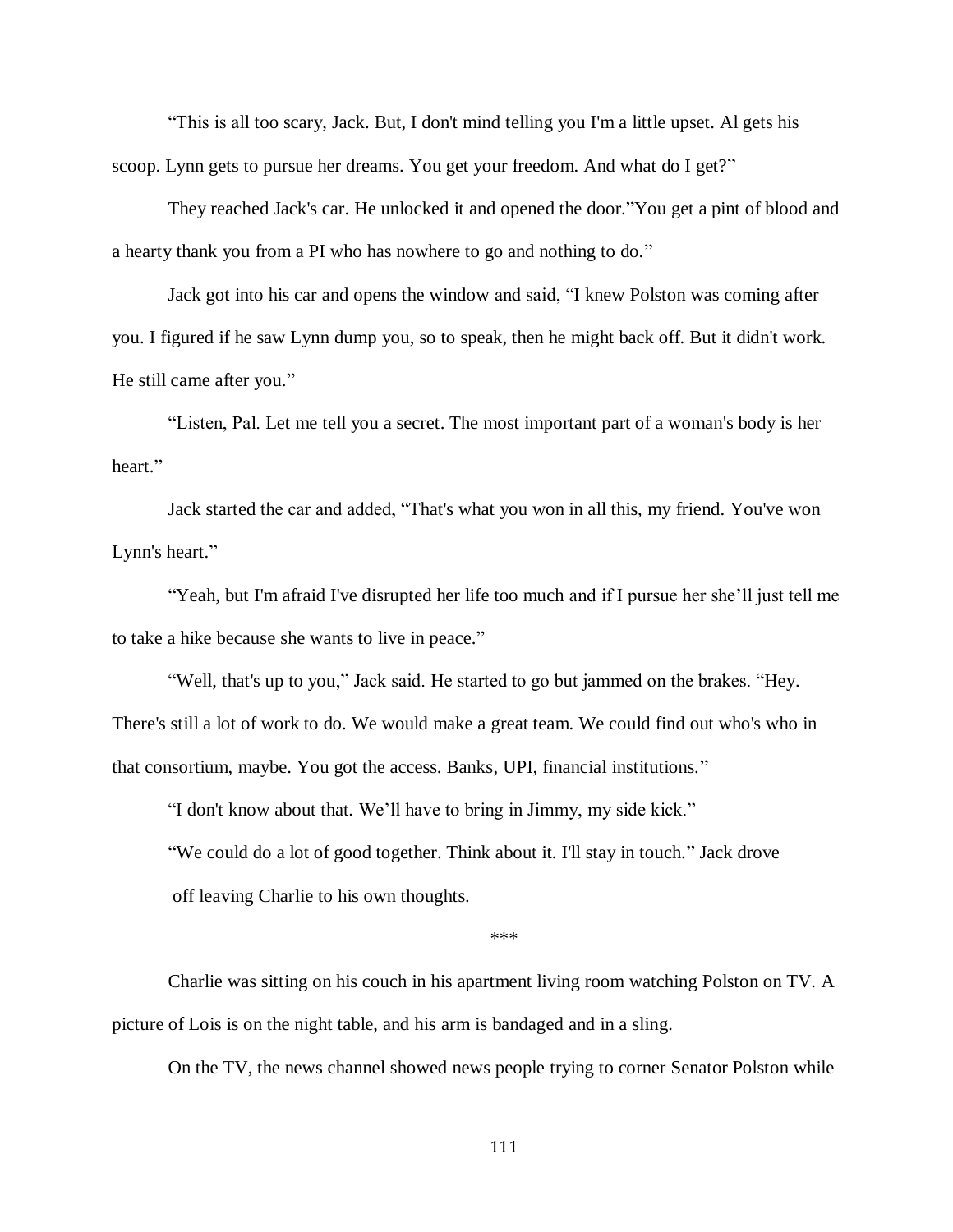he tried to get into his car. They hurled questions at him. One surfaced above the rest.

"Senator, do you have a comment on today's NEWSDAY story? Why have you backed away from the VP offer?"

"No comment," was the reply.

"Why are you resigning, Senator?"

"For personal reasons."

Mobbed, Polston struggled to reach his car, but before getting into his car, he turned to the mob and said, "My doctor says I need to slow down. It's my heart. It's time to retire."

Charlie turned off the TV and sighed. The door bell rang, and he took his time answering

it. He opened the door and was taken by surprise at the sight of Lynn. She had flowers.

"My guardian angel told me that you needed some comforting."

Charlie took the flowers as she walked in.

"Listen, Charlie, I'm trying to work some things out, including my anger towards you for invading my privacy. So, having said that, I'm willing to give us a try. A cautious try, to say the least."

"Please don't take this the wrong way, Lynn. I'm tired and I'm a nervous wreck, and I'm on pain medication. I just need a little time to think right now."

"I understand." Lynn walked back into the hallway and left. Charlie closed the door and returned to the couch and watched the news on the TV.

After a beat, he picked up the picture of Lois and kissed it.

"I have to move on, Sweetheart."

He took the picture and put it into the top drawer of the cabinet. He shut the TV off, ran to the window, opened it, and saw Lynn walking to her car. She looked up.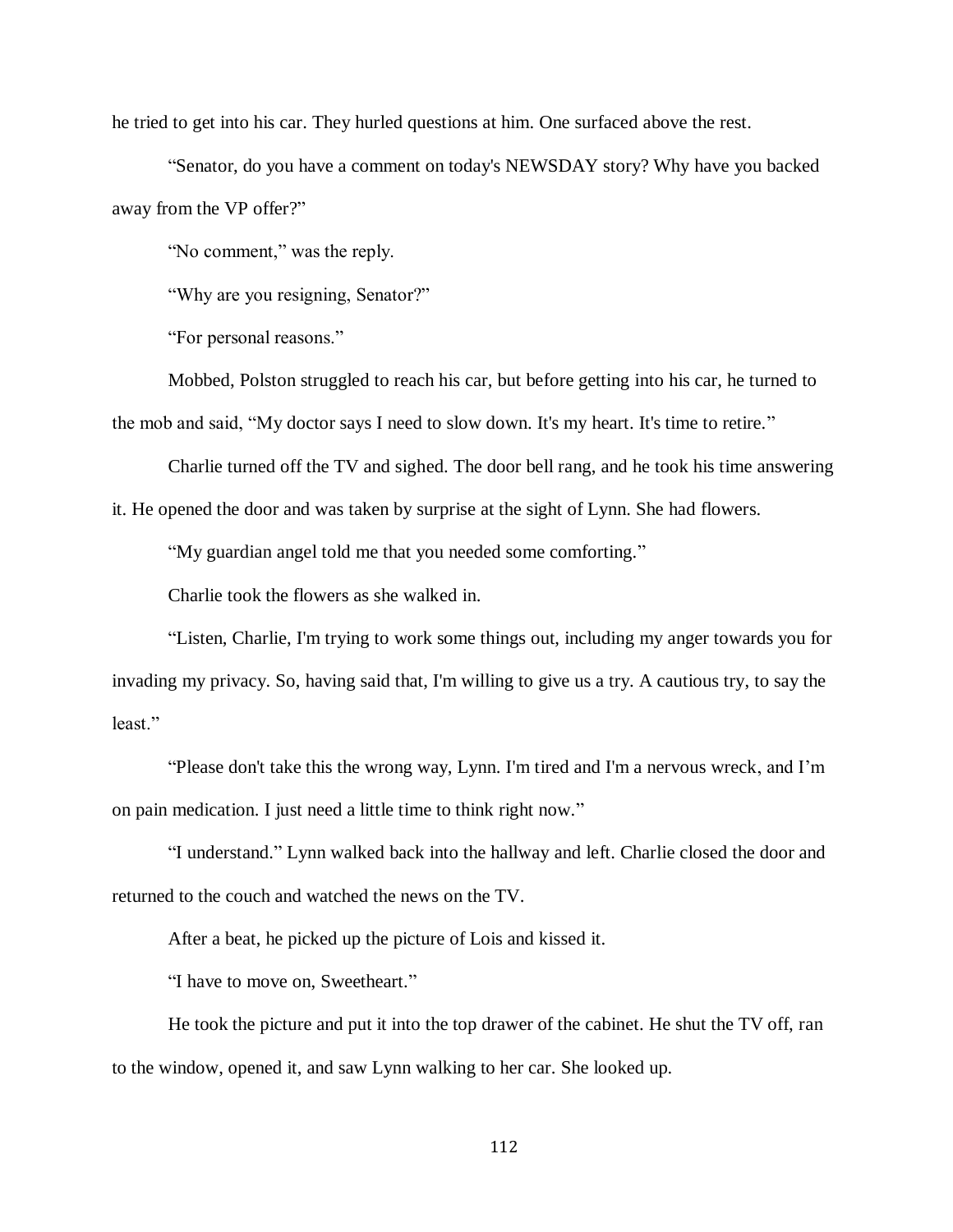"I'm done thinking," Charlie yelled down to her. "Let's go for it."

Moments later, a trail of clothes leading from the living to the hallway told all. A series of sounds, moans, and "ouches" and "oh, my Gods" convey a mixture of feelings.

\*\*\*

At the guard station at the Telephone Building, the next day, Charlie walked into the building, showed his badge to the guard, and walked to the elevator just as Connie entered.

"Hey, Connie. How's the local bizz doing?"

"Fine," Charlie said, "and how's the long distance business doing?"

"Couldn't be better."

Moments later, at the Long Distance Telephone Testroom, Jimmy was at the testboard listening to a telephone conversation. He heard the exit door open waited a beat. Then Charlie appeared, happily humming a tune. He ambled over to Jimmy and pulled the cords from the testboard.

"No tonight, Jimmy. No. No."

"I'm going to the private line board to see if there are any troubles to shoot," Charlie said. Charlie disappeared from view.

Jimmy saw that a Chicago circuit had a call in progress. He plugged his headset in and listened to the conversation

The caller from Chicago was pleading with his mother in Long Island to stop nagging him. But the Mother pleaded with her son to preach in Long Island after he graduated.

"Can you believe it. Two more weeks, and I'm a college graduate," the man from Chicago said

Having felt he had heard these two before, Jimmy said to no one in particular, "Oh, no.